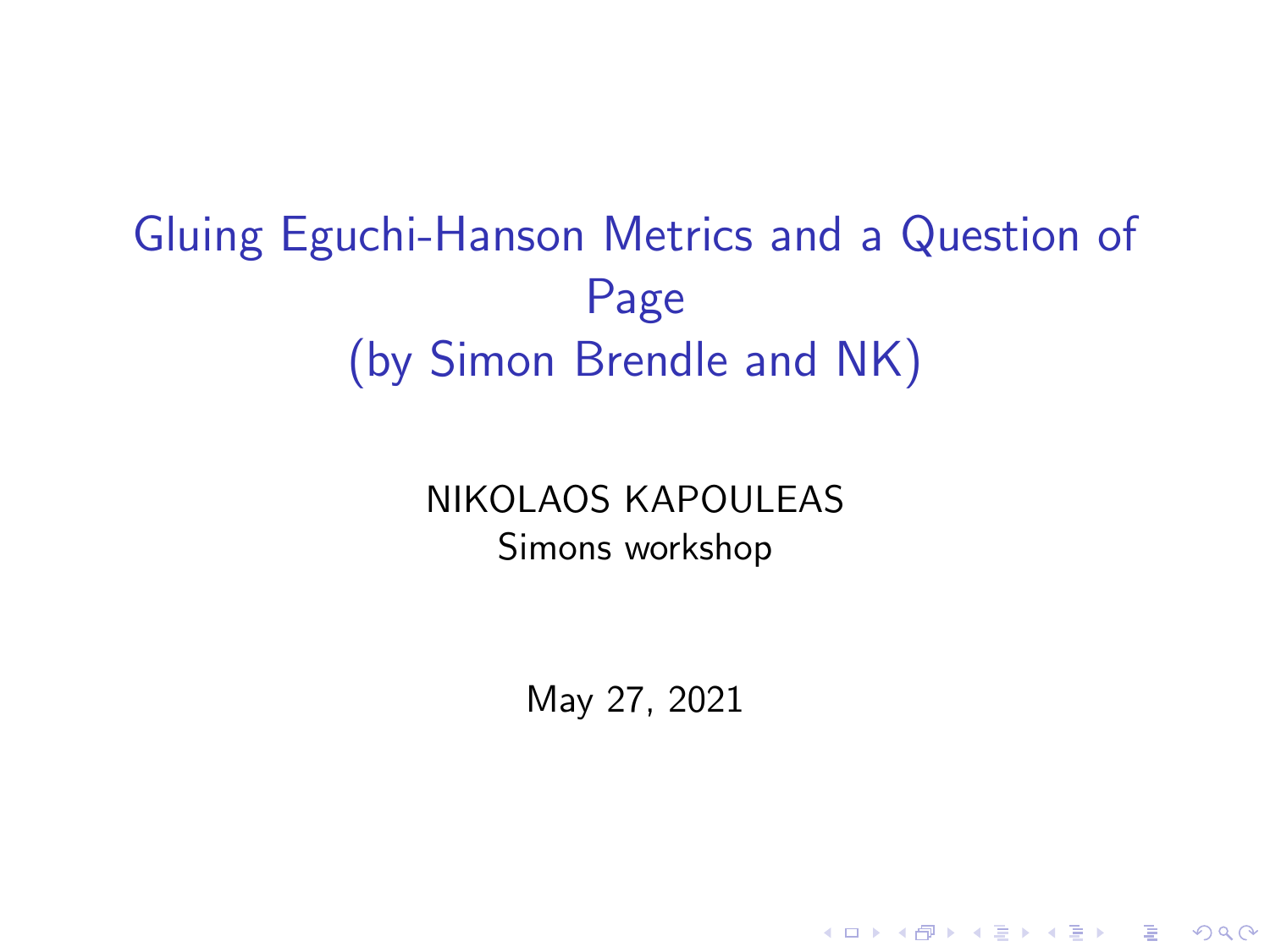$\triangleright$  Our motivation was to develop gluing constructions for Einstein four-manifolds and related geometric objects like solitons, ancient solutions, etc.

K ロ ▶ K 個 ▶ K 할 ▶ K 할 ▶ 이 할 → 9 Q Q →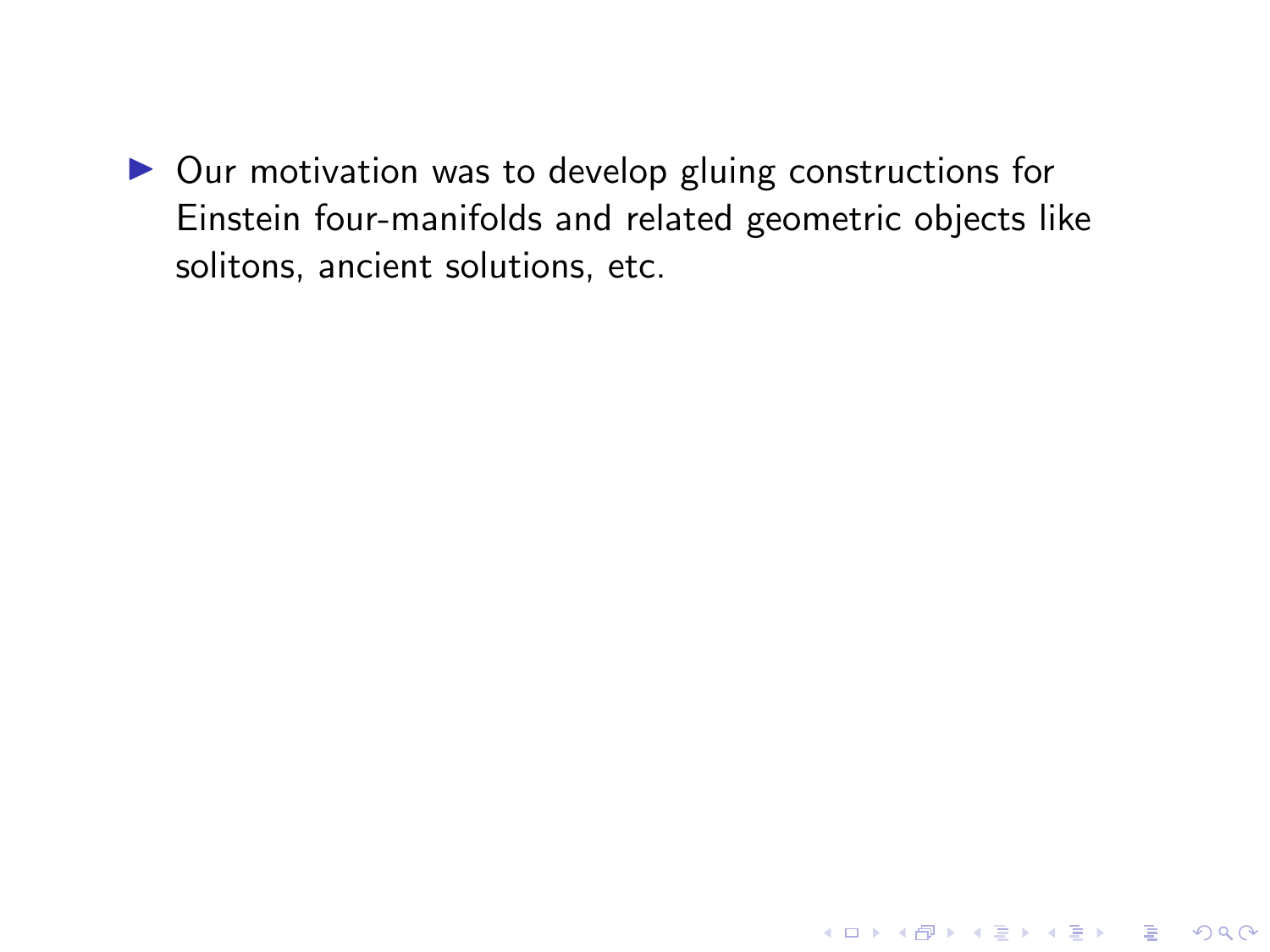- $\triangleright$  Our motivation was to develop gluing constructions for Einstein four-manifolds and related geometric objects like solitons, ancient solutions, etc.
- $\blacktriangleright$  In Brendle-Kapouleas: Comm. Pure Appl. Math., 70(7):1366-1401, 2017, we study a question Page asked in 1981:

**KORK ERKER ADAM ADA**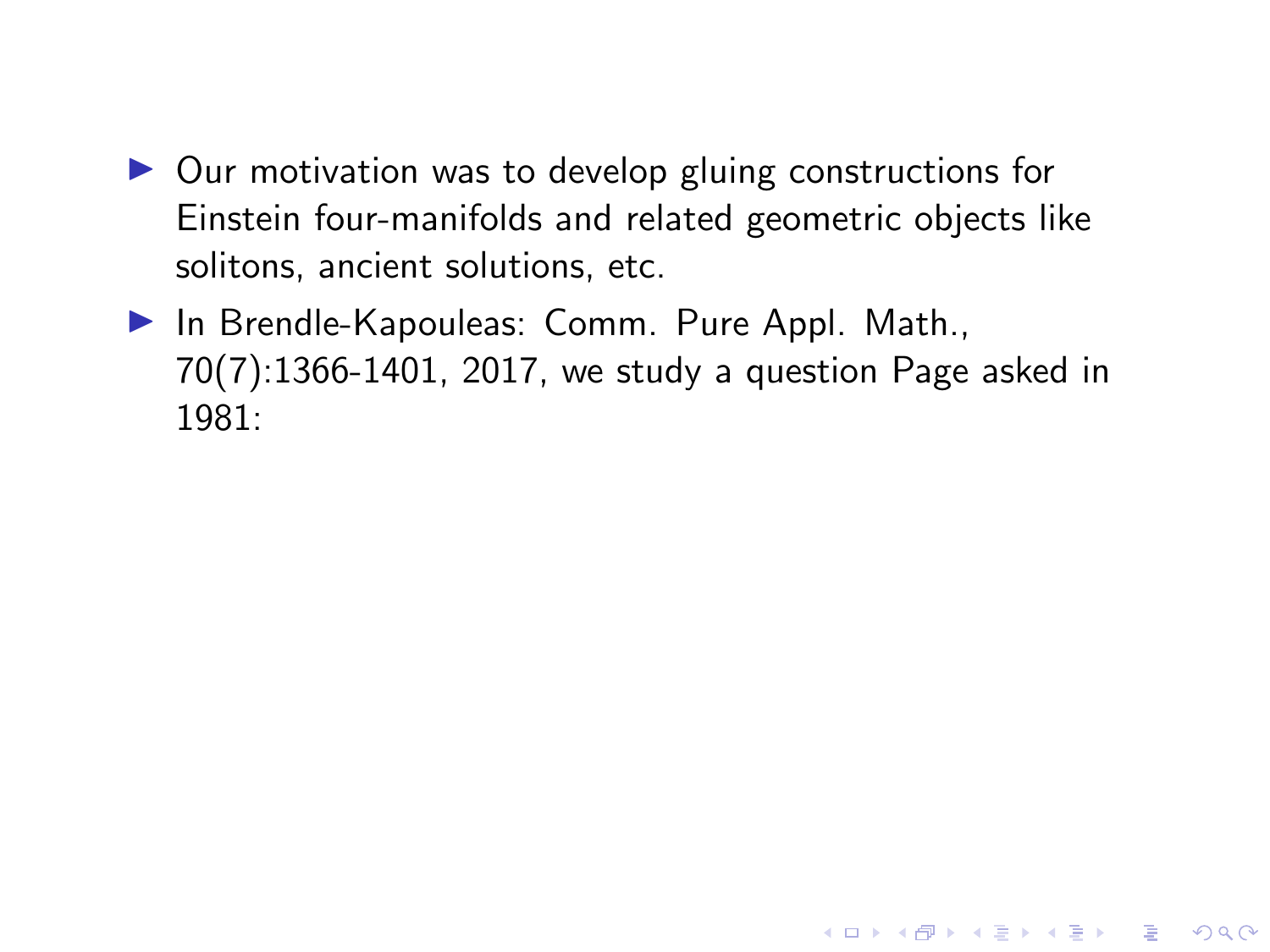- $\triangleright$  Our motivation was to develop gluing constructions for Einstein four-manifolds and related geometric objects like solitons, ancient solutions, etc.
- $\blacktriangleright$  In Brendle-Kapouleas: Comm. Pure Appl. Math., 70(7):1366-1401, 2017, we study a question Page asked in 1981:
- $\triangleright$  In 1978 Gibbons-Pope and Page in an effort to understand the geometry of the Ricci-flat metrics on the K3 surface proposed the following gluing construction for those metrics:

**KORKARYKERKER POLO**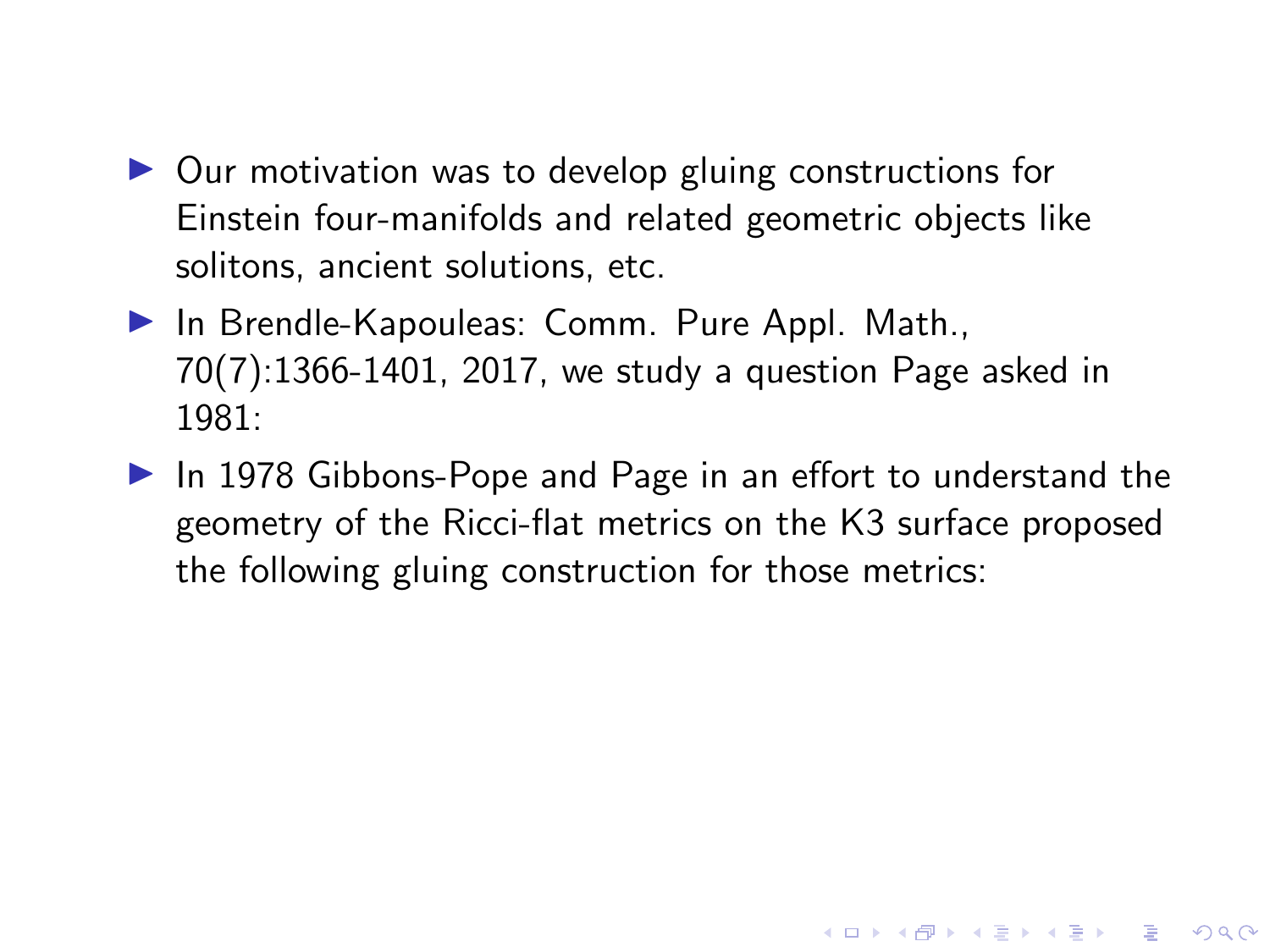- <span id="page-4-0"></span> $\triangleright$  Our motivation was to develop gluing constructions for Einstein four-manifolds and related geometric objects like solitons, ancient solutions, etc.
- $\blacktriangleright$  In Brendle-Kapouleas: Comm. Pure Appl. Math., 70(7):1366-1401, 2017, we study a question Page asked in 1981:
- $\triangleright$  In 1978 Gibbons-Pope and Page in an effort to understand the geometry of the Ricci-flat metrics on the K3 surface proposed the following gluing construction for those metrics:
- Starting with a flat torus  $T^4 = \mathbb{R}^4 / \mathbb{Z}^4$ , quotient out further with a reflection with respect to a point. This produces a flat orbifold with 16 singular points modeled after  $\mathbb{R}^4/\mathbb{Z}_2.$

**KORK EXTERNE PROVIDE**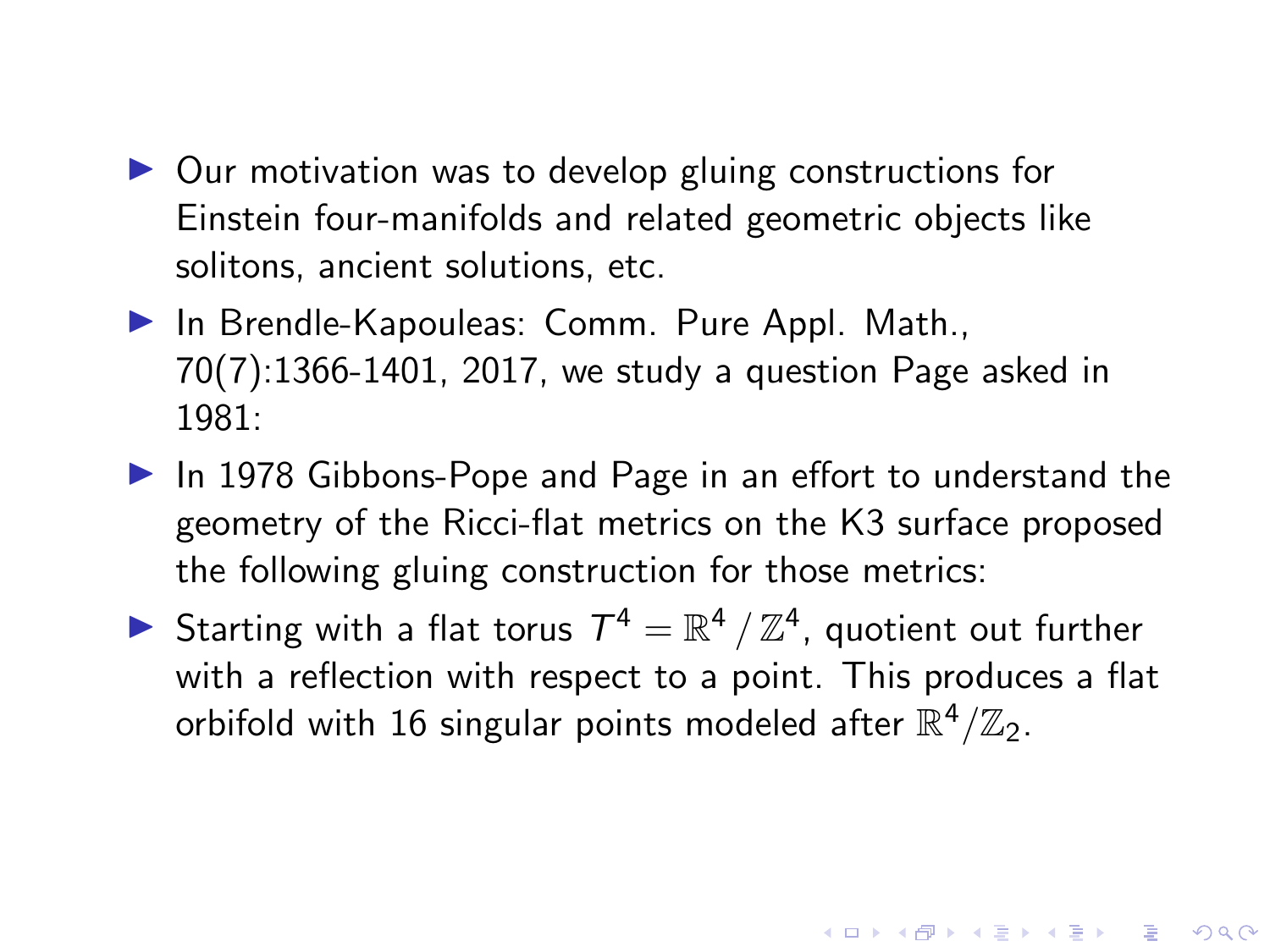<span id="page-5-0"></span> $\blacktriangleright$  Resolve the singular points by attaching in their place Eguchi-Hansom (EH) manifolds scaled down by small factors.

K ロ ▶ K @ ▶ K 할 ▶ K 할 ▶ | 할 | ⊙Q @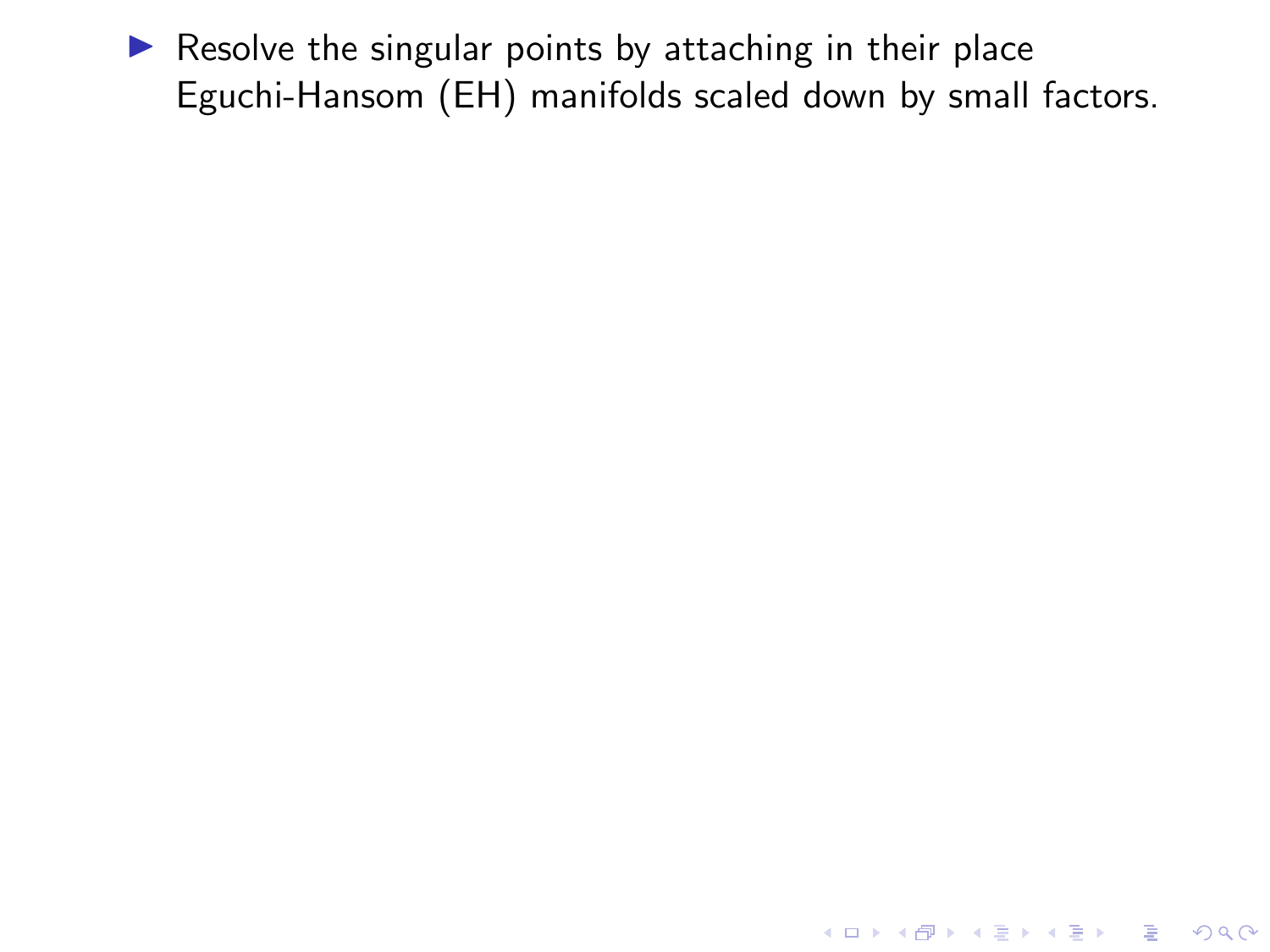- <span id="page-6-0"></span> $\blacktriangleright$  Resolve the singular points by attaching in their place Eguchi-Hansom (EH) manifolds scaled down by small factors.
- $\blacktriangleright$  EH manifolds are Ricci-flat hyper-Kähler four-manifolds which are topologically  $T\mathbb{S}^2$  and they carry the metric

$$
g_{\text{eh},\varepsilon} = \frac{r^2}{(\varepsilon^4 + r^4)^{\frac{1}{2}}} \left( dr \otimes dr + r^2 \alpha_1 \otimes \alpha_1 \right) + \left( \varepsilon^4 + r^4 \right)^{\frac{1}{2}} \left( \alpha_2 \otimes \alpha_2 + \alpha_3 \otimes \alpha_3 \right) \sim \varepsilon^2 g_{\text{eh},1},
$$

where

$$
\alpha_1 = \frac{1}{r^2} (x_1 dx_2 - x_2 dx_1 + x_3 dx_4 - x_4 dx_3),
$$
  
\n
$$
\alpha_2 = \frac{1}{r^2} (x_1 dx_3 - x_3 dx_1 + x_4 dx_2 - x_2 dx_4),
$$
  
\n
$$
\alpha_3 = \frac{1}{r^2} (x_1 dx_4 - x_4 dx_1 + x_2 dx_3 - x_3 dx_2).
$$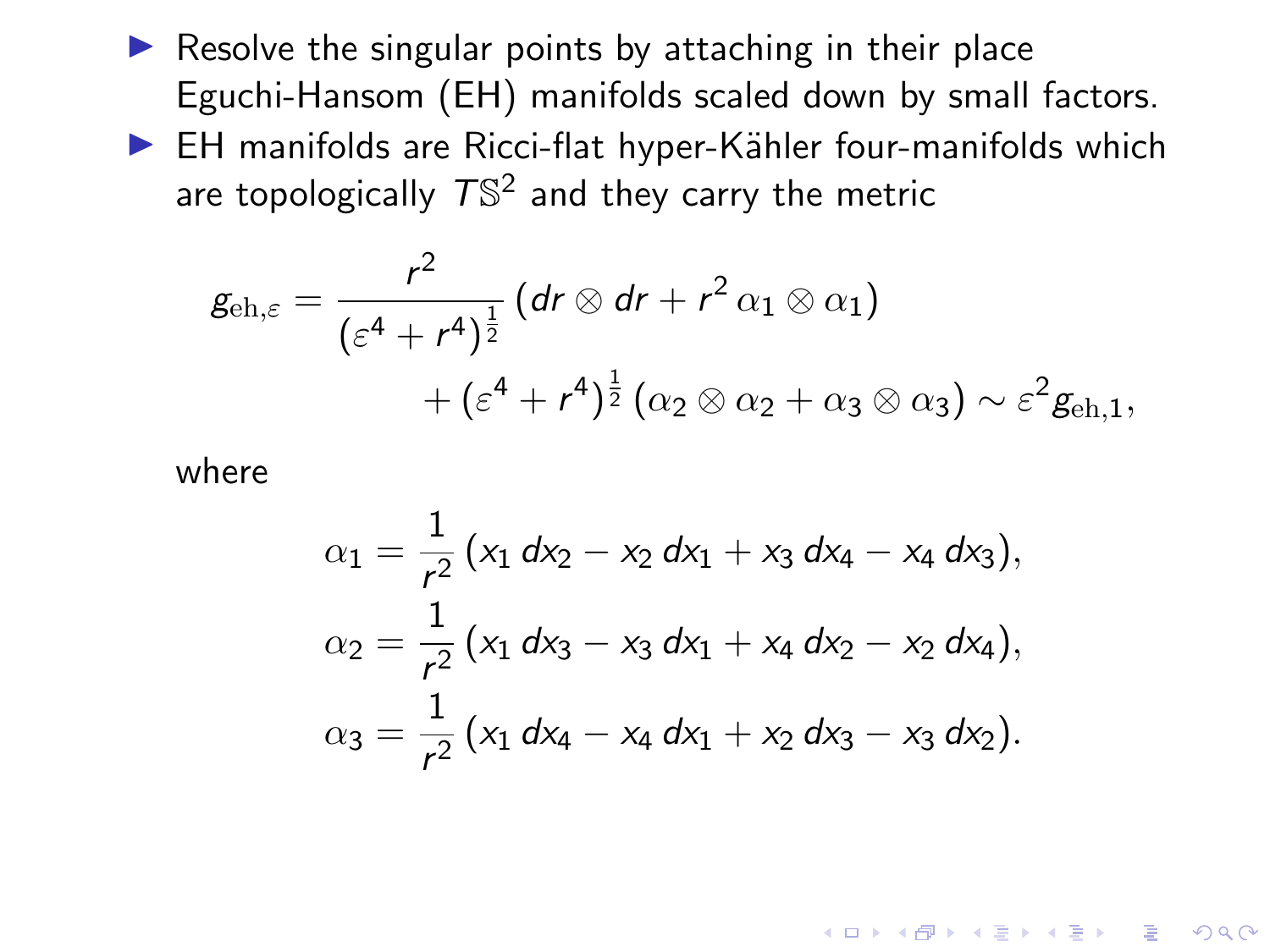- <span id="page-7-0"></span> $\triangleright$  Resolve the singular points by attaching in their place Eguchi-Hansom (EH) manifolds scaled down by small factors.
- $\blacktriangleright$  EH manifolds are Ricci-flat hyper-Kähler four-manifolds which are topologically  $T\mathbb{S}^2$  and they carry the metric

$$
g_{\text{eh},\varepsilon} = \frac{r^2}{(\varepsilon^4 + r^4)^{\frac{1}{2}}} \left( dr \otimes dr + r^2 \alpha_1 \otimes \alpha_1 \right) + \left( \varepsilon^4 + r^4 \right)^{\frac{1}{2}} \left( \alpha_2 \otimes \alpha_2 + \alpha_3 \otimes \alpha_3 \right) \sim \varepsilon^2 g_{\text{eh},1},
$$

where

$$
\alpha_1 = \frac{1}{r^2} (x_1 dx_2 - x_2 dx_1 + x_3 dx_4 - x_4 dx_3),
$$
  
\n
$$
\alpha_2 = \frac{1}{r^2} (x_1 dx_3 - x_3 dx_1 + x_4 dx_2 - x_2 dx_4),
$$
  
\n
$$
\alpha_3 = \frac{1}{r^2} (x_1 dx_4 - x_4 dx_1 + x_2 dx_3 - x_3 dx_2).
$$

 $\triangleright$  They are Asymptotically Locally Euclidean (ALE) with infinity [a](#page-8-0)symptotically  $\mathbb{R}^4/\mathbb{Z}^2$ , hyper-Kähler, an[d](#page-5-0) s[el](#page-8-0)[f-](#page-4-0)d[u](#page-7-0)a[l.](#page-0-0)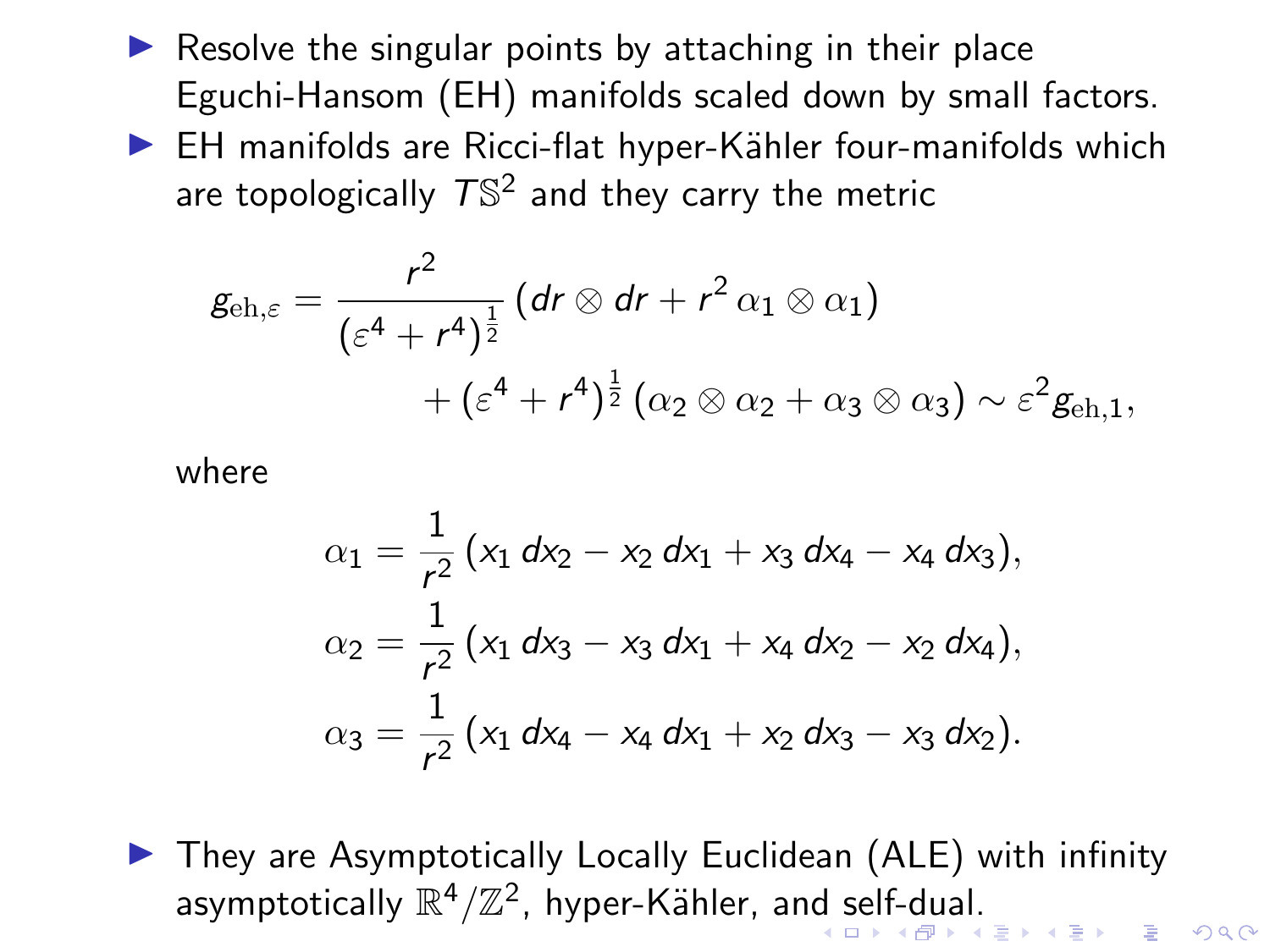<span id="page-8-0"></span> $\blacktriangleright$  The construction has clearly  $16 \times 3 + 10 - 1$  parameters.

KOKK@KKEKKEK E 1990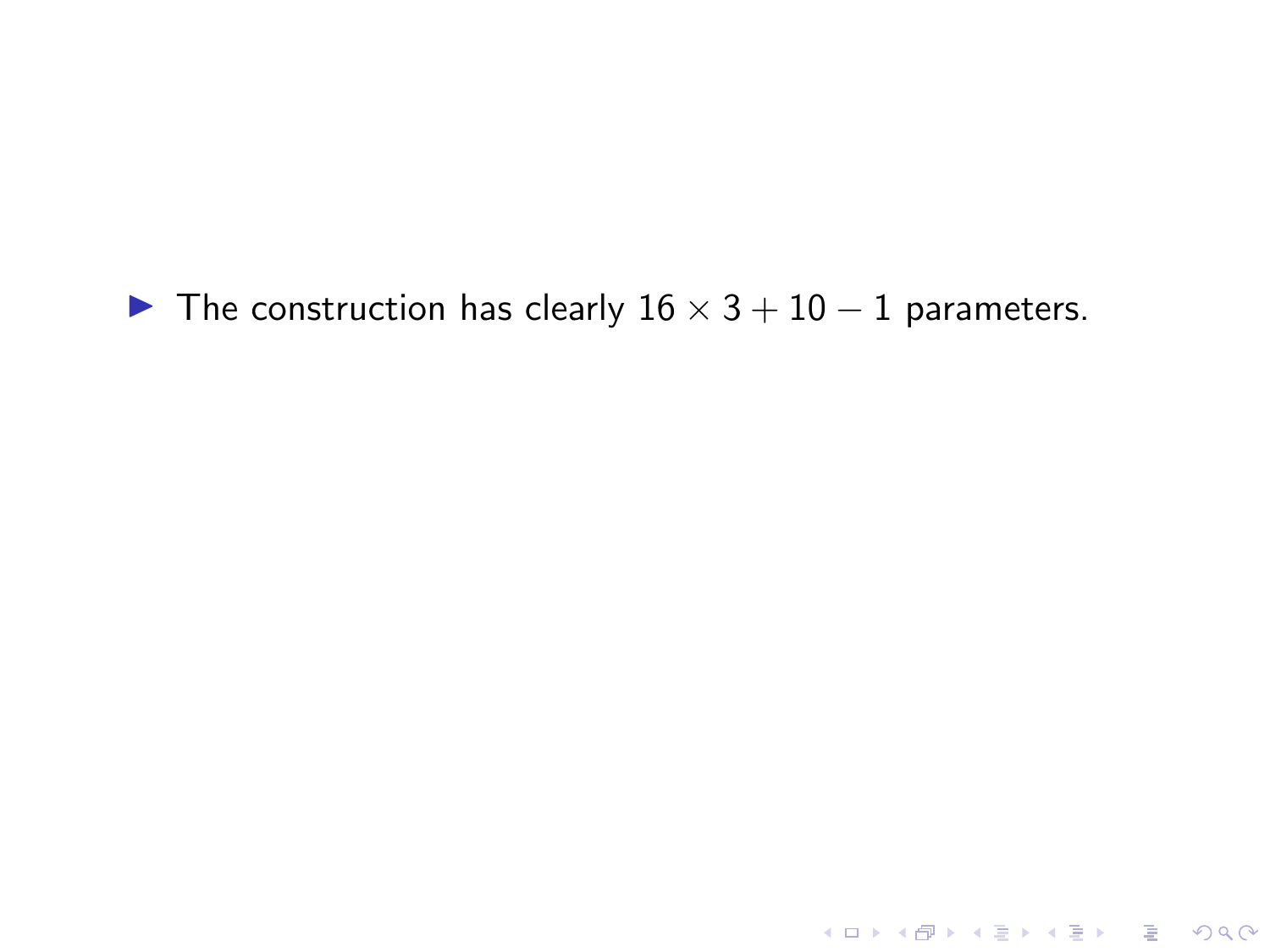- $\triangleright$  The construction has clearly  $16 \times 3 + 10 1$  parameters.
- $\blacktriangleright$  This construction was carried out rigorously by Topiwala, LeBrun-Singer, and Donaldson.

K ロ ▶ K 個 ▶ K 할 ▶ K 할 ▶ 이 할 → 9 Q Q →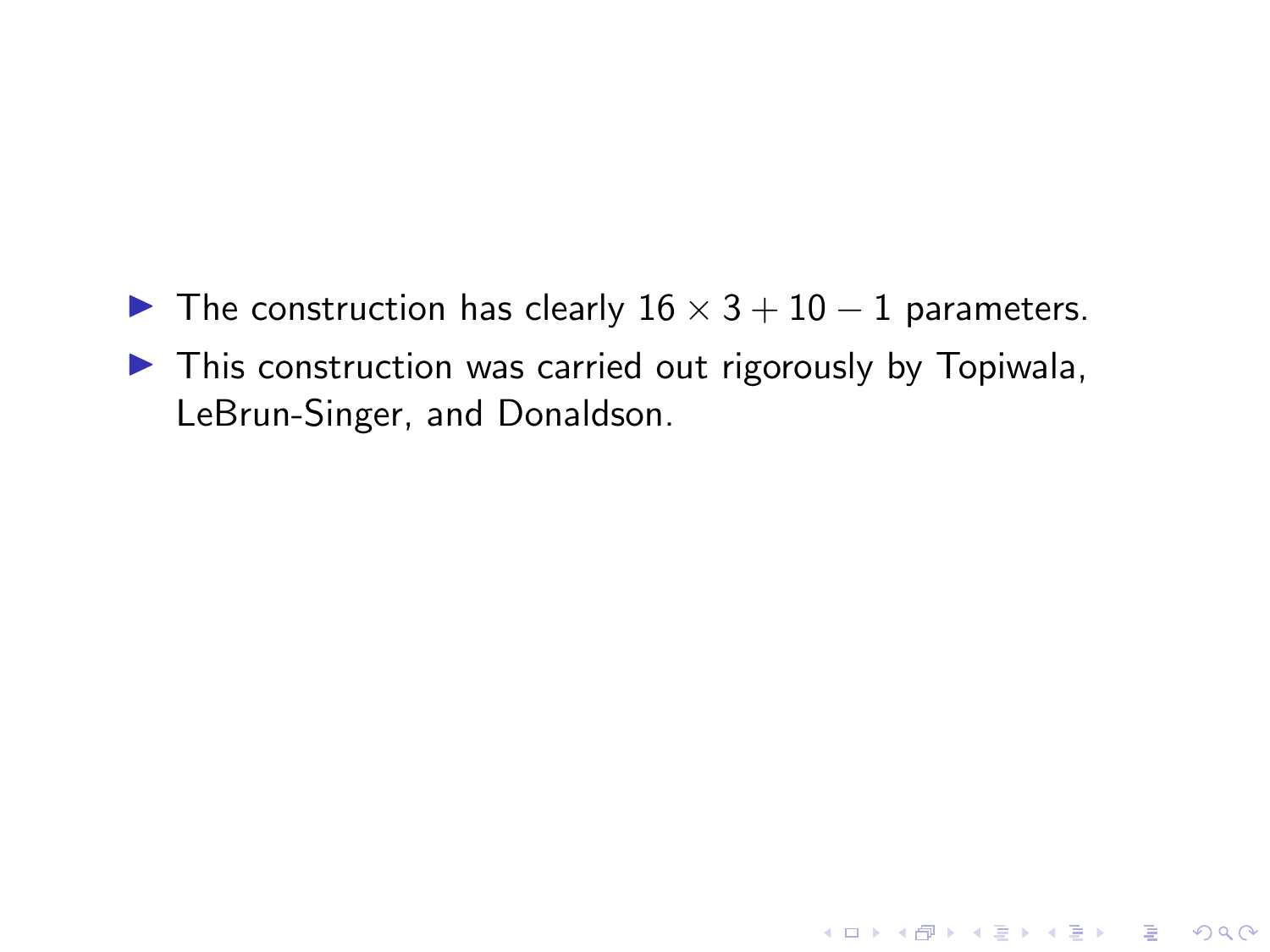- $\triangleright$  The construction has clearly  $16 \times 3 + 10 1$  parameters.
- $\blacktriangleright$  This construction was carried out rigorously by Topiwala, LeBrun-Singer, and Donaldson.
- $\triangleright$  Since there is a unique Ricci-flat metric for given Kähler class there are no obstructions of the type we will discuss later.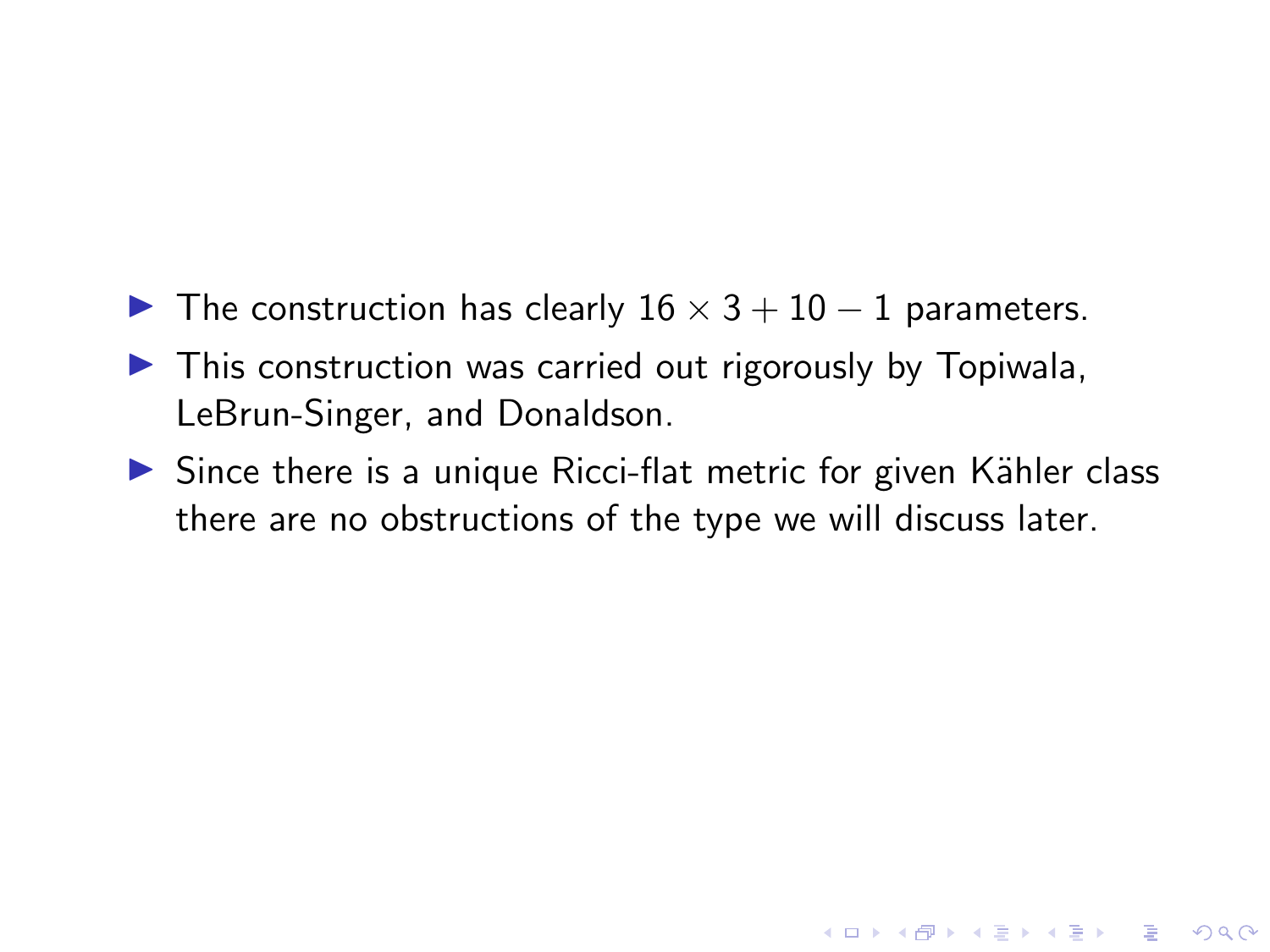$\triangleright$  Page in 1981 asked the question whether modifying the construction by reversing the orientation of some but not all the EH manifolds being attached could produce new Ricci-flat non-Kähler metrics (known such metrics are extremely few).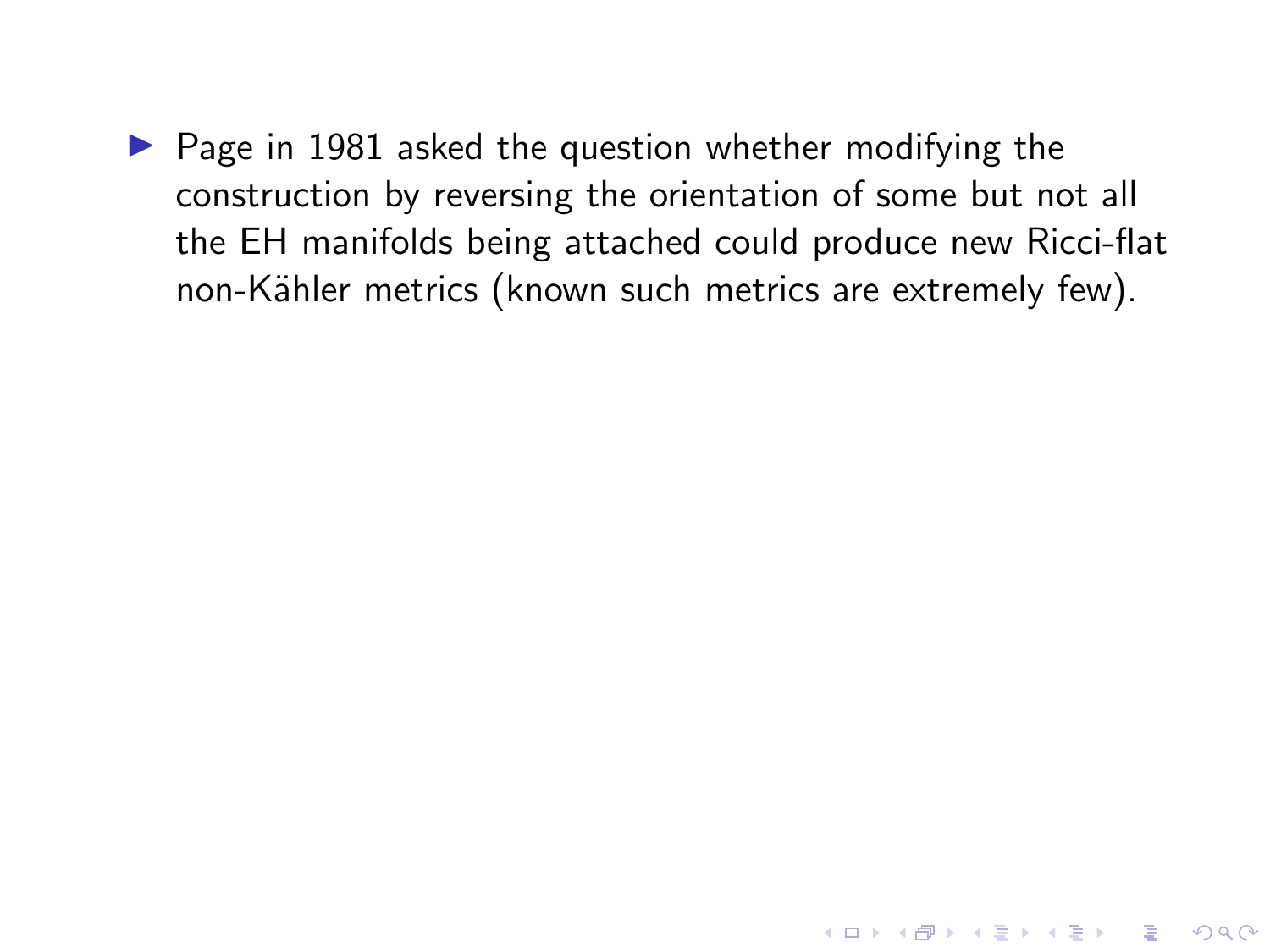$\blacktriangleright$  Page in 1981 asked the question whether modifying the construction by reversing the orientation of some but not all the EH manifolds being attached could produce new Ricci-flat non-Kähler metrics (known such metrics are extremely few).

4 0 > 4 4 + 4 = + 4 = + = + + 0 4 0 +

 $\blacktriangleright$  The signature of the new manifolds is different and they cannot be Kähler.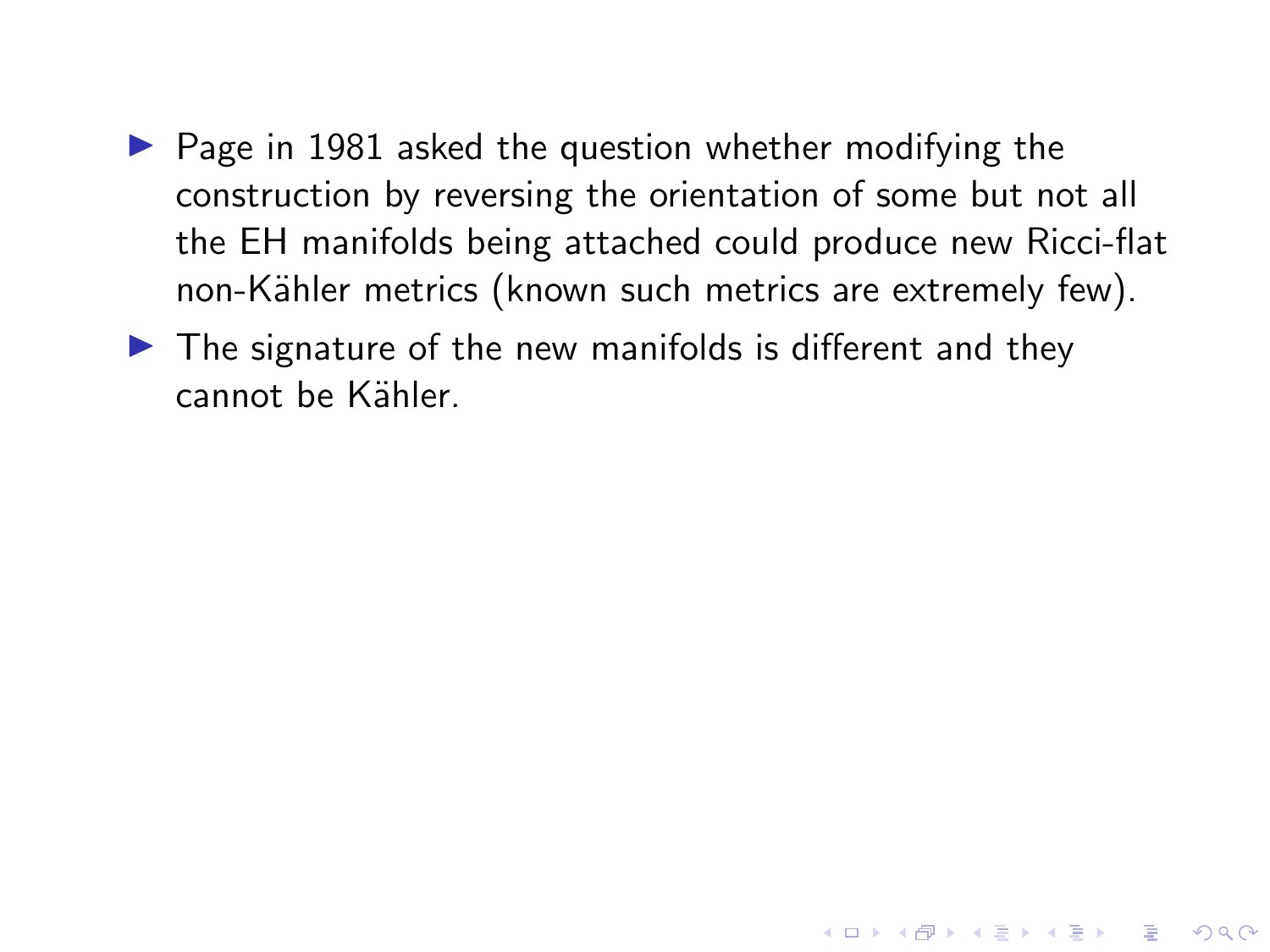- $\triangleright$  Page in 1981 asked the question whether modifying the construction by reversing the orientation of some but not all the EH manifolds being attached could produce new Ricci-flat non-Kähler metrics (known such metrics are extremely few).
- $\blacktriangleright$  The signature of the new manifolds is different and they cannot be Kähler.
- $\blacktriangleright$  It turns out that for such a construction there are obstructions which have to be understood.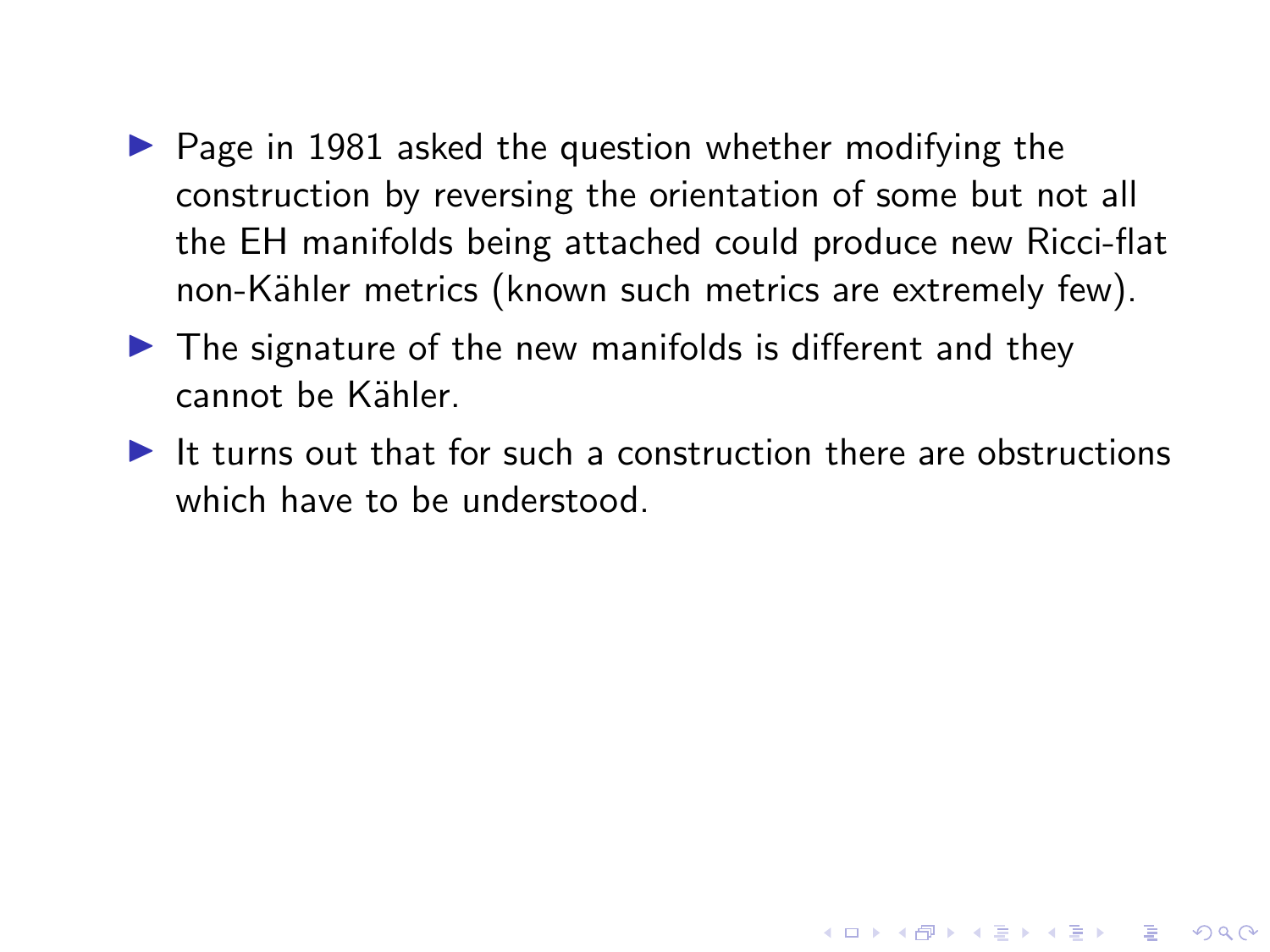- $\triangleright$  Page in 1981 asked the question whether modifying the construction by reversing the orientation of some but not all the EH manifolds being attached could produce new Ricci-flat non-Kähler metrics (known such metrics are extremely few).
- $\blacktriangleright$  The signature of the new manifolds is different and they cannot be Kähler.
- It turns out that for such a construction there are obstructions which have to be understood.
- $\blacktriangleright$  In this direction the understanding of the kernel of the Lichnerowicz Laplacian by Biquard and Page is important. Recall that the Lichnerowicz Laplacian is defined by

$$
\Delta_L h_{ik} = \Delta h_{ik} + 2R_{ijkl}h^{jl} - \text{Ric}_i^l h_{kl} - \text{Ric}_k^l h_{il}.
$$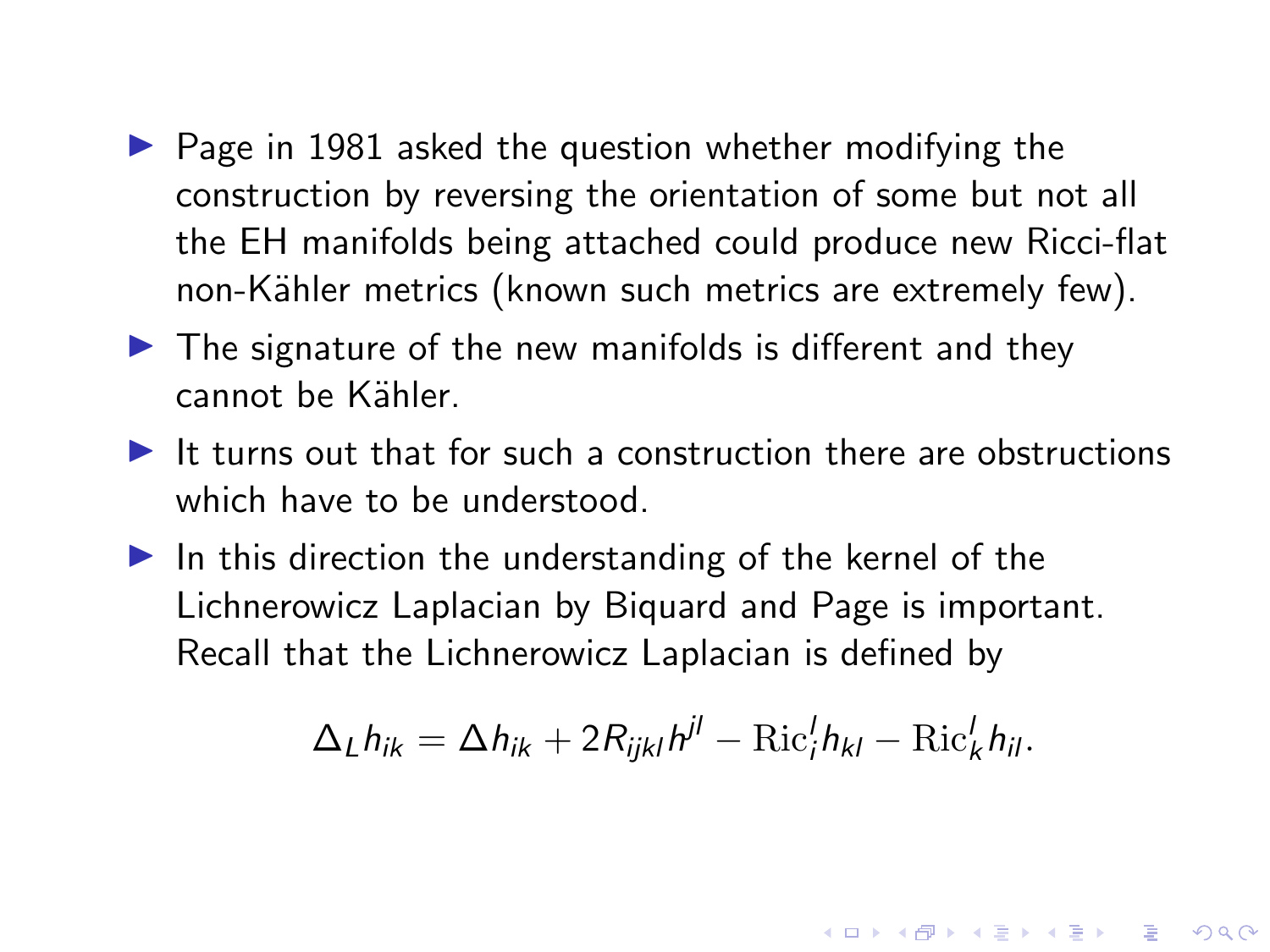$\triangleright$  By Biquard's work already the interaction of the EH manifolds with the flat orbifold is not obstructing the construction as expected.

KO K K Ø K K E K K E K V K K K K K K K K K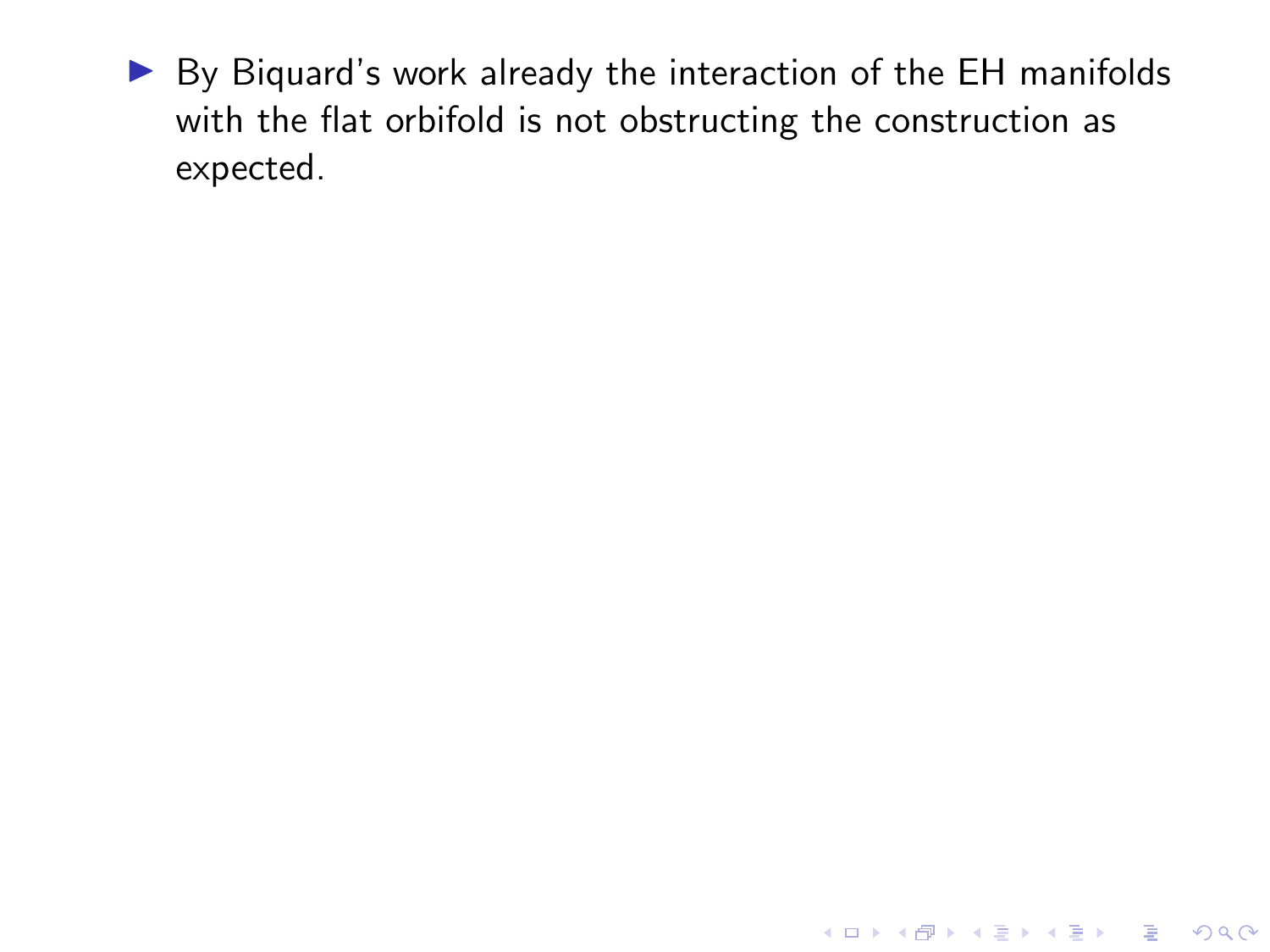- $\triangleright$  By Biguard's work already the interaction of the EH manifolds with the flat orbifold is not obstructing the construction as expected.
- $\triangleright$  The EH manifolds however interact with each other through the flat orbifold.

K ロ ▶ K 個 ▶ K 할 ▶ K 할 ▶ 이 할 → 9 Q Q →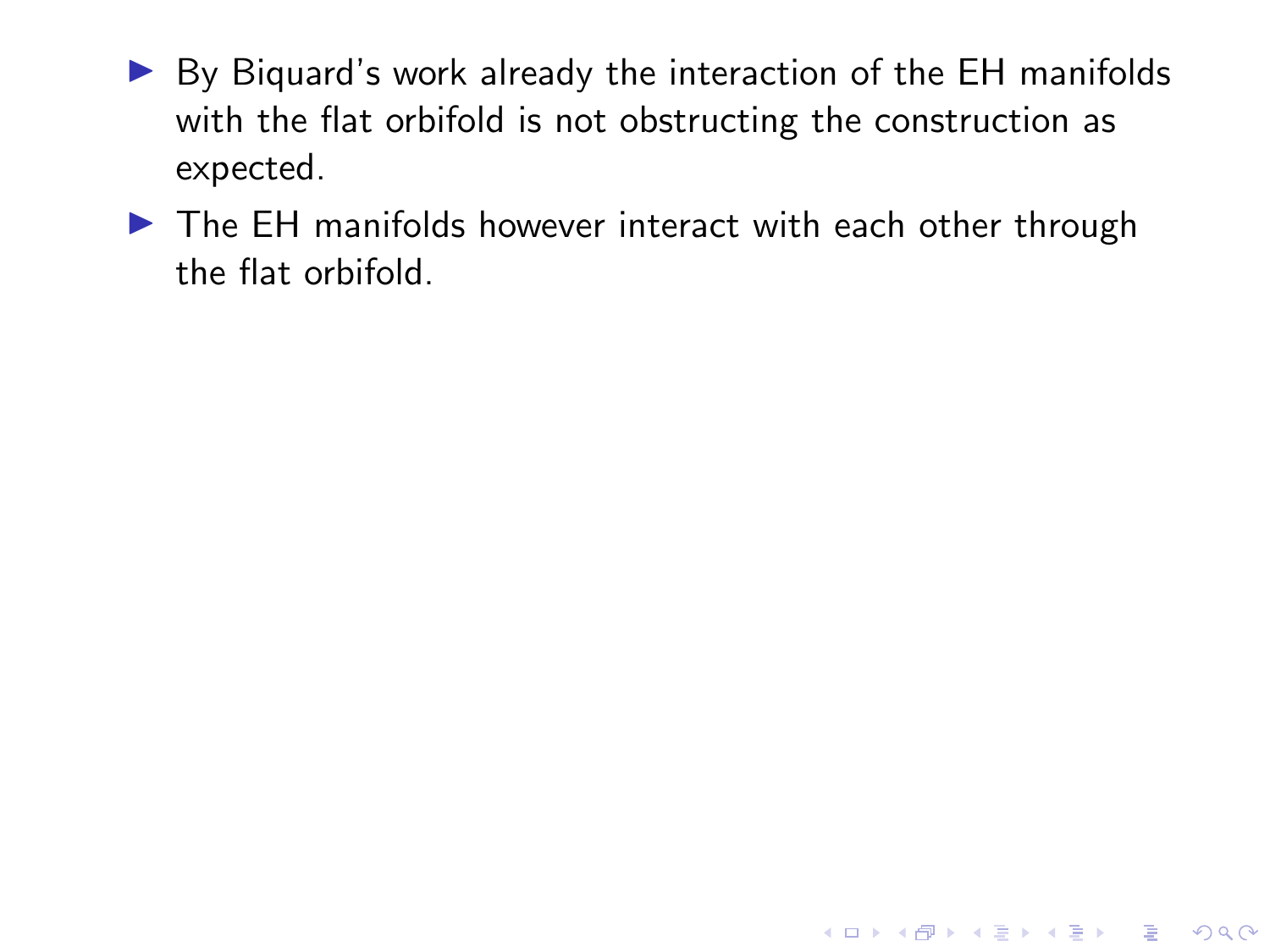- $\triangleright$  By Biguard's work already the interaction of the EH manifolds with the flat orbifold is not obstructing the construction as expected.
- $\blacktriangleright$  The EH manifolds however interact with each other through the flat orbifold.
- $\triangleright$  These interactions can be understood in a way similar to the understanding of the interactions between catenoidal bridges in doubling constructions for minimal surfaces.

K ロ ▶ K 個 ▶ K 할 ▶ K 할 ▶ 이 할 → 9 Q Q →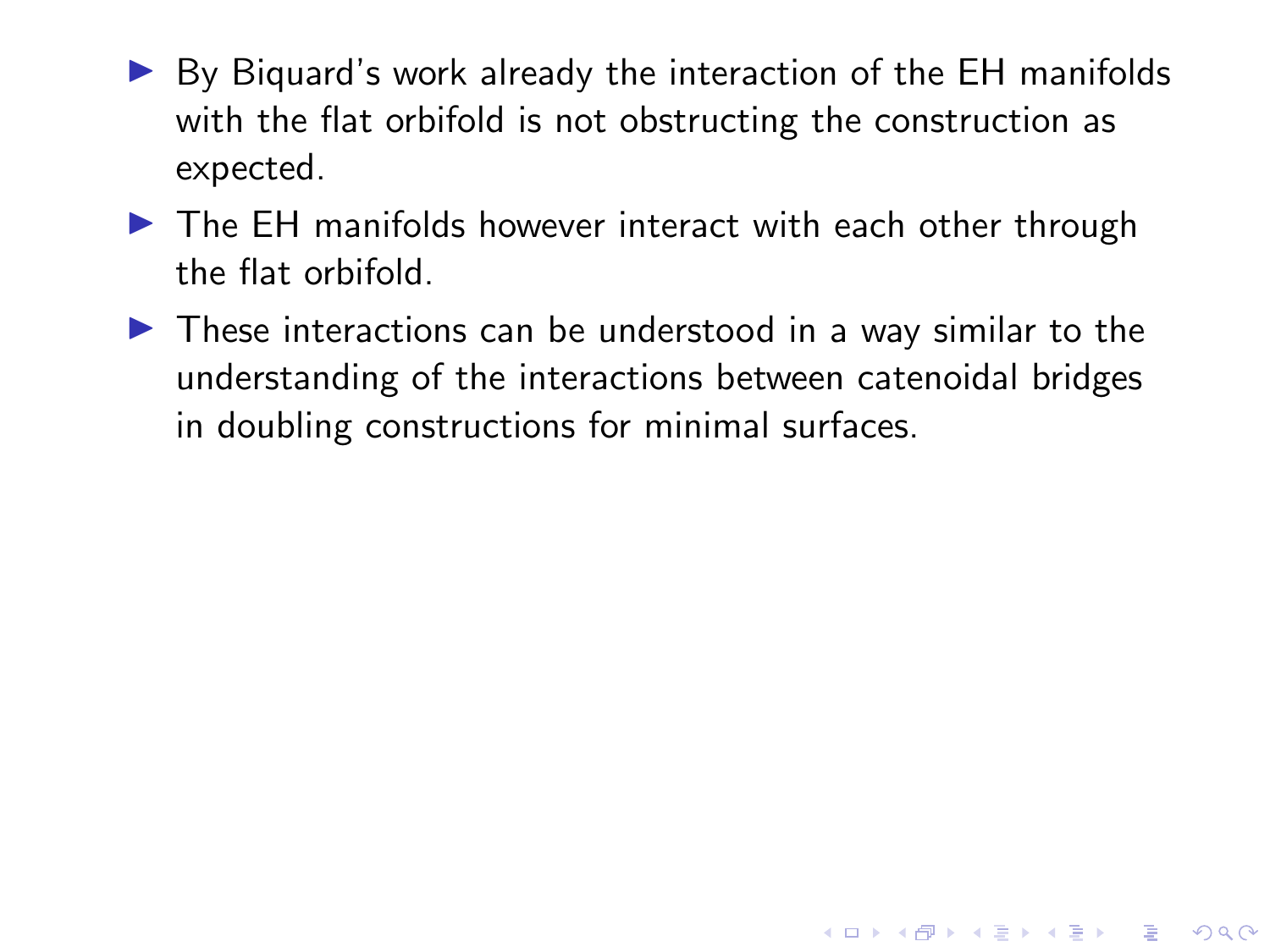- $\triangleright$  By Biguard's work already the interaction of the EH manifolds with the flat orbifold is not obstructing the construction as expected.
- $\triangleright$  The EH manifolds however interact with each other through the flat orbifold.
- $\blacktriangleright$  These interactions can be understood in a way similar to the understanding of the interactions between catenoidal bridges in doubling constructions for minimal surfaces.
- $\blacktriangleright$  The approach (called *linearized doubling* in the minimal doubling case) constructs as an intermediate step singular solutions of the Jacobi equation on the given object (in our case the orbifold and in the minimal doubling case the surface being doubled).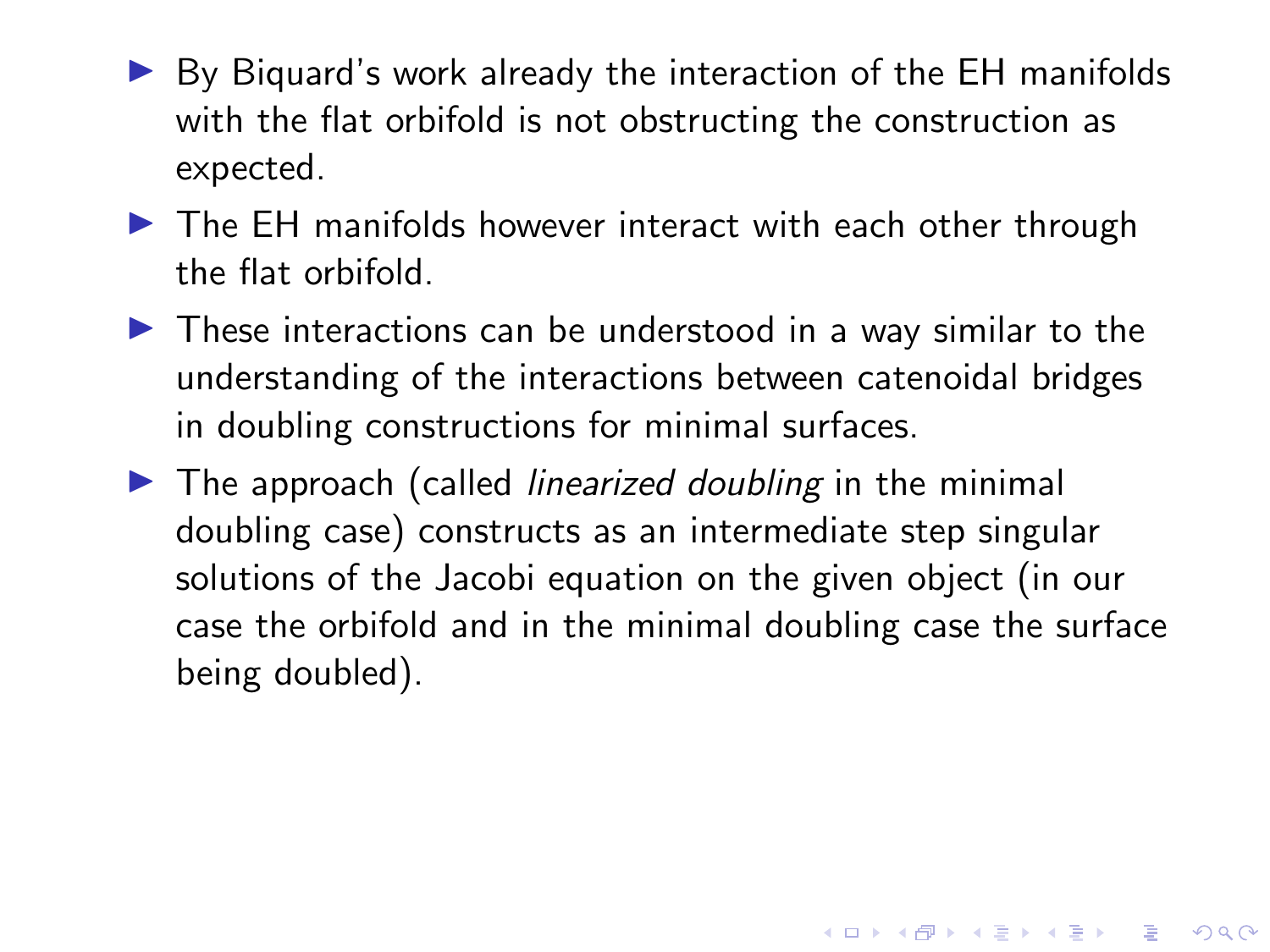- $\triangleright$  By Biguard's work already the interaction of the EH manifolds with the flat orbifold is not obstructing the construction as expected.
- $\triangleright$  The EH manifolds however interact with each other through the flat orbifold.
- $\blacktriangleright$  These interactions can be understood in a way similar to the understanding of the interactions between catenoidal bridges in doubling constructions for minimal surfaces.
- $\blacktriangleright$  The approach (called *linearized doubling* in the minimal doubling case) constructs as an intermediate step singular solutions of the Jacobi equation on the given object (in our case the orbifold and in the minimal doubling case the surface being doubled).
- $\blacktriangleright$  The obstructions (that is balancing/unbalancing questions) can be (approximately) calculated in terms of these singular solutions, which are easier to understand, because they satisfy a linear instead of a nonlinear equation.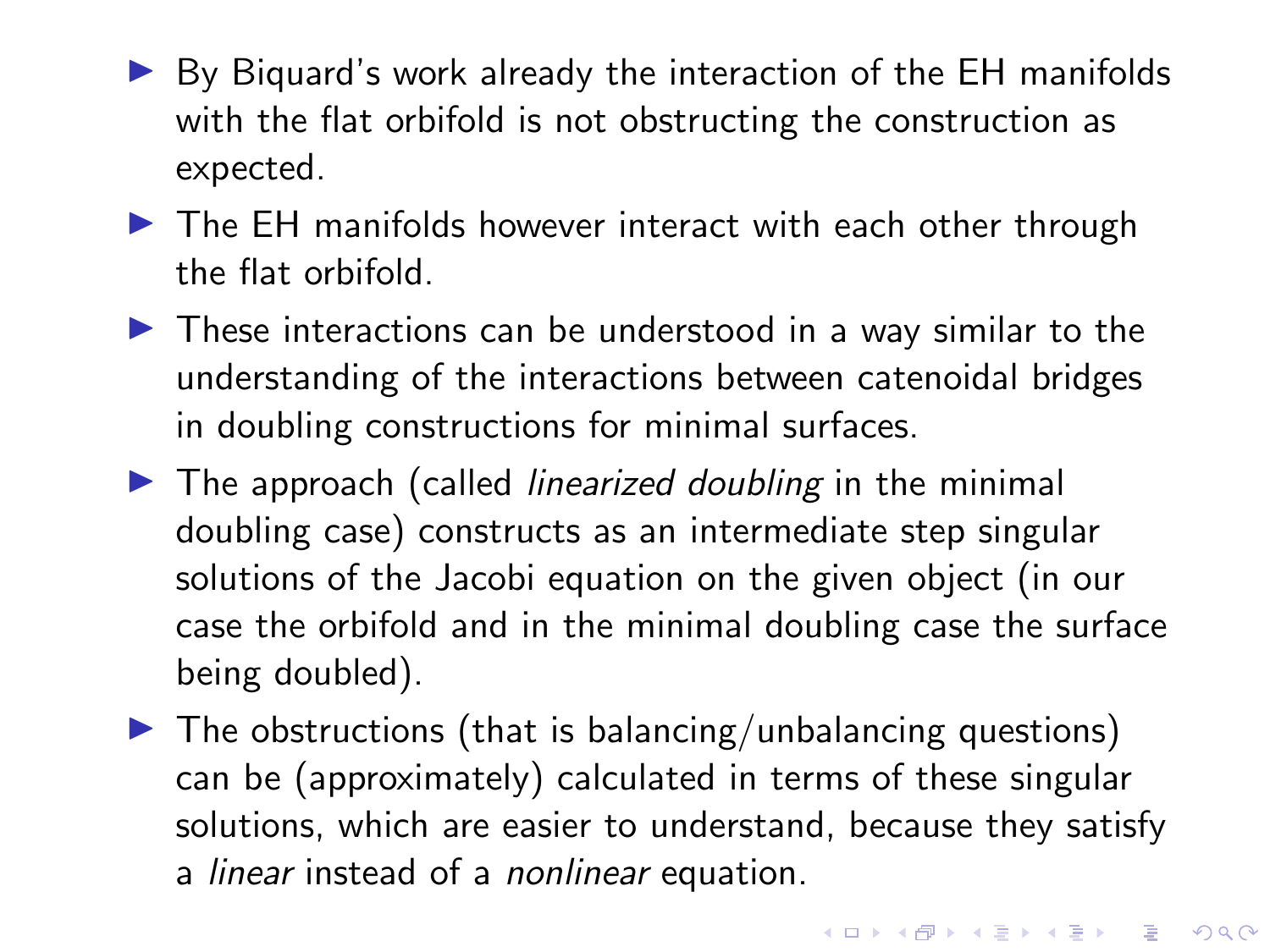$\triangleright$  We imposed maximal symmetry on the construction to simplify the situation while keeping the main features.

KO KKOKKEKKEK E DAG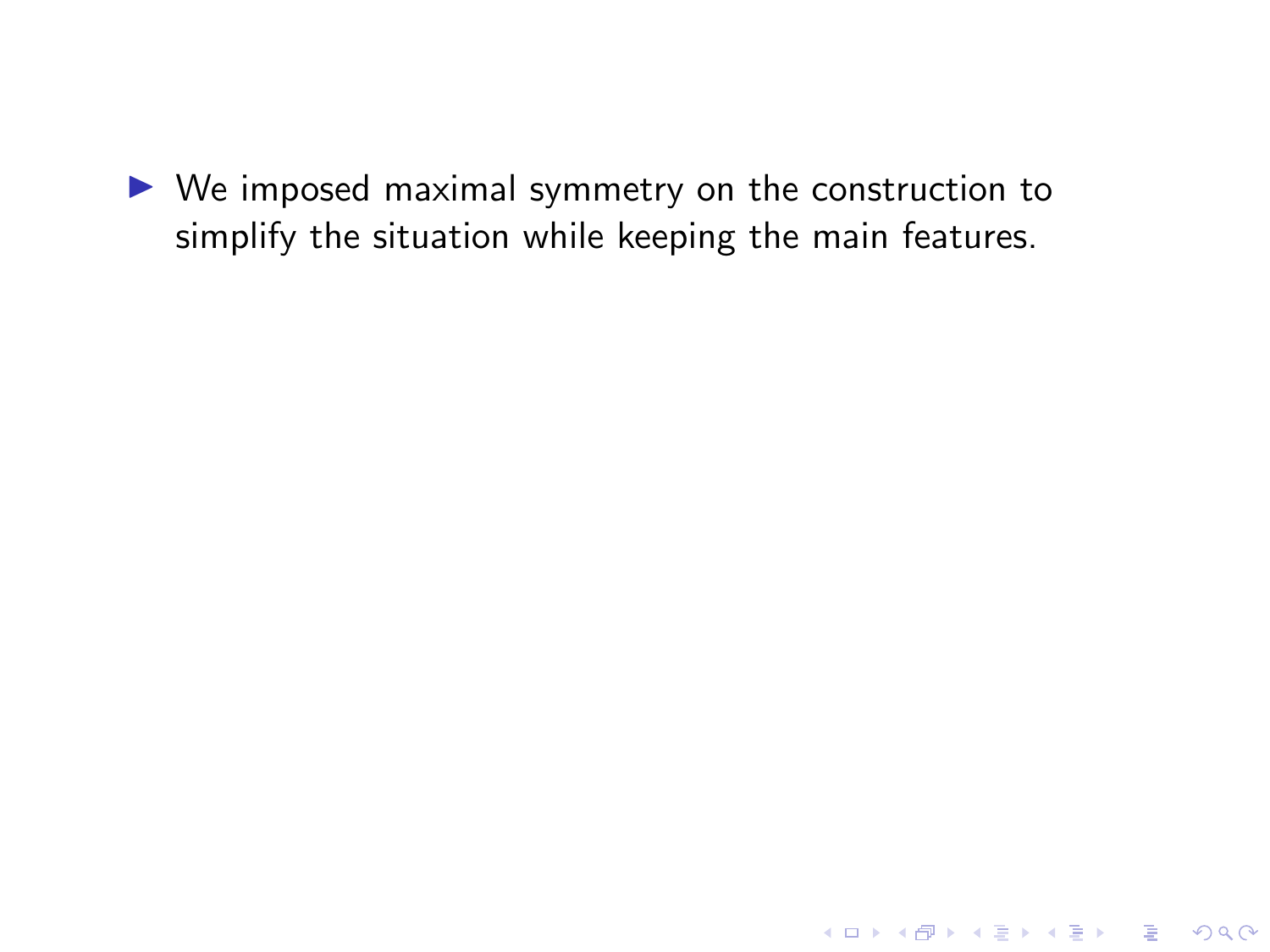- $\triangleright$  We imposed maximal symmetry on the construction to simplify the situation while keeping the main features.
- $\triangleright$  Actually before we proceed it is worth pointing out that the main issue has to do with the size of the EH necks: if all sizes work out as in the Kähler case, then there is no obstruction, if not, then the construction is not a perturbation construction (at best).

4 0 > 4 4 + 4 = + 4 = + = + + 0 4 0 +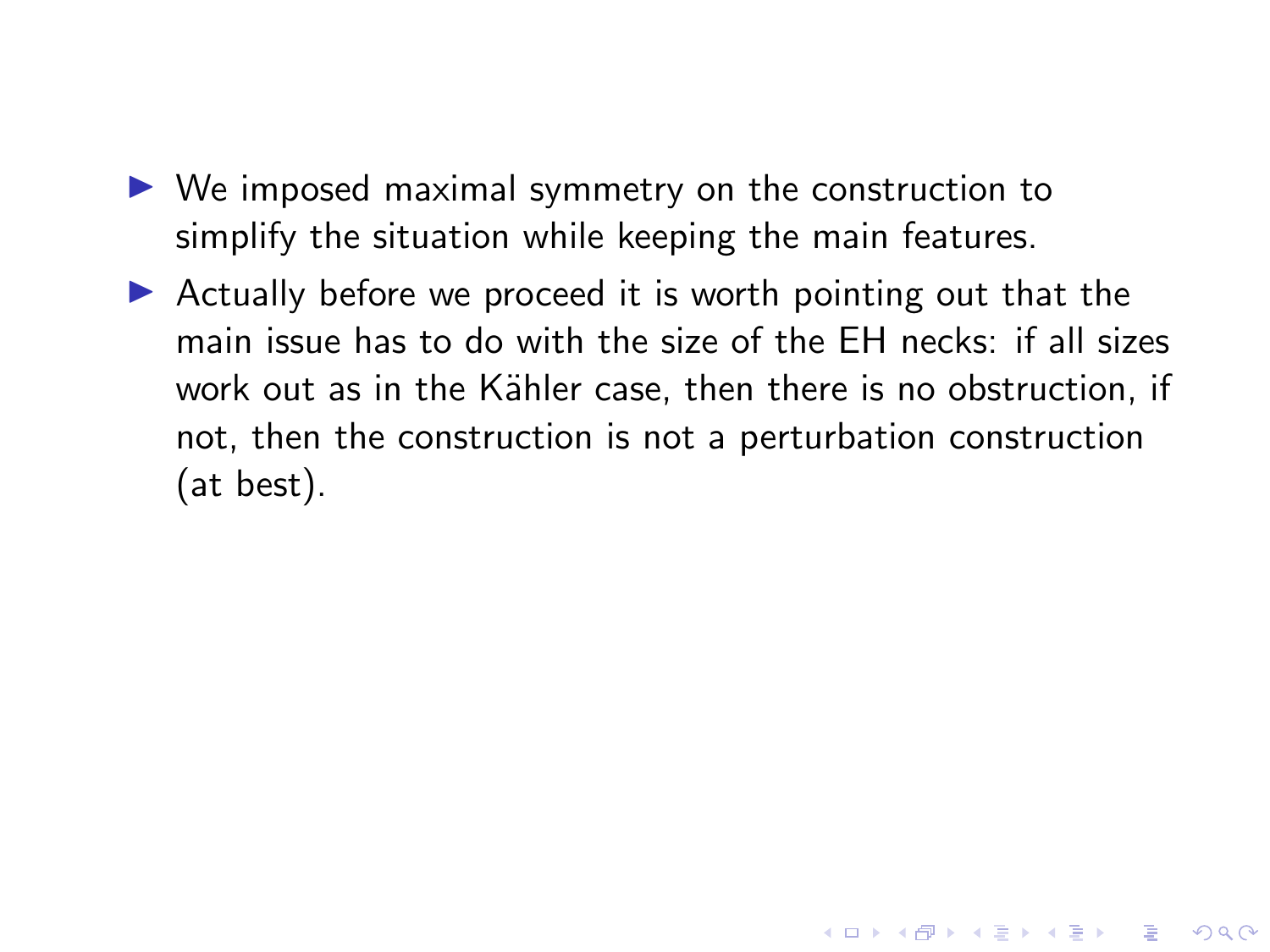- $\triangleright$  We imposed maximal symmetry on the construction to simplify the situation while keeping the main features.
- $\triangleright$  Actually before we proceed it is worth pointing out that the main issue has to do with the size of the EH necks: if all sizes work out as in the Kähler case, then there is no obstruction, if not, then the construction is not a perturbation construction (at best).
- $\triangleright$  To discuss the construction in detail we let  $\hat{g}_{eh,\varepsilon}$  denote the pull-back of  $g_{eh,\varepsilon}$  under the map  $(x_1, x_2, x_3, x_4) \mapsto (-x_1, x_2, x_3, x_4).$

**KORKAR KERKER SAGA**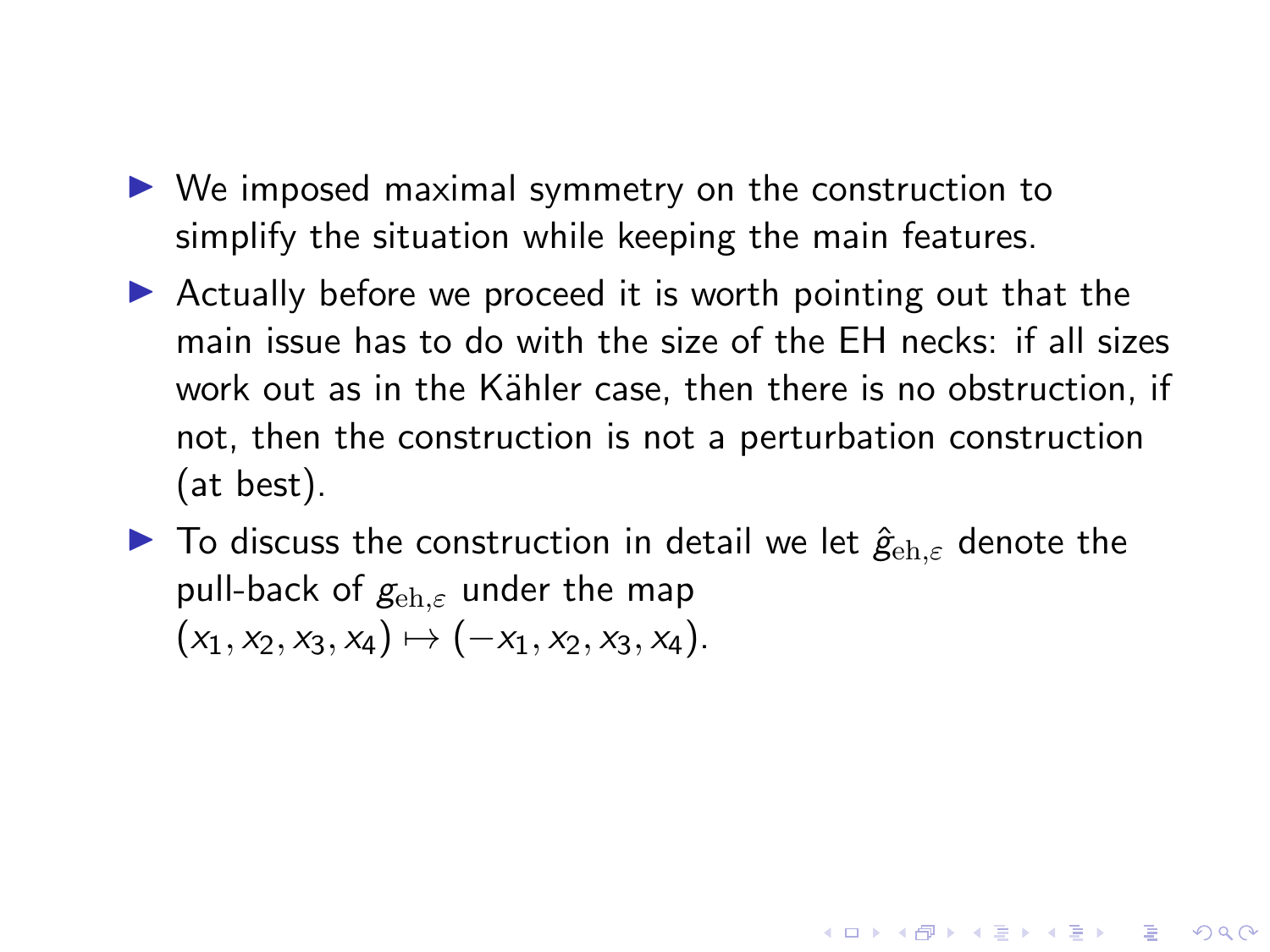- $\triangleright$  We imposed maximal symmetry on the construction to simplify the situation while keeping the main features.
- $\triangleright$  Actually before we proceed it is worth pointing out that the main issue has to do with the size of the EH necks: if all sizes work out as in the Kähler case, then there is no obstruction, if not, then the construction is not a perturbation construction (at best).
- $\triangleright$  To discuss the construction in detail we let  $\hat{g}_{eh,\varepsilon}$  denote the pull-back of  $g_{eh,\varepsilon}$  under the map  $(x_1, x_2, x_3, x_4) \mapsto (-x_1, x_2, x_3, x_4).$

**KORKAR KERKER SAGA** 

**In Clearly,**  $\hat{g}_{eh,\varepsilon}$  **is a Ricci flat metric.**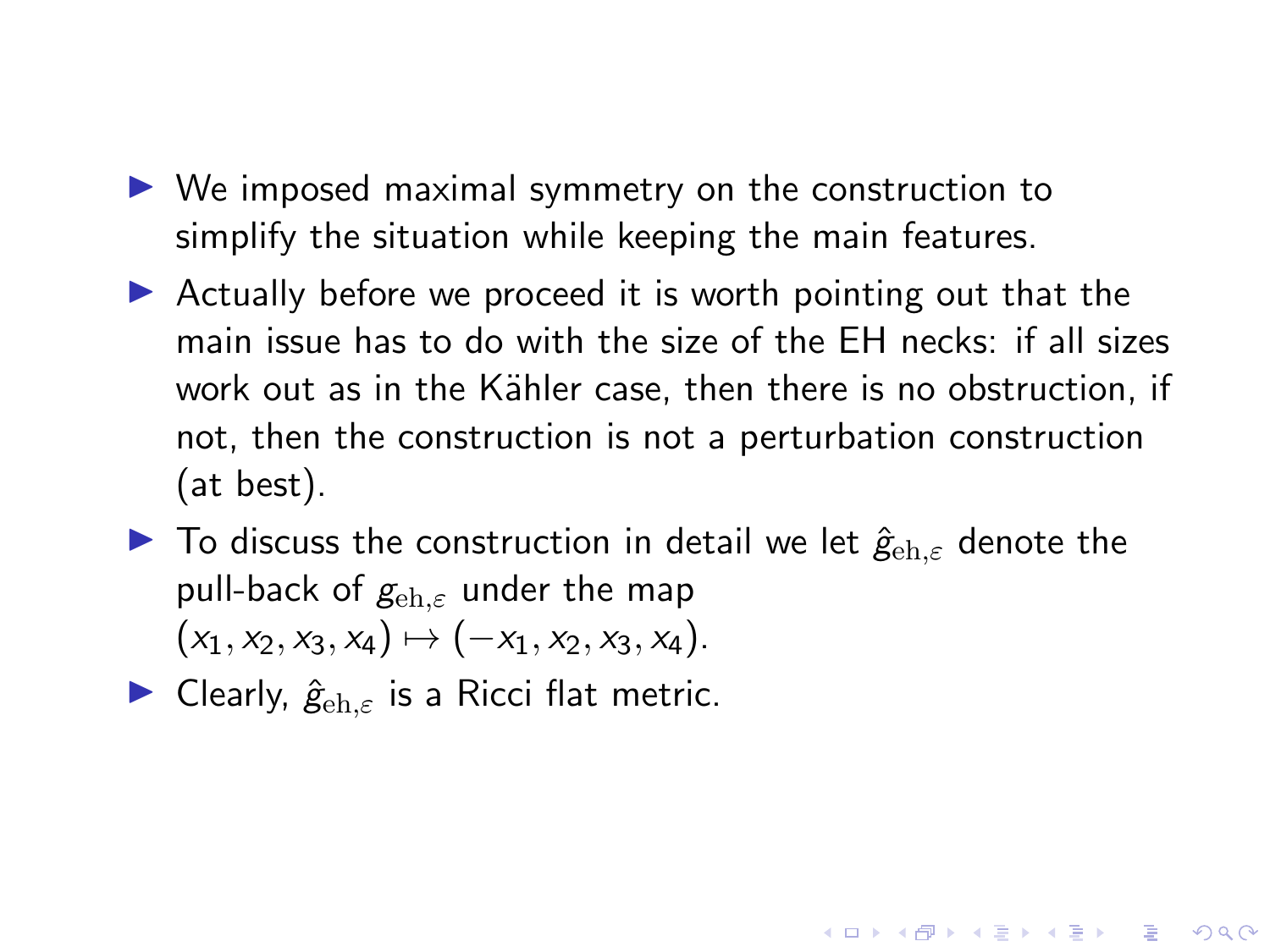Near infinity, we have the asymptotic expansions

$$
g_{\text{\rm eh},\varepsilon} = g_{\text{\rm eucl}} + \frac{1}{2} \varepsilon^4 T + O(\varepsilon^8 r^{-8})
$$

and

$$
\hat{g}_{\mathrm{eh},\varepsilon} = g_{\mathrm{eucl}} + \frac{1}{2} \varepsilon^4 \hat{\mathcal{T}} + O(\varepsilon^8 r^{-8}),
$$

K ロ ▶ K @ ▶ K 할 ▶ K 할 ▶ | 할 | ⊙Q @

where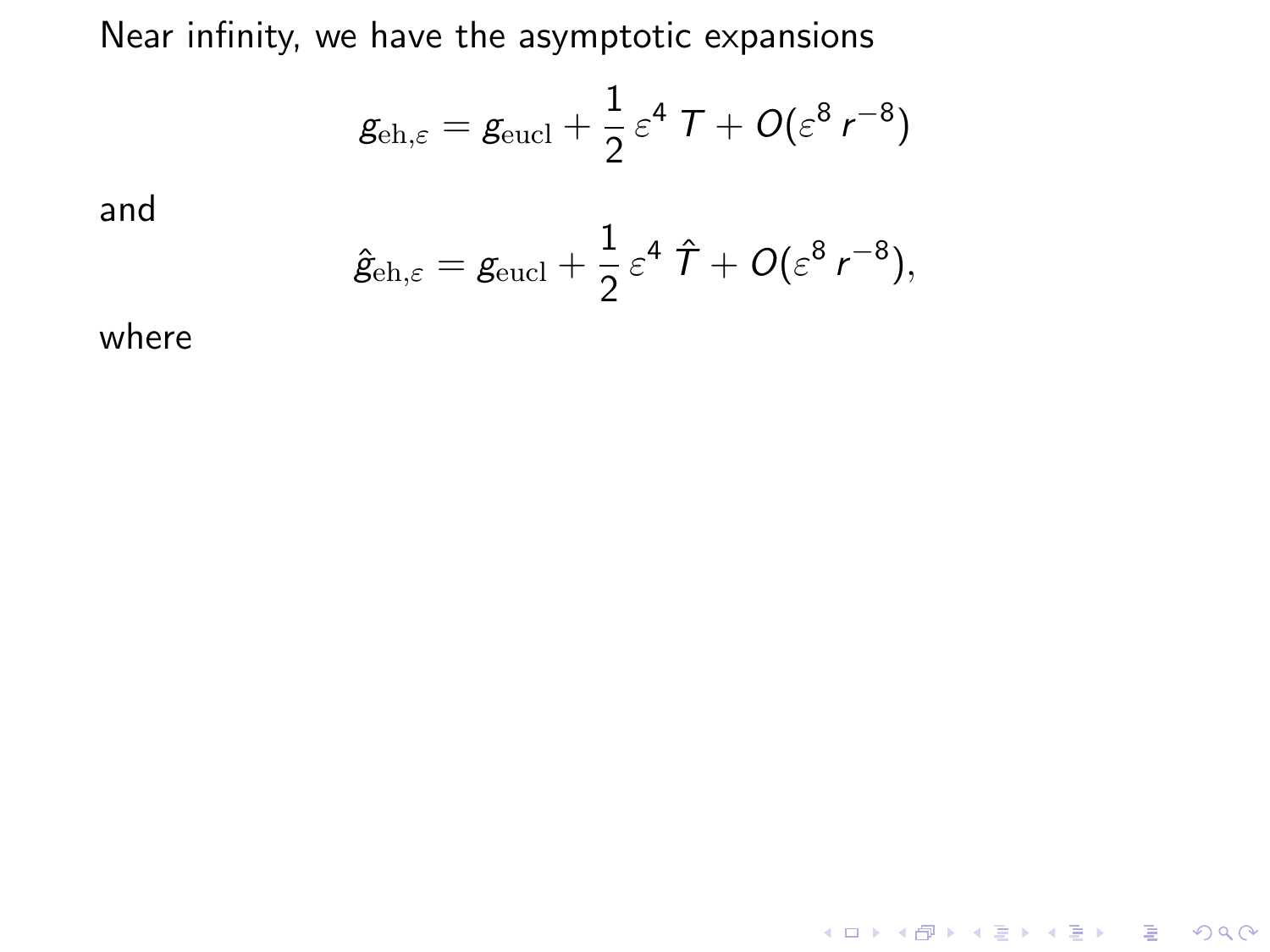Near infinity, we have the asymptotic expansions

$$
g_{\text{\rm eh},\varepsilon} = g_{\text{\rm eucl}} + \frac{1}{2} \varepsilon^4 T + O(\varepsilon^8 r^{-8})
$$

and

$$
\hat{g}_{\text{\rm eh},\varepsilon} = g_{\text{\rm eucl}} + \frac{1}{2} \varepsilon^4 \hat{\mathcal{T}} + O(\varepsilon^8 r^{-8}),
$$

where

$$
T = -r^{-4} (dr \otimes dr + r^2 \alpha_1 \otimes \alpha_1 - r^2 \alpha_2 \otimes \alpha_2 - r^2 \alpha_3 \otimes \alpha_3)
$$
  
= -r^{-6} { (x<sub>1</sub><sup>2</sup>+x<sub>2</sub><sup>2</sup>-x<sub>3</sub><sup>2</sup>-x<sub>4</sub><sup>2</sup>) (dx<sub>1</sub> \otimes dx<sub>1</sub>+dx<sub>2</sub> \otimes dx<sub>2</sub>-dx<sub>3</sub> \otimes dx<sub>3</sub>-dx<sub>4</sub> \otimes dx<sub>4</sub>)  
+ 2 (x<sub>1</sub>x<sub>3</sub> + x<sub>2</sub>x<sub>4</sub>) (dx<sub>1</sub> \otimes dx<sub>3</sub> + dx<sub>3</sub> \otimes dx<sub>1</sub> + dx<sub>2</sub> \otimes dx<sub>4</sub> + dx<sub>4</sub> \otimes dx<sub>2</sub>)  
+ 2 (x<sub>1</sub>x<sub>4</sub> - x<sub>2</sub>x<sub>3</sub>) (dx<sub>1</sub> \otimes dx<sub>4</sub> + dx<sub>4</sub> \otimes dx<sub>1</sub> - dx<sub>2</sub> \otimes dx<sub>3</sub> - dx<sub>3</sub> \otimes dx<sub>2</sub>) }

K ロ ▶ K @ ▶ K 할 ▶ K 할 ▶ | 할 | ⊙Q @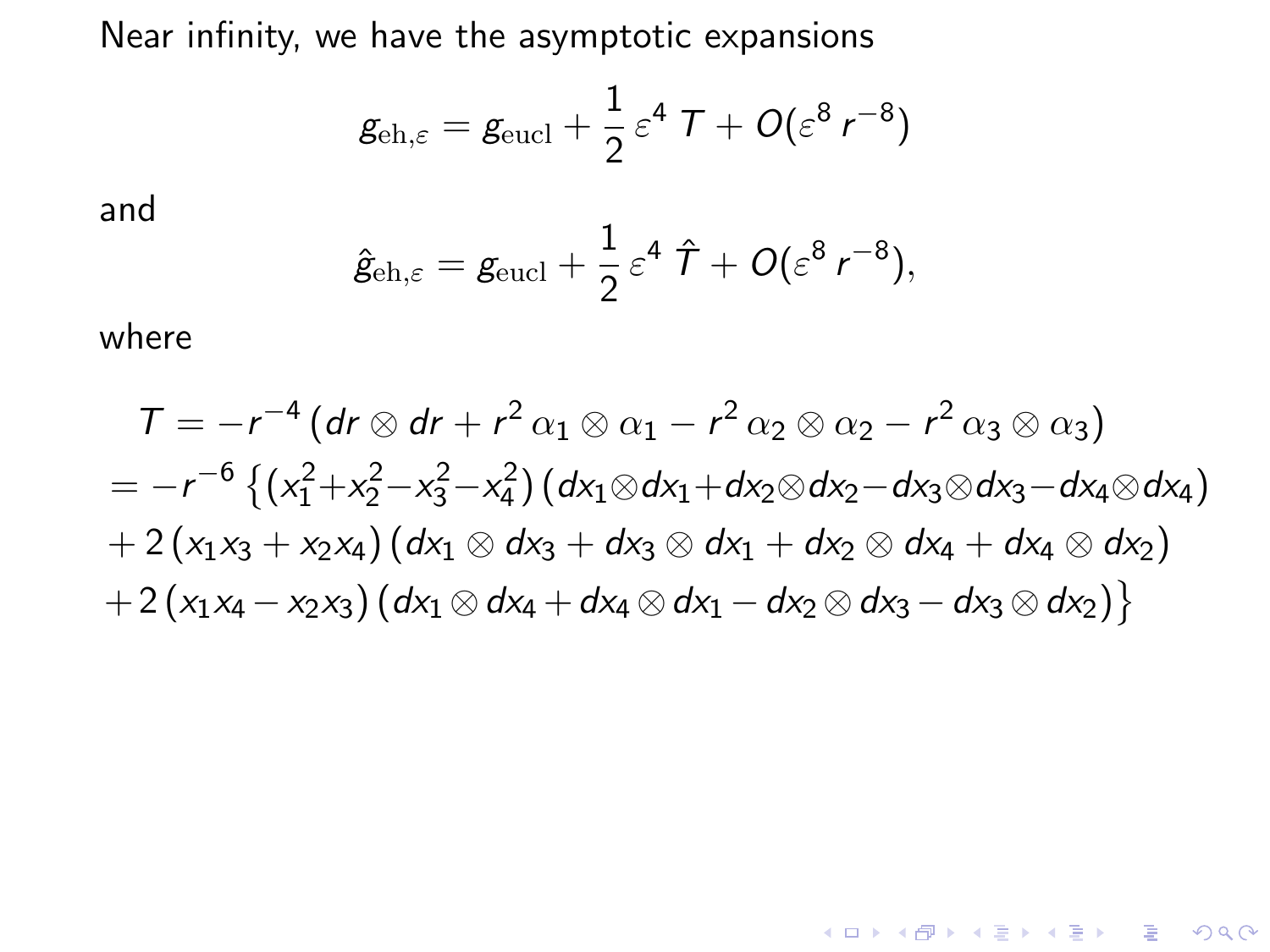Near infinity, we have the asymptotic expansions

$$
g_{\text{\rm eh},\varepsilon} = g_{\text{\rm eucl}} + \frac{1}{2} \varepsilon^4 T + O(\varepsilon^8 r^{-8})
$$

and

$$
\hat{g}_{\text{\rm eh},\varepsilon} = g_{\text{\rm eucl}} + \frac{1}{2} \varepsilon^4 \hat{\mathcal{T}} + O(\varepsilon^8 r^{-8}),
$$

where

$$
T = -r^{-4} (dr \otimes dr + r^2 \alpha_1 \otimes \alpha_1 - r^2 \alpha_2 \otimes \alpha_2 - r^2 \alpha_3 \otimes \alpha_3)
$$
  
= 
$$
-r^{-6} \{ (x_1^2 + x_2^2 - x_3^2 - x_4^2) (dx_1 \otimes dx_1 + dx_2 \otimes dx_2 - dx_3 \otimes dx_3 - dx_4 \otimes dx_4)
$$
  
+ 
$$
2 (x_1x_3 + x_2x_4) (dx_1 \otimes dx_3 + dx_3 \otimes dx_1 + dx_2 \otimes dx_4 + dx_4 \otimes dx_2)
$$
  
+ 
$$
2 (x_1x_4 - x_2x_3) (dx_1 \otimes dx_4 + dx_4 \otimes dx_1 - dx_2 \otimes dx_3 - dx_3 \otimes dx_2)
$$
}  
and 
$$
\hat{T} =
$$

 $= -r^{-6}\left\{(x_1^2+x_2^2-x_3^2-x_4^2)(dx_1\otimes dx_1+dx_2\otimes dx_2-dx_3\otimes dx_3-dx_4\otimes dx_4\right\}$  $+ 2 (x_1x_3 - x_2x_4) (dx_1 \otimes dx_3 + dx_3 \otimes dx_1 - dx_2 \otimes dx_4 - dx_4 \otimes dx_2)$  $+ 2(x_1x_4 + x_2x_3) (dx_1 \otimes dx_4 + dx_4 \otimes dx_1 + dx_2 \otimes dx_3 + dx_3 \otimes dx_2).$ K □ K K 레 K K 레 K X X K K H X X K K H 제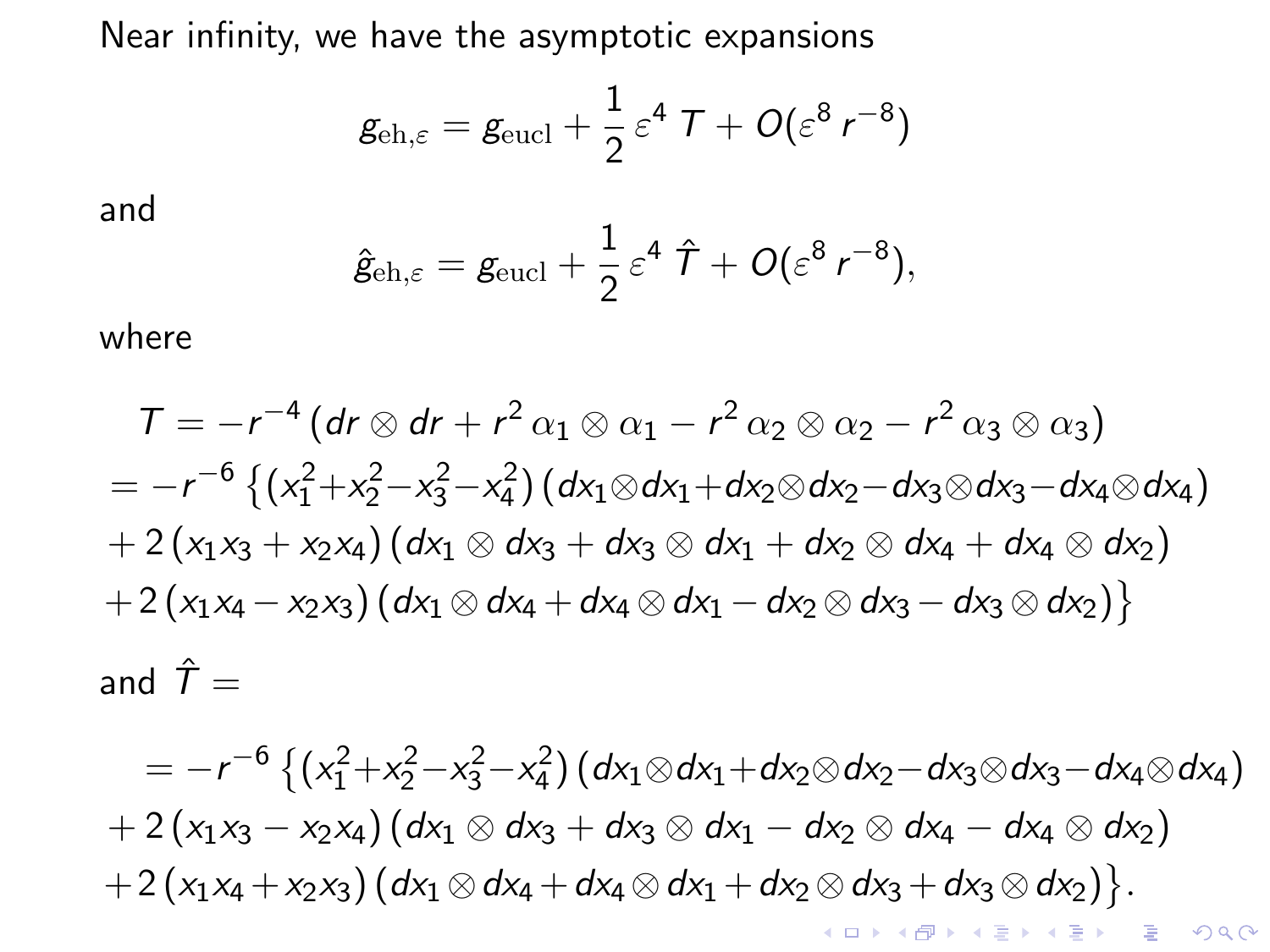$\blacktriangleright$  We note that the metrics  $g_{\text{eh},\varepsilon}$  and  $\hat{g}_{\text{eh},\varepsilon}$  and the tensors  $T$ and  $\hat{T}$  are all invariant under the maps

$$
(x_1, x_2, x_3, x_4) \mapsto (x_2, -x_1, x_3, x_4),
$$
  
\n
$$
(x_1, x_2, x_3, x_4) \mapsto (x_1, x_2, x_4, -x_3),
$$
  
\n
$$
(x_1, x_2, x_3, x_4) \mapsto (x_3, x_4, x_1, x_2),
$$
  
\n
$$
(x_1, x_2, x_3, x_4) \mapsto (-x_3, x_4, -x_1, x_2).
$$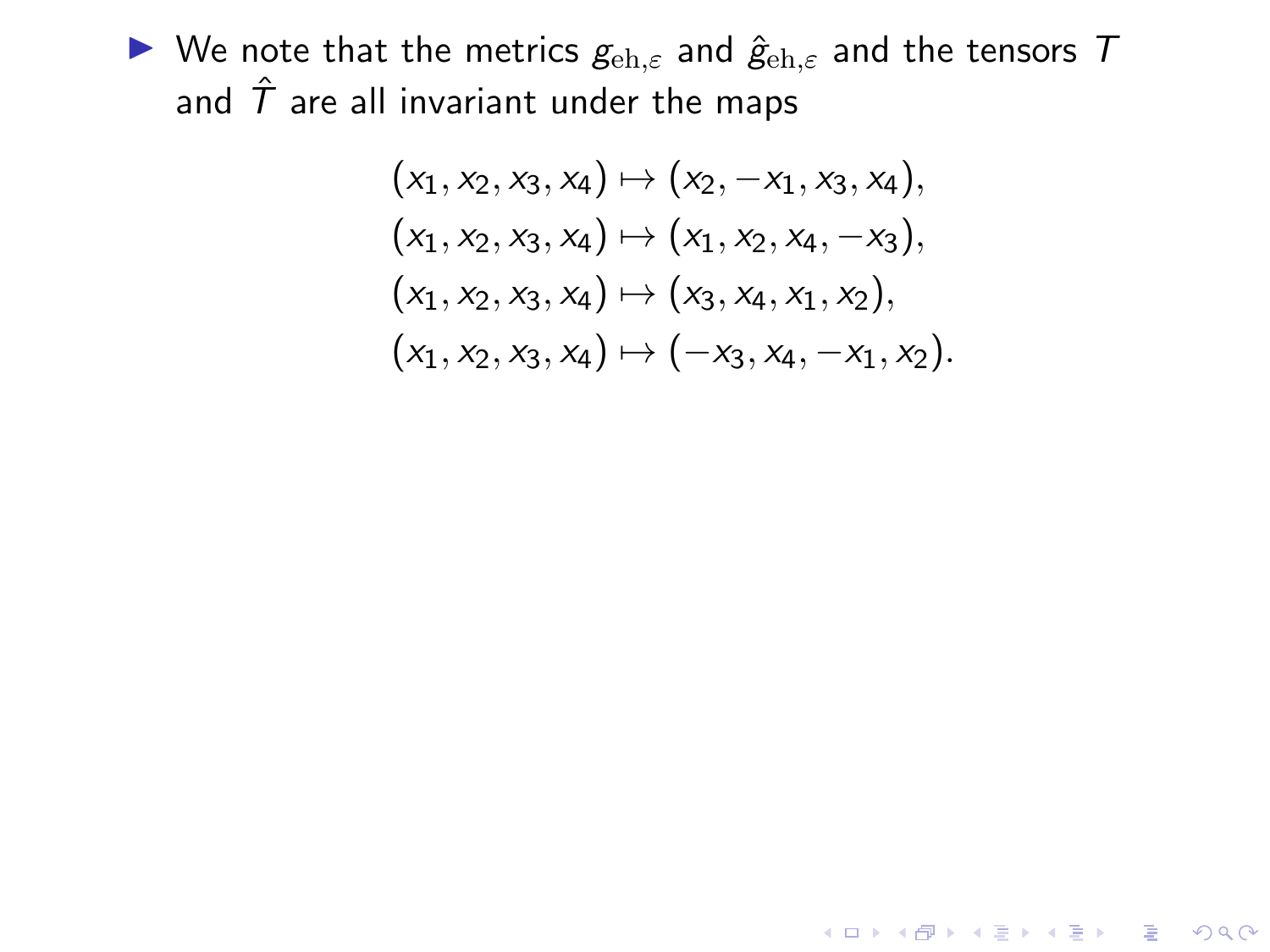$\triangleright$  We note that the metrics  $g_{\text{eh},\varepsilon}$  and  $\hat{g}_{\text{eh},\varepsilon}$  and the tensors  $T$ and  $\hat{T}$  are all invariant under the maps

$$
(x_1, x_2, x_3, x_4) \mapsto (x_2, -x_1, x_3, x_4),
$$
  
\n
$$
(x_1, x_2, x_3, x_4) \mapsto (x_1, x_2, x_4, -x_3),
$$
  
\n
$$
(x_1, x_2, x_3, x_4) \mapsto (x_3, x_4, x_1, x_2),
$$
  
\n
$$
(x_1, x_2, x_3, x_4) \mapsto (-x_3, x_4, -x_1, x_2).
$$

► To analyze the kernel of  $\Delta_{L,g_{\text{eh}}}$ , we consider the frame r ∂  $\frac{\partial}{\partial r}, V_1, V_2, V_3$  dual to the co-frame  $\frac{1}{r}$  dr,  $\alpha_1, \alpha_2, \alpha_3$ .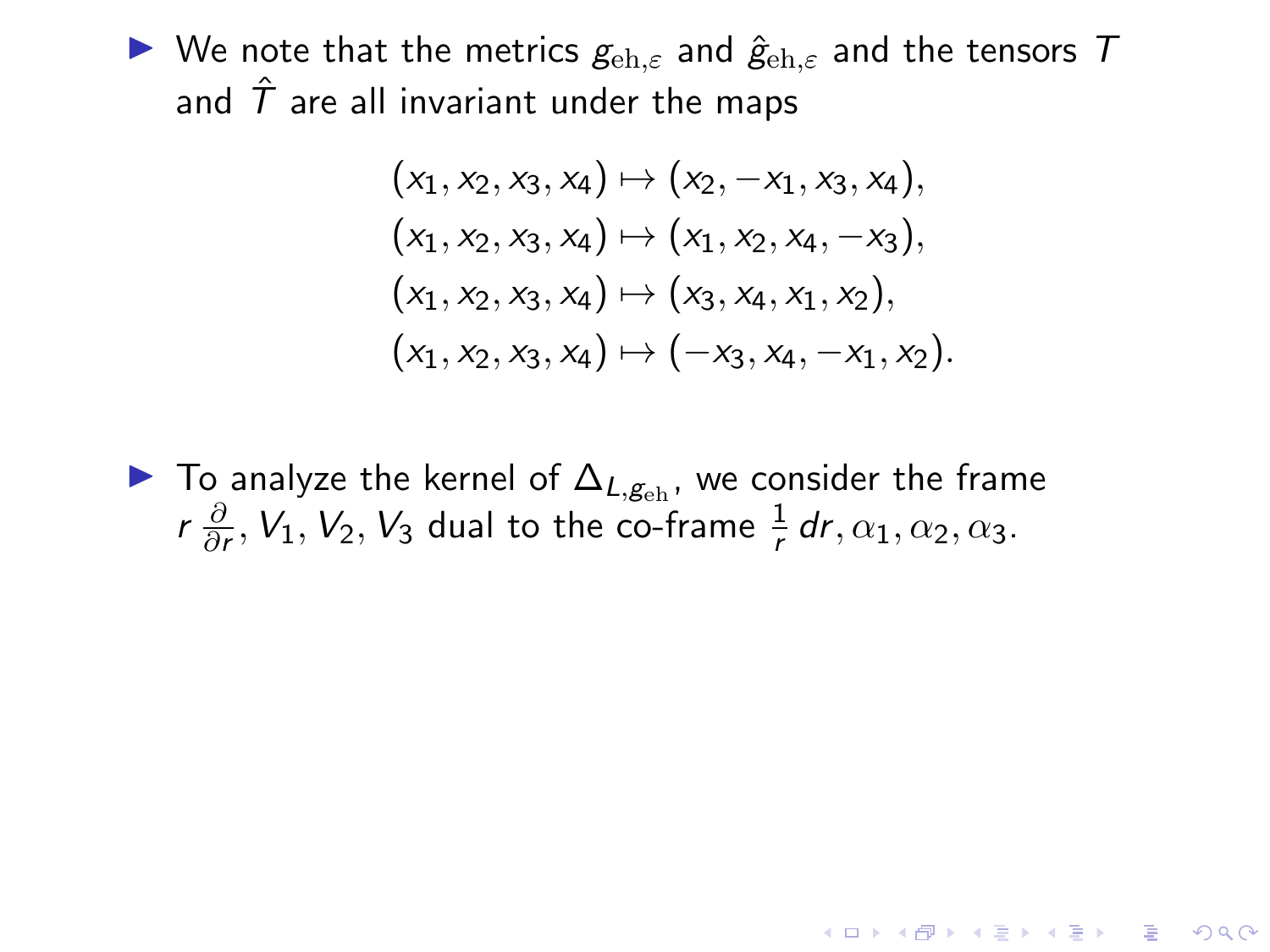$\blacktriangleright$  We note that the metrics  $g_{\text{eh},\varepsilon}$  and  $\hat{g}_{\text{eh},\varepsilon}$  and the tensors  $T$ and  $\hat{T}$  are all invariant under the maps

$$
(x_1, x_2, x_3, x_4) \mapsto (x_2, -x_1, x_3, x_4),
$$
  
\n
$$
(x_1, x_2, x_3, x_4) \mapsto (x_1, x_2, x_4, -x_3),
$$
  
\n
$$
(x_1, x_2, x_3, x_4) \mapsto (x_3, x_4, x_1, x_2),
$$
  
\n
$$
(x_1, x_2, x_3, x_4) \mapsto (-x_3, x_4, -x_1, x_2).
$$

► To analyze the kernel of  $\Delta_{L,g_{\text{ch}}}$ , we consider the frame r ∂  $\frac{\partial}{\partial r}, V_1, V_2, V_3$  dual to the co-frame  $\frac{1}{r}$  dr,  $\alpha_1, \alpha_2, \alpha_3$ .  $\blacktriangleright$  Clearly

$$
V_1 = x_1 \frac{\partial}{\partial x_2} - x_2 \frac{\partial}{\partial x_1} + x_3 \frac{\partial}{\partial x_4} - x_4 \frac{\partial}{\partial x_3},
$$
  
\n
$$
V_2 = x_1 \frac{\partial}{\partial x_3} - x_3 \frac{\partial}{\partial x_1} + x_4 \frac{\partial}{\partial x_2} - x_2 \frac{\partial}{\partial x_4},
$$
  
\n
$$
V_3 = x_1 \frac{\partial}{\partial x_4} - x_4 \frac{\partial}{\partial x_1} + x_2 \frac{\partial}{\partial x_3} - x_3 \frac{\partial}{\partial x_2}.
$$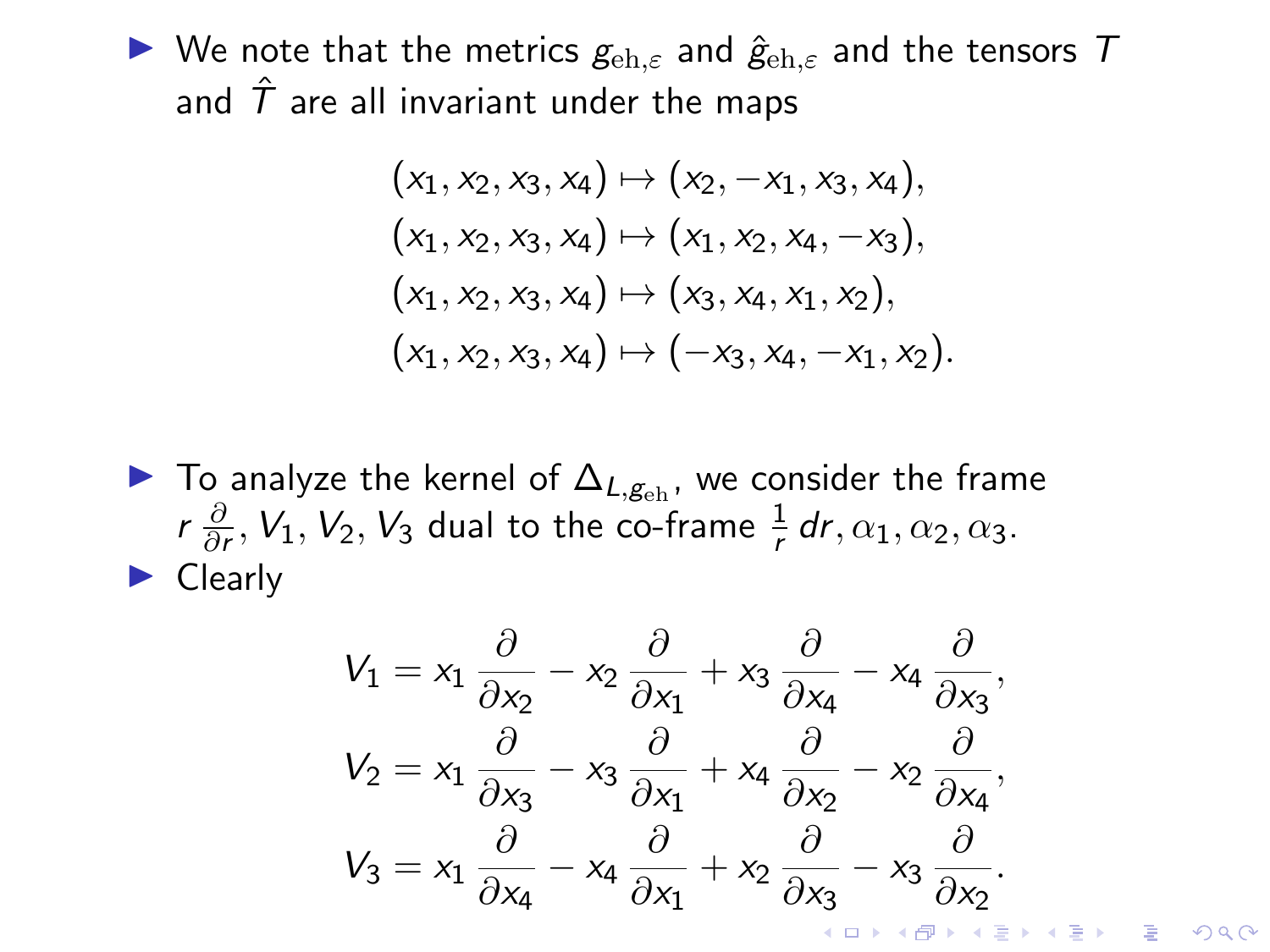$\blacktriangleright$  We next define

$$
\begin{aligned} o_{1,\varepsilon} &= g_{\text{\rm eh},\varepsilon} - \frac{1}{2} \mathcal{L}_{r\frac{\partial}{\partial r}} g_{\text{\rm eh},\varepsilon} \\ &= \frac{1}{2} \varepsilon \frac{\partial}{\partial \varepsilon} g_{\text{\rm eh},\varepsilon} = \varepsilon^4 \mathcal{T} + O(\varepsilon^8 \, r^{-8}), \\ o_{2,\varepsilon} &= \frac{1}{2} \mathcal{L}_{\frac{r^2 V_2}{\sqrt{\varepsilon^4 + r^4}}} g_{\text{\rm eh},\varepsilon}, \\ o_{3,\varepsilon} &= \frac{1}{2} \mathcal{L}_{\frac{r^2 V_3}{\sqrt{\varepsilon^4 + r^4}}} g_{\text{\rm eh},\varepsilon}. \end{aligned}
$$

K ロ K K d K K B K K B K X A K K K G K C K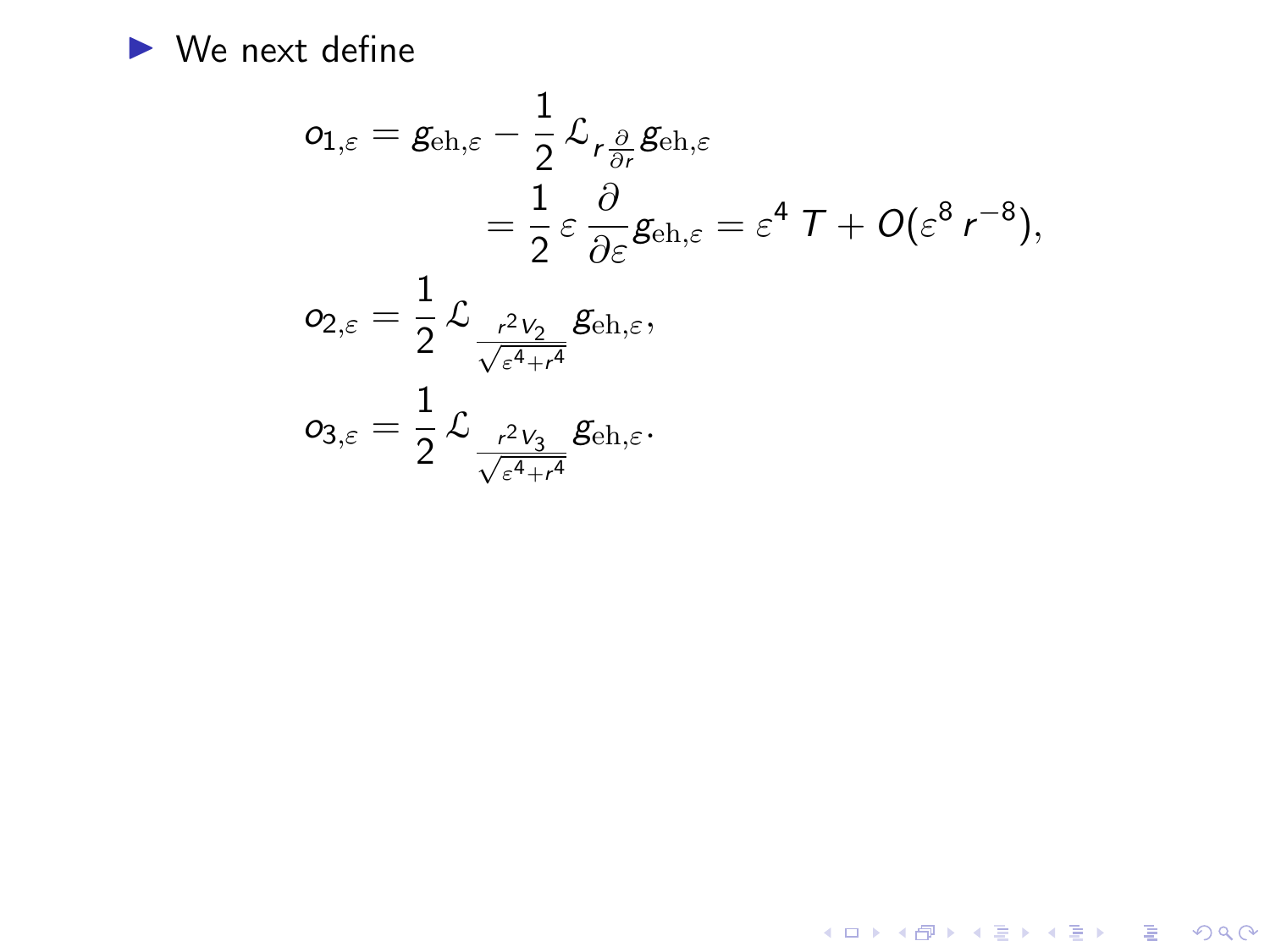<span id="page-31-0"></span> $\blacktriangleright$  We next define

$$
\begin{aligned} o_{1,\varepsilon} &= g_{\text{\rm eh},\varepsilon} - \frac{1}{2}\mathcal{L}_{r\frac{\partial}{\partial r}}g_{\text{\rm eh},\varepsilon} \\ &= \frac{1}{2}\varepsilon\frac{\partial}{\partial \varepsilon}g_{\text{\rm eh},\varepsilon} = \varepsilon^4\mathcal{T} + O(\varepsilon^8\,r^{-8}), \\ o_{2,\varepsilon} &= \frac{1}{2}\mathcal{L}_{\frac{r^2V_2}{\sqrt{\varepsilon^4+r^4}}}g_{\text{\rm eh},\varepsilon}, \\ o_{3,\varepsilon} &= \frac{1}{2}\mathcal{L}_{\frac{r^2V_3}{\sqrt{\varepsilon^4+r^4}}}g_{\text{\rm eh},\varepsilon}. \end{aligned}
$$

 $\blacktriangleright$  Equivalently,

$$
o_{1,\varepsilon} = -\frac{\varepsilon^4 r^2}{(\varepsilon^4 + r^4)^{\frac{3}{2}}} (dr \otimes dr + r^2 \alpha_1 \otimes \alpha_1) + \frac{\varepsilon^4}{(\varepsilon^4 + r^4)^{\frac{1}{2}}} (\alpha_2 \otimes \alpha_2 +
$$
  
\n
$$
o_{2,\varepsilon} = \frac{\varepsilon^4}{\varepsilon^4 + r^4} (r dr \otimes \alpha_2 + r \alpha_2 \otimes dr - r^2 \alpha_1 \otimes \alpha_3 - r^2 \alpha_3 \otimes \alpha_1),
$$
  
\n
$$
o_{3,\varepsilon} = \frac{\varepsilon^4}{\varepsilon^4 + r^4} (r dr \otimes \alpha_3 + r \alpha_3 \otimes dr + r^2 \alpha_1 \otimes \alpha_2 + r^2 \alpha_2 \otimes \alpha_1).
$$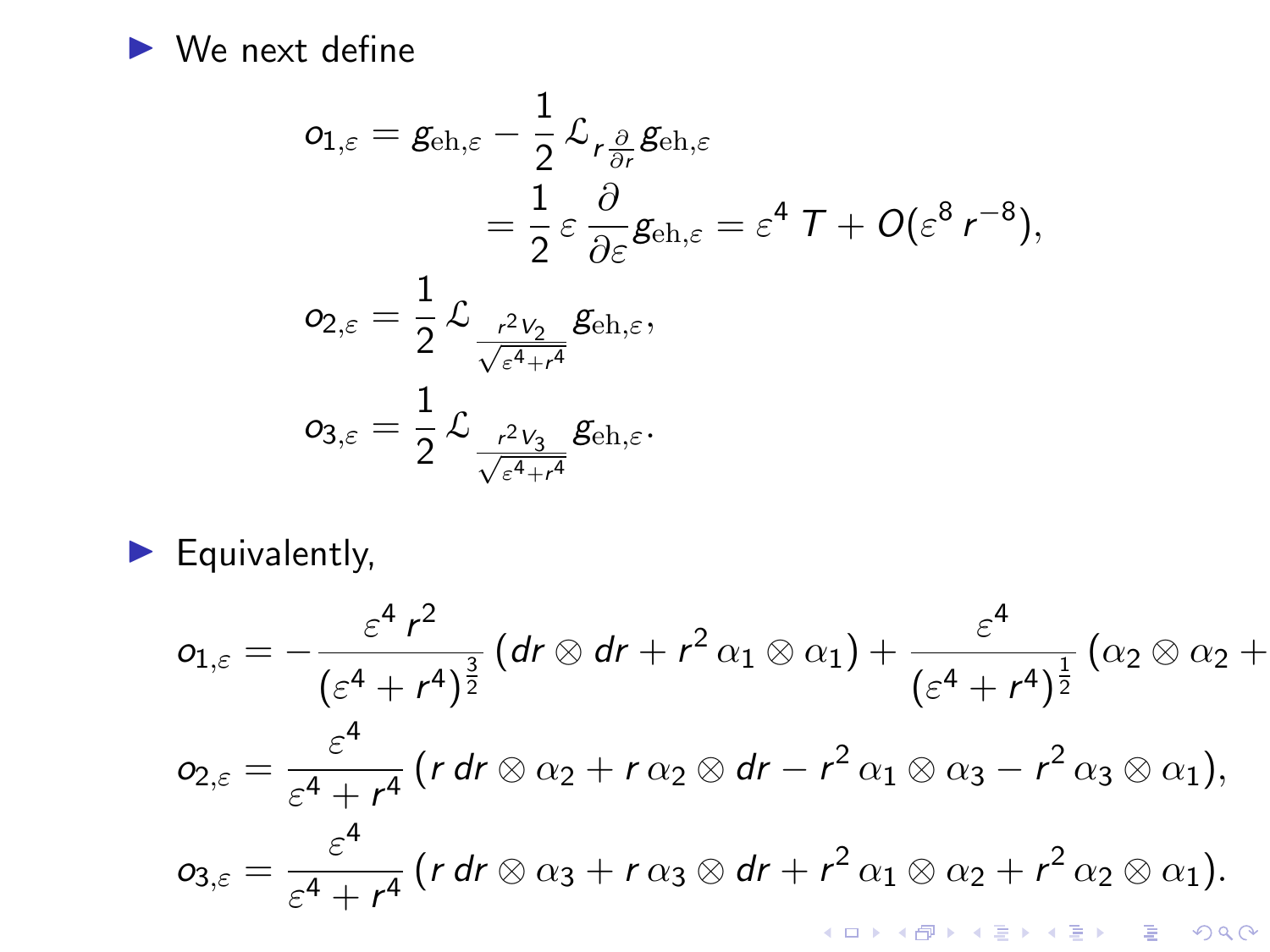<span id="page-32-0"></span>Proposition(O. Biquard 2013; D. Page 1978) For each  $i \in \{1, 2, 3\}$ , the tensor  $o_{i,\varepsilon}$  has the following properties: (i)  $\operatorname{tr}_{g_{\text{\rm eh},\varepsilon}} o_{i,\varepsilon} = 0.$ (ii) div $g_{\text{eh},\varepsilon}$   $o_{i,\varepsilon} = 0$ . (iii)  $\Delta_{L,g_{\text{eh},\varepsilon}} o_{i,\varepsilon} = 0.$  $\left( \text{iv} \right) \ \int_{\mathbb{R}^4 \setminus \{0\}} |o_{1, \varepsilon}|^2_{\mathcal{B}_{\text{\rm eh}, \varepsilon}} \, d\text{\rm vol}_{\mathcal{B}_{\text{\rm eh}, \varepsilon}} = 2\pi^2 \, \varepsilon^4.$ 

**KORK ERKER ADAM ADA**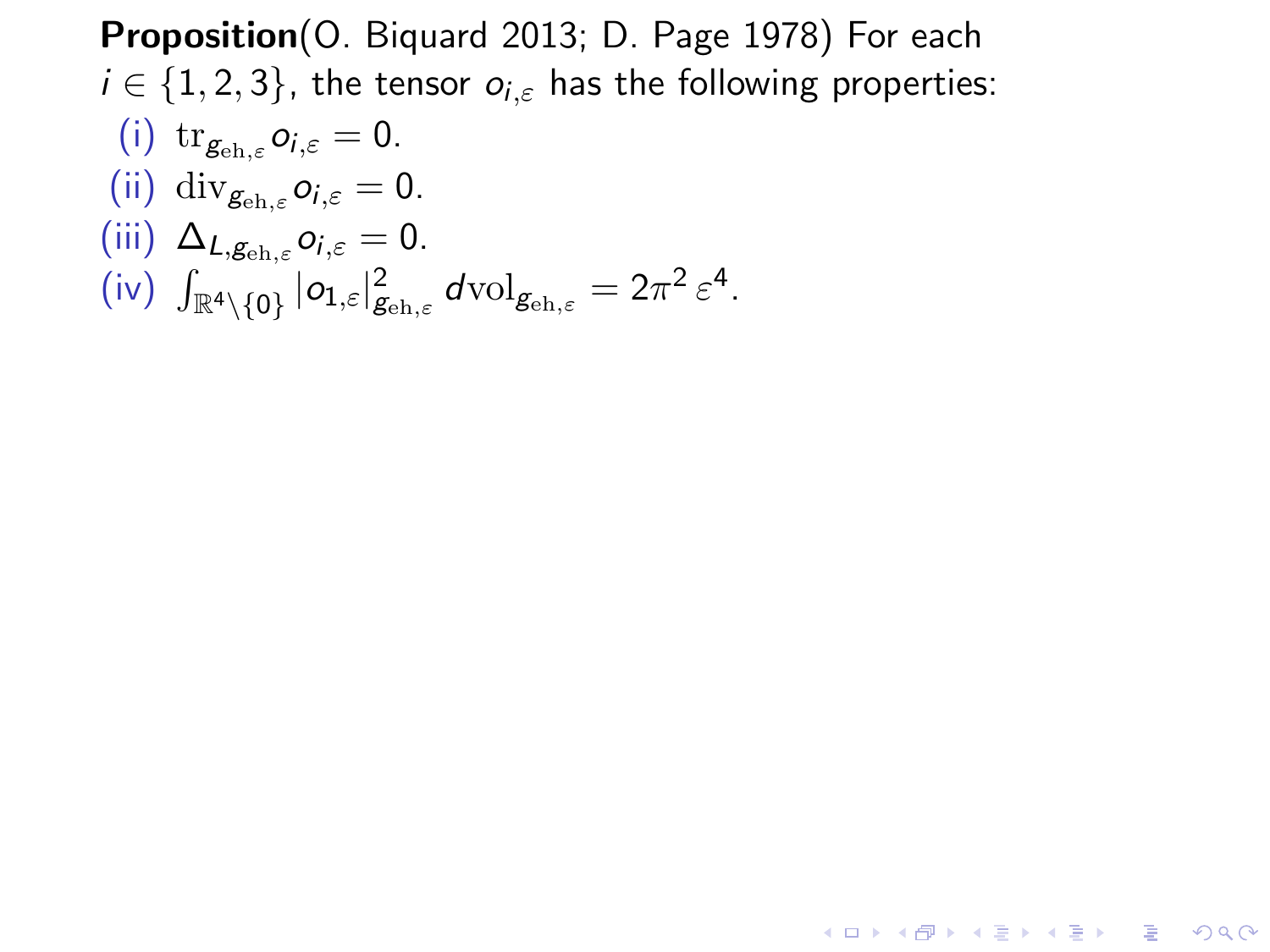<span id="page-33-0"></span>Proposition (O. Biguard 2013; D. Page 1978) For each  $i \in \{1,2,3\}$ , the tensor  $o_{i,\varepsilon}$  has the following properties: (i)  $\operatorname{tr}_{g_{\text{\rm eh},\varepsilon}} o_{i,\varepsilon} = 0.$ (ii) div $g_{\text{eh},\varepsilon}$   $o_{i,\varepsilon} = 0$ . (iii)  $\Delta_{L,g_{\text{eh},\varepsilon}} o_{i,\varepsilon} = 0.$  $\left( \text{iv} \right) \ \int_{\mathbb{R}^4 \setminus \{0\}} |o_{1, \varepsilon}|^2_{\mathcal{B}_{\text{\rm eh}, \varepsilon}} \, d\text{\rm vol}_{\mathcal{B}_{\text{\rm eh}, \varepsilon}} = 2\pi^2 \, \varepsilon^4.$ Proposition(O. Biquard 2013; O. Biquard, Y. Rollin 2009) Let  $(M_{\text{eh}}, g_{\text{eh}})$  denote the Eguchi-Hanson manifold with parameter  $\varepsilon=1$ , and let  $o_i:=o_{i,1}.$  Then the following statements hold: (i) Let h be a symmetric  $(0, 2)$ -tensor on the Eguchi-Hanson manifold satisfying  $|h| \leq (1+r)^{-\sigma}$  for some  $\sigma > 0$  and  $\Delta_{L,\mathcal{G}_{\text{ch}}}$  h = 0. Then  $h \in \text{span}\{o_1, o_2, o_3\}.$ (ii) Let h be a symmetric  $(0, 2)$ -tensor on the Eguchi-Hanson manifold satisfying  $|h| \leq (1+r)^{-\sigma-1}$  and  $|\nabla h| \leq (1+r)^{-\sigma-2}$ for some  $\sigma > 0$ . Then

$$
\int_{M_{\text{\rm eh}}}\langle \Delta_{L,\text{g}_{\text{\rm eh}}}h,h\rangle\,d\text{\rm vol}_{\text{g}_{\text{\rm eh}}}\leq 0.
$$

Moreover, equ[a](#page-31-0)lity holds if a[n](#page-32-0)d [o](#page-0-0)nly if  $h \in \text{span}\{o_1, o_2, o_3\}$  $h \in \text{span}\{o_1, o_2, o_3\}$  $h \in \text{span}\{o_1, o_2, o_3\}$  $h \in \text{span}\{o_1, o_2, o_3\}$  $h \in \text{span}\{o_1, o_2, o_3\}$  $h \in \text{span}\{o_1, o_2, o_3\}$  $h \in \text{span}\{o_1, o_2, o_3\}$  $h \in \text{span}\{o_1, o_2, o_3\}$  $h \in \text{span}\{o_1, o_2, o_3\}$  $h \in \text{span}\{o_1, o_2, o_3\}$  $h \in \text{span}\{o_1, o_2, o_3\}$  $h \in \text{span}\{o_1, o_2, o_3\}$  $h \in \text{span}\{o_1, o_2, o_3\}$ [.](#page-0-0)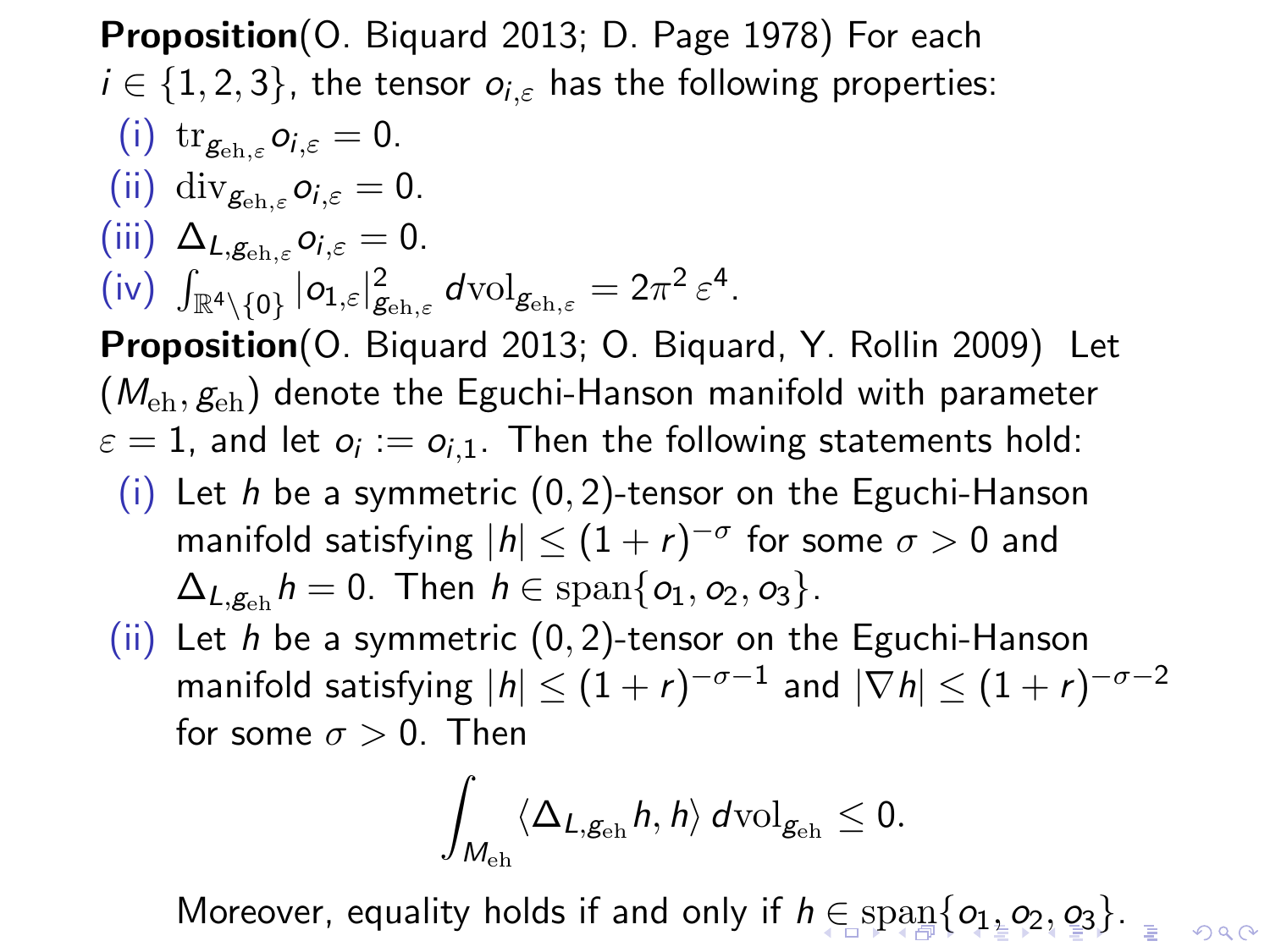<span id="page-34-0"></span> $\blacktriangleright$  We choose the torus  $\mathbb{T}^4 := \mathbb{R}^4 / (2\mathbb{Z})^4$  and the orbifold  $\mathbb{T}^4 / \mathbb{Z}_2$ .

KOK KØK KEK KEK I EL 1990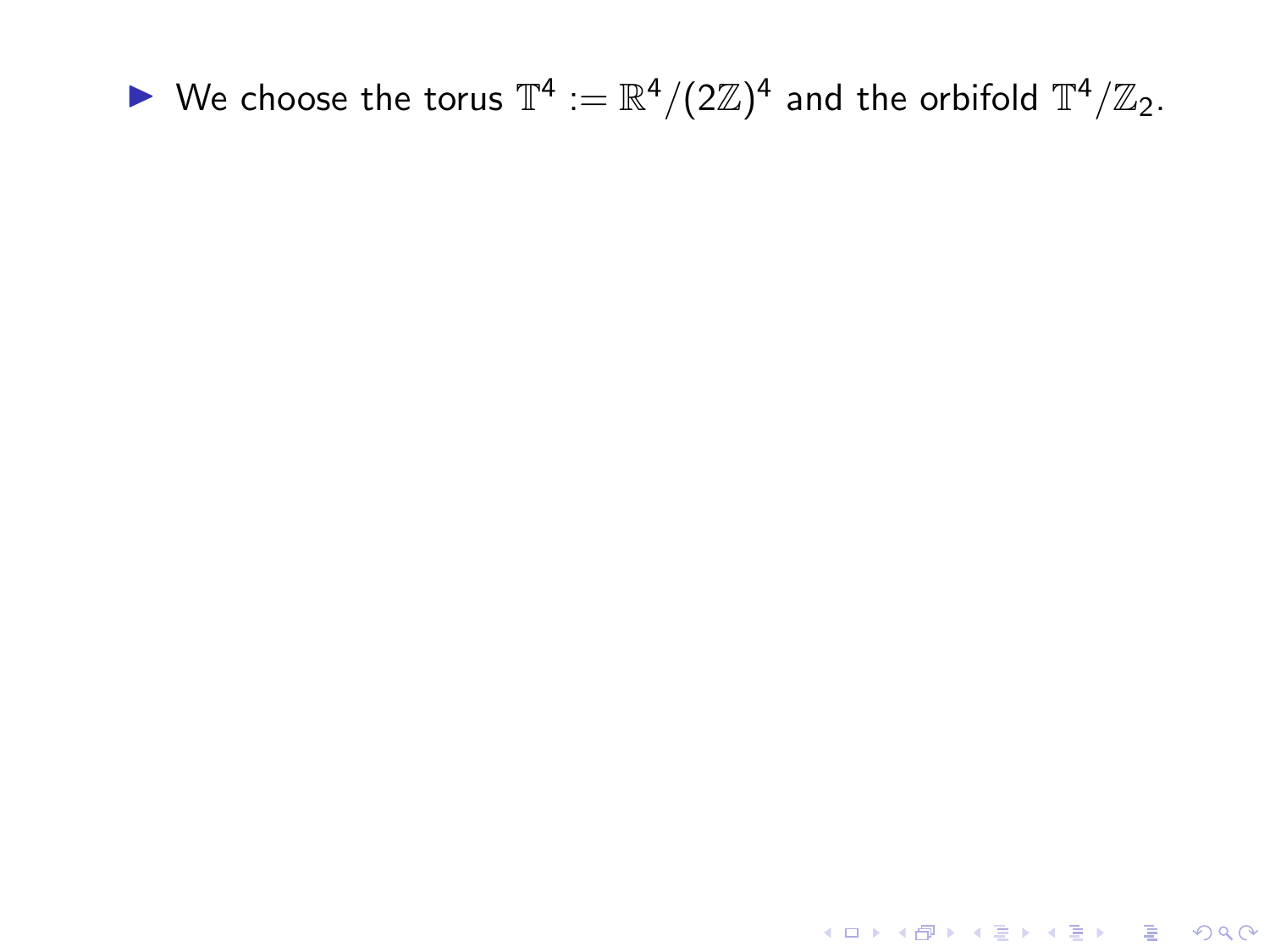- $\blacktriangleright$  We choose the torus  $\mathbb{T}^4 := \mathbb{R}^4 / (2\mathbb{Z})^4$  and the orbifold  $\mathbb{T}^4 / \mathbb{Z}_2$ .
- $\blacktriangleright$  The orbifold is covered by  $\mathbb{R}^4$  and the preimage of the singular points is  $\mathbb{Z}^4$ .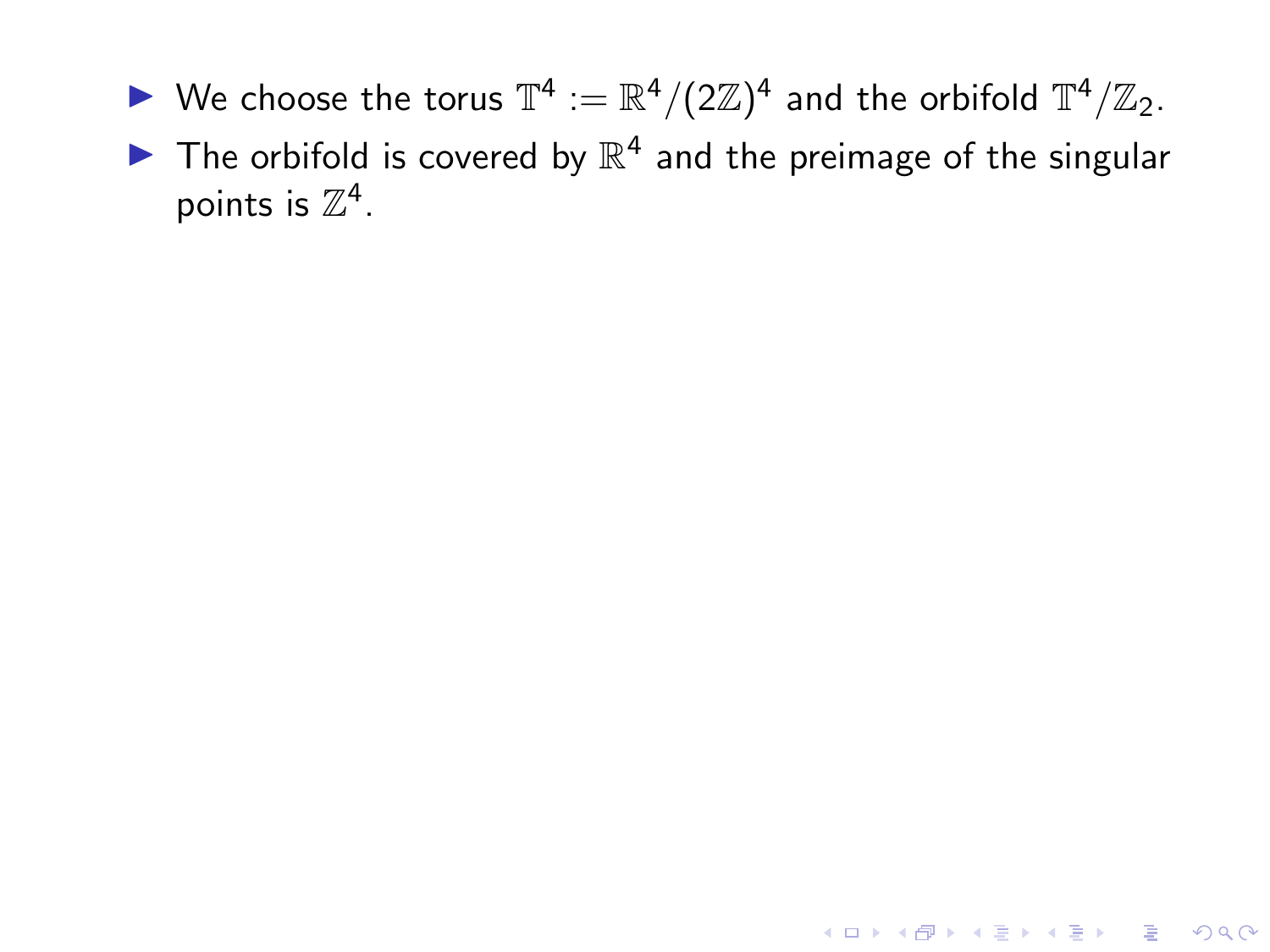- $\blacktriangleright$  We choose the torus  $\mathbb{T}^4 := \mathbb{R}^4 / (2\mathbb{Z})^4$  and the orbifold  $\mathbb{T}^4 / \mathbb{Z}_2$ .
- $\blacktriangleright$  The orbifold is covered by  $\mathbb{R}^4$  and the preimage of the singular points is  $\mathbb{Z}^4$ .
- $\triangleright$  We want to construct a solution of the Jacobi equation with prescribed singular behavior at the singular points of the orbifold.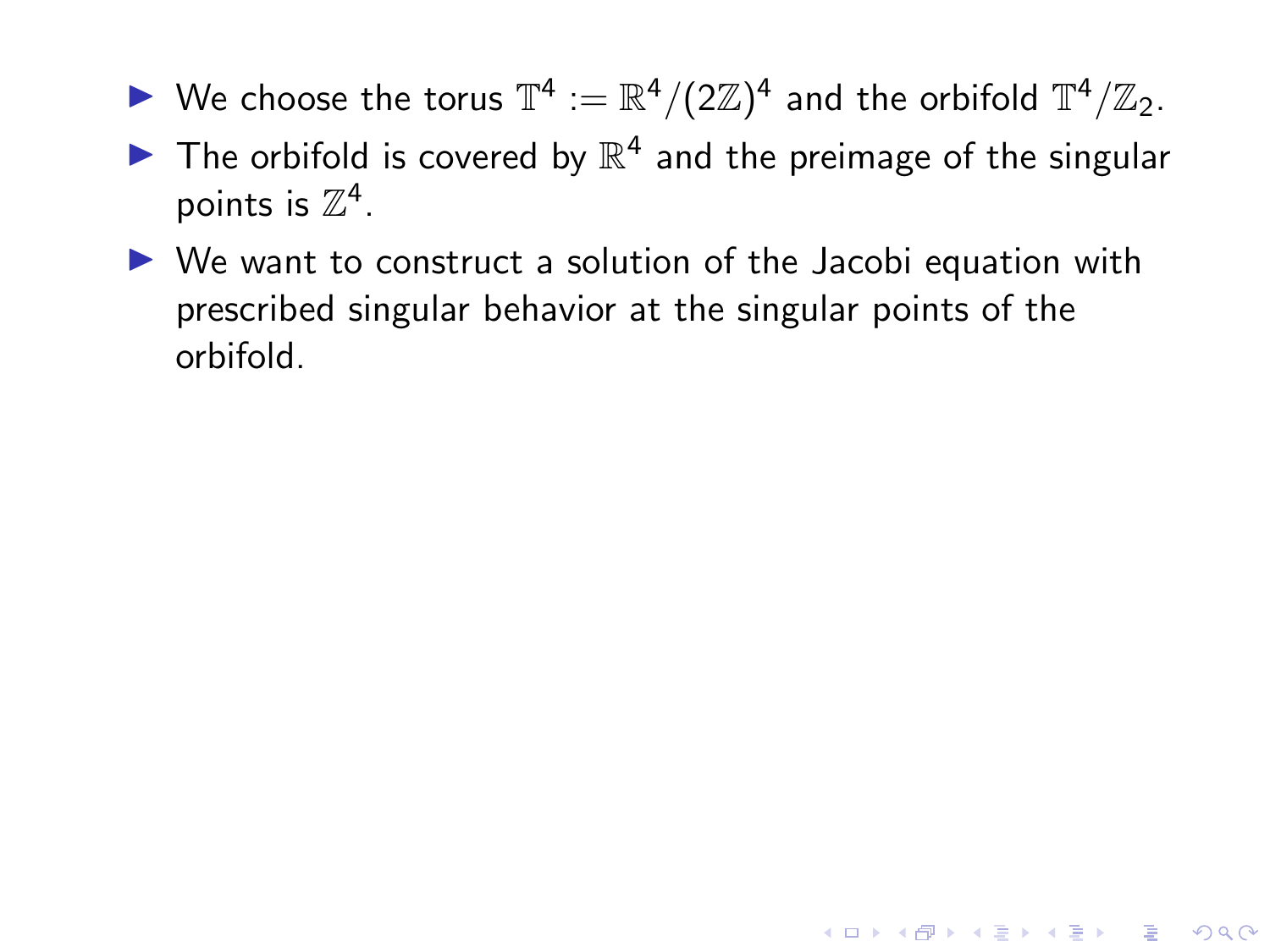- $\blacktriangleright$  We choose the torus  $\mathbb{T}^4 := \mathbb{R}^4 / (2\mathbb{Z})^4$  and the orbifold  $\mathbb{T}^4 / \mathbb{Z}_2$ .
- $\blacktriangleright$  The orbifold is covered by  $\mathbb{R}^4$  and the preimage of the singular points is  $\mathbb{Z}^4$ .
- $\triangleright$  We want to construct a solution of the Jacobi equation with prescribed singular behavior at the singular points of the orbifold.
- Equivalently its lift to  $\mathbb{R}^4$  is a periodic with periods  $(2\mathbb{Z})^4$ harmonic tensor field with prescribed singular behavior at the points of  $\mathbb{Z}^4$ .

**KORKAR KERKER SAGA**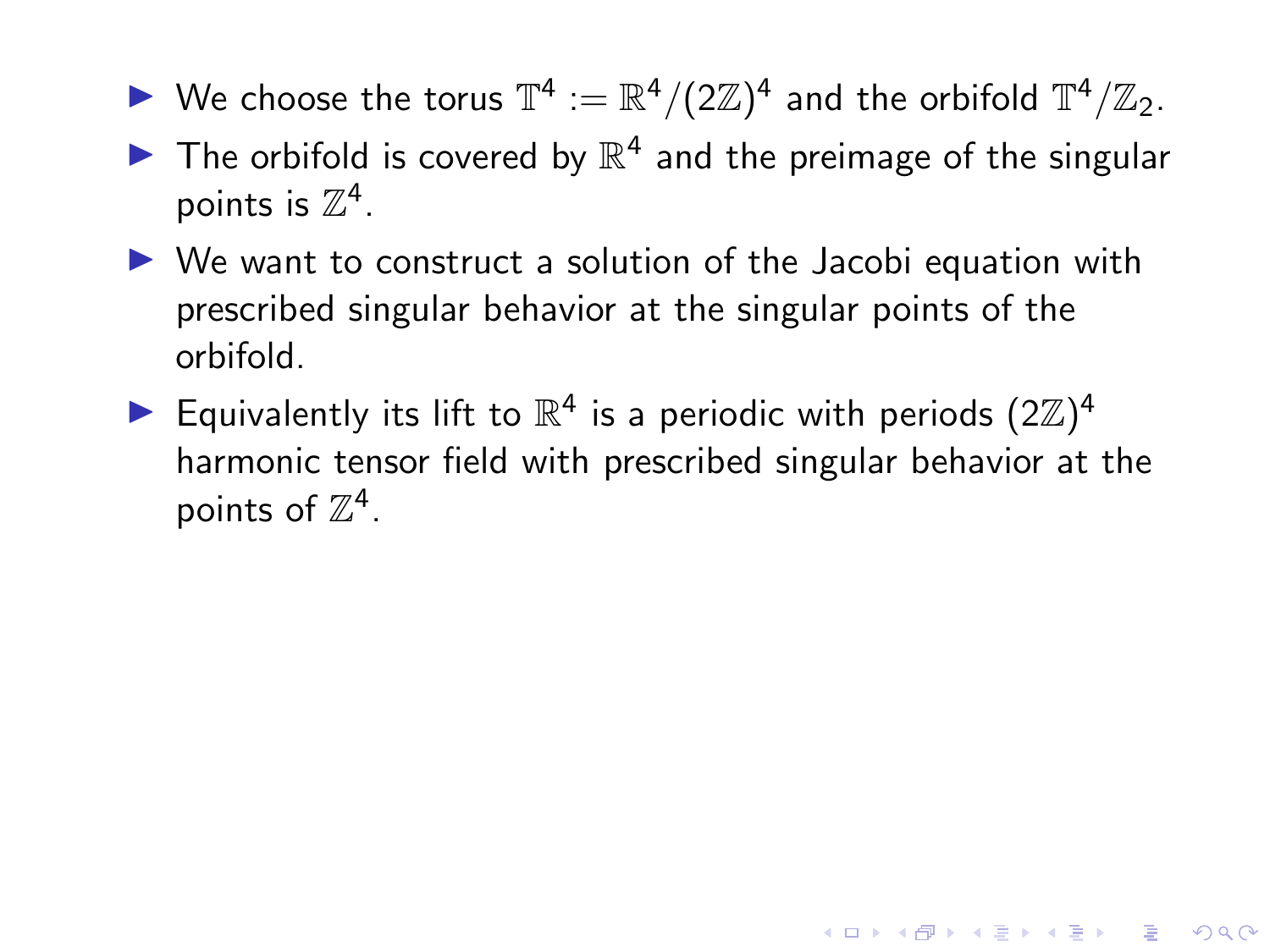- <span id="page-38-0"></span> $\blacktriangleright$  We choose the torus  $\mathbb{T}^4 := \mathbb{R}^4 / (2\mathbb{Z})^4$  and the orbifold  $\mathbb{T}^4 / \mathbb{Z}_2$ .
- $\blacktriangleright$  The orbifold is covered by  $\mathbb{R}^4$  and the preimage of the singular points is  $\mathbb{Z}^4$ .
- $\triangleright$  We want to construct a solution of the Jacobi equation with prescribed singular behavior at the singular points of the orbifold.
- Equivalently its lift to  $\mathbb{R}^4$  is a periodic with periods  $(2\mathbb{Z})^4$ harmonic tensor field with prescribed singular behavior at the points of  $\mathbb{Z}^4$ .
- The group  $G$  of symmentries we impose (lifted to  $\mathbb{R}^4$ ) consists of the symmetries which either fix both  $\mathbb{Z}_{\text{\rm even}}^4$  and  $\mathbb{Z}_{\text{\rm odd}}^4$  or exchange them, where

$$
\mathbb{Z}_{even}^4 = \{ (a_1, a_2, a_3, a_4) \in \mathbb{Z}^4 : a_1 + a_2 + a_3 + a_4 \text{ is even} \} \text{ and}
$$
  

$$
\mathbb{Z}_{odd}^4 = \{ (a_1, a_2, a_3, a_4) \in \mathbb{Z}^4 : a_1 + a_2 + a_3 + a_4 \text{ is odd} \}.
$$

**KORKAR KERKER SAGA**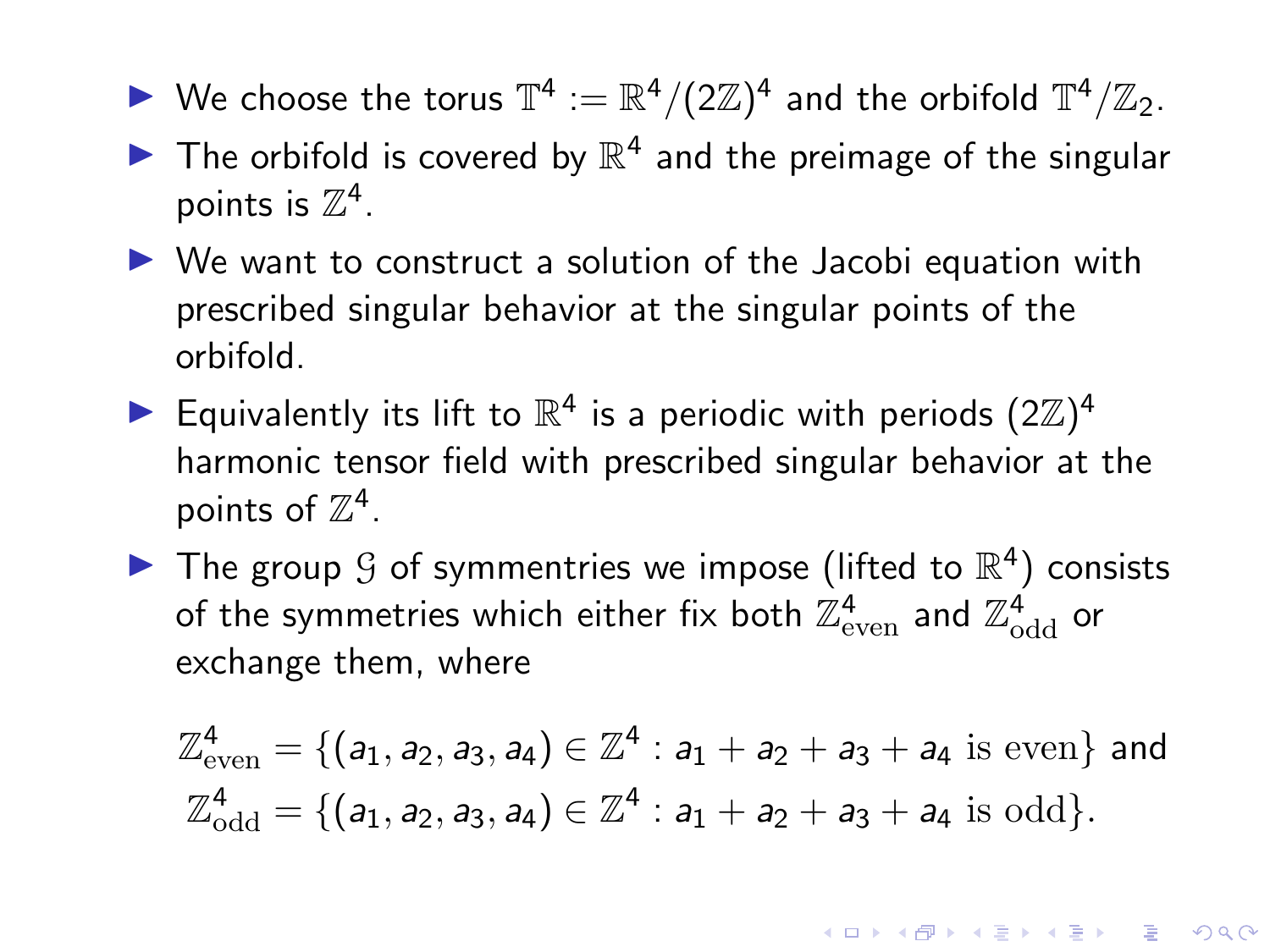<span id="page-39-0"></span> $\triangleright$  G is generated by the following.

$$
(x_1, x_2, x_3, x_4) \mapsto (x_2, -x_1, x_3, x_4),(x_1, x_2, x_3, x_4) \mapsto (x_1, x_2, x_4, -x_3),(x_1, x_2, x_3, x_4) \mapsto (x_3, x_4, x_1, x_2),(x_1, x_2, x_3, x_4) \mapsto (-x_3, x_4, -x_1, x_2),(x_1, x_2, x_3, x_4) \mapsto (1 - x_1, x_2, x_3, x_4),(x_1, x_2, x_3, x_4) \mapsto (x_1, 1 - x_2, x_3, x_4),(x_1, x_2, x_3, x_4) \mapsto (x_1, x_2, 1 - x_3, x_4),(x_1, x_2, x_3, x_4) \mapsto (x_1, x_2, x_3, 1 - x_4),(x_1, x_2, x_3, x_4) \mapsto (x_1 + 2, x_2, x_3, x_4),(x_1, x_2, x_3, x_4) \mapsto (x_1, x_2 + 2, x_3, x_4),(x_1, x_2, x_3, x_4) \mapsto (x_1, x_2, x_3 + 2, x_4),(x_1, x_2, x_3, x_4) \mapsto (x_1, x_2, x_3, x_4 + 2).
$$

K ロ X イロ X K ミ X K ミ X ミ X D V Q (V)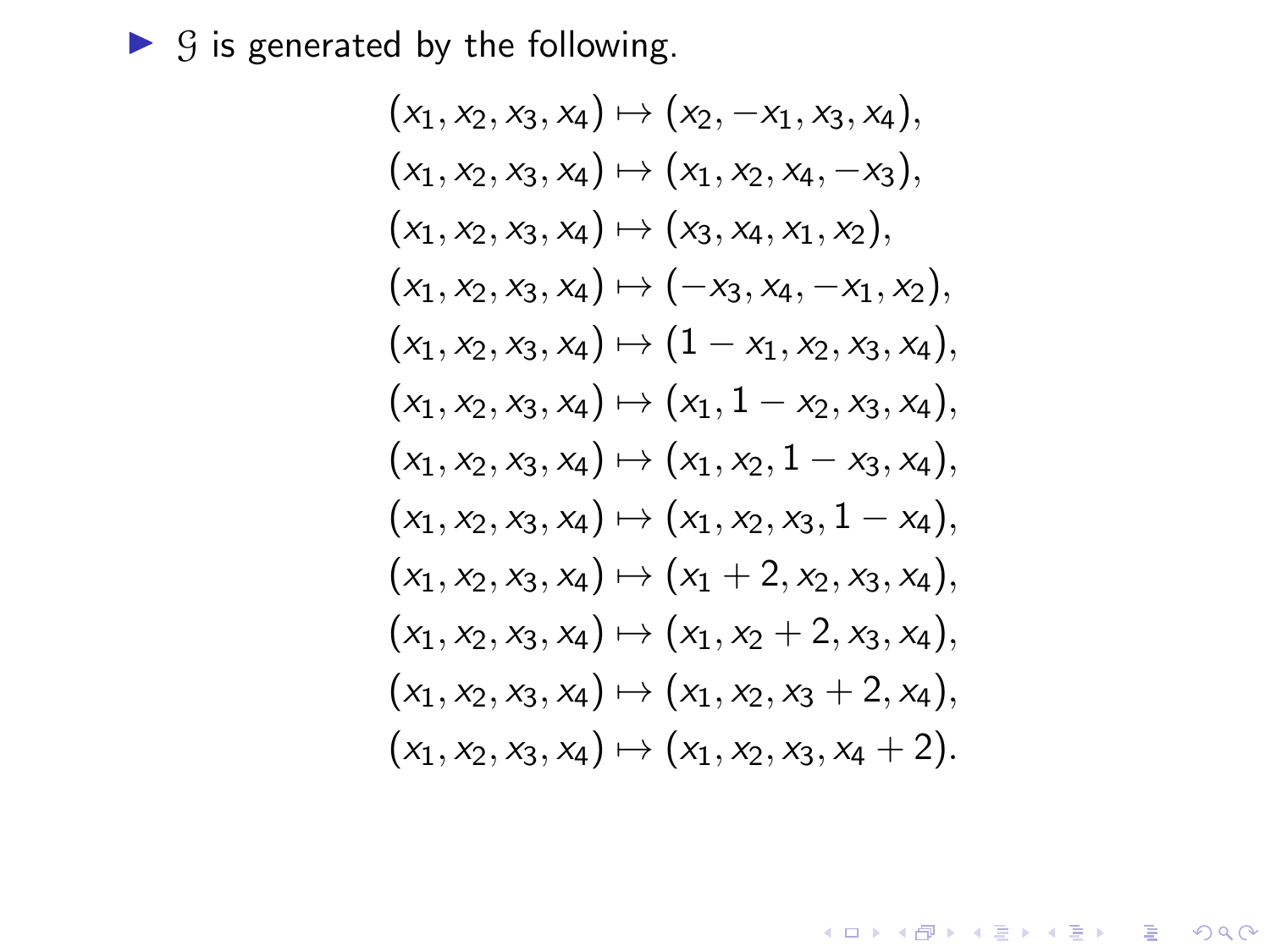<span id="page-40-0"></span> $\triangleright$  G is generated by the following.

$$
(x_1, x_2, x_3, x_4) \mapsto (x_2, -x_1, x_3, x_4),(x_1, x_2, x_3, x_4) \mapsto (x_1, x_2, x_4, -x_3),(x_1, x_2, x_3, x_4) \mapsto (x_3, x_4, x_1, x_2),(x_1, x_2, x_3, x_4) \mapsto (-x_3, x_4, -x_1, x_2),(x_1, x_2, x_3, x_4) \mapsto (1 - x_1, x_2, x_3, x_4),(x_1, x_2, x_3, x_4) \mapsto (x_1, 1 - x_2, x_3, x_4),(x_1, x_2, x_3, x_4) \mapsto (x_1, x_2, 1 - x_3, x_4),(x_1, x_2, x_3, x_4) \mapsto (x_1, x_2, x_3, 1 - x_4),(x_1, x_2, x_3, x_4) \mapsto (x_1 + 2, x_2, x_3, x_4),(x_1, x_2, x_3, x_4) \mapsto (x_1, x_2 + 2, x_3, x_4),(x_1, x_2, x_3, x_4) \mapsto (x_1, x_2, x_3 + 2, x_4),(x_1, x_2, x_3, x_4) \mapsto (x_1, x_2, x_3, x_4 + 2).
$$

 $\blacktriangleright$  The first four generate the stabilizer of the origin and are symmetries of the EH metric as mentio[ned](#page-39-0) [e](#page-41-0)[a](#page-38-0)[rl](#page-39-0)[i](#page-40-0)[er](#page-41-0)[.](#page-0-0)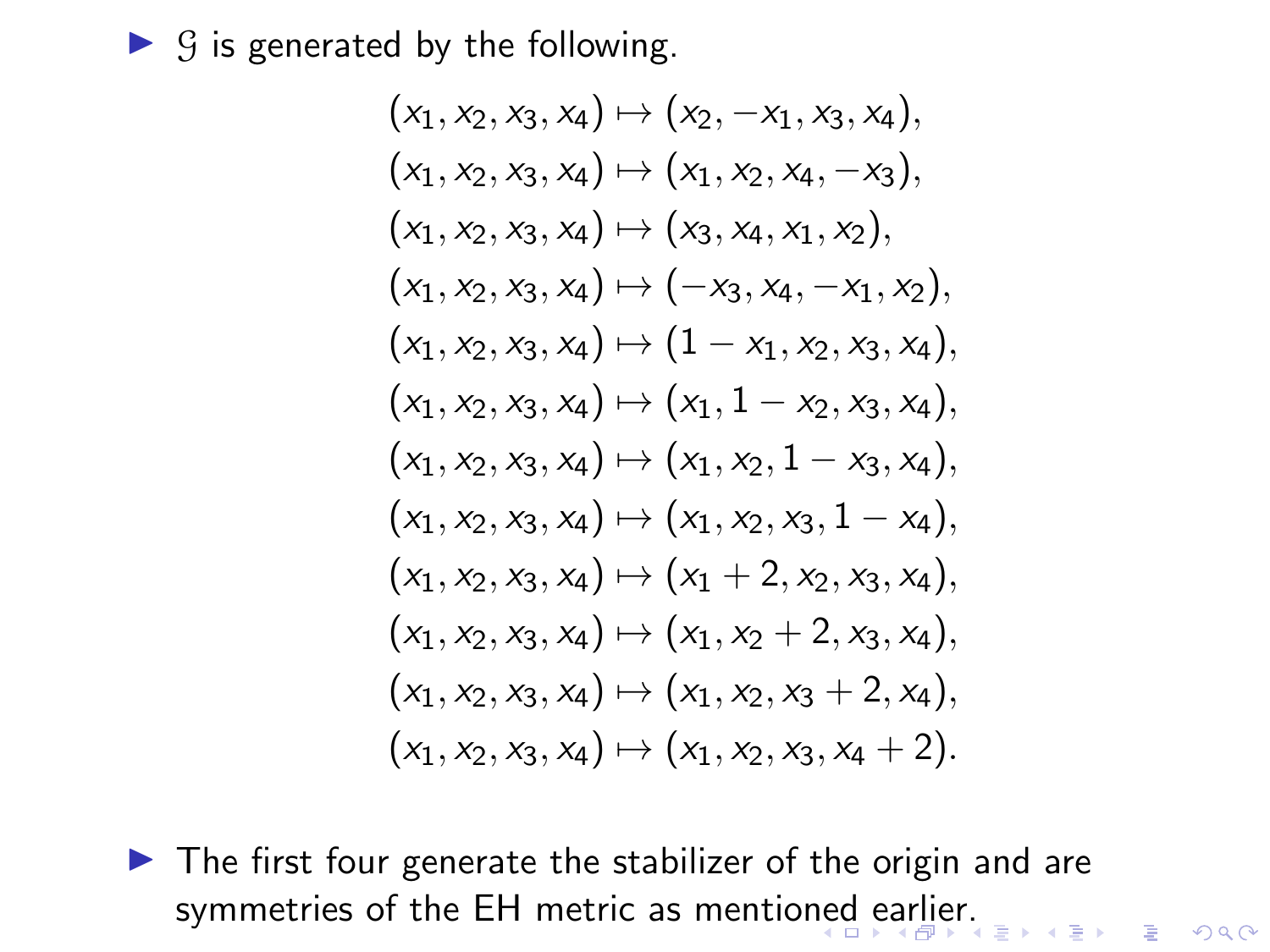<span id="page-41-0"></span>

KOKK@KKEKKEK E DAG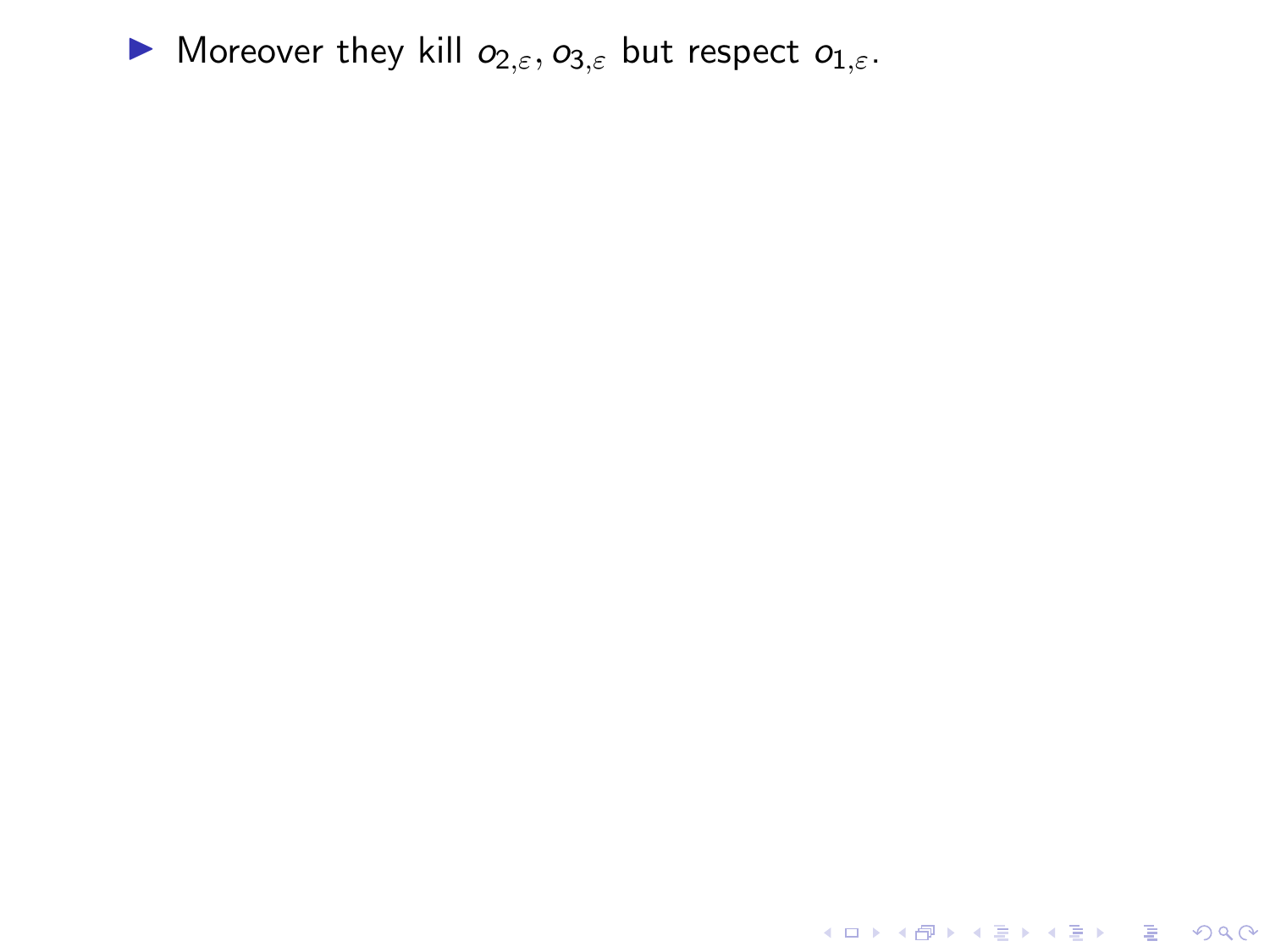- **I** Moreover they kill  $o_{2,\varepsilon}, o_{3,\varepsilon}$  but respect  $o_{1,\varepsilon}$ .
- $\blacktriangleright$  The symmetries which fix  $\mathbb{Z}_{\text{even}}^4$  respect orientation and the other ones do not.

K ロ ▶ K @ ▶ K 할 ▶ K 할 ▶ | 할 | ⊙Q @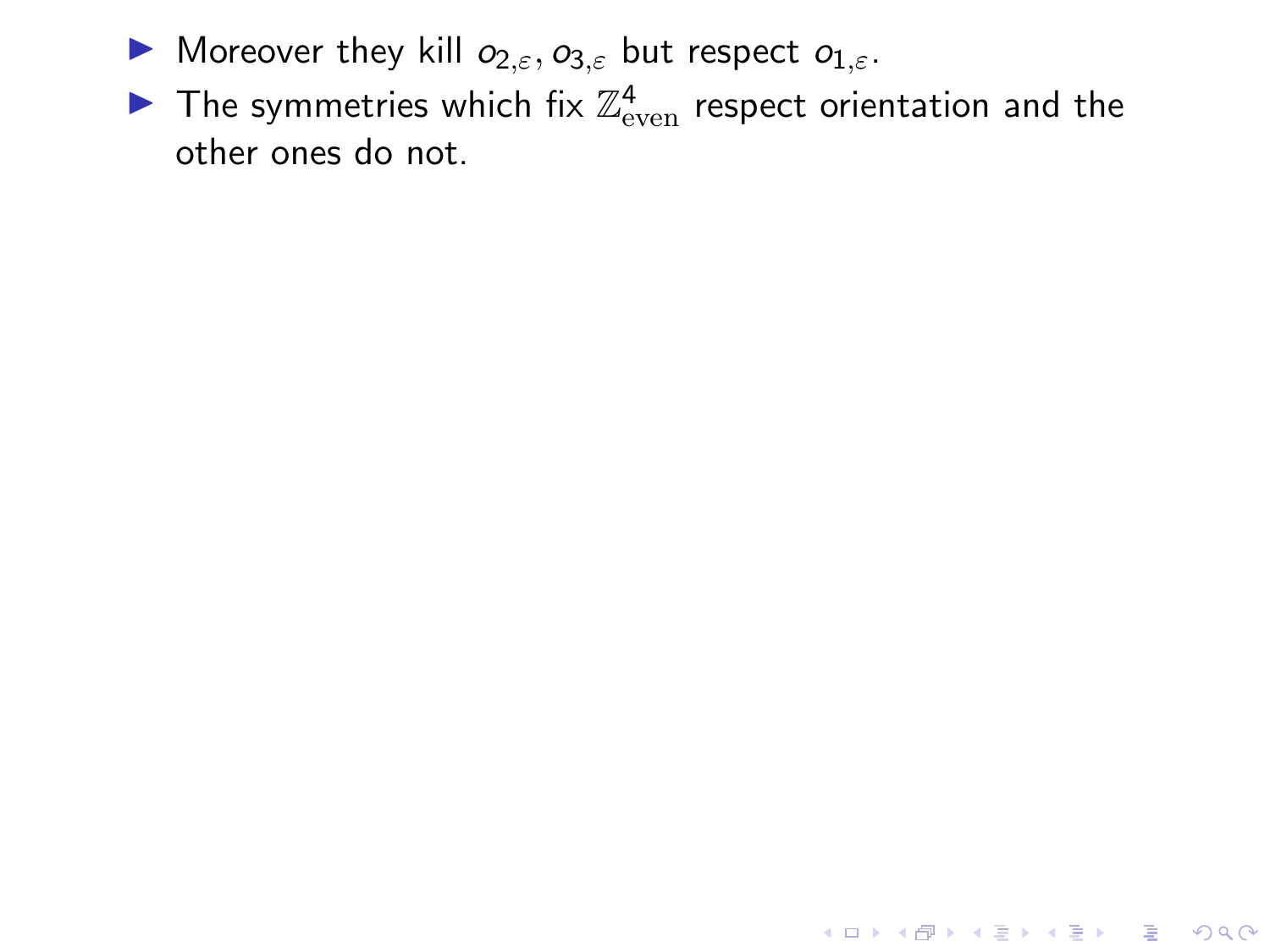- **I** Moreover they kill  $o_{2,\epsilon}, o_{3,\epsilon}$  but respect  $o_{1,\epsilon}$ .
- $\blacktriangleright$  The symmetries which fix  $\mathbb{Z}_{\text{even}}^4$  respect orientation and the other ones do not.
- $\triangleright$  Of the 10-parameter family of deformations of the torus only scaling is allowed by G.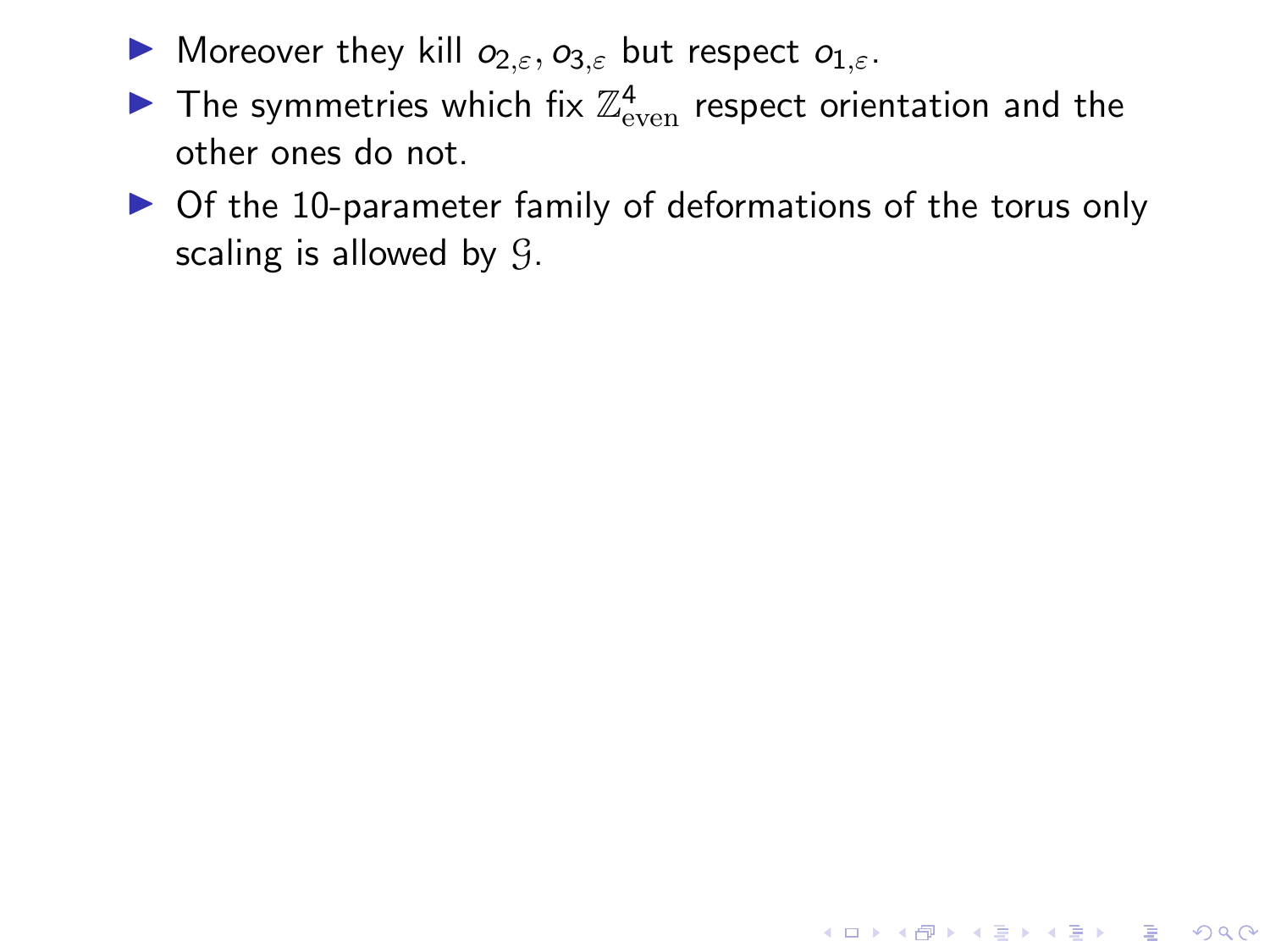- $\triangleright$  Moreover they kill  $o_{2,\varepsilon}, o_{3,\varepsilon}$  but respect  $o_{1,\varepsilon}$ .
- $\blacktriangleright$  The symmetries which fix  $\mathbb{Z}_{\text{even}}^4$  respect orientation and the other ones do not.
- $\triangleright$  Of the 10-parameter family of deformations of the torus only scaling is allowed by G.
- $\triangleright$  We define the singular solution by

$$
H = \frac{1}{2} \sum_{\mathbf{a} \in \mathbb{Z}_{even}^4} \tau_{\mathbf{a}}^* T + \frac{1}{2} \sum_{\mathbf{a} \in \mathbb{Z}_{odd}^4} \tau_{\mathbf{a}}^* \hat{T},
$$

where for each  $\textit{a} \in \mathbb{Z}^{4}$ , we denote by  $\tau_{\textit{a}}$  the translation  $x \mapsto x - a$ .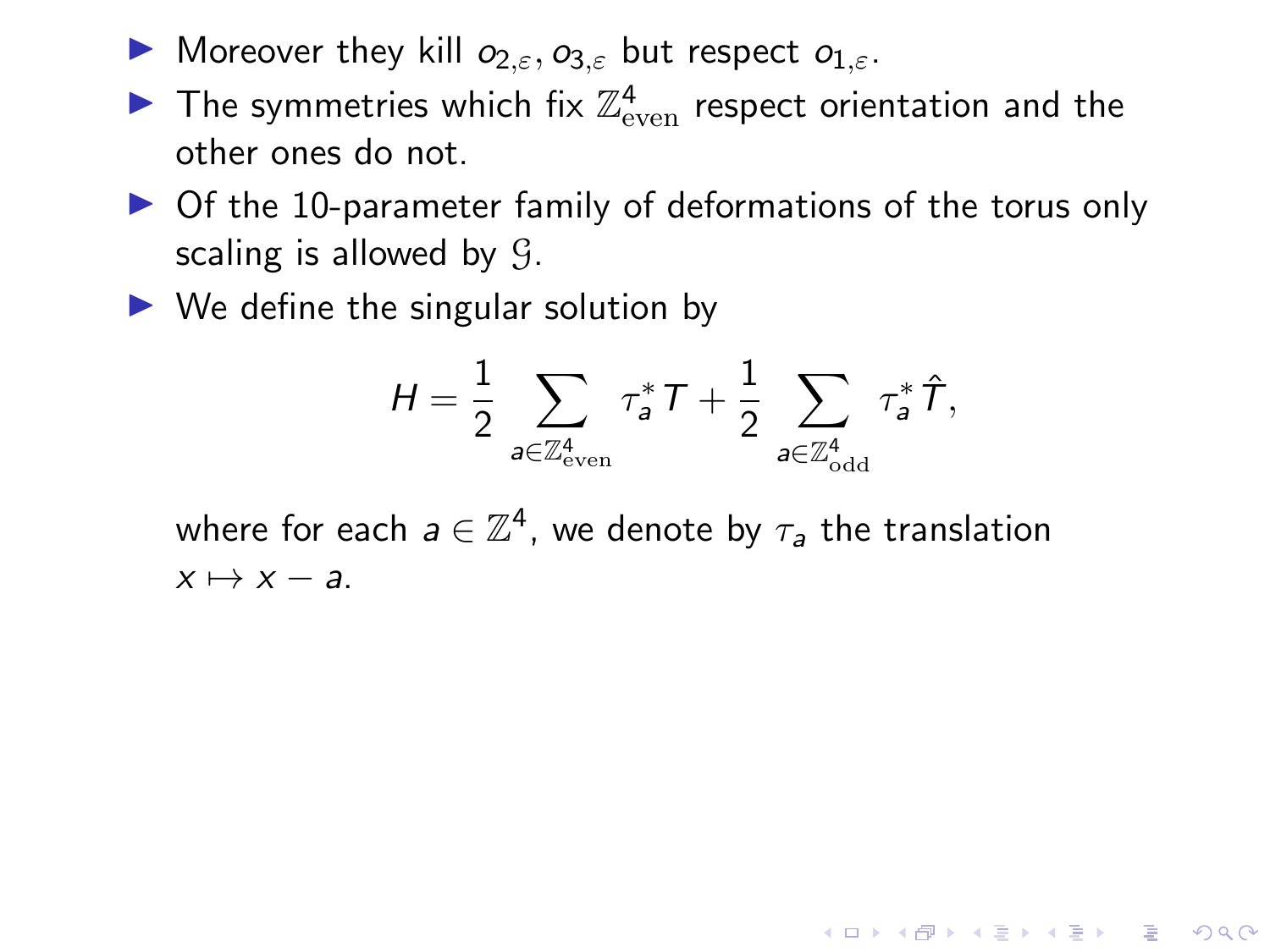- **I** Moreover they kill  $o_{2,\epsilon}, o_{3,\epsilon}$  but respect  $o_{1,\epsilon}$ .
- $\blacktriangleright$  The symmetries which fix  $\mathbb{Z}_{\text{even}}^4$  respect orientation and the other ones do not.
- $\triangleright$  Of the 10-parameter family of deformations of the torus only scaling is allowed by G.
- $\triangleright$  We define the singular solution by

$$
H = \frac{1}{2} \sum_{\mathbf{a} \in \mathbb{Z}_{even}^4} \tau_{\mathbf{a}}^* T + \frac{1}{2} \sum_{\mathbf{a} \in \mathbb{Z}_{odd}^4} \tau_{\mathbf{a}}^* \hat{T},
$$

where for each  $\textit{a} \in \mathbb{Z}^{4}$ , we denote by  $\tau_{\textit{a}}$  the translation  $x \mapsto x - a$ .

 $\blacktriangleright$  Although each series does not converge absolutely, H is well defined because there are cancellations in the sense

$$
\tau_{(a_1,a_2,a_3,a_4)}^* T(x) + \tau_{(a_3,-a_4,-a_1,a_2)}^* T(x) = O(|a|^{-5}),
$$
\n
$$
\tau_{(a_1,a_2,a_3,a_4)}^* \hat{T}(x) + \tau_{(a_3,a_4,-a_1,-a_2)}^* \hat{T}(x) = O(|a|^{-5})
$$
\nas  $|a| \to \infty$ .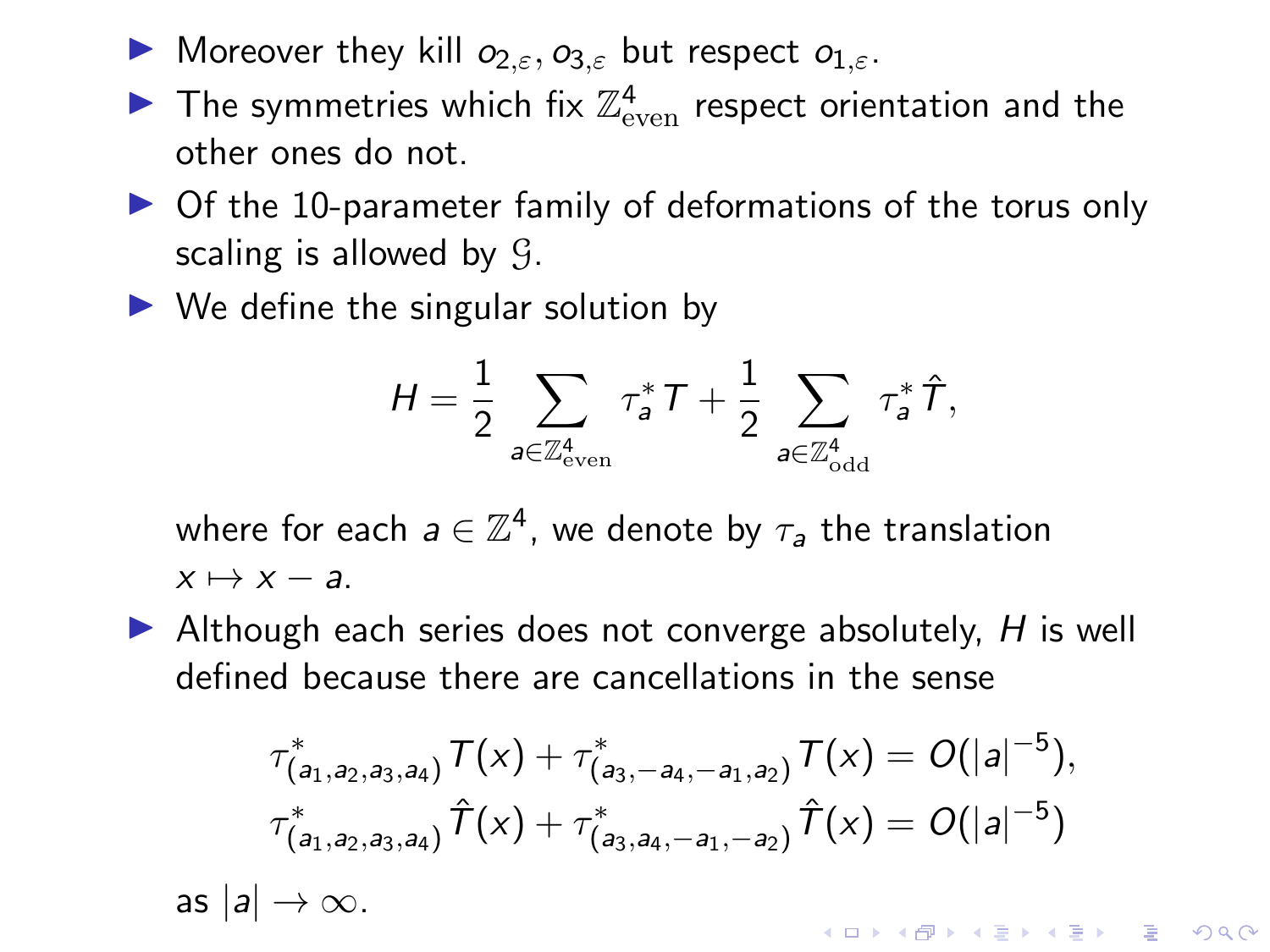K ロ ▶ K 個 ▶ K 할 ▶ K 할 ▶ 이 할 → 9 Q Q →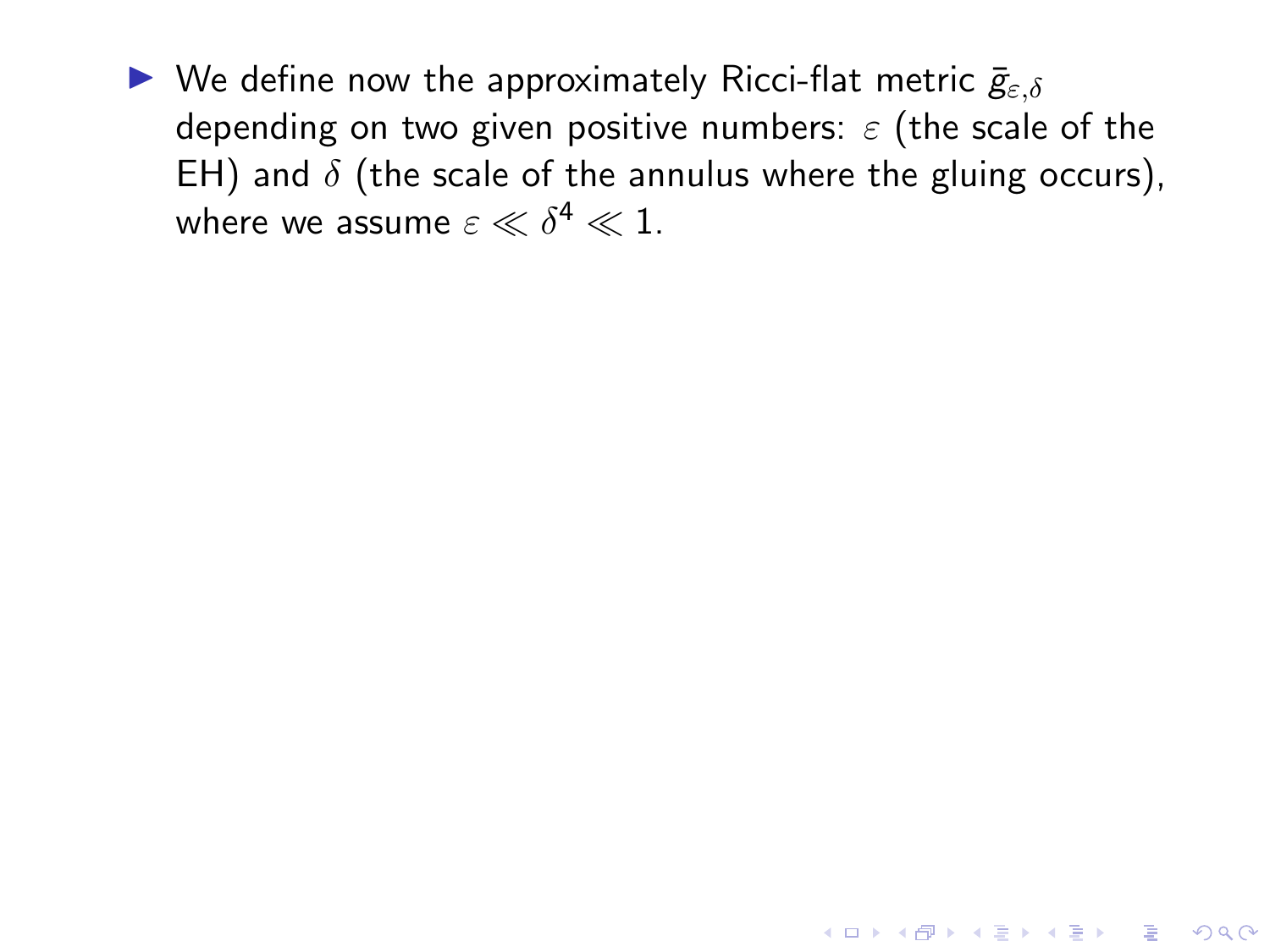K ロ ▶ K 個 ▶ K 할 ▶ K 할 ▶ 이 할 → 9 Q Q →

• On 
$$
B_{\delta/2}^{in} := \{x : |x| \le \frac{1}{2} \delta\}
$$
, we define  $\bar{g}_{\varepsilon,\delta} = g_{\text{\rm eh},\varepsilon}$ .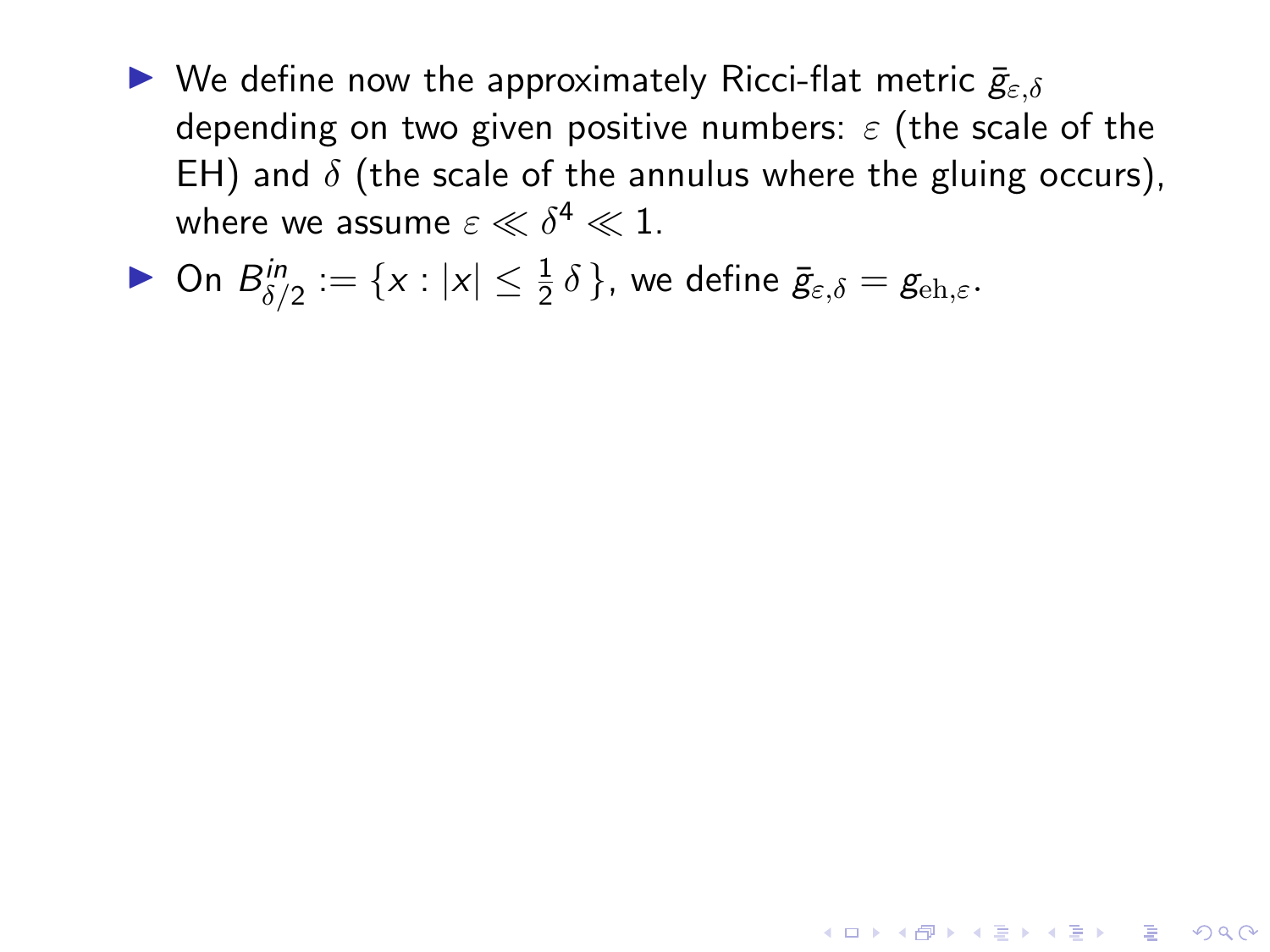• On 
$$
B_{\delta/2}^{in} := \{x : |x| \le \frac{1}{2} \delta\}
$$
, we define  $\bar{g}_{\epsilon,\delta} = g_{\epsilon h,\epsilon}$ .

► On  $B_{\delta}^{out} := \left[-\frac{1}{2}\right]$  $\frac{1}{2}, \frac{1}{2}$  $\frac{1}{2}$ ]<sup>4</sup> \ {x : |x|  $\leq \delta$  }, we define

$$
\bar{g}_{\varepsilon,\delta}=g_{\text{eucl}}+\varepsilon^4 H.
$$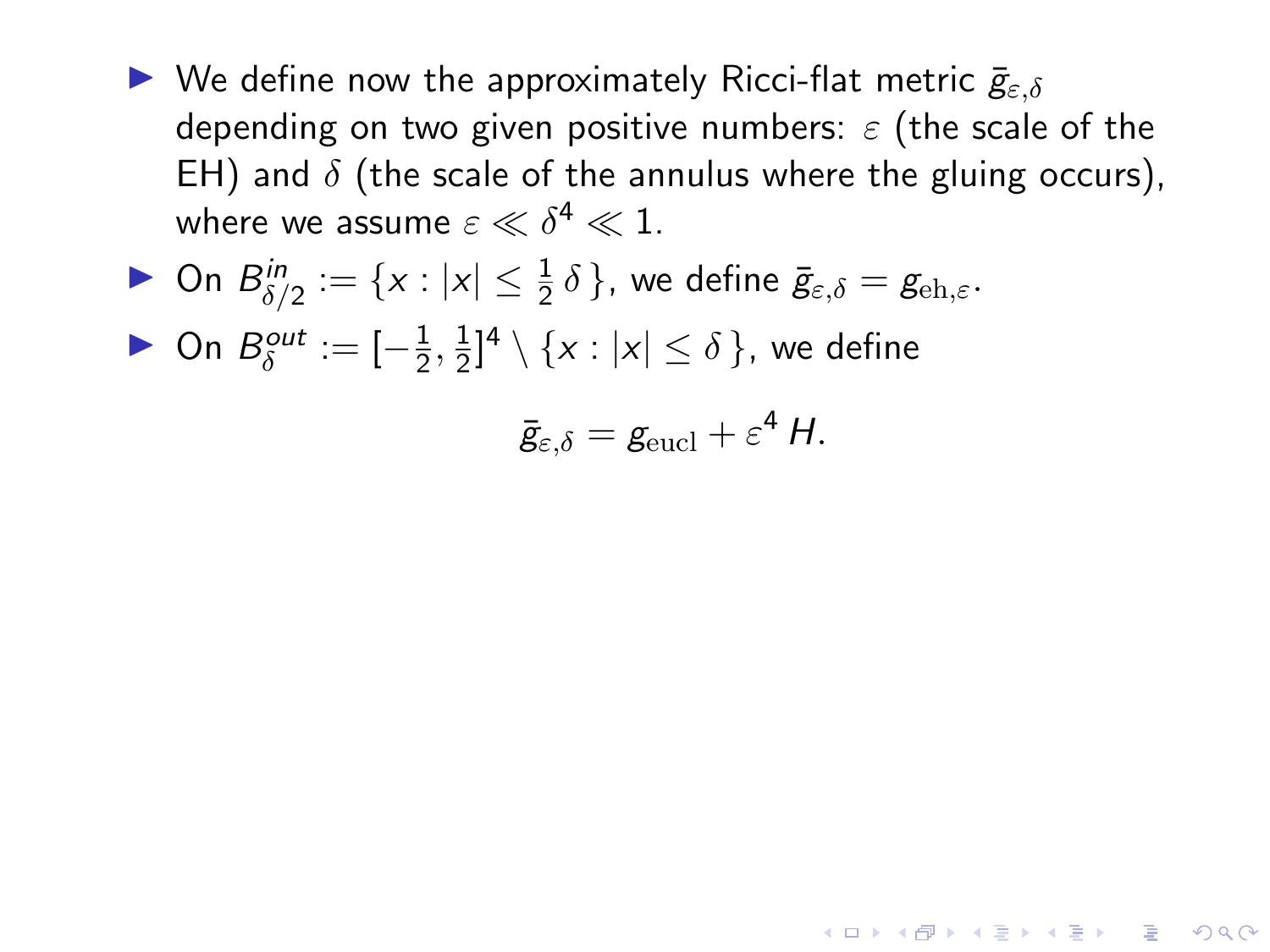• On 
$$
B_{\delta/2}^{in} := \{x : |x| \le \frac{1}{2} \delta\}
$$
, we define  $\bar{g}_{\varepsilon,\delta} = g_{\text{\rm eh},\varepsilon}$ .

► On  $B_{\delta}^{out} := \left[-\frac{1}{2}\right]$  $\frac{1}{2}, \frac{1}{2}$  $\frac{1}{2}$ ]<sup>4</sup> \ {x : |x|  $\leq \delta$  }, we define

$$
\bar{g}_{\varepsilon,\delta}=g_{\text{eucl}}+\varepsilon^4 H.
$$

**Finally, in the intermediate region**  $A_\delta := \{x : \frac{1}{2}\}$  $\frac{1}{2} \delta \leq |x| \leq \delta$ , we define

$$
\bar{g}_{\varepsilon,\delta} = (1 - \chi(|x|/\delta)) g_{\text{eh},\varepsilon} + \chi(|x|/\delta) (g_{\text{eucl}} + \varepsilon^4 H),
$$

where  $\chi$  is a cutoff function satisfying  $\chi=0$  on  $(-\infty,\frac{2}{3})$  $\frac{2}{3}$  and  $\chi=0$  on  $\left[\frac{5}{6},\infty\right)$ .

KELK KØLK VELKEN EL 1990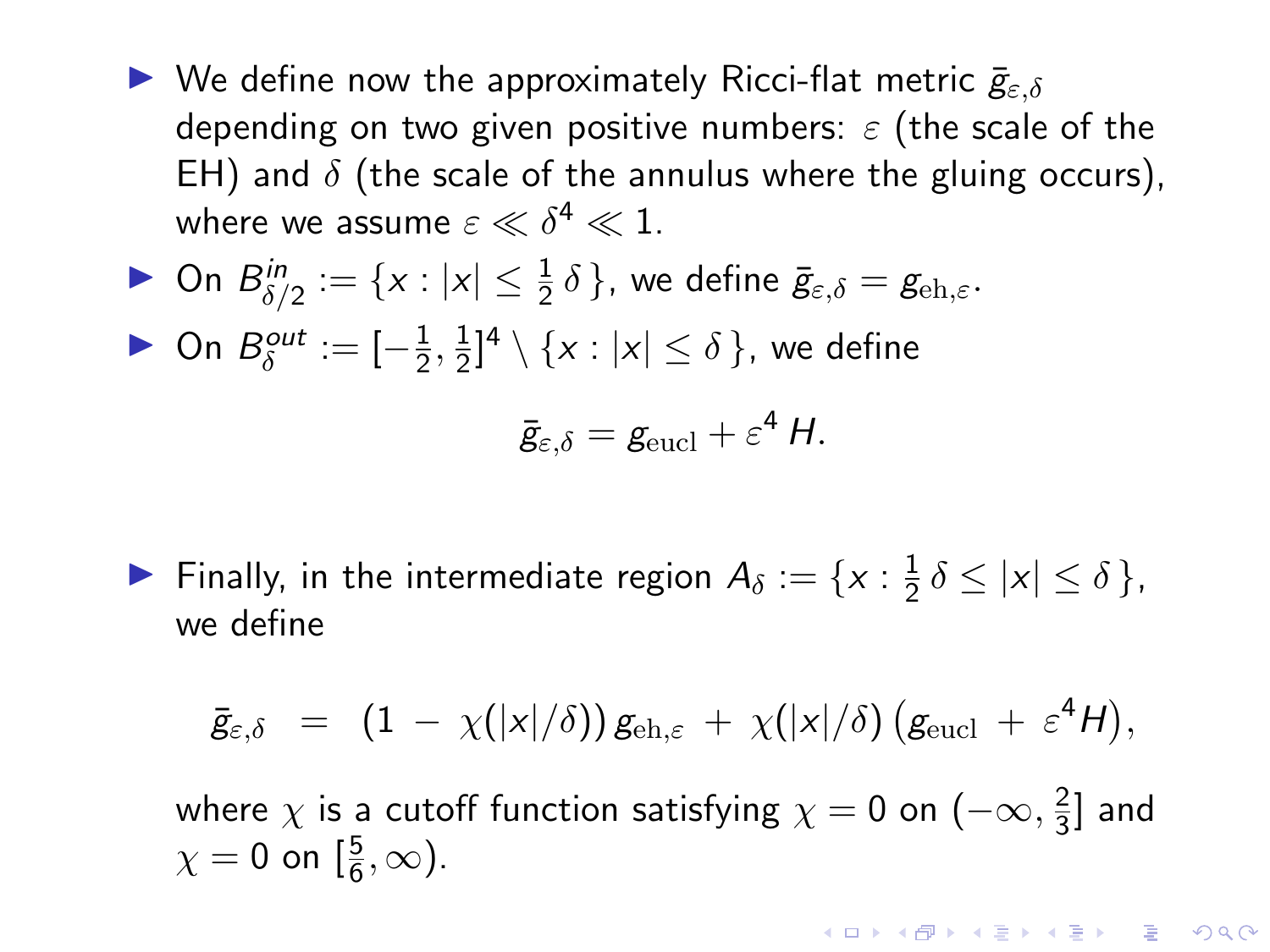

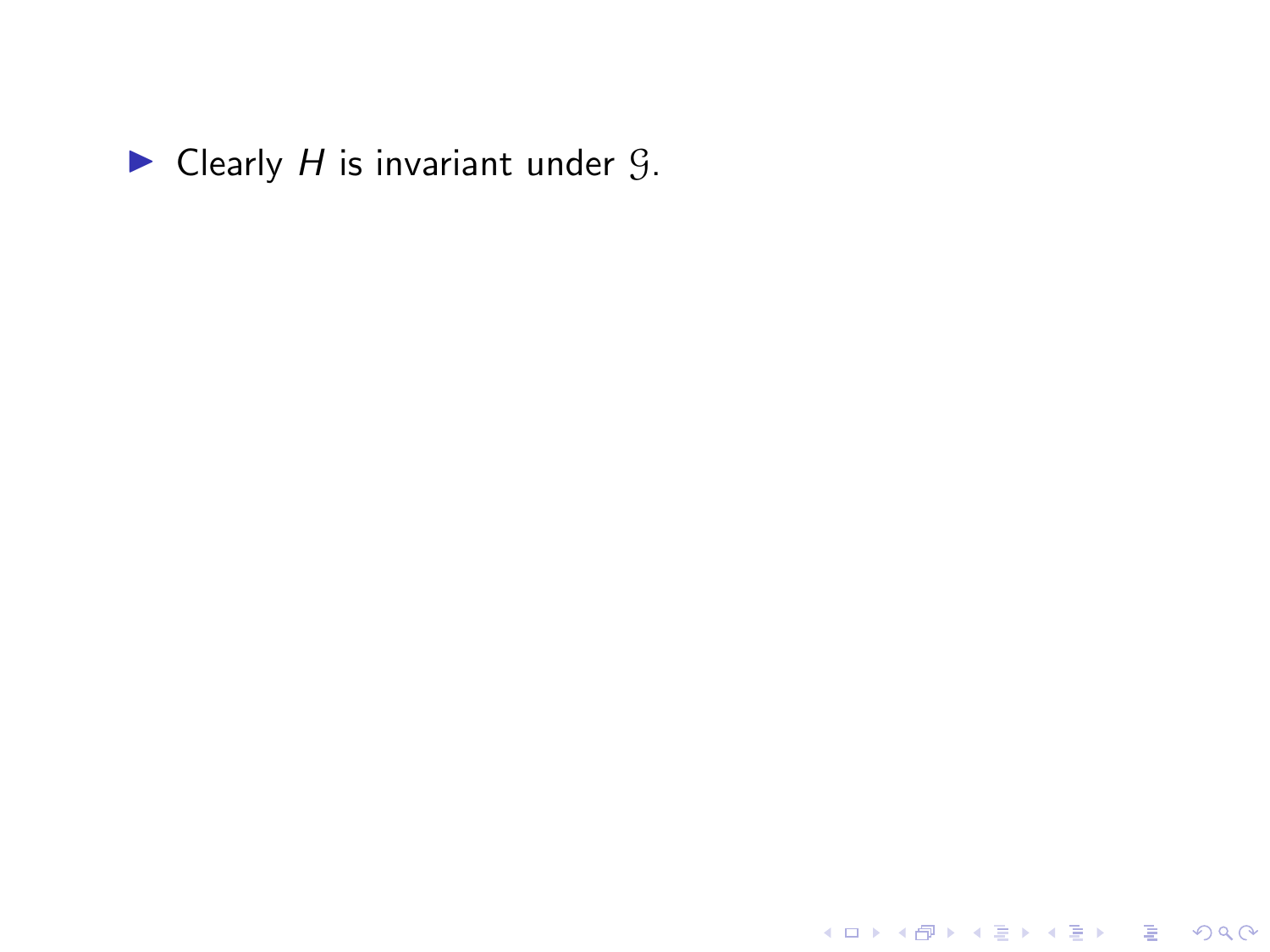- $\blacktriangleright$  Clearly H is invariant under  $\mathcal{G}$ .
- $\blacktriangleright$  We can extend then  $\bar{g}_{\varepsilon,\delta}$  smoothly to a metric on  $\mathbb{R}^4 \setminus \mathbb{Z}^4$ which is invariant under G.

KO K K Ø K K E K K E K V K K K K K K K K K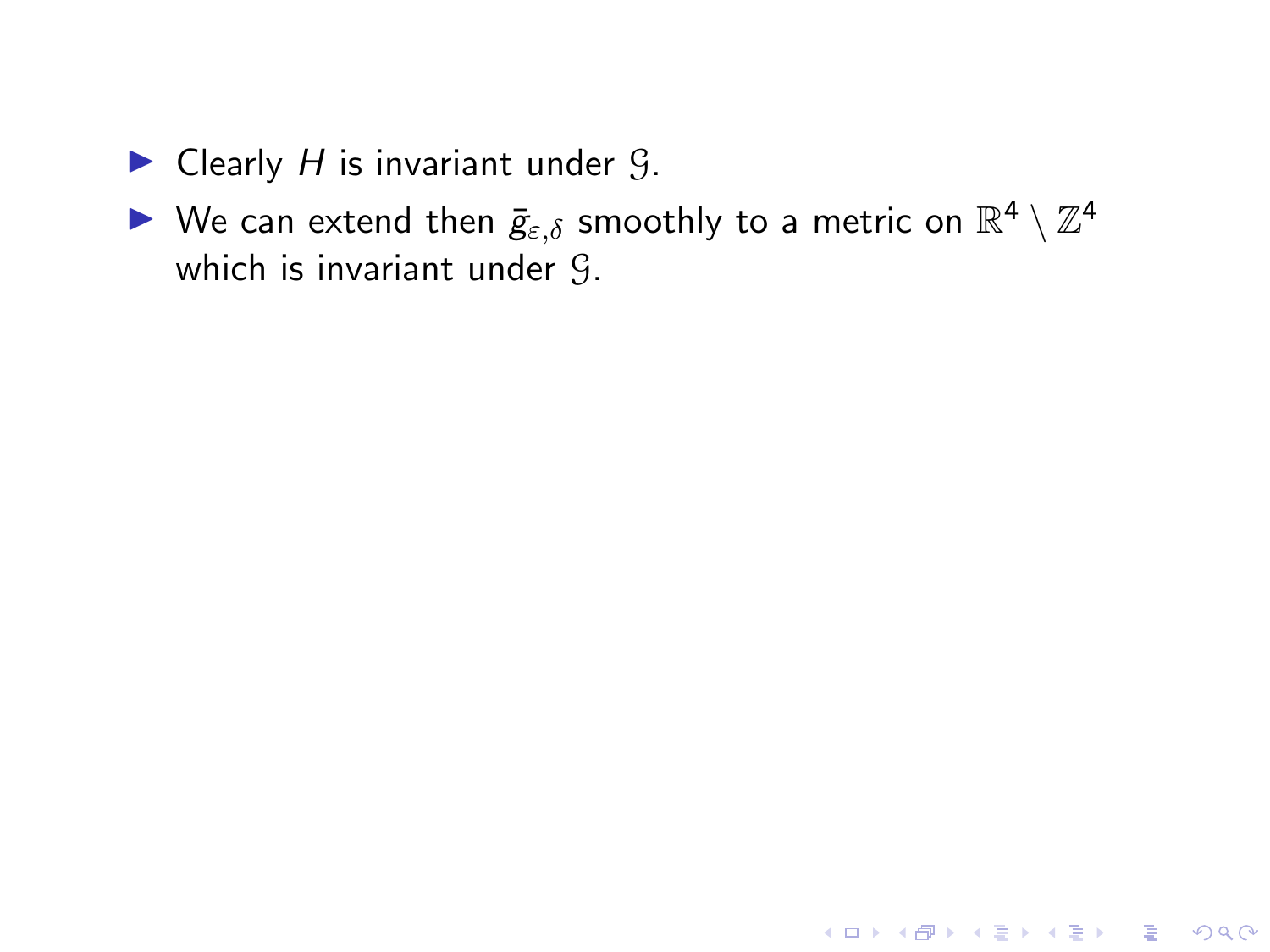- $\blacktriangleright$  Clearly H is invariant under  $\mathcal{G}$ .
- $\blacktriangleright$  We can extend then  $\bar{g}_{\varepsilon,\delta}$  smoothly to a metric on  $\mathbb{R}^4 \setminus \mathbb{Z}^4$ which is invariant under G.
- $\blacktriangleright$  The resulting metric  $\bar{g}_{\varepsilon,\delta}$  on  $\mathbb{R}^4 \setminus \mathbb{Z}^4$  is singular at each lattice point.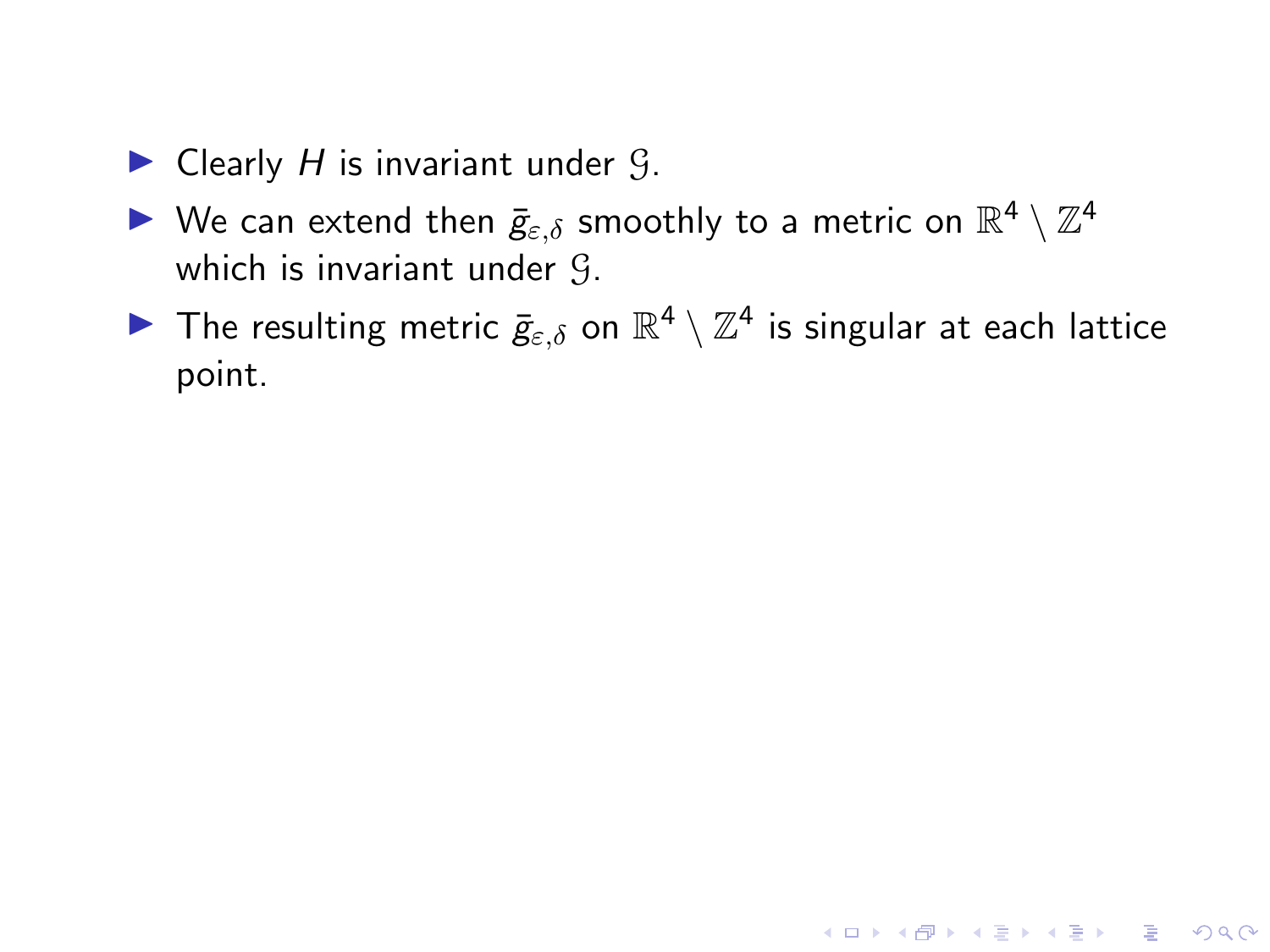- $\blacktriangleright$  Clearly H is invariant under  $\mathcal{G}$ .
- $\blacktriangleright$  We can extend then  $\bar{g}_{\varepsilon,\delta}$  smoothly to a metric on  $\mathbb{R}^4 \setminus \mathbb{Z}^4$ which is invariant under G.
- $\blacktriangleright$  The resulting metric  $\bar{g}_{\varepsilon,\delta}$  on  $\mathbb{R}^4 \setminus \mathbb{Z}^4$  is singular at each lattice point.

KO K K Ø K K E K K E K V K K K K K K K K K

In fact, if  $a \in \mathbb{Z}_{\text{\rm even}}^4$ , then we have  $\bar{g}_{\varepsilon,\delta} = \tau_a^* g_{\text{\rm eh},\varepsilon}$  in a neighborhood of a.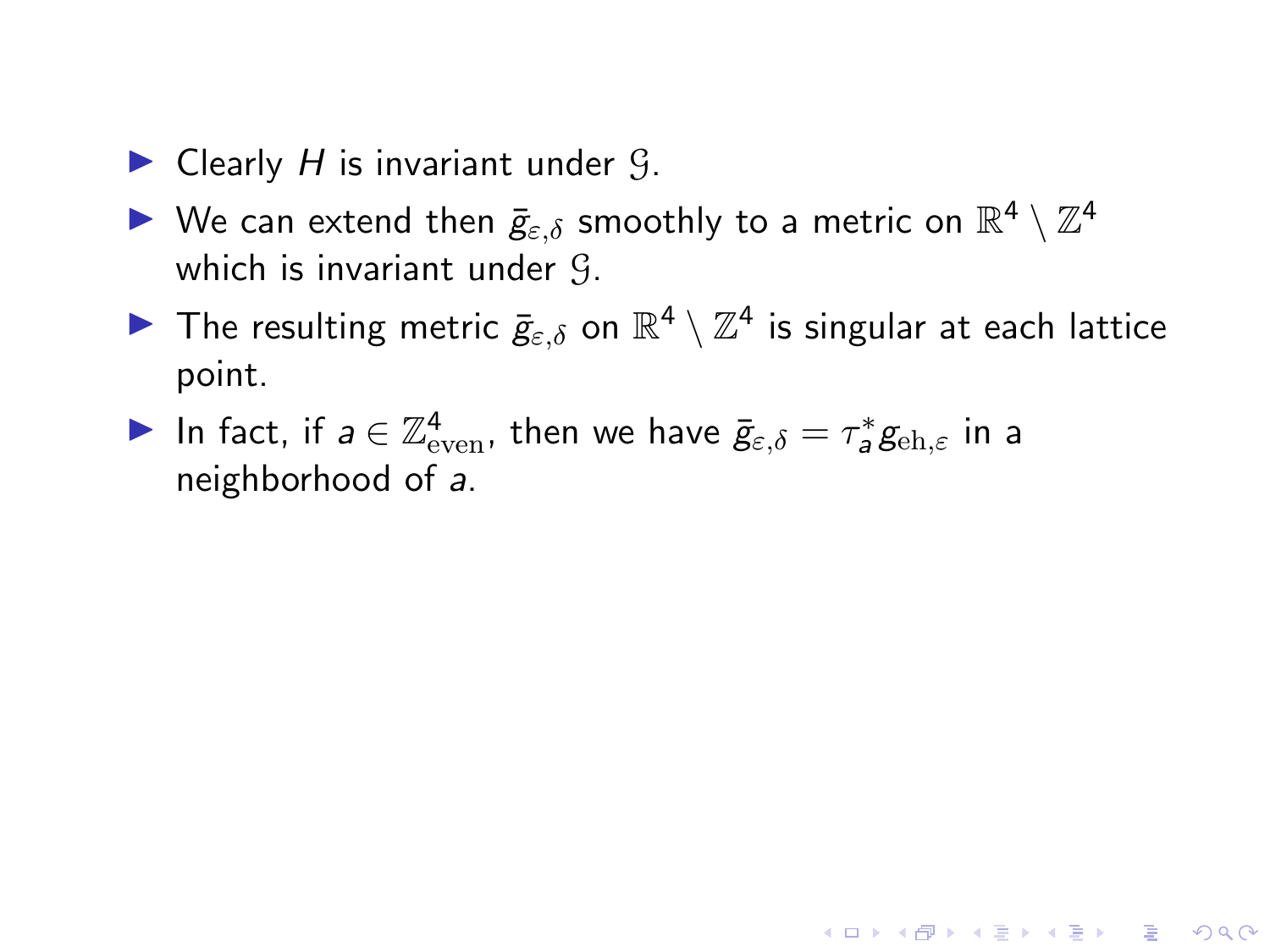- $\blacktriangleright$  Clearly H is invariant under  $\mathcal{G}$ .
- $\blacktriangleright$  We can extend then  $\bar{g}_{\varepsilon,\delta}$  smoothly to a metric on  $\mathbb{R}^4 \setminus \mathbb{Z}^4$ which is invariant under G.
- $\blacktriangleright$  The resulting metric  $\bar{g}_{\varepsilon,\delta}$  on  $\mathbb{R}^4 \setminus \mathbb{Z}^4$  is singular at each lattice point.

**KORKAR KERKER SAGA** 

- In fact, if  $a \in \mathbb{Z}_{\text{\rm even}}^4$ , then we have  $\bar{g}_{\varepsilon,\delta} = \tau_a^* g_{\text{\rm eh},\varepsilon}$  in a neighborhood of a.
- Similarly, if  $a \in \mathbb{Z}_{\text{odd}}^4$ , then we have  $\bar{g}_{\varepsilon,\delta} = \tau_a^* \hat{g}_{\text{\rm eh},\varepsilon}$  in a neighborhood of a.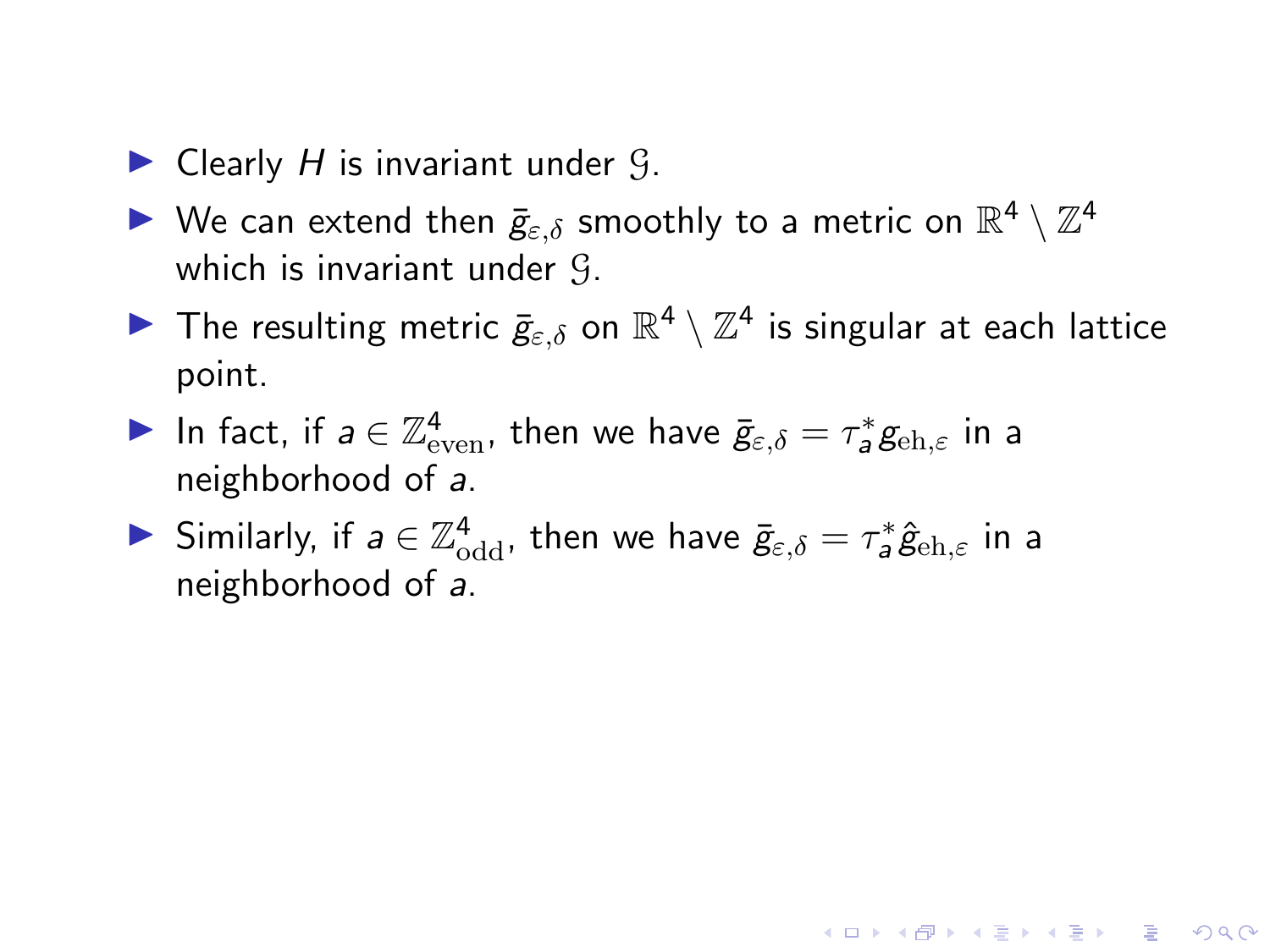- $\blacktriangleright$  Clearly H is invariant under  $\mathcal{G}$ .
- $\blacktriangleright$  We can extend then  $\bar{g}_{\varepsilon,\delta}$  smoothly to a metric on  $\mathbb{R}^4 \setminus \mathbb{Z}^4$ which is invariant under G.
- $\blacktriangleright$  The resulting metric  $\bar{g}_{\varepsilon,\delta}$  on  $\mathbb{R}^4 \setminus \mathbb{Z}^4$  is singular at each lattice point.
- In fact, if  $a \in \mathbb{Z}_{\text{\rm even}}^4$ , then we have  $\bar{g}_{\varepsilon,\delta} = \tau_a^* g_{\text{\rm eh},\varepsilon}$  in a neighborhood of a.
- Similarly, if  $a \in \mathbb{Z}_{\text{odd}}^4$ , then we have  $\bar{g}_{\varepsilon,\delta} = \tau_a^* \hat{g}_{\text{\rm eh},\varepsilon}$  in a neighborhood of a.
- $\triangleright$  Thus, if we take the quotient by translations and antipodal reflection, then the metric  $\bar{g}_{\varepsilon,\delta}$  descends to a smooth metric on the quotient manifold M.

**KORK E KERKERKERKOR**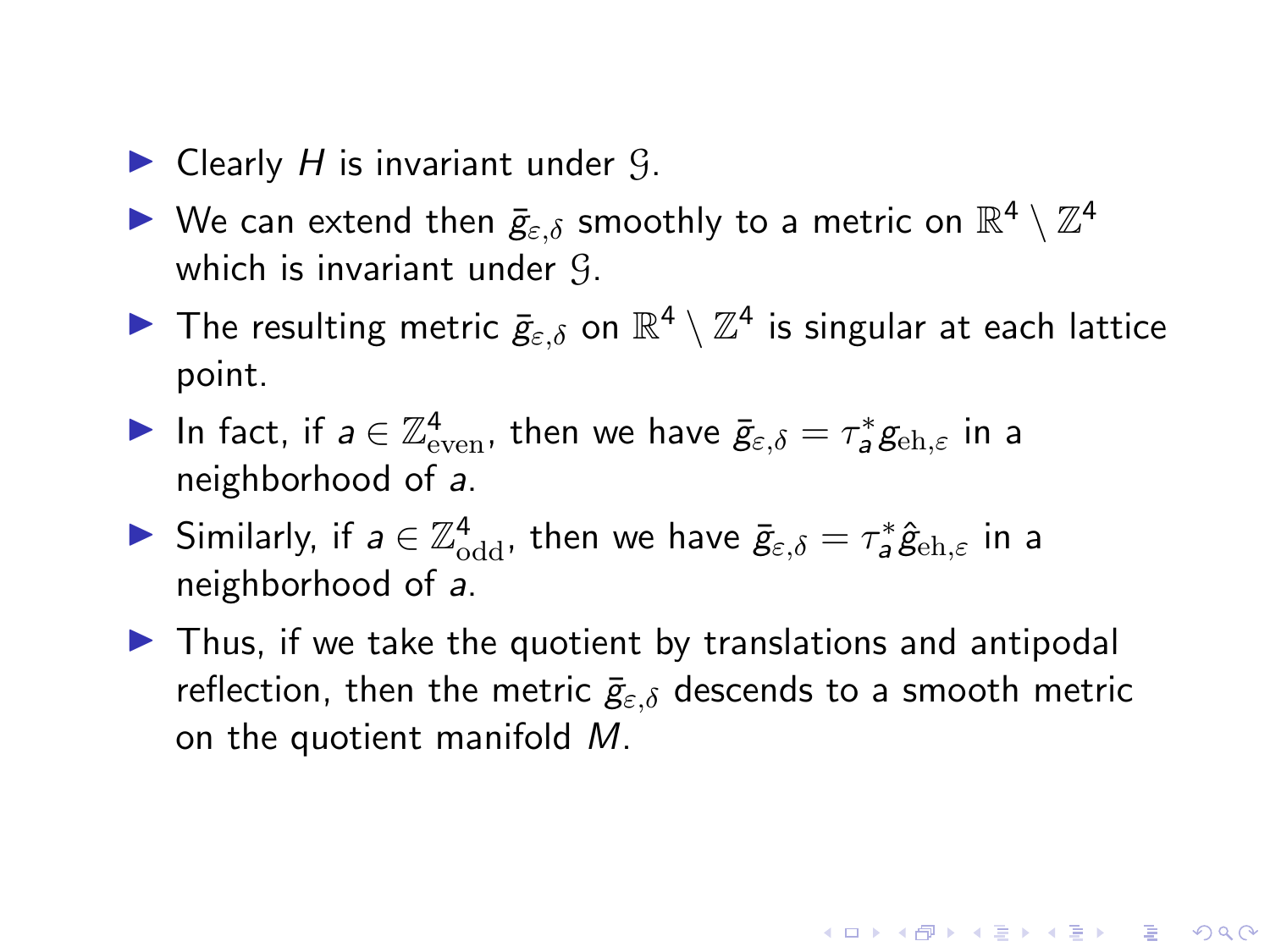

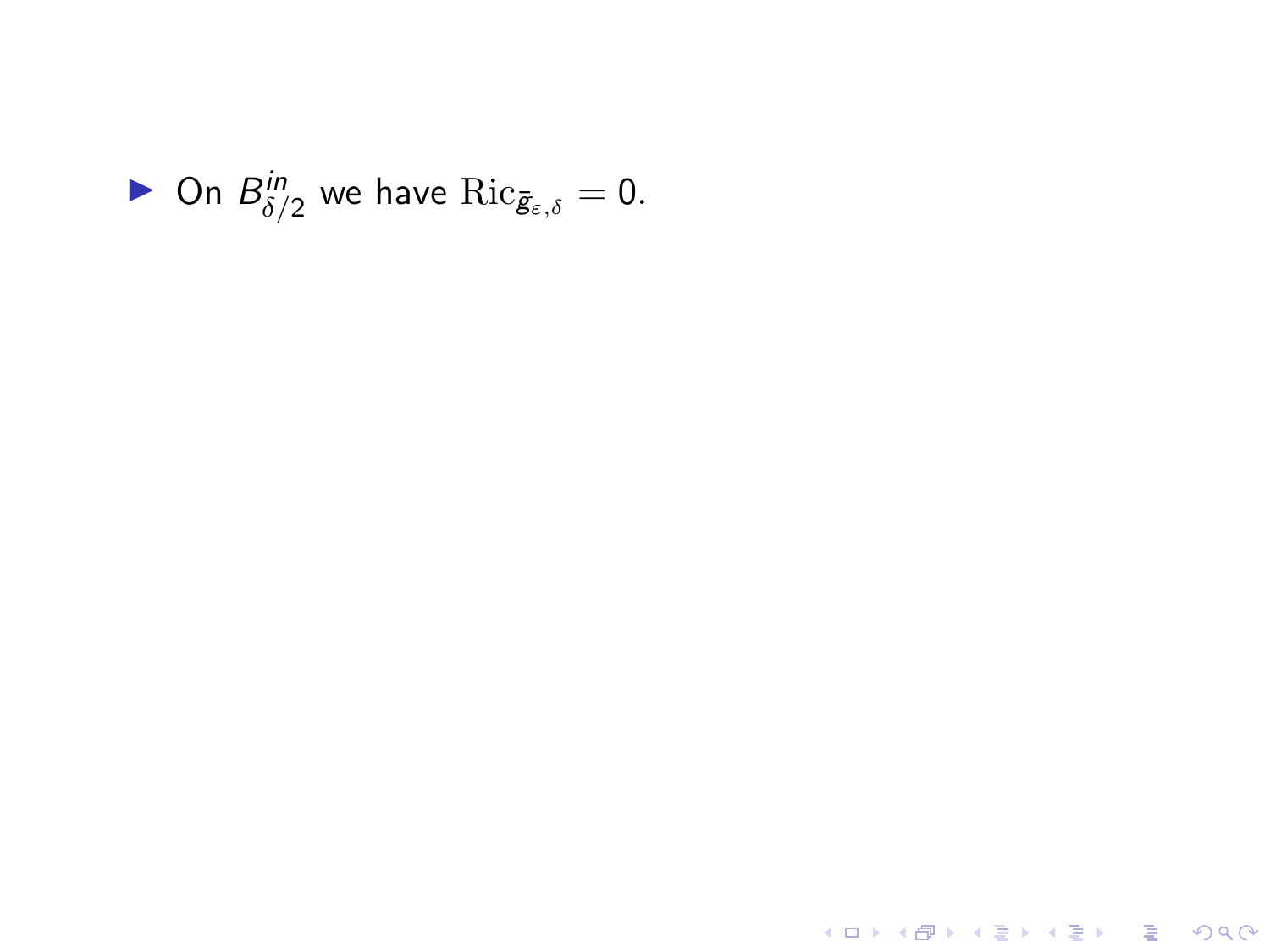▶ On  $B_{\delta/2}^{in}$  we have  $\text{Ric}_{\bar{g}_{\varepsilon,\delta}} = 0$ .

In the intermediate region  $A_{\delta}$  we have  $|\text{Ric}_{\bar{g}_{\varepsilon,\delta}}| \leq C \varepsilon^4 \, \delta^{-2}$ .

KO K K Ø K K E K K E K V K K K K K K K K K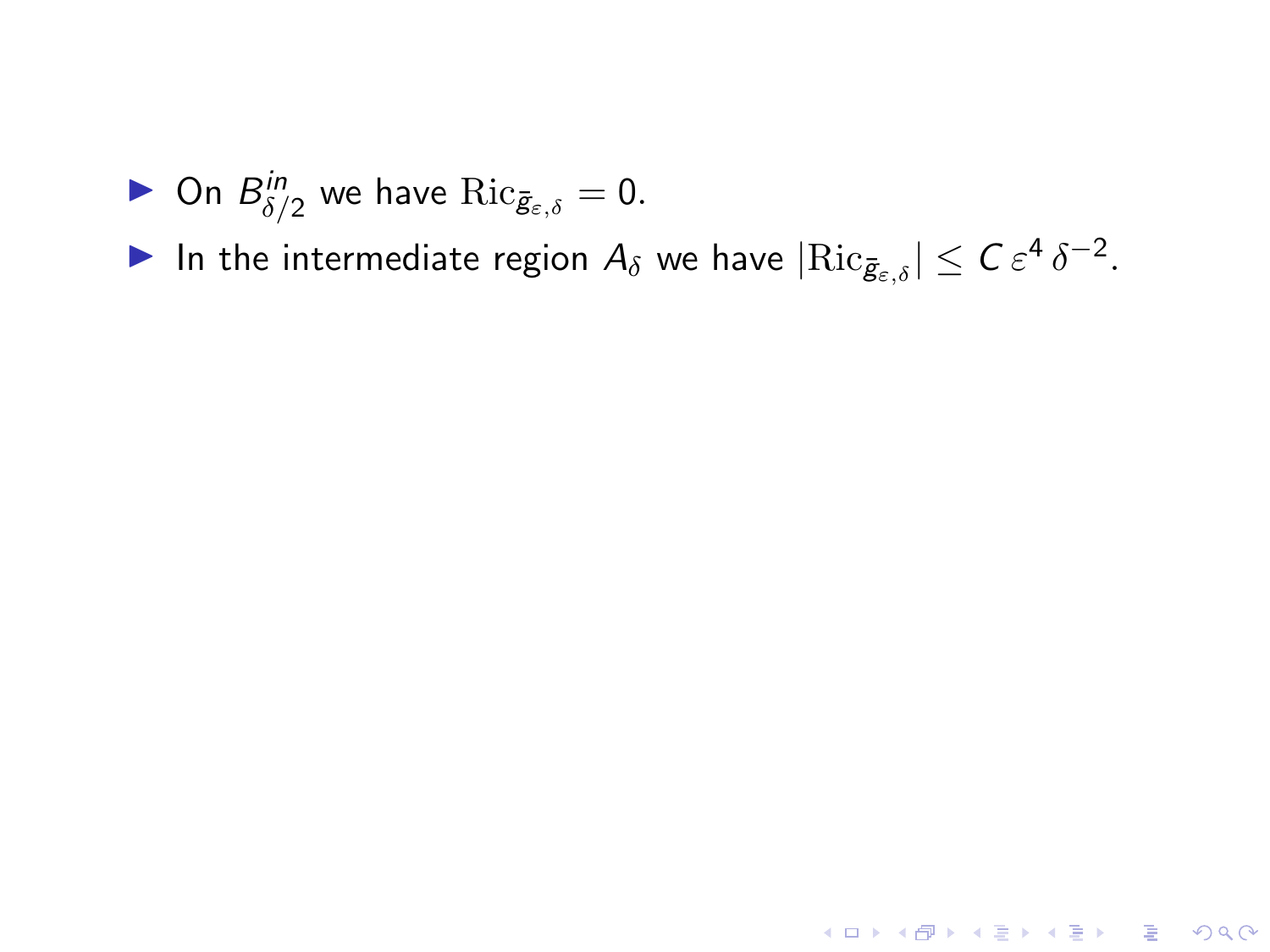- ▶ On  $B_{\delta/2}^{in}$  we have  $\text{Ric}_{\bar{g}_{\varepsilon,\delta}} = 0$ .
- In the intermediate region  $A_{\delta}$  we have  $|\text{Ric}_{\bar{g}_{\varepsilon,\delta}}| \leq C \varepsilon^4 \, \delta^{-2}$ .

► For  $x \in B_\delta^{out}$  we have  $|\text{Ric}_{\bar{g}_{\varepsilon,\delta}}| \leq C \varepsilon^8 |x|^{-10}$ .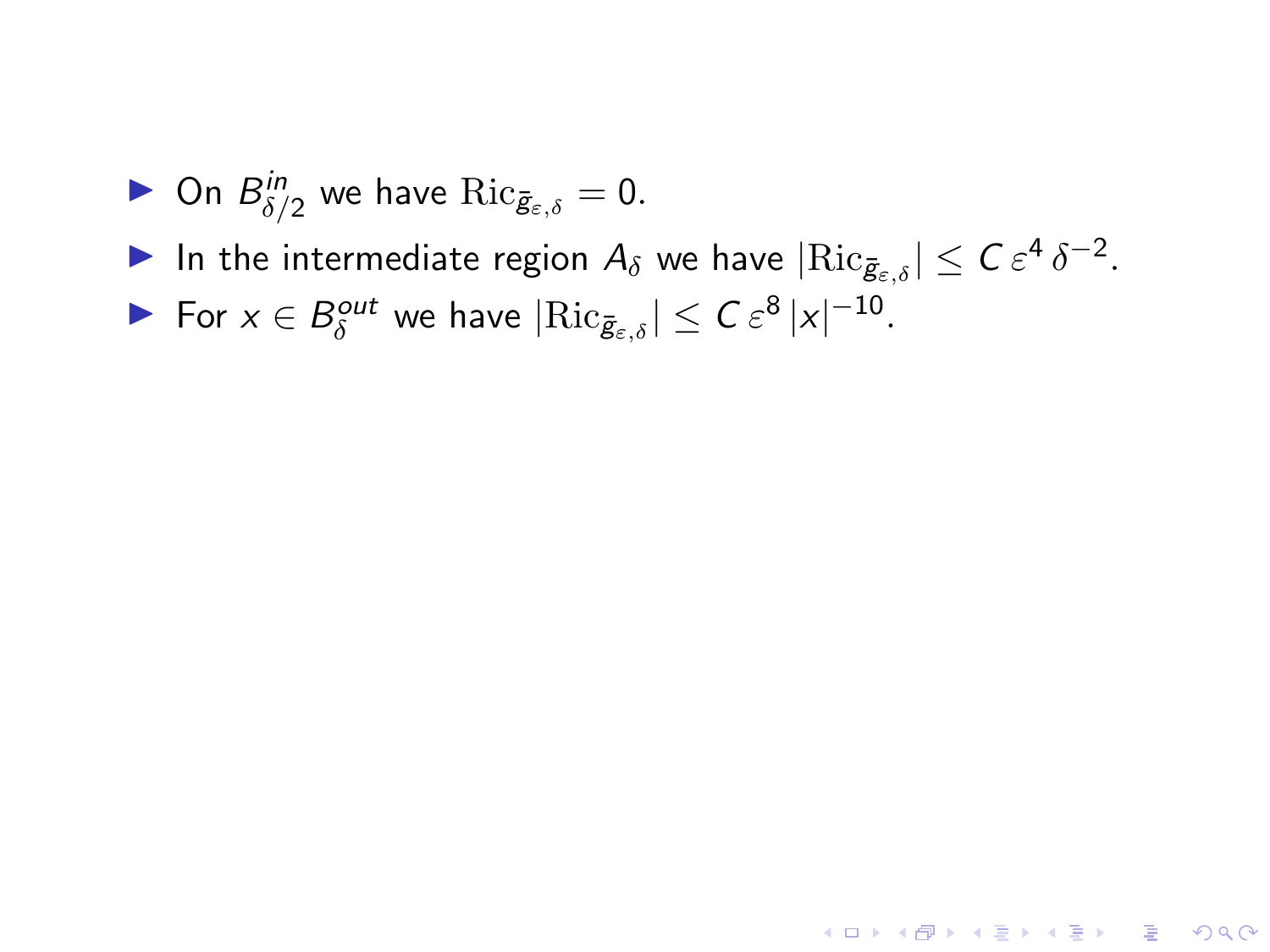- ▶ On  $B_{\delta/2}^{in}$  we have  $\text{Ric}_{\bar{g}_{\varepsilon,\delta}} = 0$ .
- In the intermediate region  $A_{\delta}$  we have  $|\text{Ric}_{\bar{g}_{\varepsilon,\delta}}| \leq C \varepsilon^4 \, \delta^{-2}$ .

- ► For  $x \in B_\delta^{out}$  we have  $|\text{Ric}_{\bar{g}_{\varepsilon,\delta}}| \leq C \varepsilon^8 |x|^{-10}$ .
- Analogous estimates hold for the derivatives of  $\text{Ric}_{\bar{g}_{\varepsilon,\delta}}$ .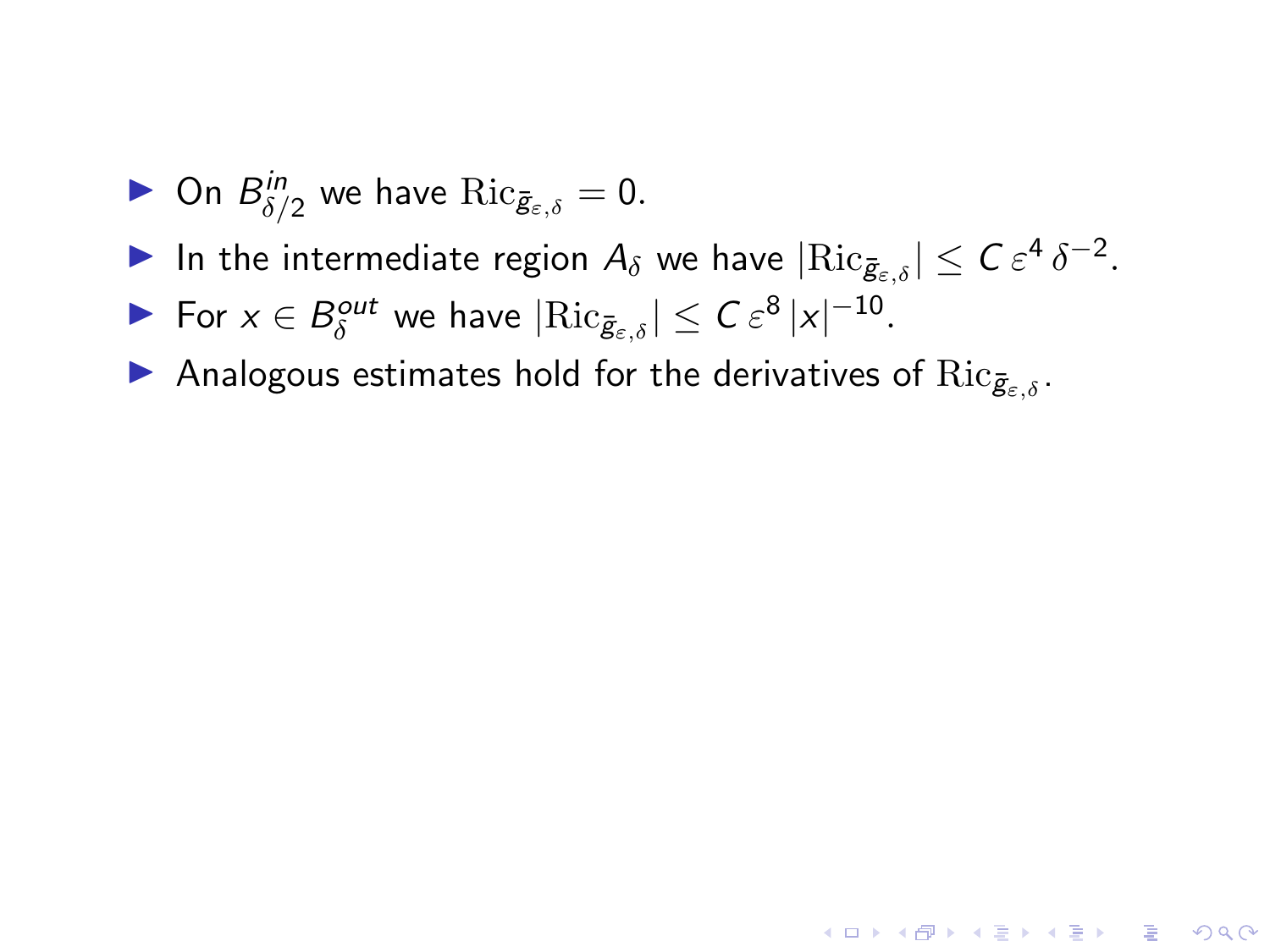- ▶ On  $B_{\delta/2}^{in}$  we have  $\text{Ric}_{\bar{g}_{\varepsilon,\delta}} = 0$ .
- In the intermediate region  $A_{\delta}$  we have  $|\text{Ric}_{\bar{g}_{\varepsilon,\delta}}| \leq C \varepsilon^4 \, \delta^{-2}$ .
- ► For  $x \in B_\delta^{out}$  we have  $|\text{Ric}_{\bar{g}_{\varepsilon,\delta}}| \leq C \varepsilon^8 |x|^{-10}$ .
- Analogous estimates hold for the derivatives of  $Ric_{\bar{g}_{\varepsilon,\delta}}$ .
- $\blacktriangleright$  We find it useful to denote by  $\bar{o}_{1,\varepsilon,\delta}$  the trace-free part of the tensor  $\frac{1}{2} \varepsilon \frac{\partial}{\partial \varepsilon} \bar{\mathcal{g}}_{\varepsilon, \delta}$  with respect to the metric  $\bar{\mathcal{g}}_{\varepsilon, \delta}.$

**KORKAR KERKER SAGA**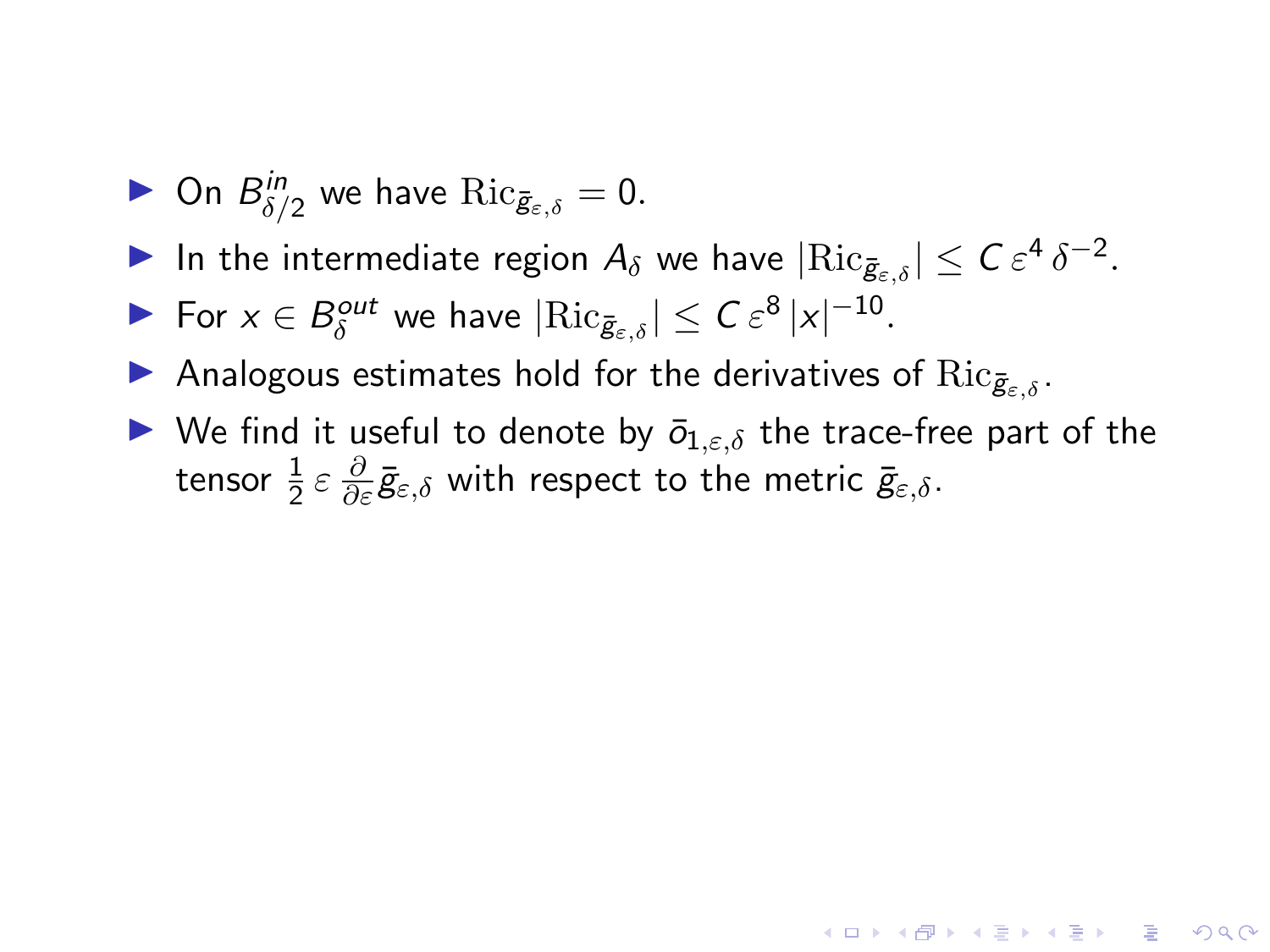- ▶ On  $B_{\delta/2}^{in}$  we have  $\text{Ric}_{\bar{g}_{\varepsilon,\delta}} = 0$ .
- In the intermediate region  $A_{\delta}$  we have  $|\text{Ric}_{\bar{g}_{\varepsilon,\delta}}| \leq C \varepsilon^4 \, \delta^{-2}$ .
- ► For  $x \in B_\delta^{out}$  we have  $|\text{Ric}_{\bar{g}_{\varepsilon,\delta}}| \leq C \varepsilon^8 |x|^{-10}$ .
- Analogous estimates hold for the derivatives of  $\text{Ric}_{\bar{g}_{\varepsilon,\delta}}$ .
- $\blacktriangleright$  We find it useful to denote by  $\bar{o}_{1,\varepsilon,\delta}$  the trace-free part of the tensor  $\frac{1}{2} \varepsilon \frac{\partial}{\partial \varepsilon} \bar{\mathcal{g}}_{\varepsilon, \delta}$  with respect to the metric  $\bar{\mathcal{g}}_{\varepsilon, \delta}.$
- $\blacktriangleright$  Clearly,  $\bar{o}_{1,\varepsilon,\delta}=o_{1,\varepsilon}$  on  $B^{in}_{\delta/2}$ , so we can think of  $\bar{o}_{1,\varepsilon,\delta}$  as an extension of  $o_{1,\varepsilon}$  to the manifold M.

4 0 > 4 4 + 4 = + 4 = + = + + 0 4 0 +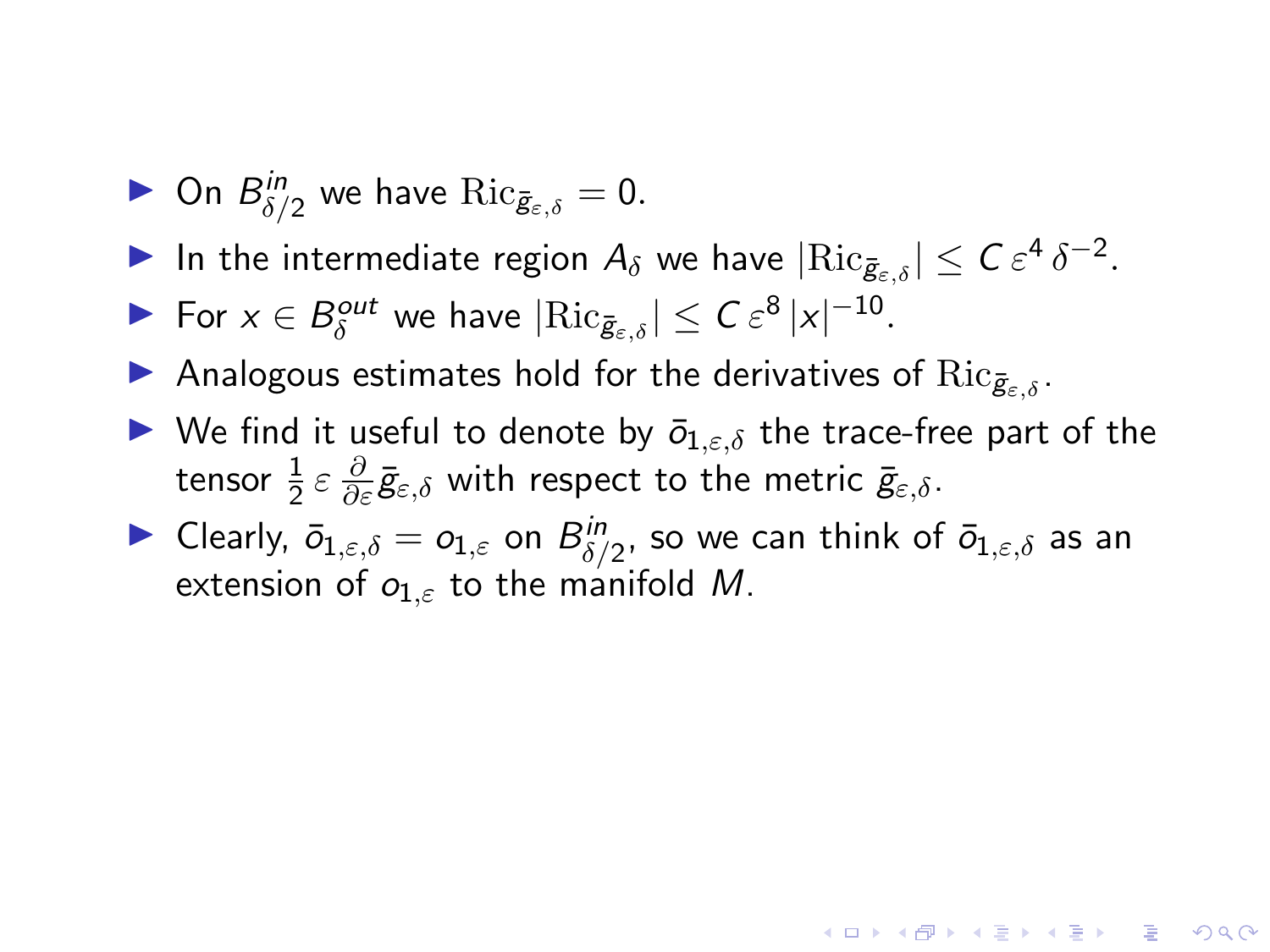- ▶ On  $B_{\delta/2}^{in}$  we have  $\text{Ric}_{\bar{g}_{\varepsilon,\delta}} = 0$ .
- In the intermediate region  $A_{\delta}$  we have  $|\text{Ric}_{\bar{g}_{\varepsilon,\delta}}| \leq C \varepsilon^4 \, \delta^{-2}$ .
- ► For  $x \in B_\delta^{out}$  we have  $|\text{Ric}_{\bar{g}_{\varepsilon,\delta}}| \leq C \varepsilon^8 |x|^{-10}$ .
- Analogous estimates hold for the derivatives of  $Ric_{\bar{g}_{\varepsilon,\delta}}$ .
- $\blacktriangleright$  We find it useful to denote by  $\bar{o}_{1,\varepsilon,\delta}$  the trace-free part of the tensor  $\frac{1}{2} \varepsilon \frac{\partial}{\partial \varepsilon} \bar{\mathcal{g}}_{\varepsilon, \delta}$  with respect to the metric  $\bar{\mathcal{g}}_{\varepsilon, \delta}.$
- $\blacktriangleright$  Clearly,  $\bar{o}_{1,\varepsilon,\delta}=o_{1,\varepsilon}$  on  $B^{in}_{\delta/2}$ , so we can think of  $\bar{o}_{1,\varepsilon,\delta}$  as an extension of  $o_{1,\varepsilon}$  to the manifold M.
- $\triangleright$   $\Delta_{L,\bar{g}_{\varepsilon,\delta}}\bar{o}_{1,\varepsilon,\delta}$  satisfies the same estimates with  $\mathrm{Ric}_{\bar{g}_{\varepsilon,\delta}}$  above and  $\bar{o}_{1,\varepsilon,\delta}$  can be used as approximate kernel.

4 0 > 4 4 + 4 = + 4 = + = + + 0 4 0 +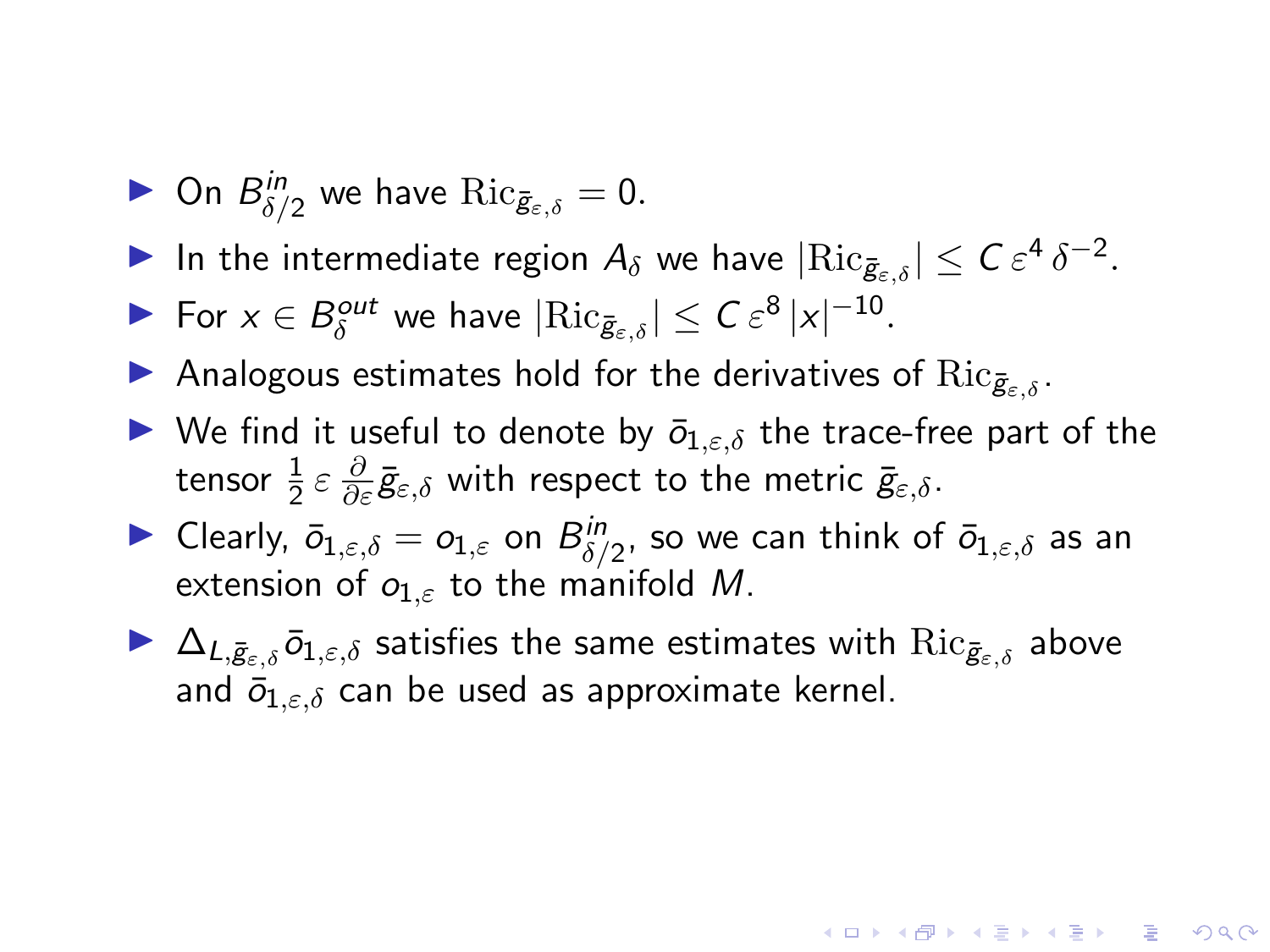$\blacktriangleright$  We have the main estimate

$$
-2\int_{[-\frac{1}{2},\frac{1}{2}]^4\backslash\{0\}}\langle \bar{o}_{1,\varepsilon,\delta},\mathrm{Ric}_{\bar{g}_{\varepsilon,\delta}}\rangle_{\bar{g}_{\varepsilon,\delta}}\,d\mathrm{vol}_{\bar{g}_{\varepsilon,\delta}}=32\pi^2\omega\,\varepsilon^8+O(\varepsilon^8\,\delta^2).
$$

where

$$
\omega := \sum_{\mathsf{a} \in \mathbb{Z}_{\text{\rm odd}}^4} |\mathsf{a}|^{-10} \left( |\mathsf{a}|^4 - 6\left( \mathsf{a}_1^2 + \mathsf{a}_2^2 \right)\left( \mathsf{a}_3^2 + \mathsf{a}_4^2 \right) \right) \approx 7.70.
$$

K ロ ▶ K @ ▶ K 할 ▶ K 할 ▶ | 할 | ⊙Q @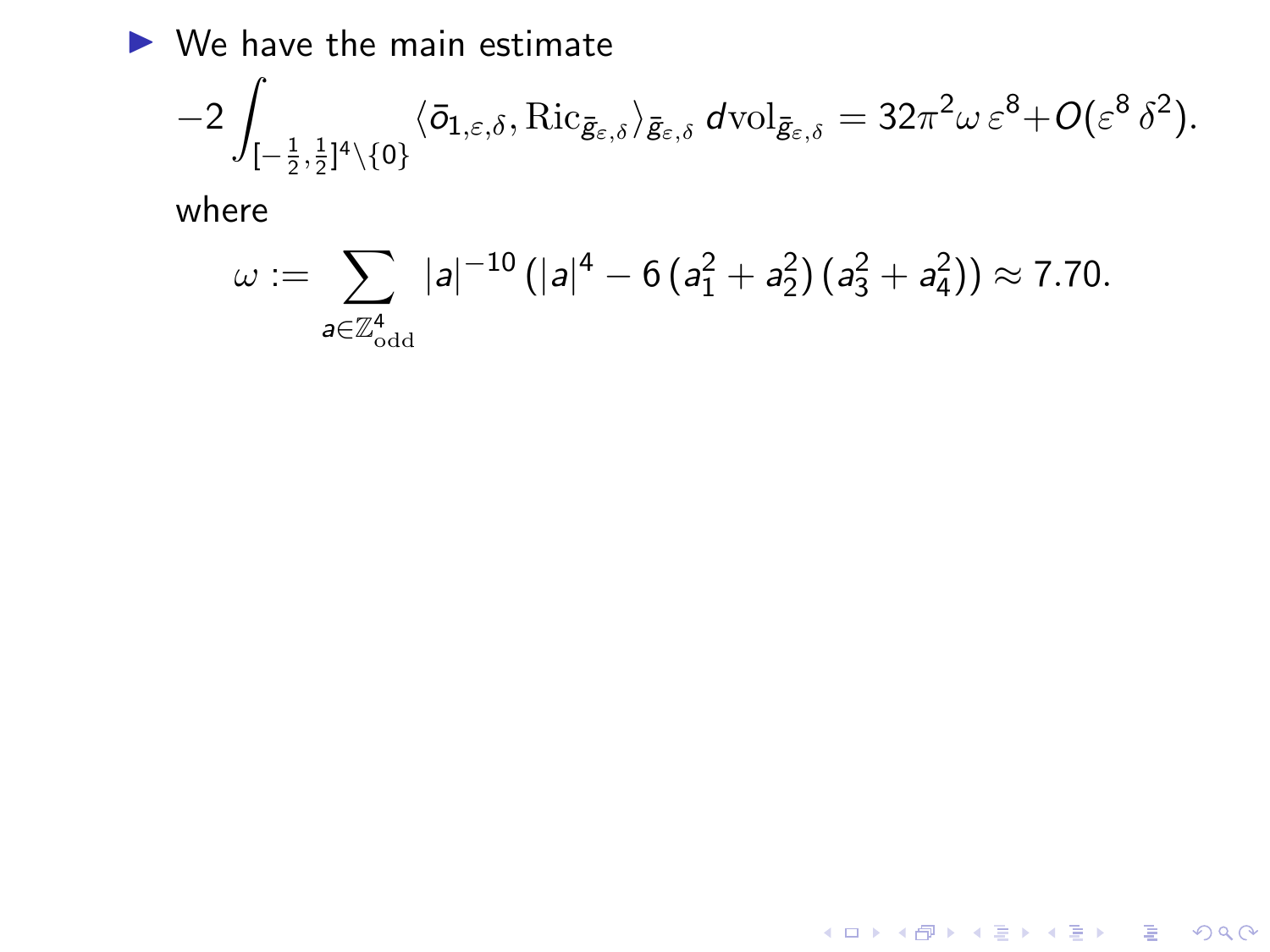$\blacktriangleright$  We have the main estimate

$$
-2\int_{[-\frac{1}{2},\frac{1}{2}]^4\backslash\{0\}}\langle \bar{o}_{1,\varepsilon,\delta},\mathrm{Ric}_{\bar{g}_{\varepsilon,\delta}}\rangle_{\bar{g}_{\varepsilon,\delta}}\,d\mathrm{vol}_{\bar{g}_{\varepsilon,\delta}}=32\pi^2\omega\,\varepsilon^8+O(\varepsilon^8\,\delta^2).
$$

where

$$
\omega := \sum_{\mathsf{a} \in \mathbb{Z}_{\text{\rm odd}}^4} | \mathsf{a} |^{-10} \, (|\mathsf{a}|^4 - 6 \, (\mathsf{a}_1^2 + \mathsf{a}_2^2) \, (\mathsf{a}_3^2 + \mathsf{a}_4^2)) \approx 7.70.
$$

**I** The nonvanishing of the right hand side (equivalently of  $\omega$ ) shows that we cannot correct to Ricci-flatness.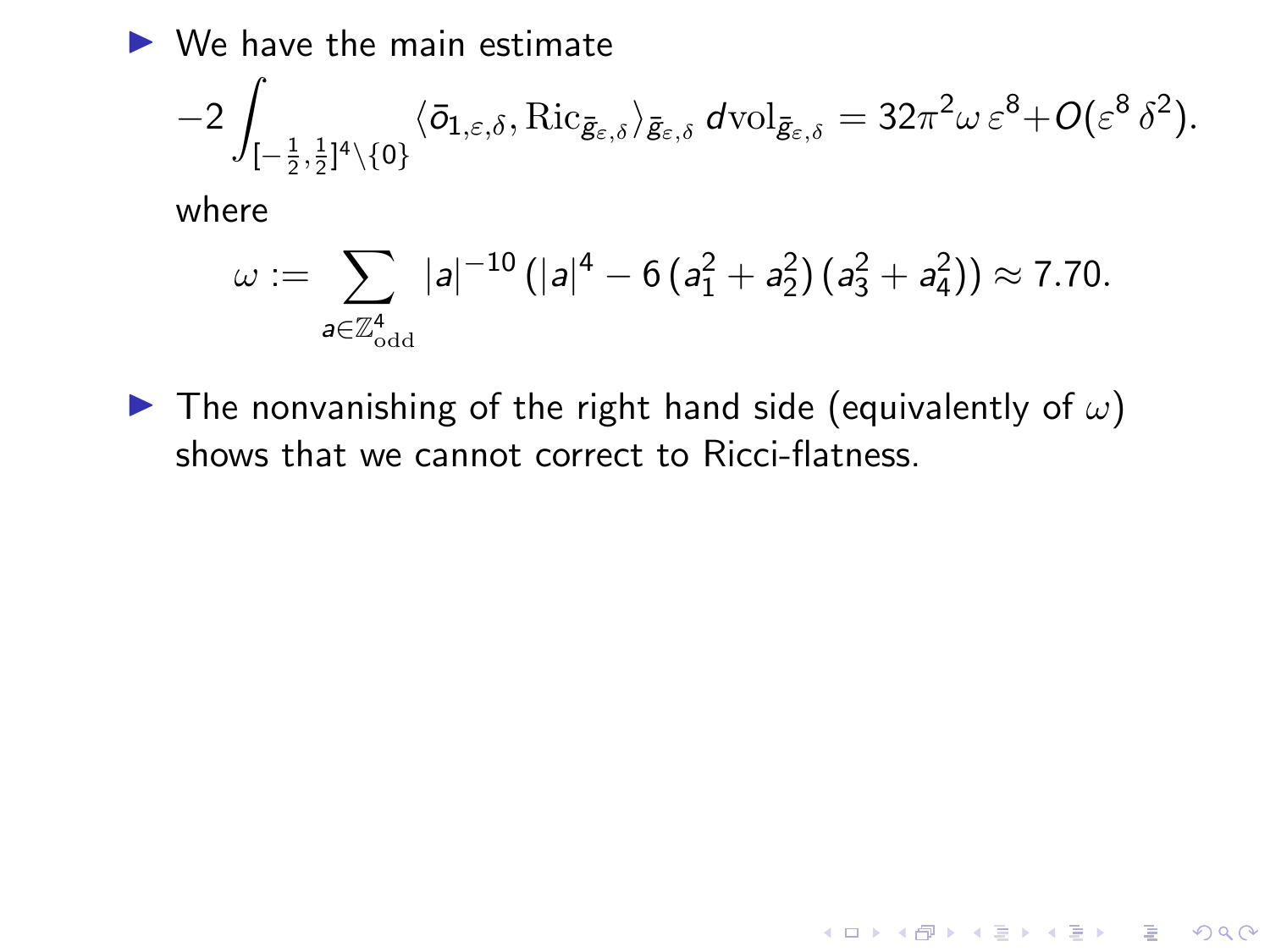$\triangleright$  We have the main estimate

$$
-2\int_{[-\frac{1}{2},\frac{1}{2}]^4\backslash\{0\}}\langle \bar{o}_{1,\varepsilon,\delta},\mathrm{Ric}_{\bar{g}_{\varepsilon,\delta}}\rangle_{\bar{g}_{\varepsilon,\delta}}\,d\mathrm{vol}_{\bar{g}_{\varepsilon,\delta}}=32\pi^2\omega\,\varepsilon^8+O(\varepsilon^8\,\delta^2).
$$

where

$$
\omega := \sum_{\mathsf{a} \in \mathbb{Z}_{\text{\rm odd}}^4} | \mathsf{a} |^{-10} \, (|\mathsf{a}|^4 - 6 \, (\mathsf{a}_1^2 + \mathsf{a}_2^2) \, (\mathsf{a}_3^2 + \mathsf{a}_4^2)) \approx 7.70.
$$

- **I** The nonvanishing of the right hand side (equivalently of  $\omega$ ) shows that we cannot correct to Ricci-flatness.
- $\triangleright$  Proof of the estimate. Working modulo error terms of appropriate side and using Green's second identity we find that the left hand side equals  $\frac{1}{2} \, \varepsilon^8 \times$

$$
\left(\sum_{a\in\mathbb{Z}_{even}^4\setminus\{0\}}\int_{\{|x|=\delta\}} (\langle T,D_{\nu}(\tau_a^*T)\rangle_{g_{\text{eucl}}} - \langle \tau_a^*T,D_{\nu}T\rangle_{g_{\text{eucl}}})\,d\mu_{g_{\text{eucl}}} + \sum_{a\in\mathbb{Z}_{odd}^4}\int_{\{|x|=\delta\}} (\langle T,D_{\nu}(\tau_a^*\hat{T})\rangle_{g_{\text{eucl}}} - \langle \tau_a^*\hat{T},D_{\nu}T\rangle_{g_{\text{eucl}}})\,d\mu_{g_{\text{eucl}}} \right).
$$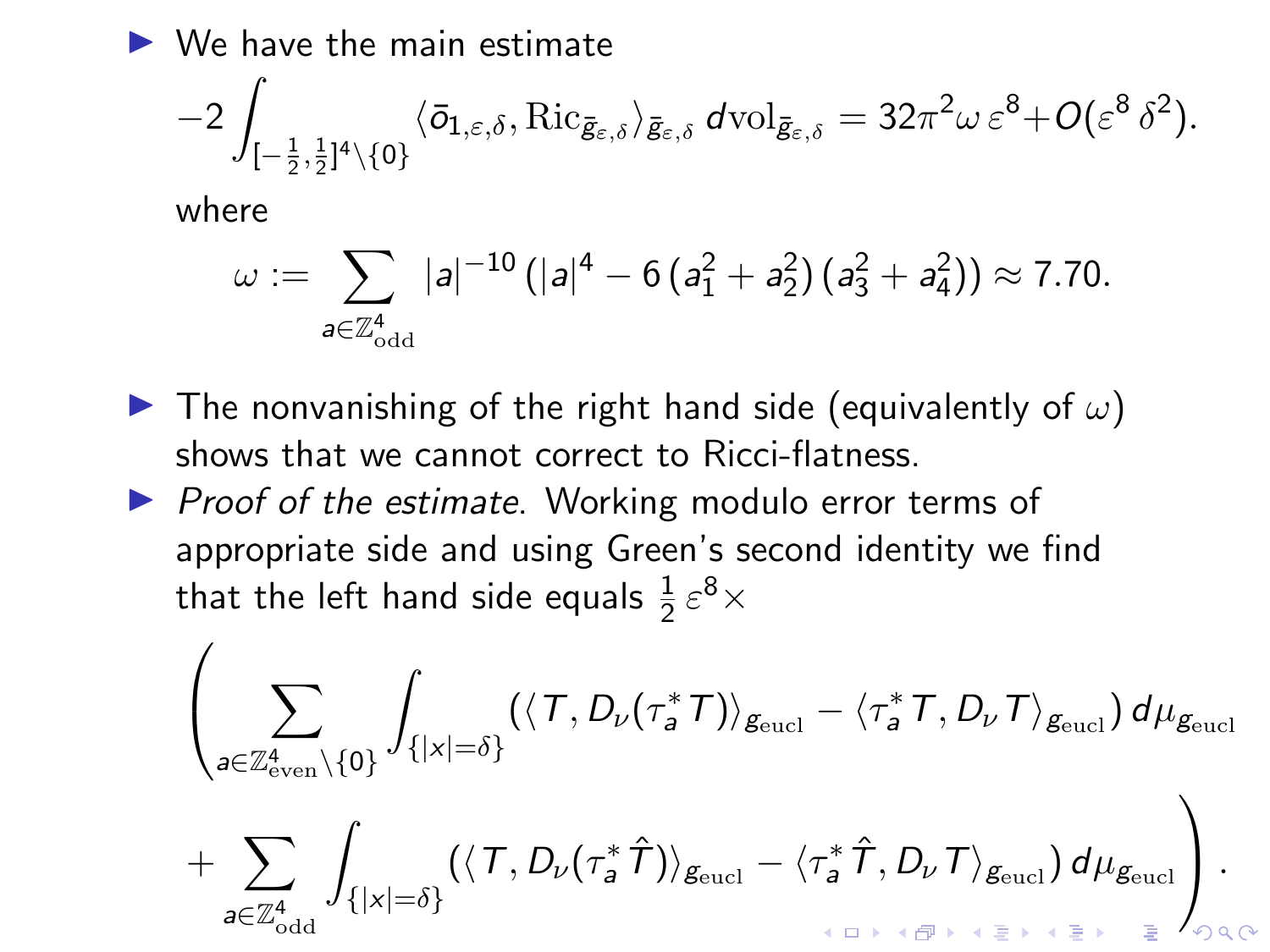$\triangleright$  Using Green's second identity again we evaluate each boundary integral as a linear combination the values of second derivatives of the coefficients of the coefficinets in the expansions of  $\tau_a^* \mathcal{T}$  or  $\tau_a^* \hat{\mathcal{T}}$  respectively.

4 0 > 4 4 + 4 = + 4 = + = + + 0 4 0 +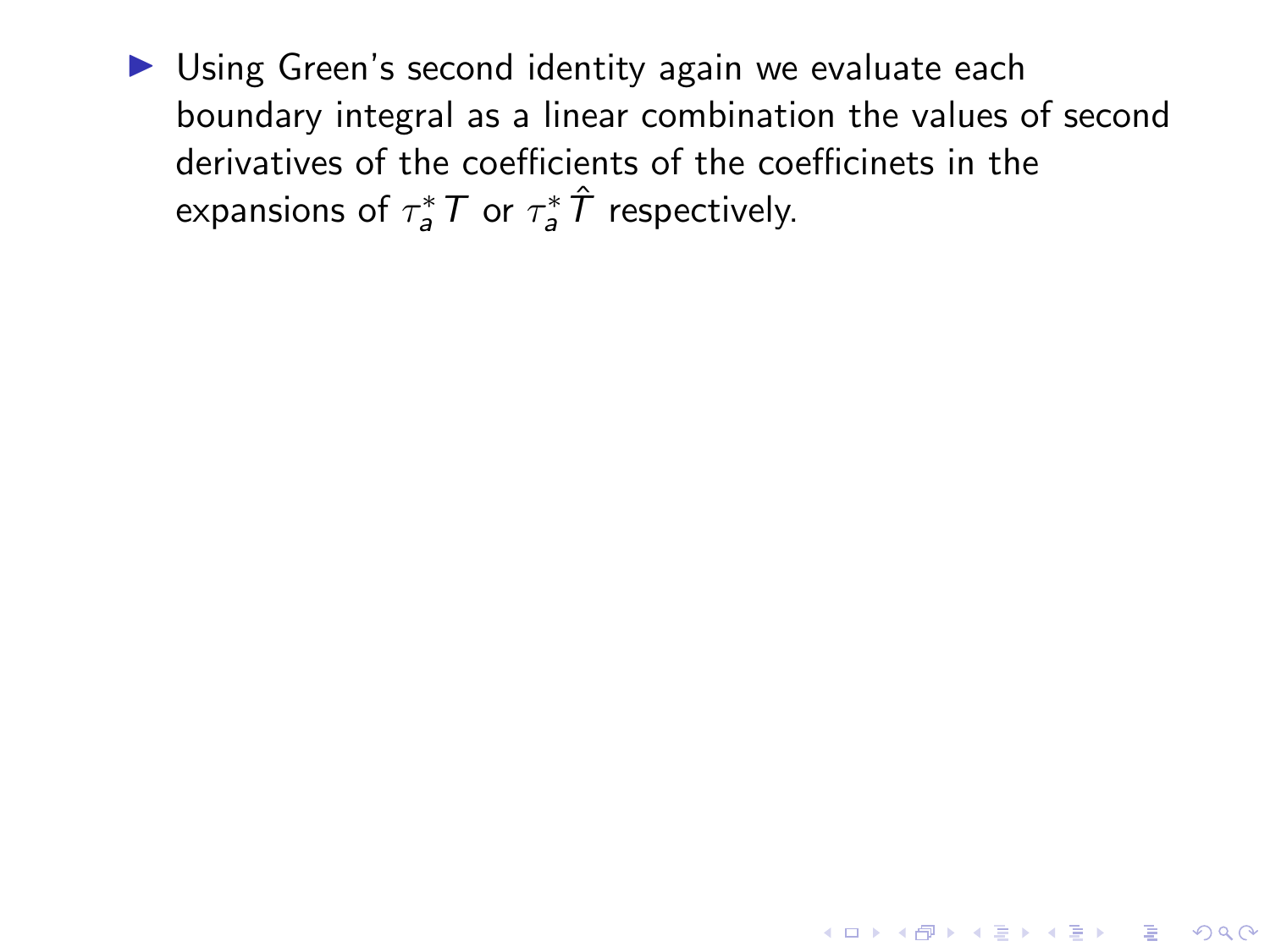- $\triangleright$  Using Green's second identity again we evaluate each boundary integral as a linear combination the values of second derivatives of the coefficients of the coefficinets in the expansions of  $\tau_a^* \mathcal{T}$  or  $\tau_a^* \hat{\mathcal{T}}$  respectively.
- It turns out that the integrals with  $a \in \mathbb{Z}_{\text{\rm even}}^4$  all vanish confirming that the interaction of EH of the same orientation does not create an obstruction.

**KORK EXTERNE PROVIDE**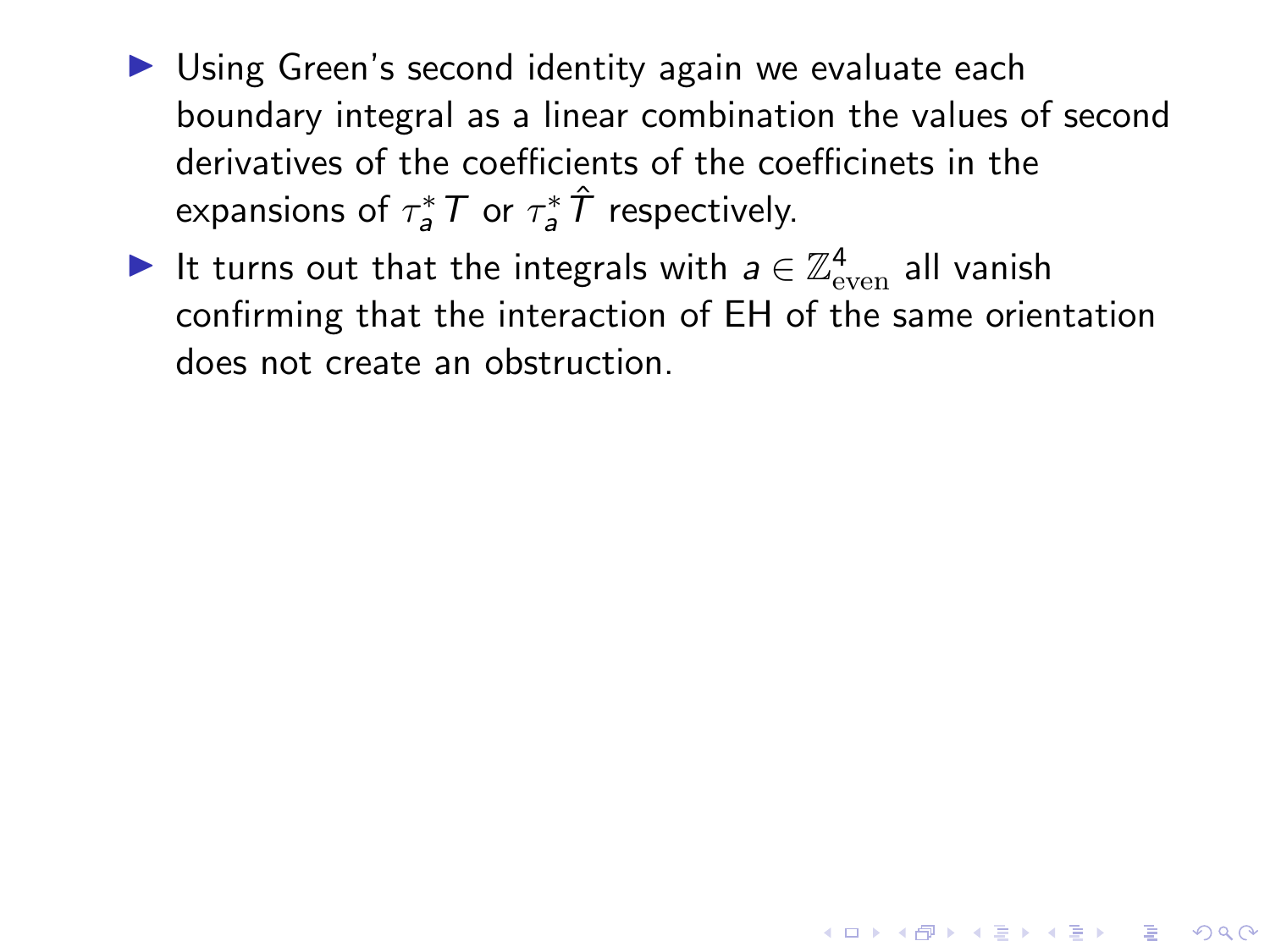- $\triangleright$  Using Green's second identity again we evaluate each boundary integral as a linear combination the values of second derivatives of the coefficients of the coefficinets in the expansions of  $\tau_a^* \mathcal{T}$  or  $\tau_a^* \hat{\mathcal{T}}$  respectively.
- It turns out that the integrals with  $a \in \mathbb{Z}_{\text{\rm even}}^4$  all vanish confirming that the interaction of EH of the same orientation does not create an obstruction.
- The integral with  $a \in \mathbb{Z}_{\text{odd}}^4$  turns out to equal  $64\pi^2\,|a|^{-10}\,(|a|^4 - 6\,(a_1^2 + a_2^2)\,(a_3^2 + a_4^2))$  completing the proof and confirming that an EH neck "sees" necks of the opposite orientation.

**KORK EXTERNE PROVIDE**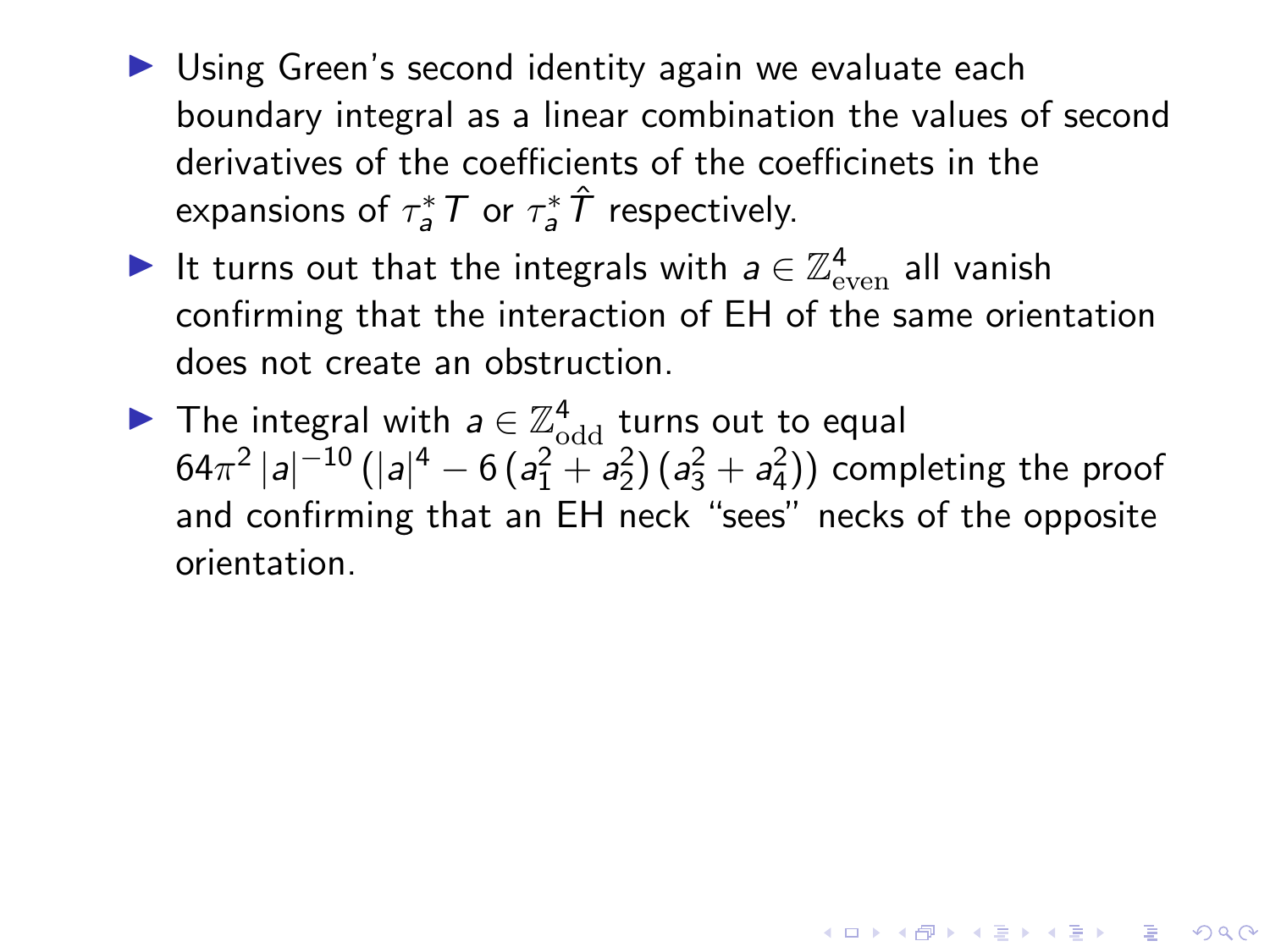- $\triangleright$  Using Green's second identity again we evaluate each boundary integral as a linear combination the values of second derivatives of the coefficients of the coefficinets in the expansions of  $\tau_a^* \mathcal{T}$  or  $\tau_a^* \hat{\mathcal{T}}$  respectively.
- It turns out that the integrals with  $a \in \mathbb{Z}_{\text{\rm even}}^4$  all vanish confirming that the interaction of EH of the same orientation does not create an obstruction.
- The integral with  $a \in \mathbb{Z}_{\text{odd}}^4$  turns out to equal  $64\pi^2\,|a|^{-10}\,(|a|^4 - 6\,(a_1^2 + a_2^2)\,(a_3^2 + a_4^2))$  completing the proof and confirming that an EH neck "sees" necks of the opposite orientation.
- By the definition of  $\bar{o}_{1,\varepsilon,\delta}$ , the  $L^2$  norm of  $\bar{o}_{1,\varepsilon}$ , that on  $B_{\delta/2}^{in}$ we have  $\bar{g}_{\varepsilon,\delta}=g_{\text{\rm eh},\varepsilon}$ ,  $\frac{\partial}{\partial\varepsilon}\bar{g}_{\varepsilon,\delta}=\frac{2}{\varepsilon}$  $\frac{2}{\varepsilon}\,o_{1,\varepsilon}$ , and  $\bar{o}_{1,\varepsilon,\delta}=o_{1,\varepsilon}$ , and estimates on the error terms we have

$$
\int_{[-\frac{1}{2},\frac{1}{2}]^4 \setminus \{0\}} \left\langle \bar{o}_{1,\varepsilon,\delta}, \frac{\partial}{\partial \varepsilon} \bar{g}_{\varepsilon,\delta} \right\rangle_{\bar{g}_{\varepsilon,\delta}} \, d\text{\rm vol}_{\bar{g}_{\varepsilon,\delta}} = 4\pi^2 \varepsilon^3 + O(\varepsilon^7 \delta^{-4}).
$$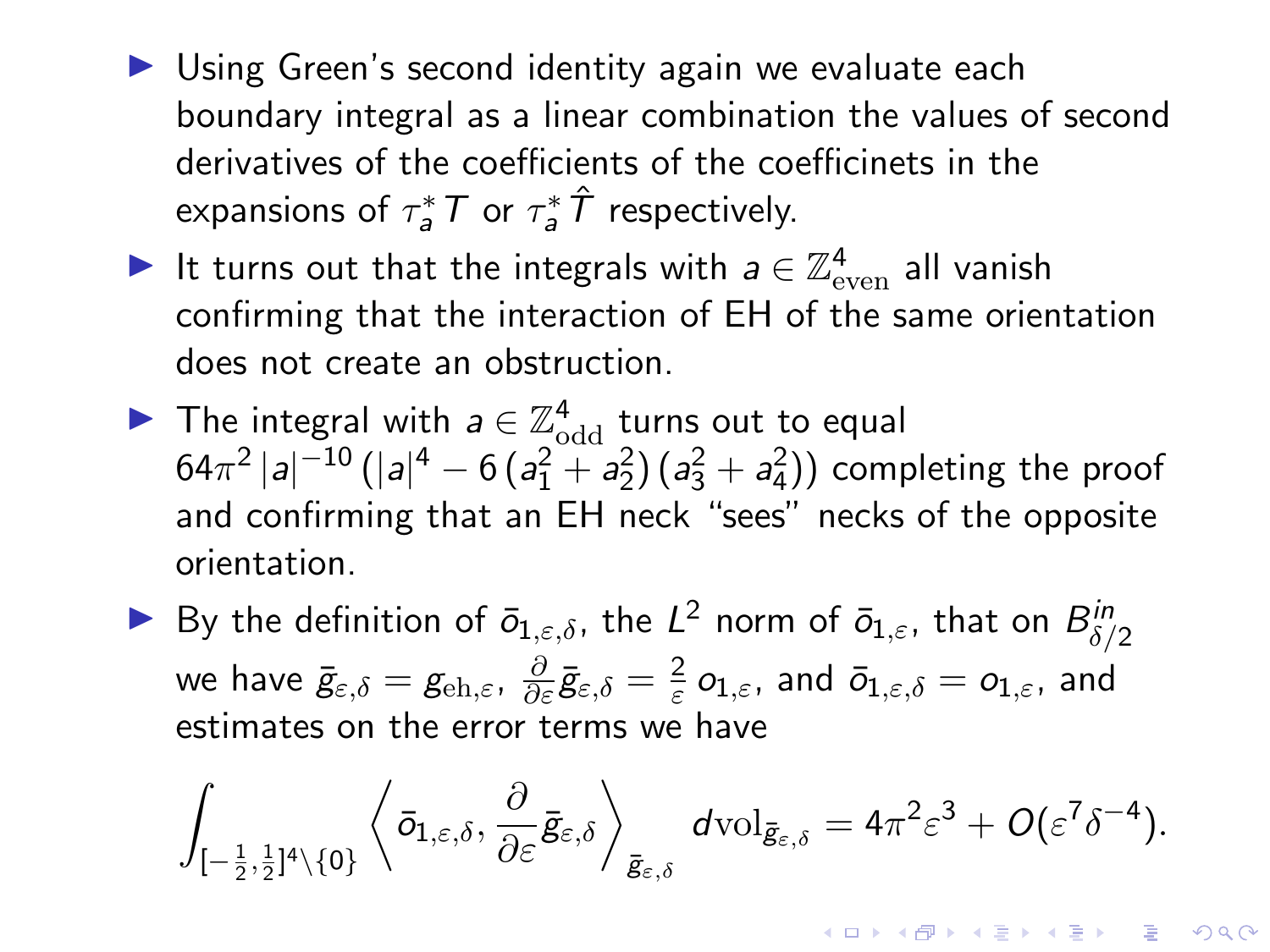$\triangleright$  We want to study now how the size of the EH necks would evolve by the Ricci flow.

K ロ ▶ K @ ▶ K 할 ▶ K 할 ▶ | 할 | ⊙Q @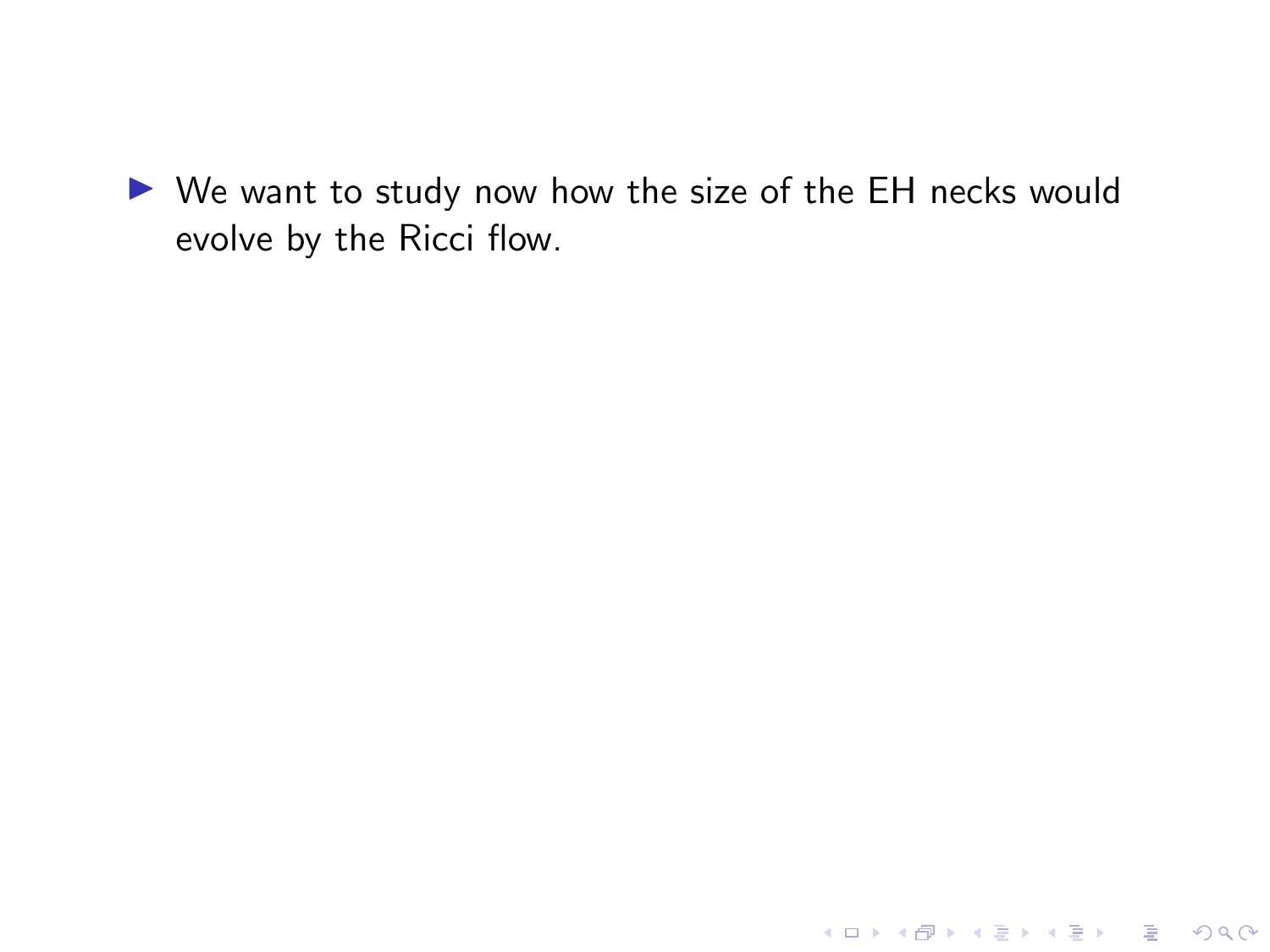- $\triangleright$  We want to study now how the size of the EH necks would evolve by the Ricci flow.
- **Projecting the Ricci flow equation to**  $\bar{o}_{1,\epsilon,\delta}$  **and using the main** estimate and the last estimate we find

$$
\frac{d}{dt}\varepsilon = 8\omega \varepsilon^5 + o(\varepsilon^5).
$$

K ロ ▶ K @ ▶ K 할 ▶ K 할 ▶ | 할 | © 9 Q @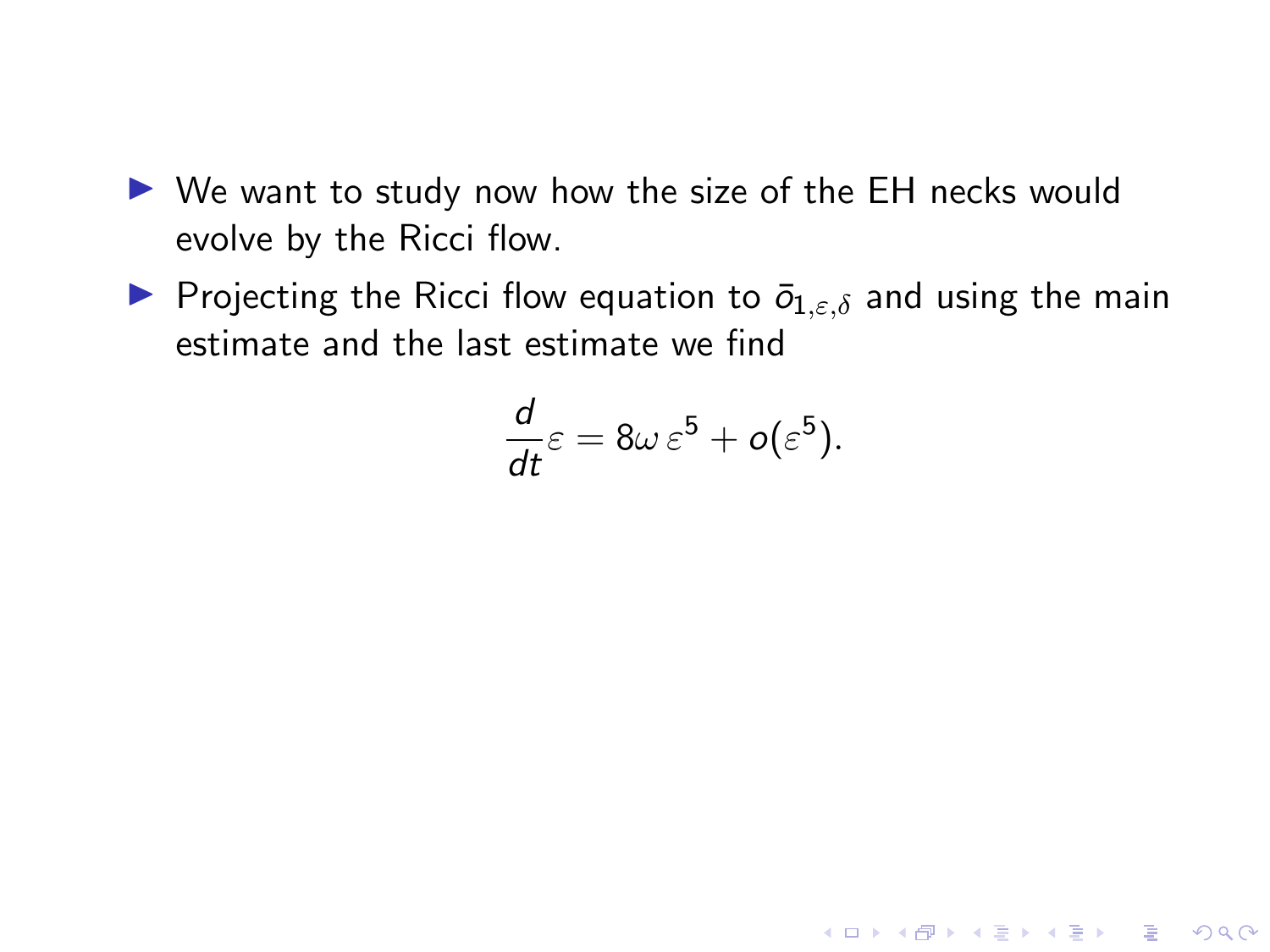- $\triangleright$  We want to study now how the size of the EH necks would evolve by the Ricci flow.
- **Projecting the Ricci flow equation to**  $\bar{o}_{1,\epsilon,\delta}$  **and using the main** estimate and the last estimate we find

$$
\frac{d}{dt}\varepsilon = 8\omega\,\varepsilon^5 + o(\varepsilon^5).
$$

K ロ ▶ K 個 ▶ K 할 ▶ K 할 ▶ 이 할 → 9 Q Q →

 $\blacktriangleright$  The positivity of  $\omega$  then drives the necks to grow.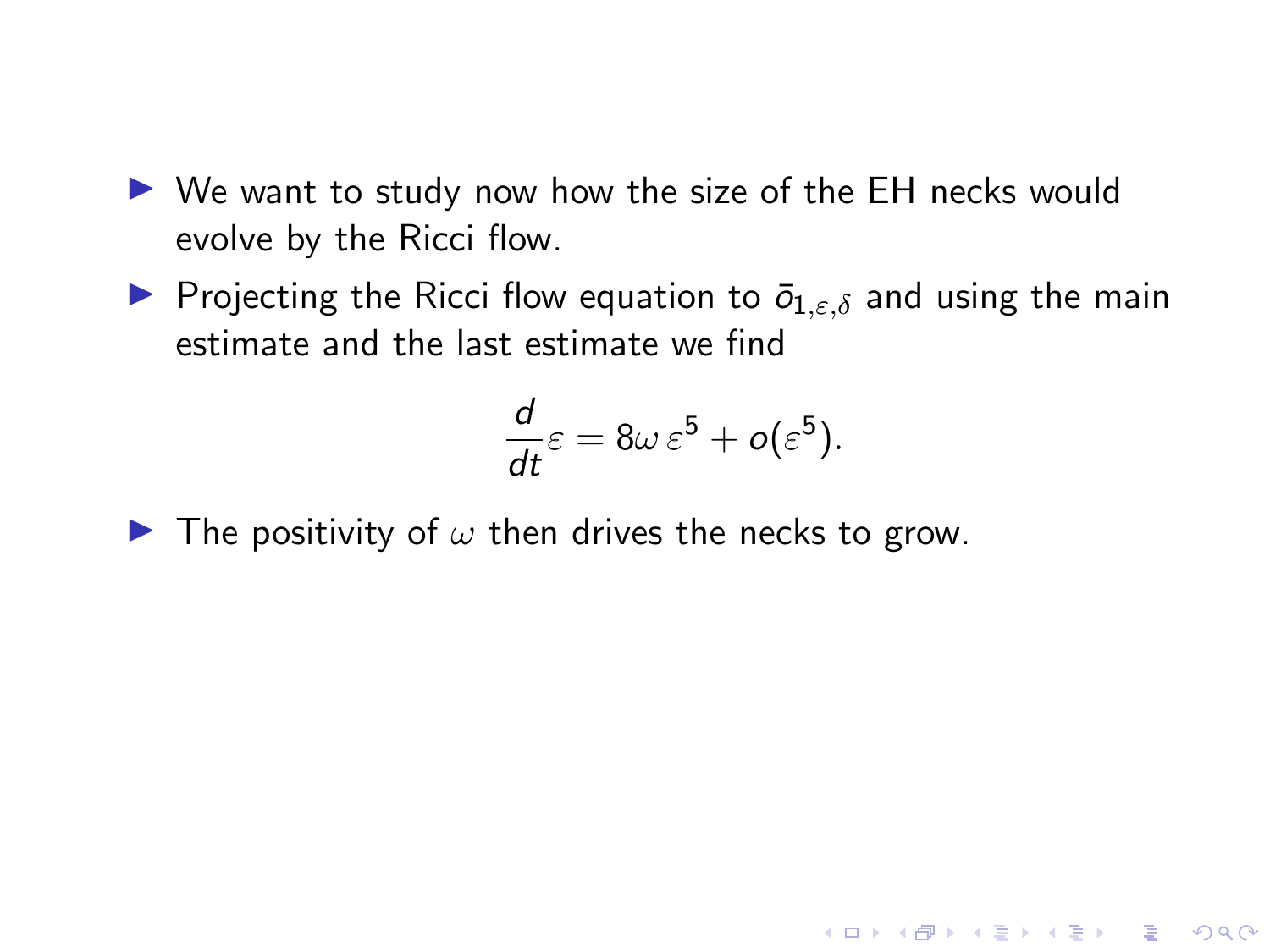- $\triangleright$  We want to study now how the size of the EH necks would evolve by the Ricci flow.
- **Projecting the Ricci flow equation to**  $\bar{o}_{1,\epsilon,\delta}$  **and using the main** estimate and the last estimate we find

$$
\frac{d}{dt}\varepsilon = 8\omega\,\varepsilon^5 + o(\varepsilon^5).
$$

**KORKARYKERKER POLO** 

- $\blacktriangleright$  The positivity of  $\omega$  then drives the necks to grow.
- $\triangleright$  Solving this heuristically derived ODE we get solutions  $\varepsilon(t)$ for  $t \in (-\infty, T]$  with  $\varepsilon(t) \to 0$  as  $t \to -\infty$ .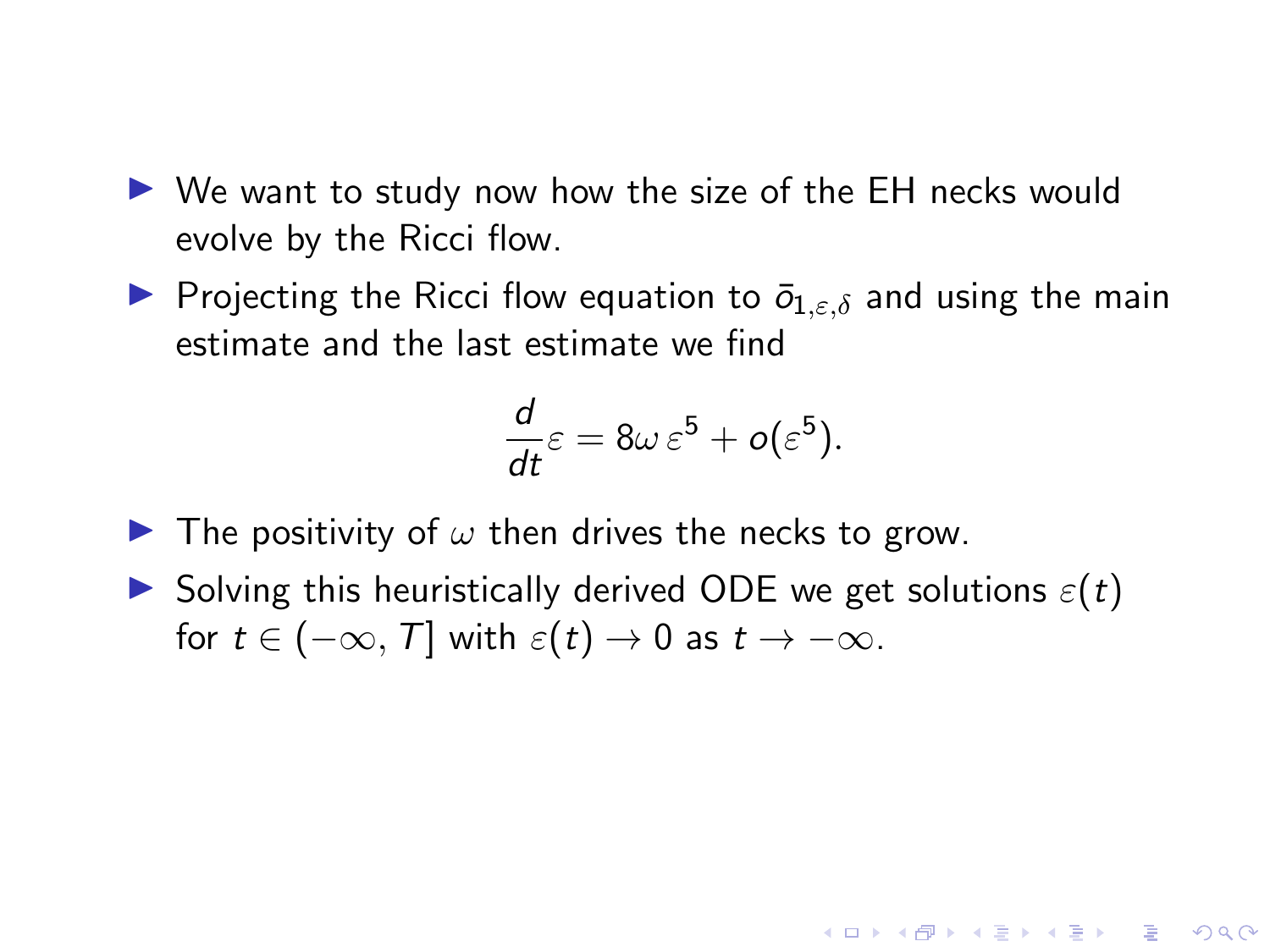- $\triangleright$  We want to study now how the size of the EH necks would evolve by the Ricci flow.
- **P** Projecting the Ricci flow equation to  $\bar{o}_{1,\varepsilon,\delta}$  and using the main estimate and the last estimate we find

$$
\frac{d}{dt}\varepsilon = 8\omega\,\varepsilon^5 + o(\varepsilon^5).
$$

**KORKARYKERKER POLO** 

- $\blacktriangleright$  The positivity of  $\omega$  then drives the necks to grow.
- $\triangleright$  Solving this heuristically derived ODE we get solutions  $\varepsilon(t)$ for  $t \in (-\infty, T]$  with  $\varepsilon(t) \to 0$  as  $t \to -\infty$ .
- $\blacktriangleright$  This motivates the following Theorem.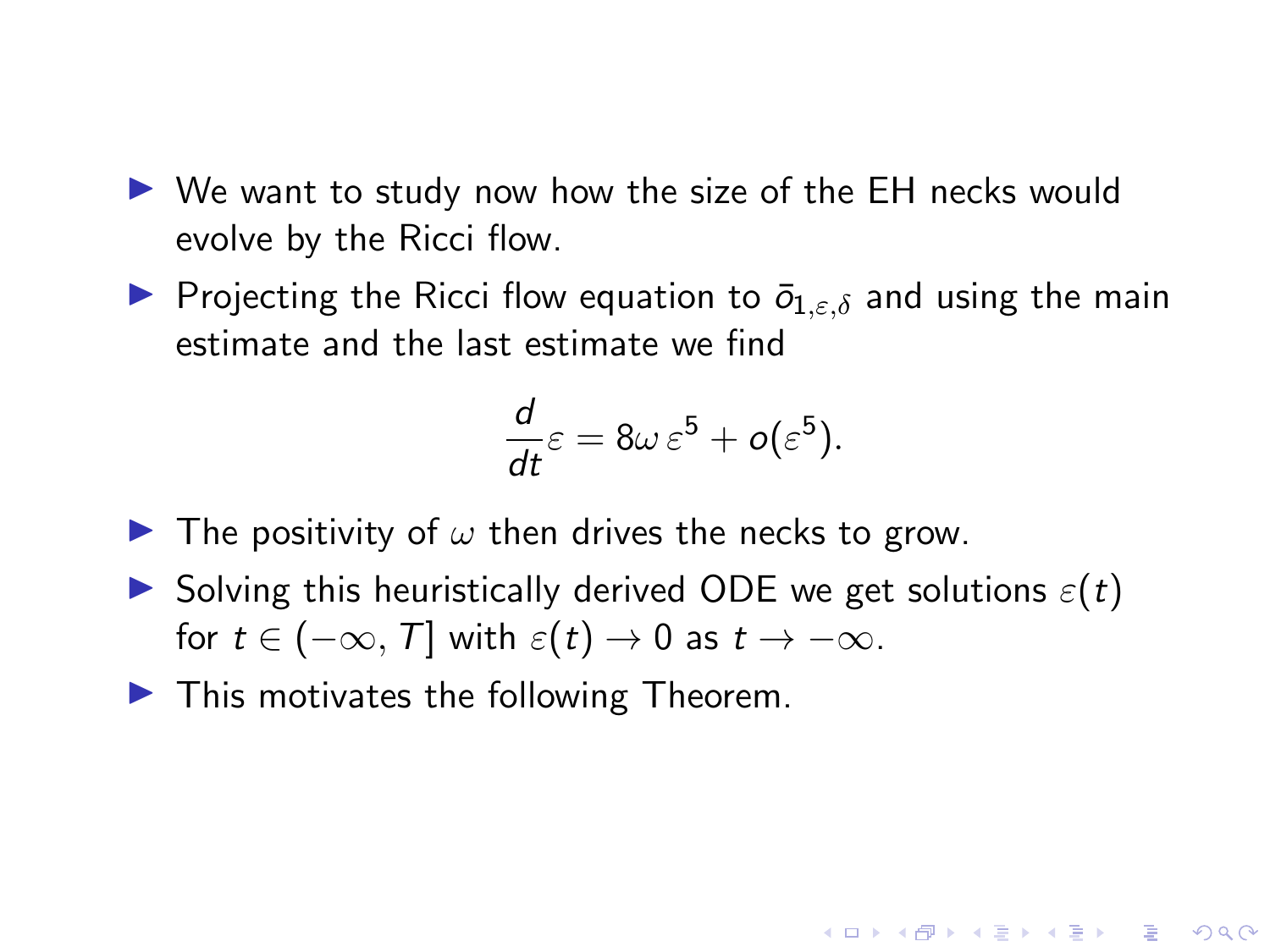There exists a compact ancient solution to the Ricci flow in dimension 4 symmetric under the group G defined above and with the following property.

K ロ ▶ K 個 ▶ K 할 ▶ K 할 ▶ 이 할 → 9 Q Q →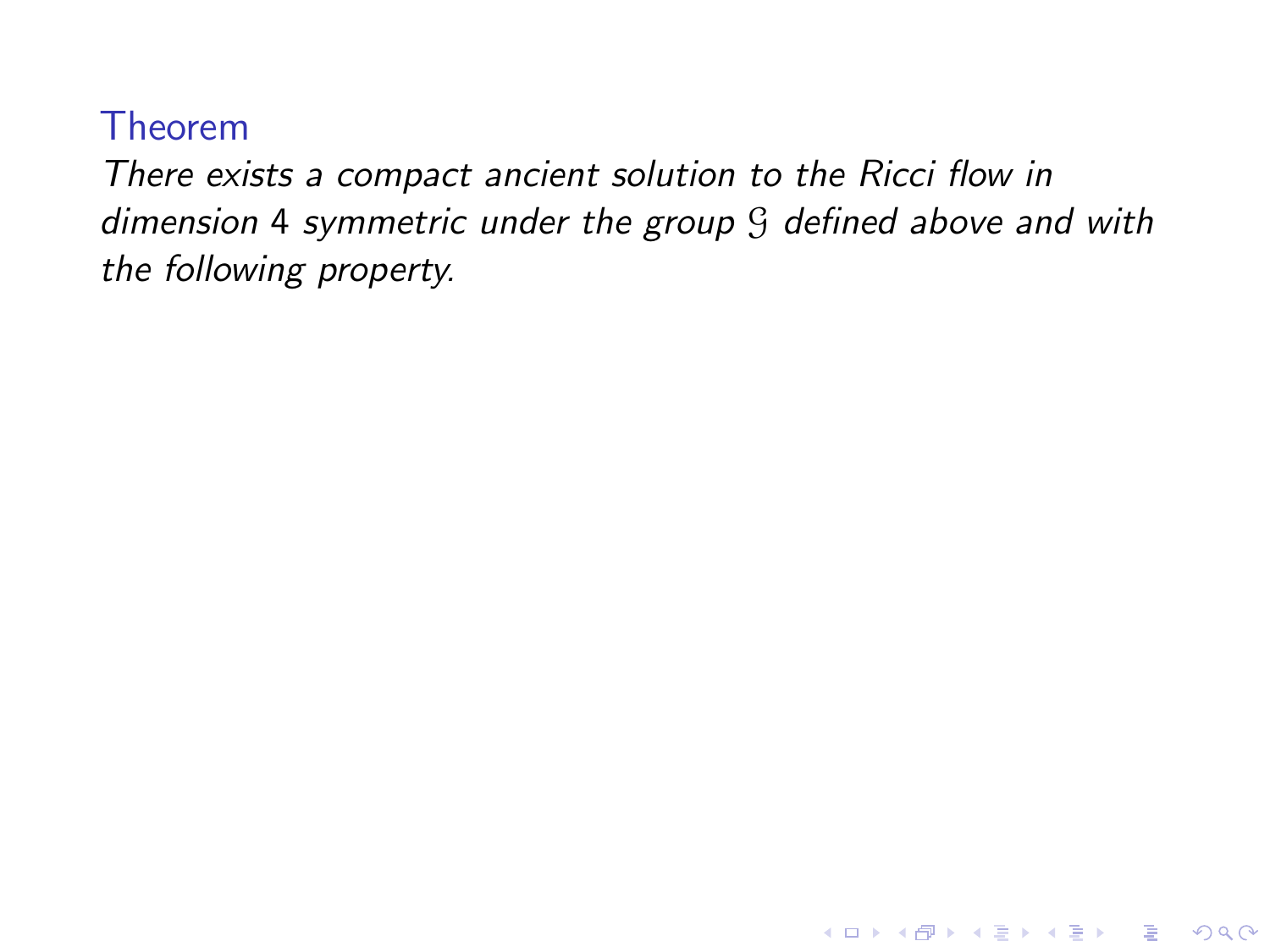There exists a compact ancient solution to the Ricci flow in dimension 4 symmetric under the group G defined above and with the following property. For  $-t$  sufficiently large, the manifold can be viewed as a desingularization of a flat torus with 16 orbifold points.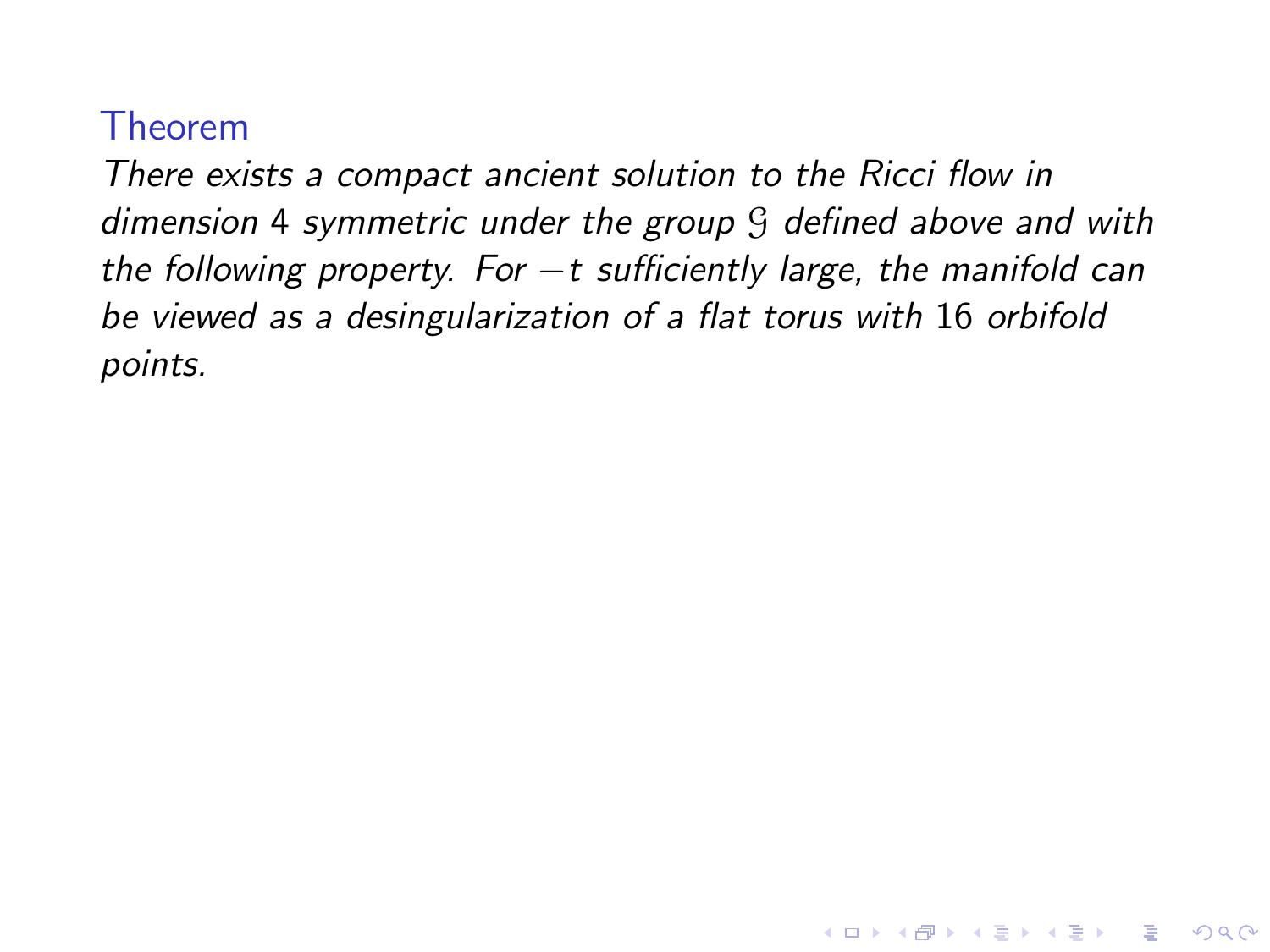There exists a compact ancient solution to the Ricci flow in dimension 4 symmetric under the group G defined above and with the following property. For  $-t$  sufficiently large, the manifold can be viewed as a desingularization of a flat torus with 16 orbifold points. More precisely, we divide the 16 orbifold points into two classes according to a checkerboard pattern.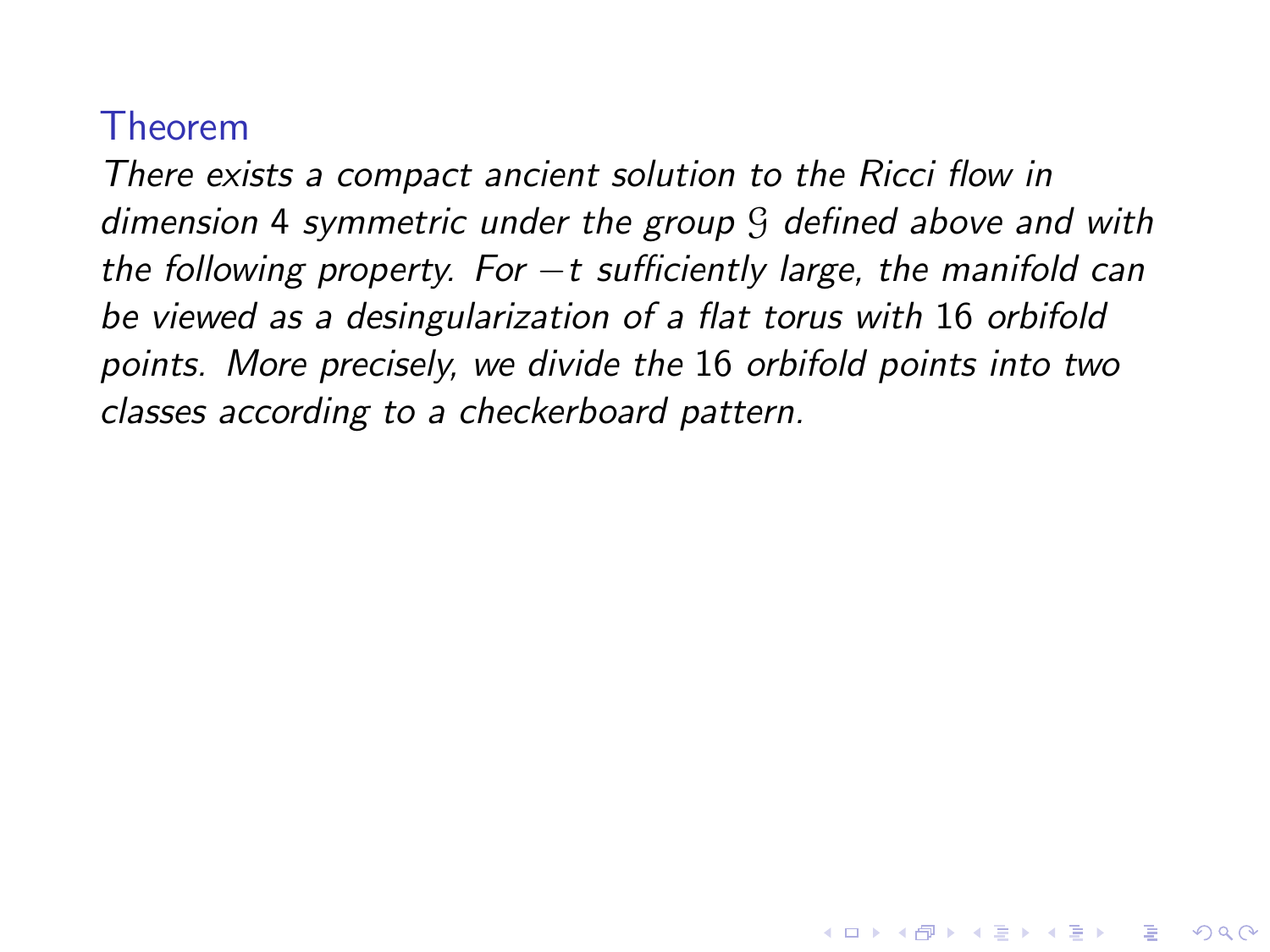There exists a compact ancient solution to the Ricci flow in dimension 4 symmetric under the group G defined above and with the following property. For  $-t$  sufficiently large, the manifold can be viewed as a desingularization of a flat torus with 16 orbifold points. More precisely, we divide the 16 orbifold points into two classes according to a checkerboard pattern. Near 8 orbifold points, the metric is a small perturbation of a positively-oriented near the remaining 8 orbifold points, the metric is a small perturbation of a negatively-oriented Eguchi-Hanson metric.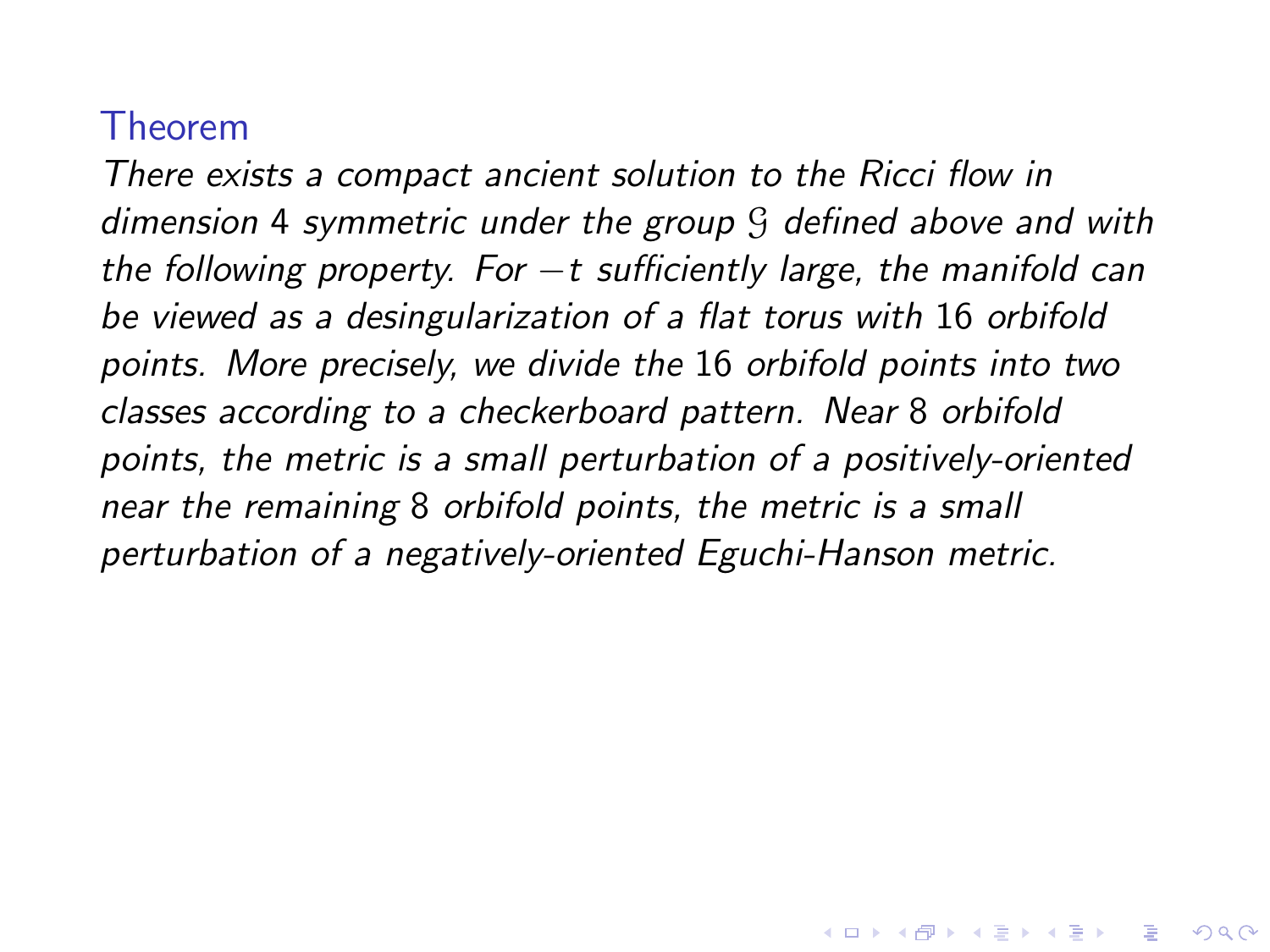There exists a compact ancient solution to the Ricci flow in dimension 4 symmetric under the group G defined above and with the following property. For  $-t$  sufficiently large, the manifold can be viewed as a desingularization of a flat torus with 16 orbifold points. More precisely, we divide the 16 orbifold points into two classes according to a checkerboard pattern. Near 8 orbifold points, the metric is a small perturbation of a positively-oriented near the remaining 8 orbifold points, the metric is a small perturbation of a negatively-oriented Eguchi-Hanson metric. As  $t \rightarrow -\infty$ , the size of the Eguchi-Hanson instantons shrinks to zero, and we have sup  $|\text{Rm}_{\bm{\mathcal{g}}(t)}|_{\bm{\mathcal{g}}(t)}=(c+o(1))\hspace{0.2mm}(-t)^{\frac{1}{2}},$  where  $c$  is a positive constant.

**KORKAR KERKER SAGA**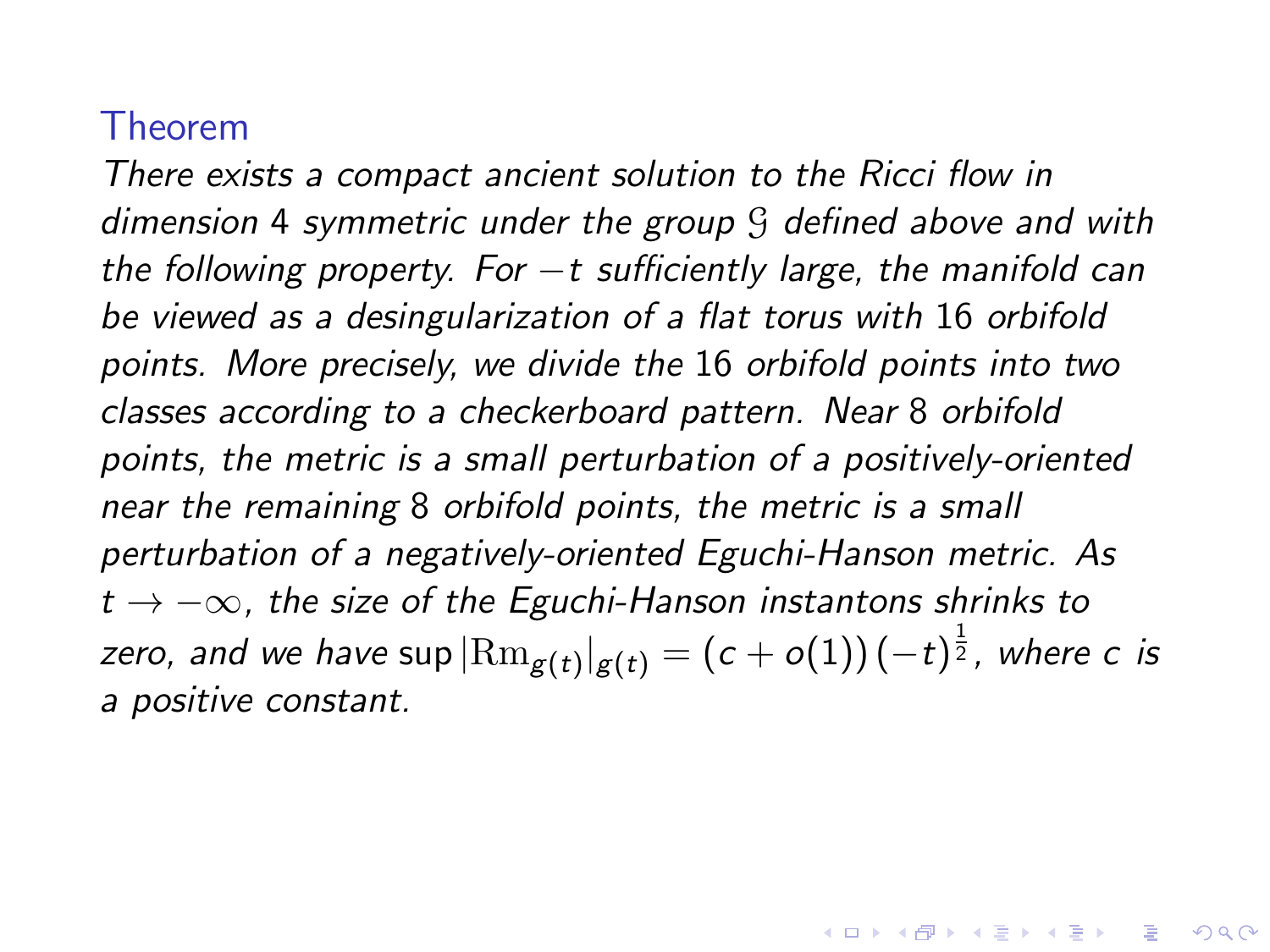There exists a compact ancient solution to the Ricci flow in dimension 4 symmetric under the group G defined above and with the following property. For  $-t$  sufficiently large, the manifold can be viewed as a desingularization of a flat torus with 16 orbifold points. More precisely, we divide the 16 orbifold points into two classes according to a checkerboard pattern. Near 8 orbifold points, the metric is a small perturbation of a positively-oriented near the remaining 8 orbifold points, the metric is a small perturbation of a negatively-oriented Eguchi-Hanson metric. As  $t \rightarrow -\infty$ , the size of the Eguchi-Hanson instantons shrinks to zero, and we have sup  $|\text{Rm}_{\bm{\mathcal{g}}(t)}|_{\bm{\mathcal{g}}(t)}=(c+o(1))\hspace{0.2mm}(-t)^{\frac{1}{2}},$  where  $c$  is a positive constant. Finally, the Ricci curvature of  $g(t)$  satisfies  $\sup|\text{Ric}_{\mathcal{g}(t)}|_{\mathcal{g}(t)}=O((-t)^{-\frac{1}{2}+\kappa})$  as  $t\to -\infty$ , where  $\kappa>0$  can be chosen arbitrarily small.

.<br>◆ ロ ▶ ◆ ④ ▶ ◆ 경 ▶ → 통 ▶ │ 통 │ ◆ 9 Q (◆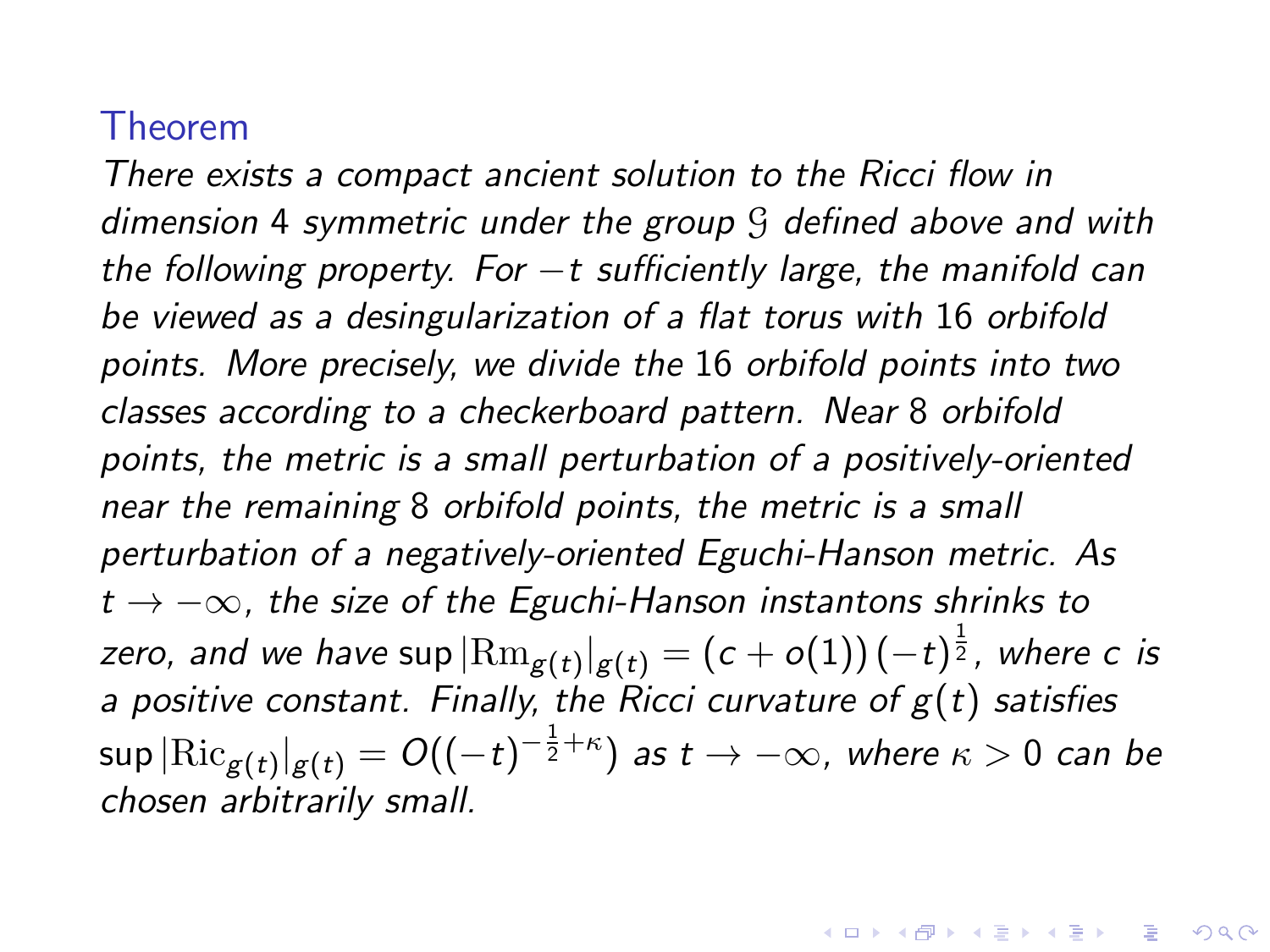$\blacktriangleright$  The strategy of the proof is to correct the approximate ancient solution suggested earlier to an exact solution by using the Schauder fixed point theorem in a way similar to gluing constructions.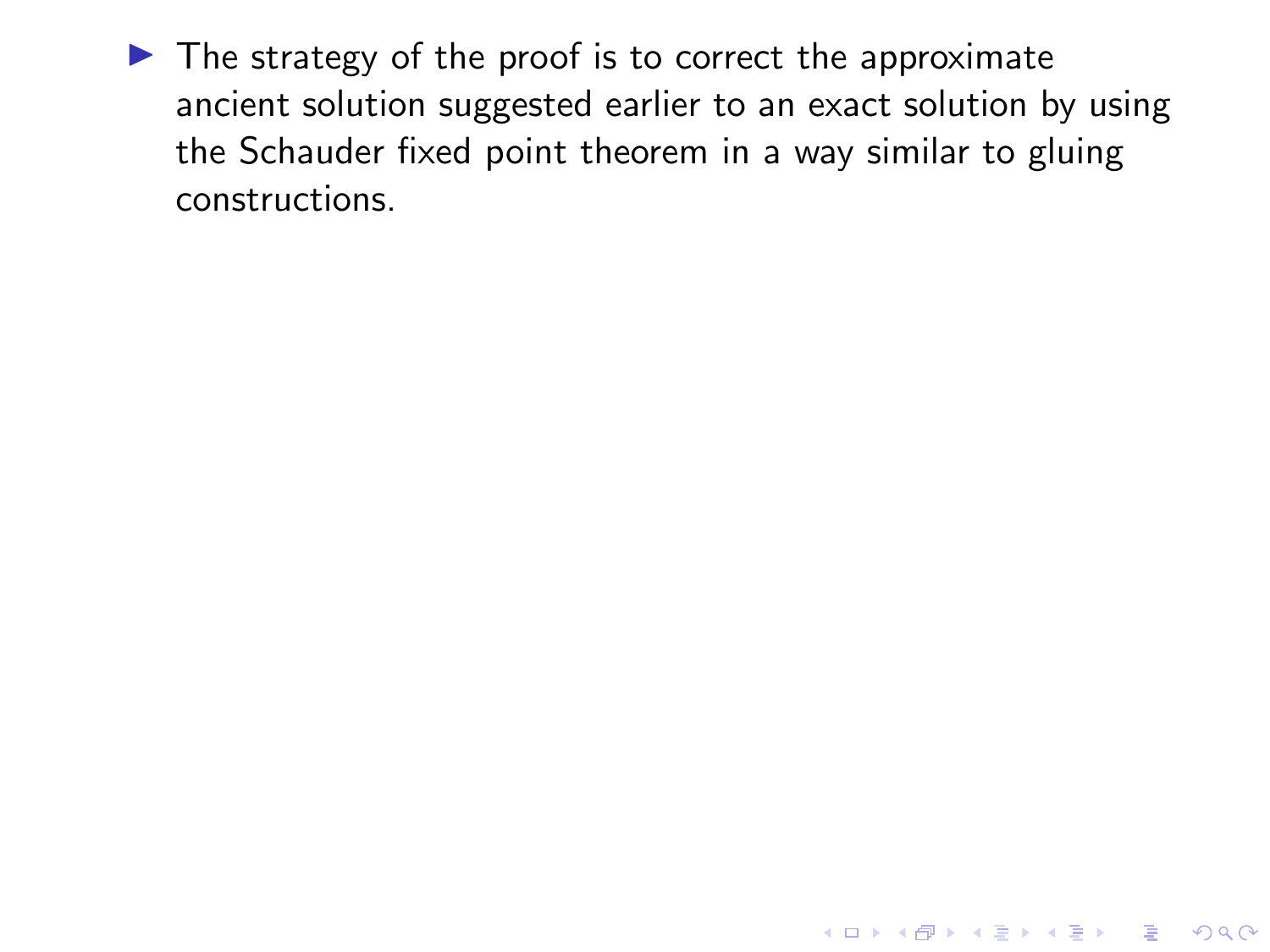$\blacktriangleright$  The strategy of the proof is to correct the approximate ancient solution suggested earlier to an exact solution by using the Schauder fixed point theorem in a way similar to gluing constructions.

▶ The approximate solution we perturb is  $\bar{g}_{(-32\omega t)^{-\frac{1}{4}}, (-t)^{-\frac{1}{400}}}$ defined for  $t \in (-\infty, -\Lambda]$ .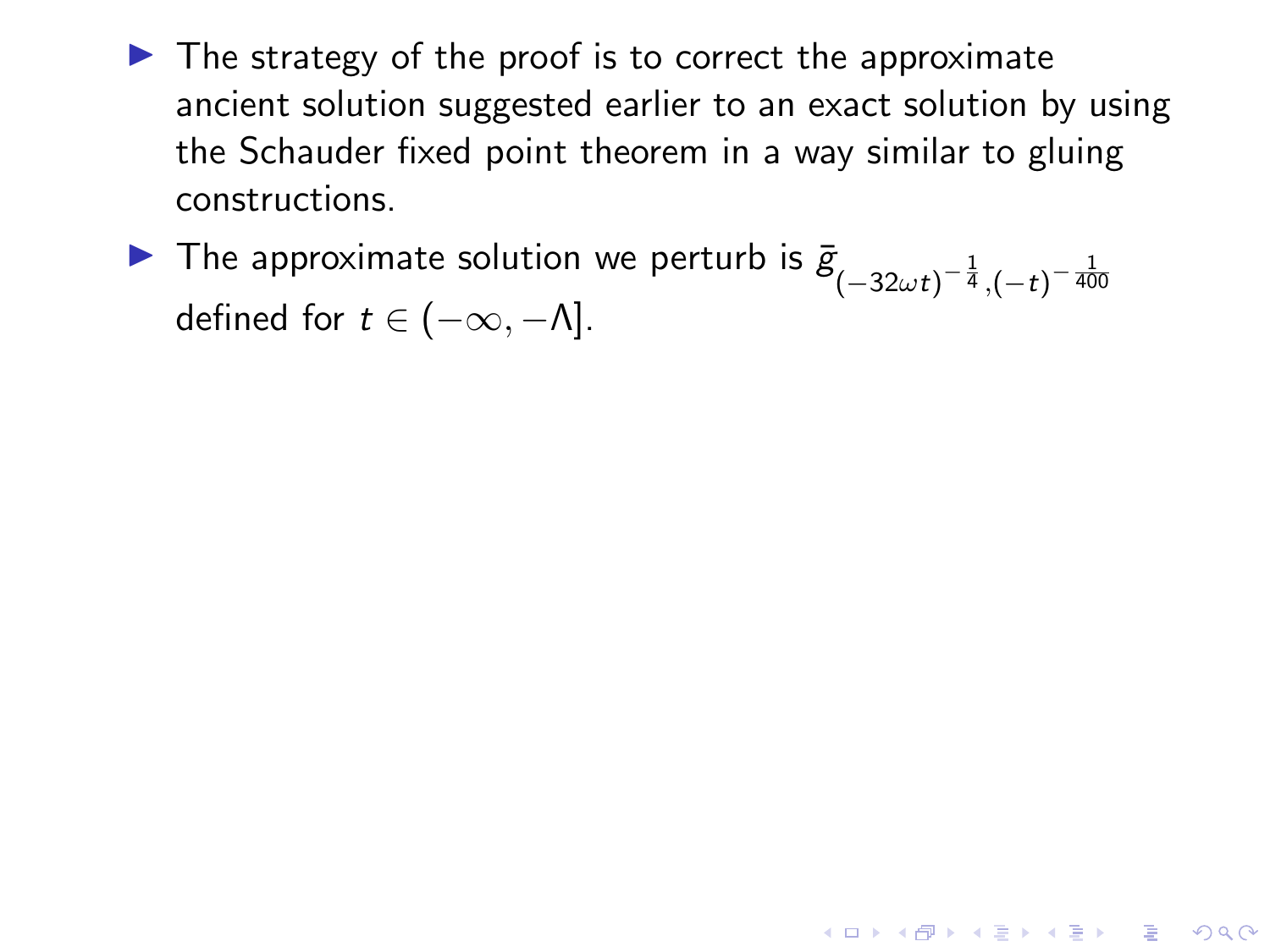$\blacktriangleright$  The strategy of the proof is to correct the approximate ancient solution suggested earlier to an exact solution by using the Schauder fixed point theorem in a way similar to gluing constructions.

**KORKAR KERKER SAGA** 

- ▶ The approximate solution we perturb is  $\bar{g}_{(-32\omega t)^{-\frac{1}{4}}, (-t)^{-\frac{1}{400}}}$ defined for  $t \in (-\infty, -\Lambda]$ .
- $\blacktriangleright$  The perturbation is controlled by a tensor field k on  $M \times (-\infty, -\Lambda]$  invariant under  $\mathcal G$  and two real valued functions  $\eta$  and  $\beta$  on  $(-\infty, -\Lambda]$ .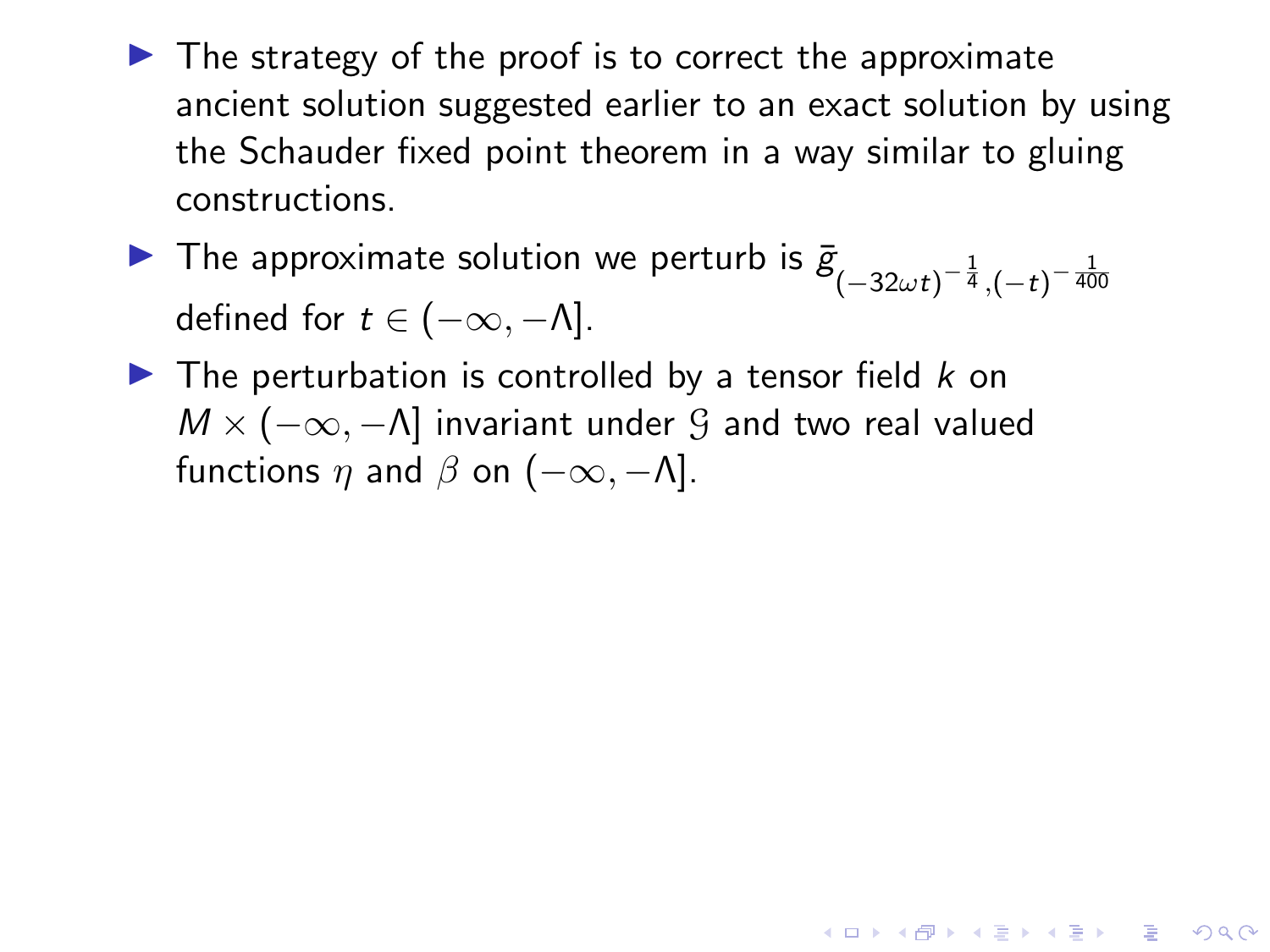- $\blacktriangleright$  The strategy of the proof is to correct the approximate ancient solution suggested earlier to an exact solution by using the Schauder fixed point theorem in a way similar to gluing constructions.
- ▶ The approximate solution we perturb is  $\bar{g}_{(-32\omega t)^{-\frac{1}{4}}, (-t)^{-\frac{1}{400}}}$ defined for  $t \in (-\infty, -\Lambda]$ .
- $\blacktriangleright$  The perturbation is controlled by a tensor field  $k$  on  $M \times (-\infty, -\Lambda]$  invariant under G and two real valued functions  $\eta$  and  $\beta$  on  $(-\infty, -\Lambda]$ .
- $\blacktriangleright$   $\eta$  modifies the scale  $\varepsilon(t)$  by the equation

$$
\varepsilon(t)=\bigg(-32\omega t+\int_t^{-\Lambda}\eta(s)\,ds\bigg)^{-\frac{1}{4}}
$$

and its purpose is to compensate for the error term in the direction of the approximate kernel. It plays the role of "unbalancing" parameters in gluing problems corresponding to the obstruction of EH scaling.YO A 4 4 4 4 5 A 4 5 A 4 D + 4 D + 4 D + 4 D + 4 D + 4 D + + E + + D + + E + + O + O + + + + + + + +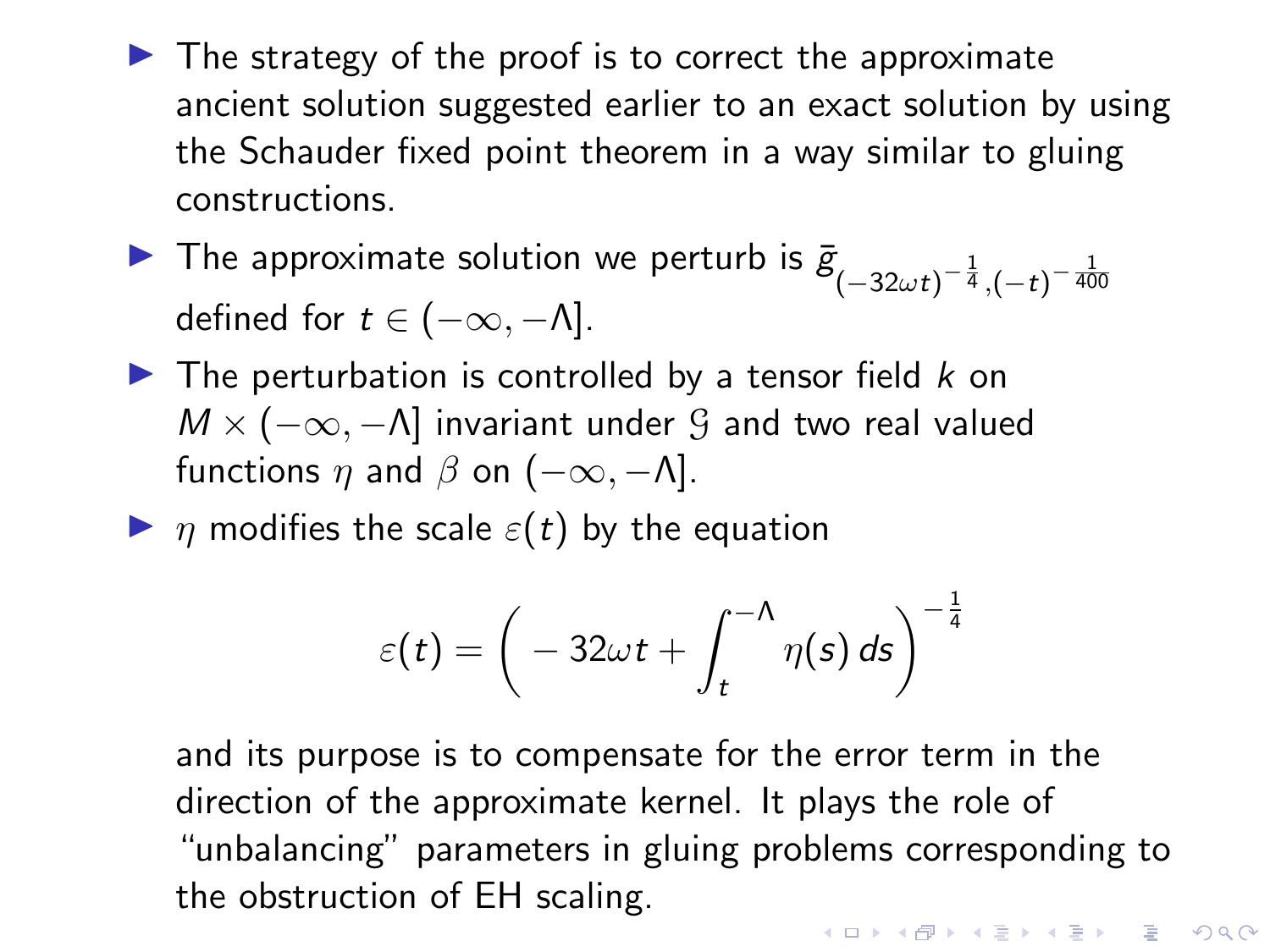$\triangleright$   $\beta$  effectively modifies the scale of the underlying orbifold which is allowed by  $G$ . It plays the role of "unbalancing" parameters in gluing problems corresponding to that obstruction. Its effect is minor however unlike the previous one.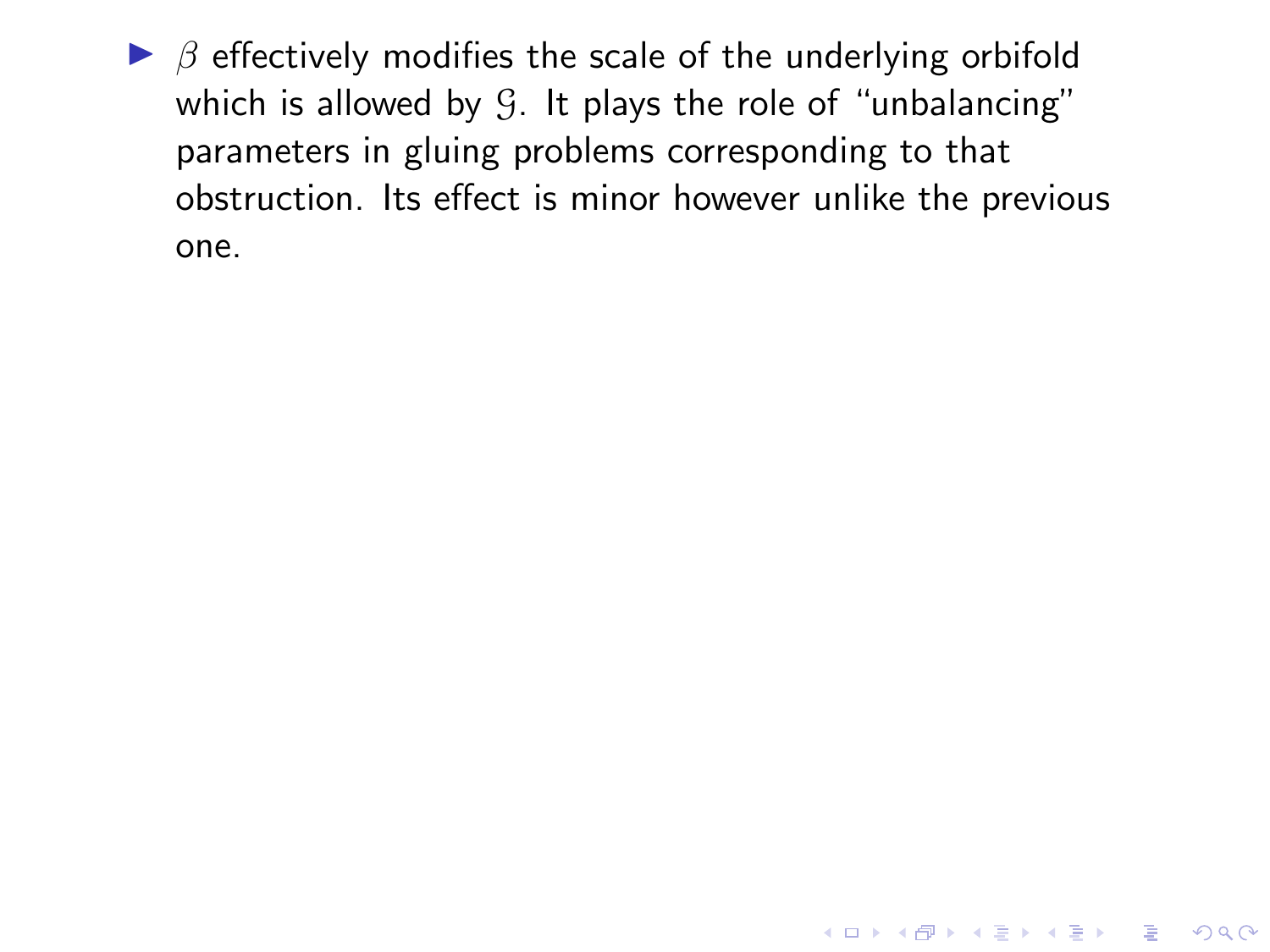$\triangleright$   $\beta$  effectively modifies the scale of the underlying orbifold which is allowed by  $G$ . It plays the role of "unbalancing" parameters in gluing problems corresponding to that obstruction. Its effect is minor however unlike the previous one.

▶  $k$  modifies the metric  $\bar{g}_{\varepsilon(t),\delta(t)}$  where  $\delta(t)=(-t)^{-\frac{1}{400}}.$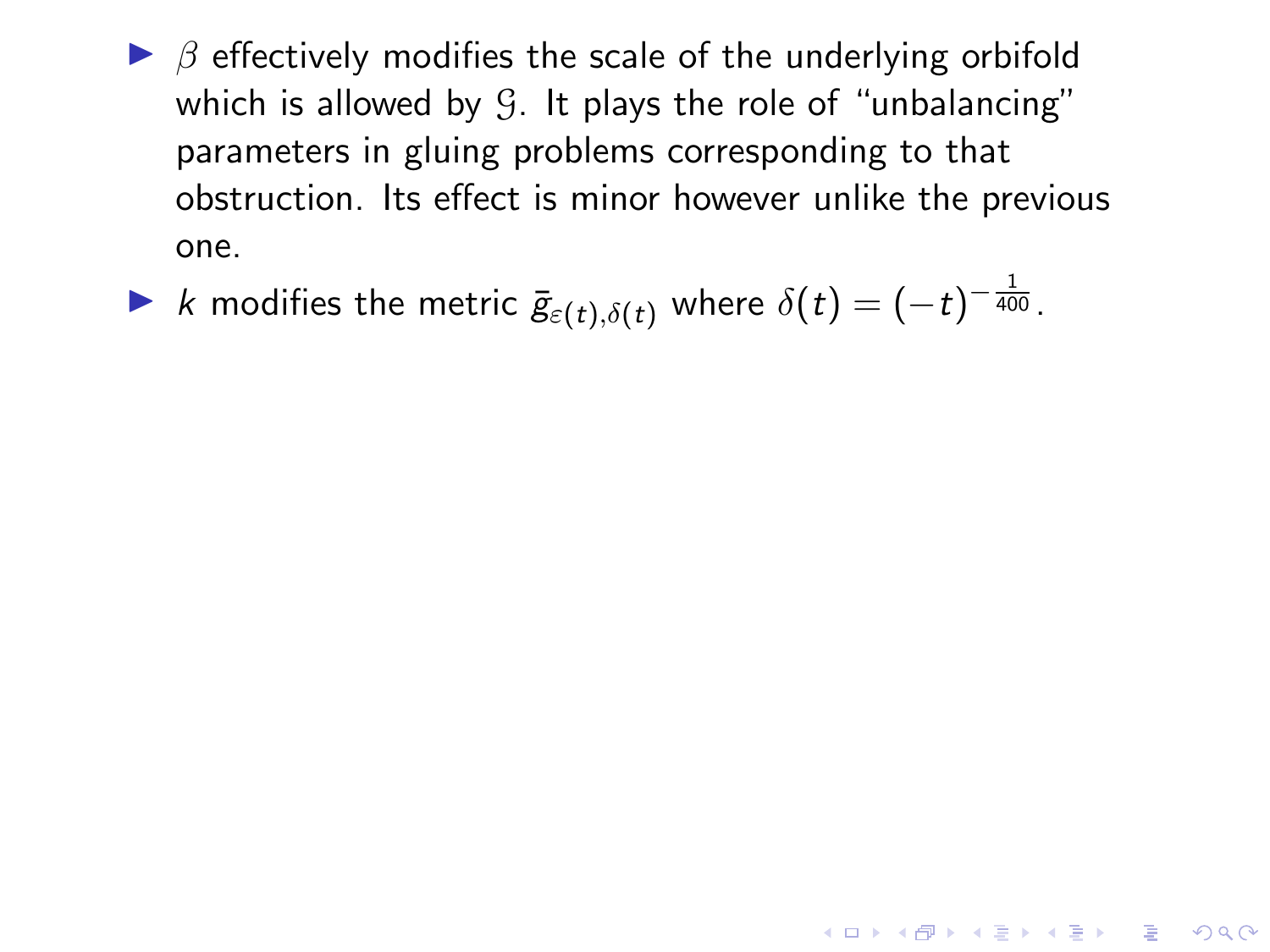- $\triangleright$   $\beta$  effectively modifies the scale of the underlying orbifold which is allowed by  $\mathcal{G}$ . It plays the role of "unbalancing" parameters in gluing problems corresponding to that obstruction. Its effect is minor however unlike the previous one.
- ▶  $k$  modifies the metric  $\bar{g}_{\varepsilon(t),\delta(t)}$  where  $\delta(t)=(-t)^{-\frac{1}{400}}.$
- $\triangleright$  To apply the Schauder fixed point theorem we define a map  $\mathcal J$ which sends a triplet  $(k,\eta(\cdot),\beta(\cdot))\in$   $\mathcal{A}_{\gamma,\sigma,\Lambda}^{\alpha}$  to the triplet  $(h, \xi(\cdot), \nu(\cdot)).$

**KORKAR KERKER SAGA**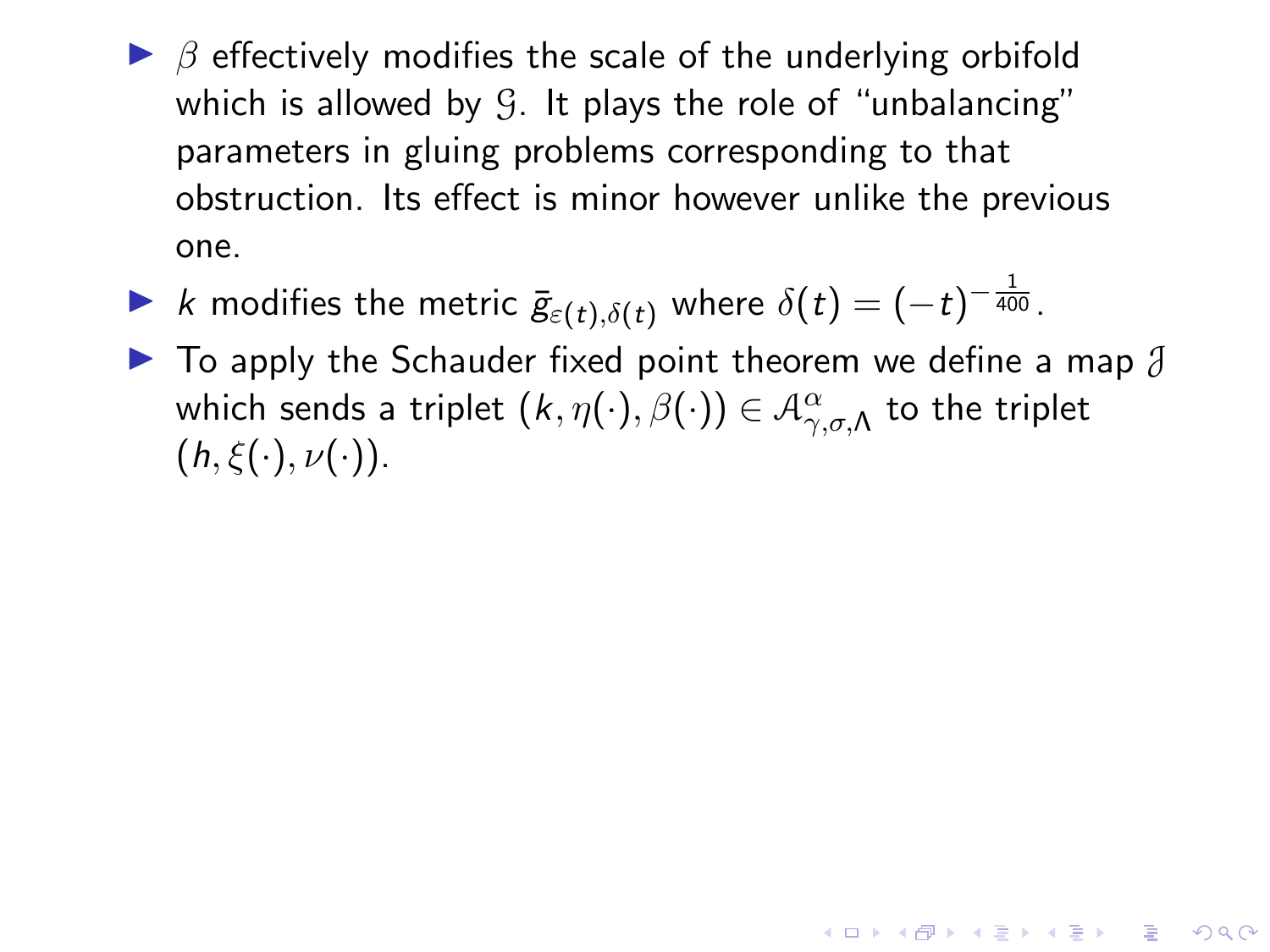- $\triangleright$   $\beta$  effectively modifies the scale of the underlying orbifold which is allowed by  $\mathcal{G}$ . It plays the role of "unbalancing" parameters in gluing problems corresponding to that obstruction. Its effect is minor however unlike the previous one.
- ▶  $k$  modifies the metric  $\bar{g}_{\varepsilon(t),\delta(t)}$  where  $\delta(t)=(-t)^{-\frac{1}{400}}.$
- $\blacktriangleright$  To apply the Schauder fixed point theorem we define a map  $\mathcal J$ which sends a triplet  $(k,\eta(\cdot),\beta(\cdot))\in$   $\mathcal{A}_{\gamma,\sigma,\Lambda}^{\alpha}$  to the triplet  $(h, \xi(\cdot), \nu(\cdot)).$
- $\triangleright$   $\beta$  is constructed in such a way that if  $(k, \eta(\cdot), \beta(\cdot))$  is a fixed point, then the metrics  $g(t)$  satisfy

$$
g(t):=e^{\int_t^{-\Lambda}\beta(s)\,ds}\,(\bar{g}_{\varepsilon(t),\delta(t)}+k(t)),
$$

satisfy

$$
\frac{\partial}{\partial t}g(t)=-2\operatorname{Ric}_{g(t)}+\mathcal{L}_Yg(t),
$$

where  $Y = \text{\rm div}_{\bar{\mathcal{B}}_{\varepsilon(t),\delta(t)}} k - \frac{1}{2} \nabla \text{\rm tr}_{\bar{\mathcal{B}}_{\varepsilon(t),\delta(t)}} k.$ 

∂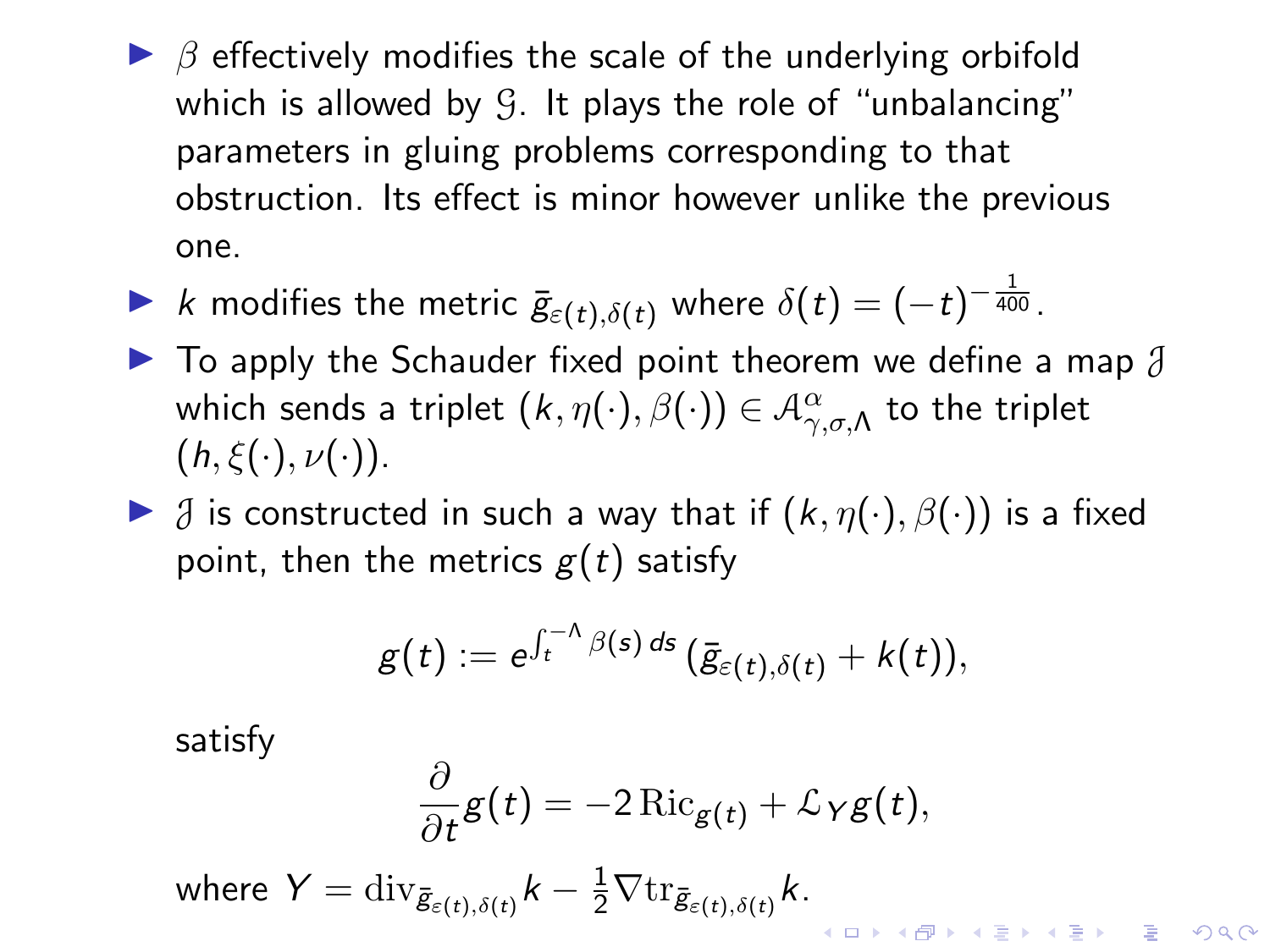By pulling back the metrics  $g(t)$  under the flow of diffeomorphisms generated by  $Y(t)$ , we obtain a solution to the Ricci flow which is defined for  $t \in (-\infty, -\Lambda]$ .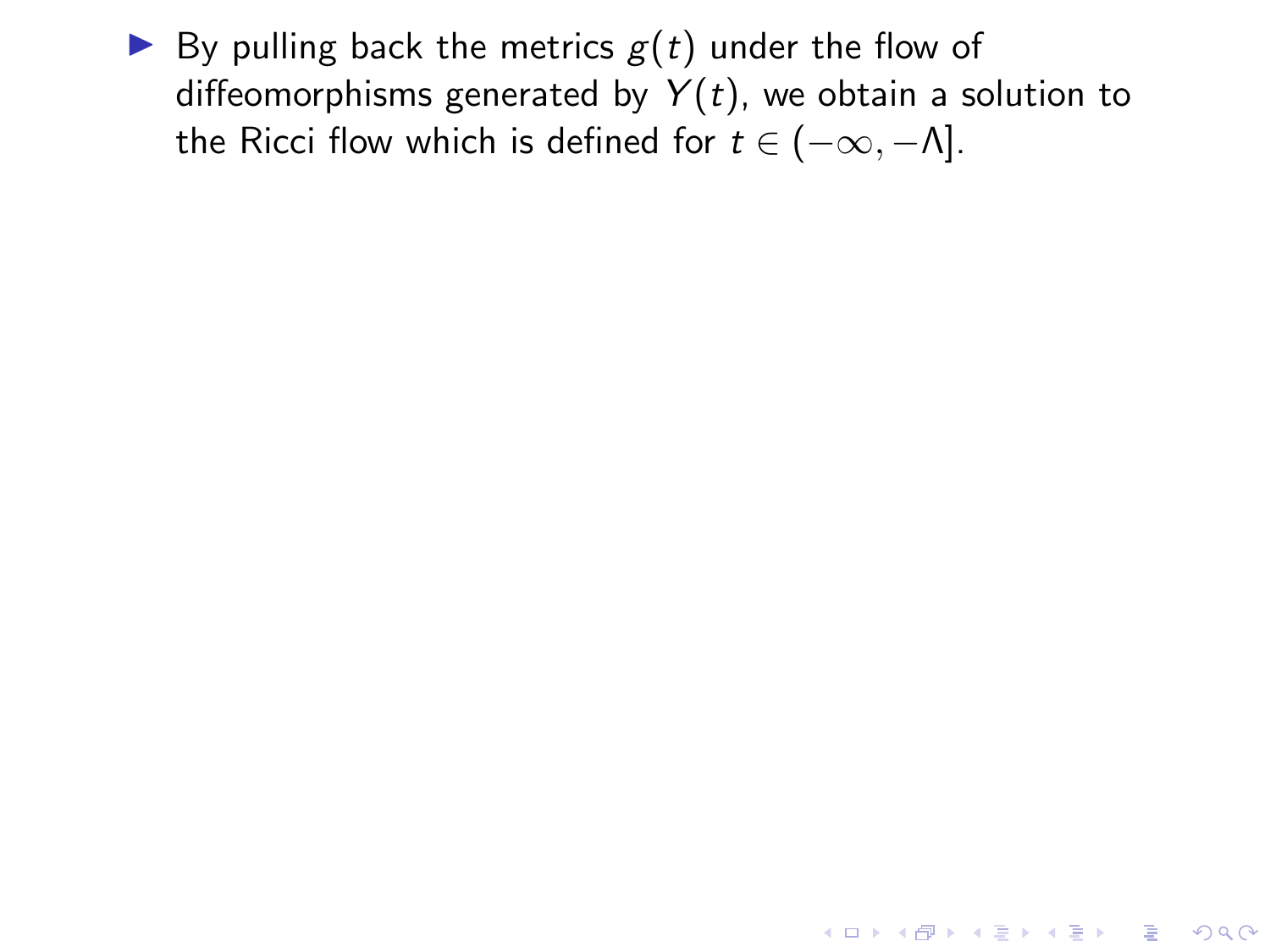- $\blacktriangleright$  By pulling back the metrics  $g(t)$  under the flow of diffeomorphisms generated by  $Y(t)$ , we obtain a solution to the Ricci flow which is defined for  $t \in (-\infty, -\Lambda]$ .
- As in the elliptic case the definition and estimation of  $\beta$ involves solving a linear inhomogeneous equation modulo (or orthogonally to) the kernel with appropriate estimates and estimating the quadratic terms.

4 0 > 4 4 + 4 = + 4 = + = + + 0 4 0 +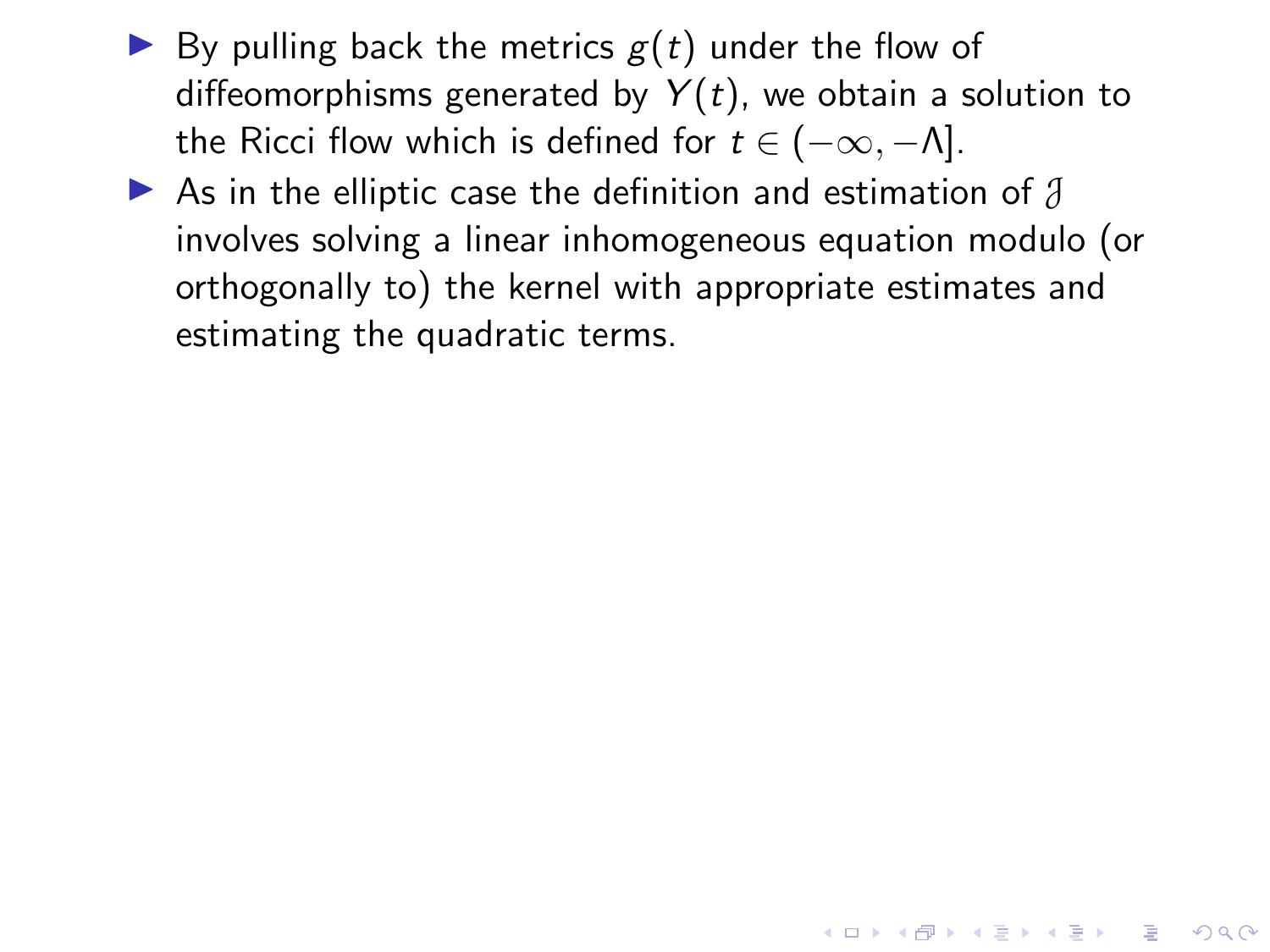- $\blacktriangleright$  By pulling back the metrics  $g(t)$  under the flow of diffeomorphisms generated by  $Y(t)$ , we obtain a solution to the Ricci flow which is defined for  $t \in (-\infty, -\Lambda]$ .
- As in the elliptic case the definition and estimation of  $\beta$ involves solving a linear inhomogeneous equation modulo (or orthogonally to) the kernel with appropriate estimates and estimating the quadratic terms.
- $\triangleright$  The quadratic terms are defined for a given metric g and a symmetric (0, 2)-tensor  $k$  satisfying  $\left|k\right|_{\mathcal{g}}\leq\frac{1}{2}$  $\frac{1}{2}$ , by

 $Q_{g}(k) = 2 \operatorname{Ric}_{g+k} - 2 \operatorname{Ric}_{g} + \Delta_{L,g} k - \mathcal{L}_{Y}(g+k),$ where  $Y = \text{div}_{g} k - \frac{1}{2} \nabla \text{tr}_{g} k$ .

YO A 4 4 4 4 5 A 4 5 A 4 D + 4 D + 4 D + 4 D + 4 D + 4 D + + E + + D + + E + + O + O + + + + + + + +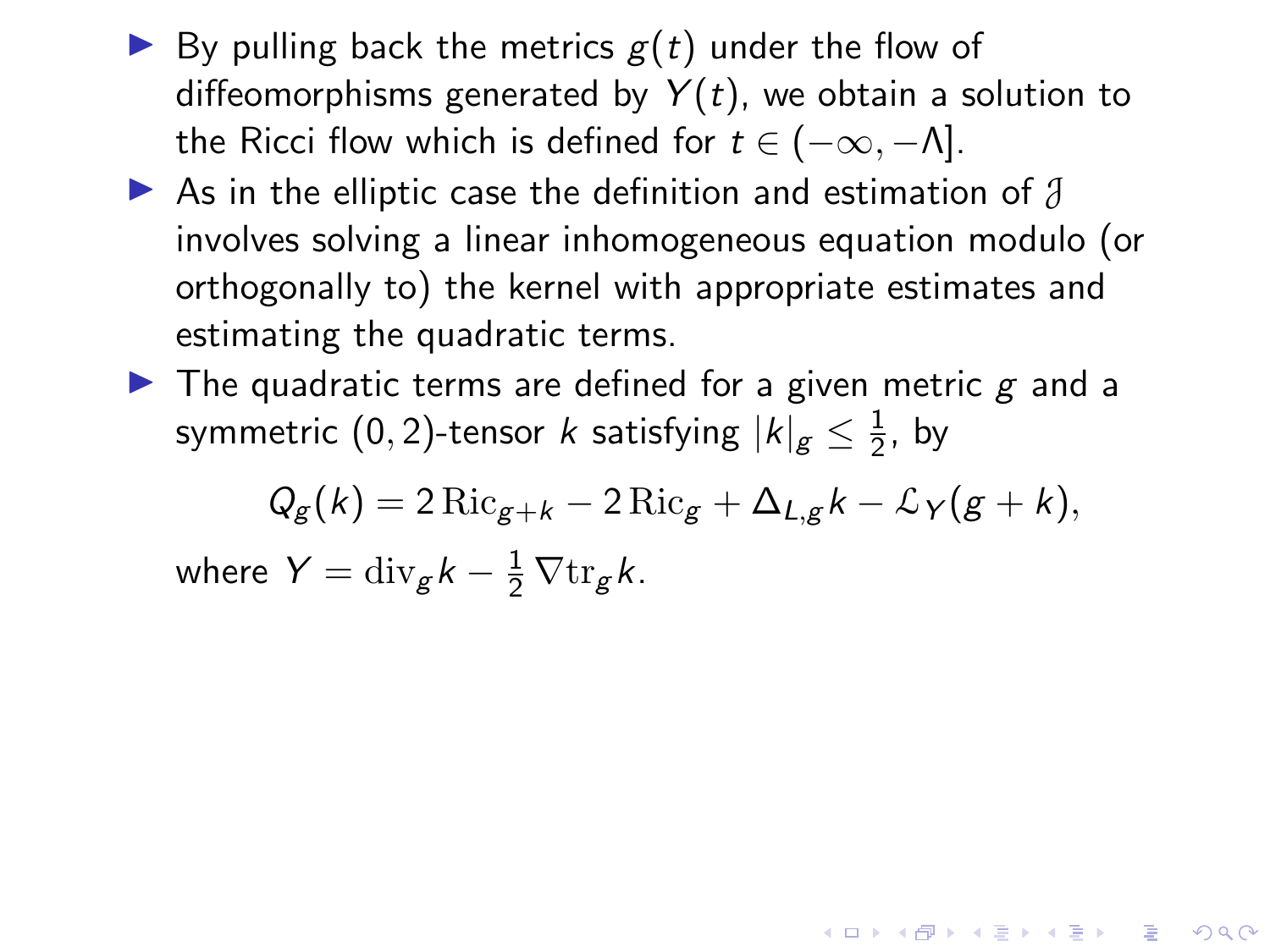- <span id="page-92-0"></span> $\blacktriangleright$  By pulling back the metrics  $g(t)$  under the flow of diffeomorphisms generated by  $Y(t)$ , we obtain a solution to the Ricci flow which is defined for  $t \in (-\infty, -\Lambda]$ .
- As in the elliptic case the definition and estimation of  $\beta$ involves solving a linear inhomogeneous equation modulo (or orthogonally to) the kernel with appropriate estimates and estimating the quadratic terms.
- $\blacktriangleright$  The quadratic terms are defined for a given metric  $g$  and a symmetric (0, 2)-tensor  $k$  satisfying  $\left|k\right|_{\mathcal{g}}\leq\frac{1}{2}$  $\frac{1}{2}$ , by

$$
Q_g(k) = 2 \operatorname{Ric}_{g+k} - 2 \operatorname{Ric}_g + \Delta_{L,g} k - \mathcal{L}_Y(g+k),
$$

where  $Y = \text{div}_{g} k - \frac{1}{2} \nabla \text{tr}_{g} k$ .

 $\blacktriangleright$  Note that  $Q_{\mathcal{E}}(k)$  can be expanded as

 $Q_g(k) = k \cdot \nabla^2 k + \nabla k \cdot \nabla k + \text{Rm}_g \cdot k \cdot k + \text{higher order terms}.$ 

KID KA KERKER E VOOR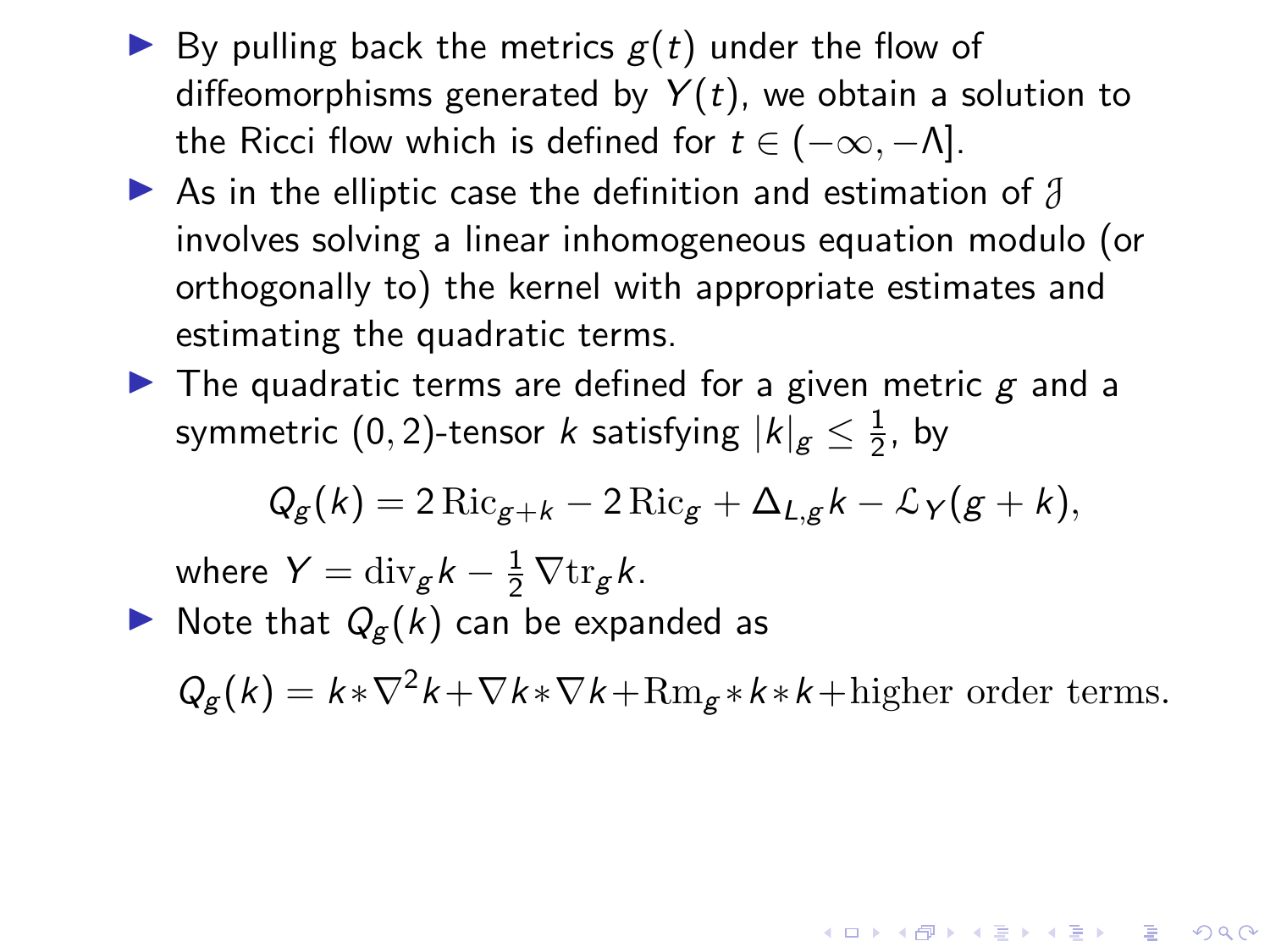- $\blacktriangleright$  By pulling back the metrics  $g(t)$  under the flow of diffeomorphisms generated by  $Y(t)$ , we obtain a solution to the Ricci flow which is defined for  $t \in (-\infty, -\Lambda]$ .
- As in the elliptic case the definition and estimation of  $\mathcal J$ involves solving a linear inhomogeneous equation modulo (or orthogonally to) the kernel with appropriate estimates and estimating the quadratic terms.
- $\blacktriangleright$  The quadratic terms are defined for a given metric  $g$  and a symmetric (0, 2)-tensor  $k$  satisfying  $\left|k\right|_{\mathcal{g}}\leq\frac{1}{2}$  $\frac{1}{2}$ , by

$$
Q_g(k) = 2 \operatorname{Ric}_{g+k} - 2 \operatorname{Ric}_g + \Delta_{L,g} k - \mathcal{L}_Y(g+k),
$$

where  $Y = \text{div}_{g} k - \frac{1}{2} \nabla \text{tr}_{g} k$ .

 $\blacktriangleright$  Note that  $Q_{\mathcal{E}}(k)$  can be expanded as

 $Q_g(k) = k \cdot \nabla^2 k + \nabla k \cdot \nabla k + \text{Rm}_g \cdot k \cdot k + \text{higher order terms}.$ 

 $\triangleright$  The linear results are based on a blow-up approach as in results of Mazzeo-Pacard, together with the Liouville-type theorems based on understanding the k[ern](#page-92-0)[el.](#page-94-0)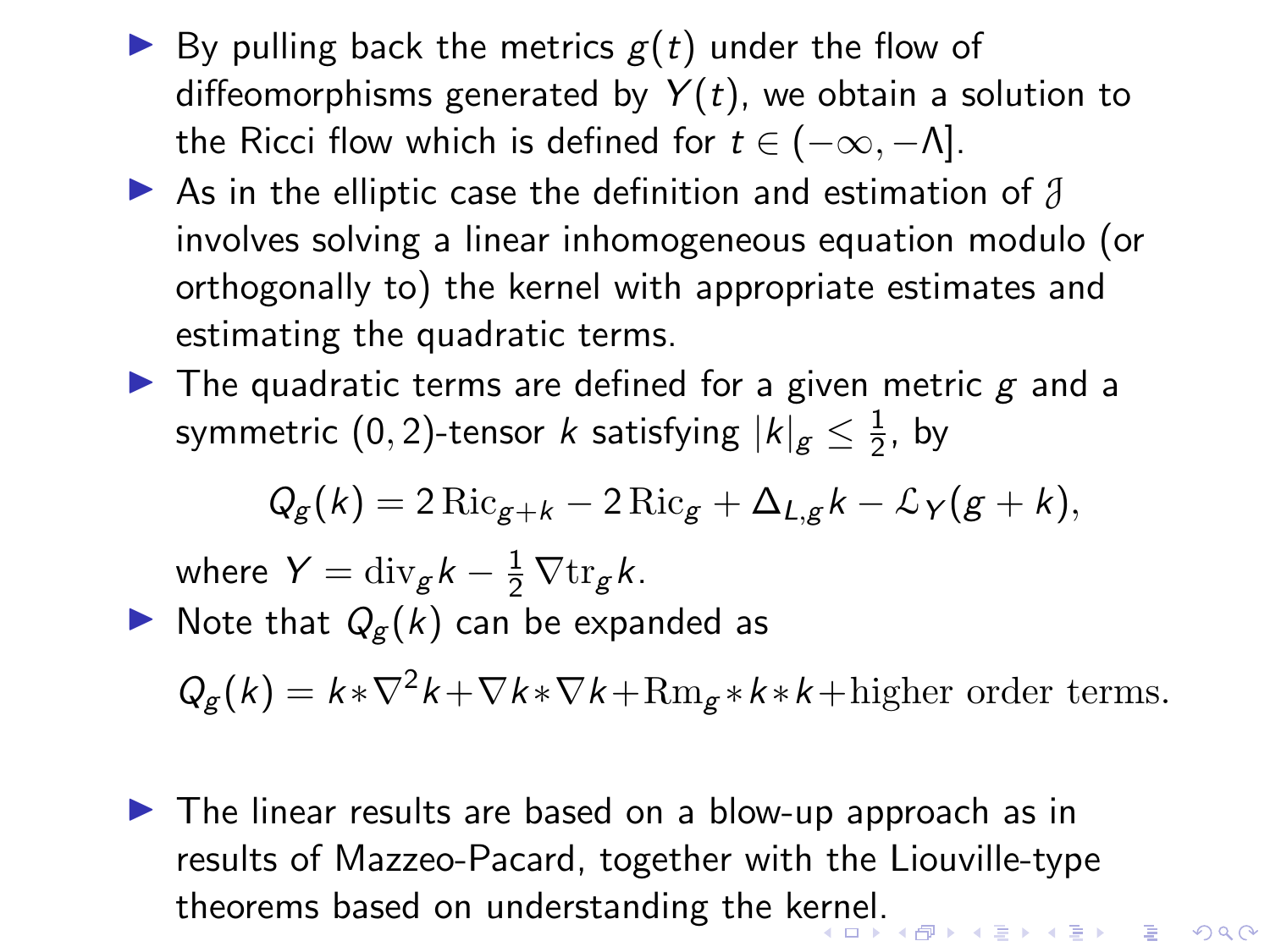<span id="page-94-0"></span>Given real numbers  $\gamma > 0$  and  $\sigma \in (0, 2)$ , we can find real numbers  $\Lambda > 0$  and  $C > 0$  with the following property (under reasonable assumptions). Let  $h$  be a solution of the inhomogeneous heat equation  $\frac{\partial}{\partial t} h(t) = \Delta_{L, \bar{\mathcal{B}}_{\varepsilon(t), \delta(t)}} h(t) + \psi(t)$  which is defined on  $M \times (-\infty, -\Lambda]$  and satisfies  $\sup_{M\times (-\infty,-\Lambda]}(-t)^\gamma\, (\varepsilon(t)+r)^\sigma\, |h(t)|_{\bar{\mathcal{B}}_{\varepsilon(t),\delta(t)}}<\infty.$  Moreover, we assume that h is invariant under the group  $\mathcal G$  and satisfies the orthogonality conditions

$$
\int_{[-\frac{1}{2},\frac{1}{2}]^4 \setminus \{0\}} \langle h(t),\bar{o}_{1,\varepsilon(t),\delta(t)}\rangle_{\bar{g}_{\varepsilon(t),\delta(t)}}\, d\text{\rm vol}_{\bar{g}_{\varepsilon(t),\delta(t)}}=0
$$

and

$$
\int_{[-\frac{1}{2},\frac{1}{2}]^4 \setminus \{0\}} \langle h(t),\bar{g}_{\varepsilon(t),\delta(t)}\rangle_{\bar{g}_{\varepsilon(t),\delta(t)}} d\mathrm{vol}_{\bar{g}_{\varepsilon(t),\delta(t)}} = 0
$$

for all  $t \in (-\infty, -\Lambda]$ . Then

$$
\sup_{M\times (-\infty,-\Lambda]} (-t)^\gamma \left((-t)^{-\frac{1}{4}}+r\right)^\sigma |h(t)|_{\bar{\mathcal{B}}_{\varepsilon(t),\delta(t)}}\leq \\ \leq C \sup_{M\times (-\infty,-\Lambda]} (-t)^\gamma \left((-t)^{-\frac{1}{4}}+r\right)^{\sigma+2} |\psi(t)|_{\bar{\mathcal{B}}_{\varepsilon(t),\delta(t)}}.
$$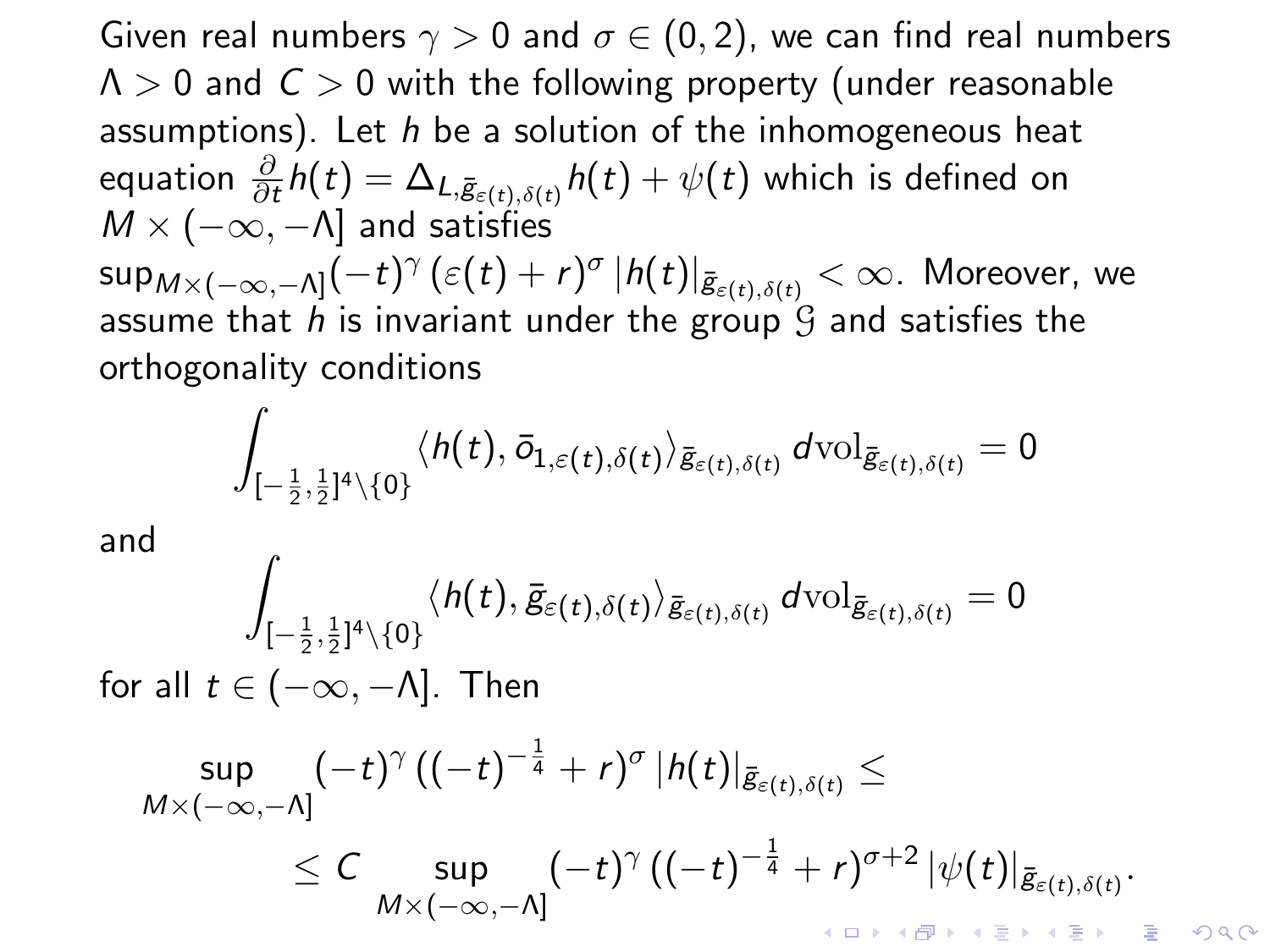Let  $(M_{\text{eh}}, g_{\text{eh}})$  denote the Eguchi-Hanson manifold with parameter  $\varepsilon=1$ , and let  $o_i:=o_{i,1}.$  Let  $h$  be a solution of the heat equation ∂  $\frac{\partial}{\partial t} h = \Delta_{L,\mathcal{g}_{\text{\rm eh}}} h$  on  $M_{\text{\rm eh}} \times (-\infty,0]$  with the property that  $|h| \leq (1+r)^{-\sigma}$  for some  $\sigma > 0$ . If  $\int_{M_{\text{eh}}} \langle h(t), o_i \rangle = 0$  for all  $i \in \{1, 2, 3\}$  and all  $t \in (-\infty, 0]$ , then  $\ddot{h}$  vanishes identically.

**ALLAMATA STARS**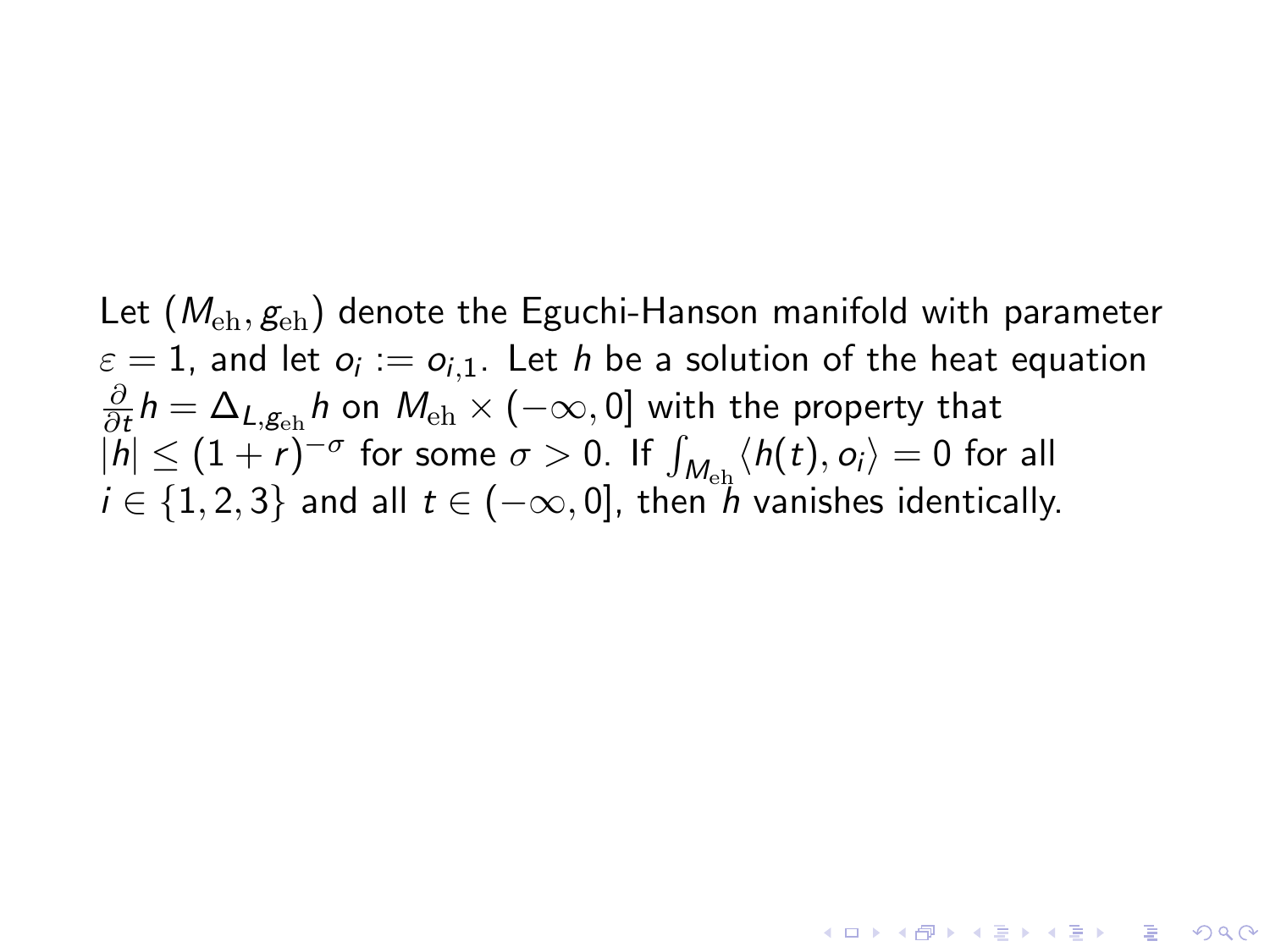It would be interesting to find out if there is a large neck size where we have balancing.

K ロ ▶ K @ ▶ K 할 ▶ K 할 ▶ | 할 | © 9 Q @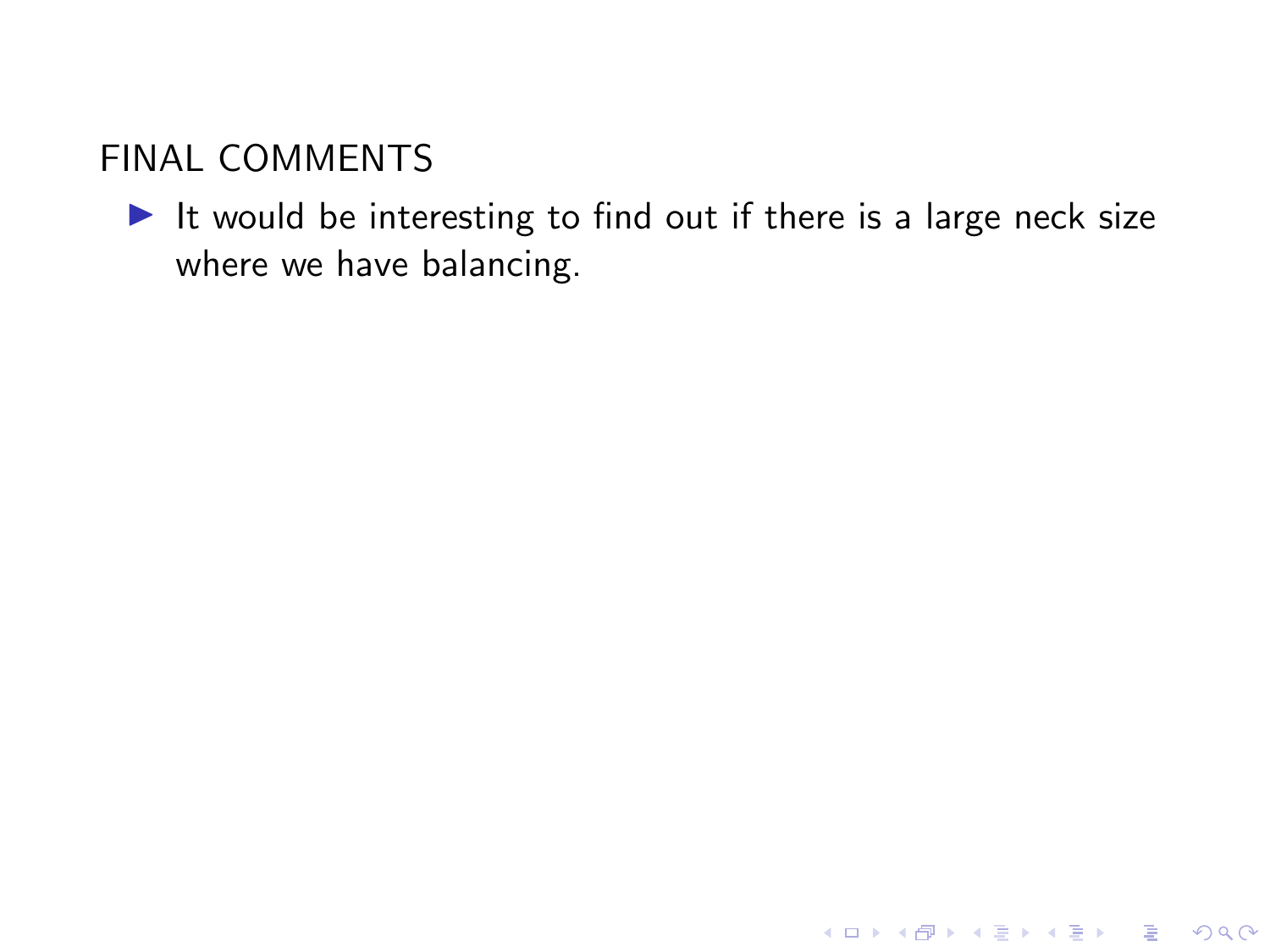- It would be interesting to find out if there is a large neck size where we have balancing.
- $\triangleright$  A related interesting open question is what happens to our ancient solution beyond the range of sufficiently large  $-t$ .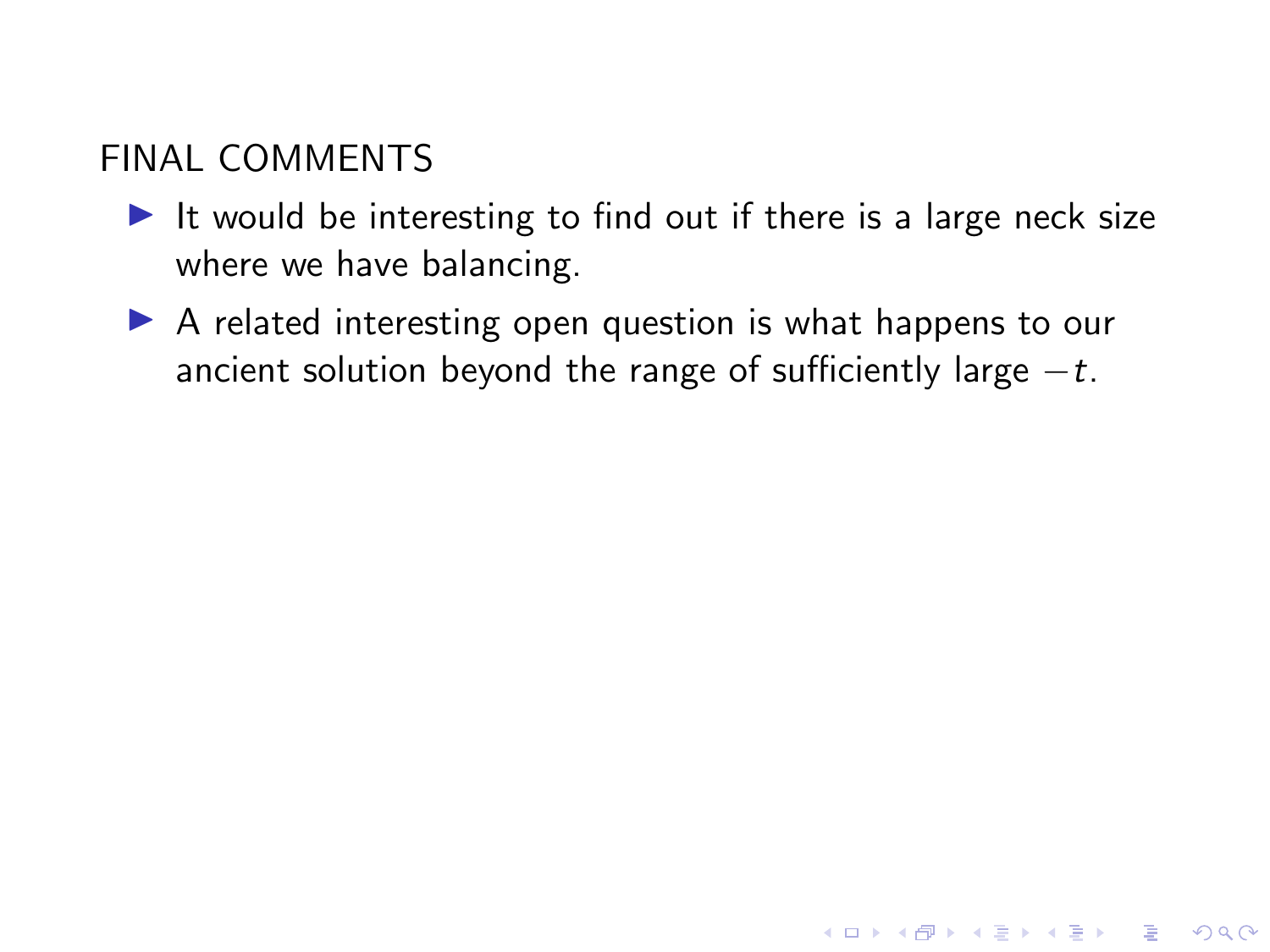- It would be interesting to find out if there is a large neck size where we have balancing.
- $\triangleright$  A related interesting open question is what happens to our ancient solution beyond the range of sufficiently large  $-t$ .

**KORK ERKER ADAM ADA** 

 $\blacktriangleright$  Can numerics help?